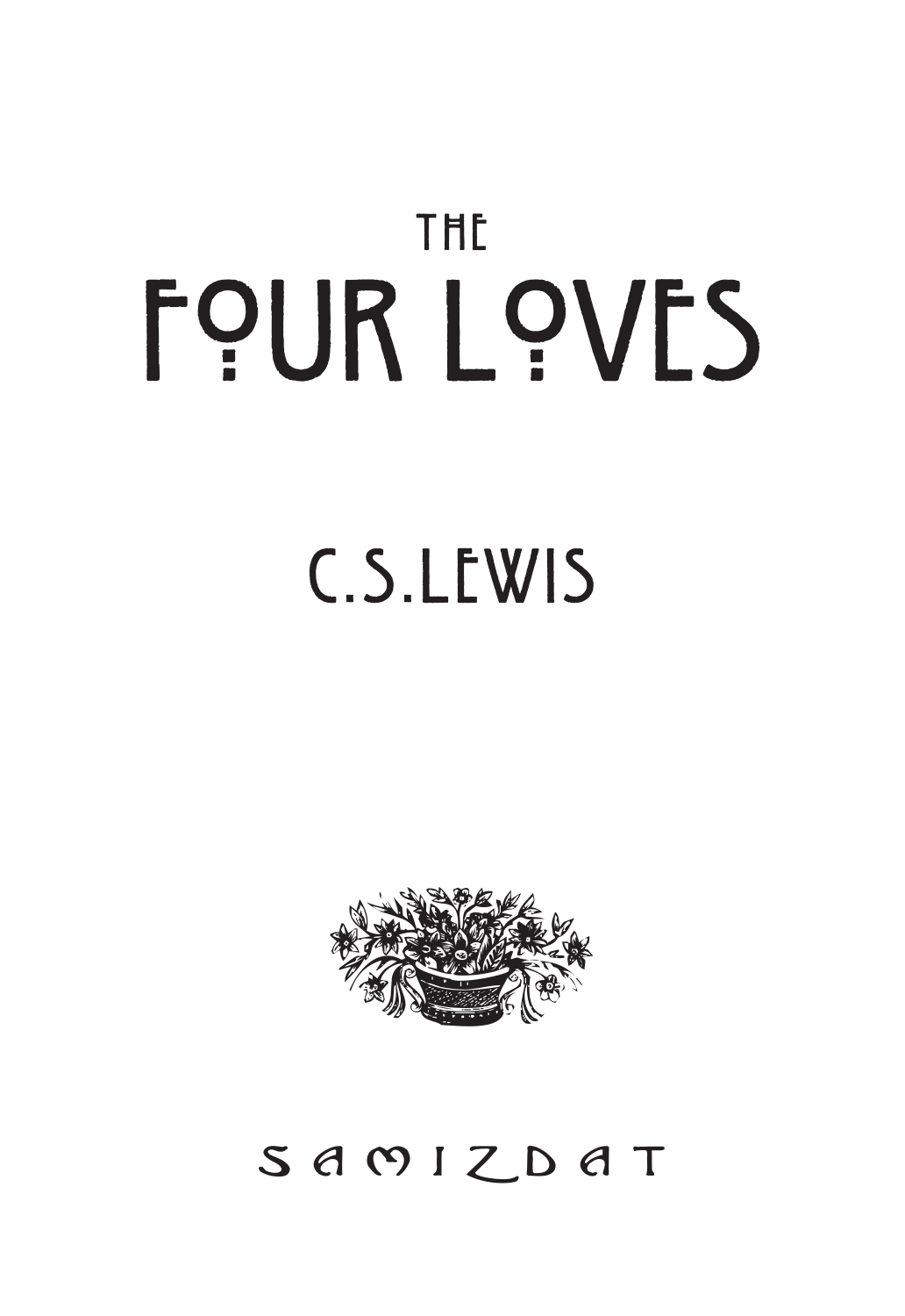**The Four Loves** by C. S. Lewis (1895-1963) **Source** : Date of first publication: 1960

**Source**: [Project Gutenberg Canada,](http://www.gutenberg.ca/) Ebook #1202 Ebook text was produced by Al Haines Edition used as base for this ebook: London: Geoffrey Bles, 1960 [first edition] This ebook was produced by Marcia Brooks, Mark Akrigg, Stephen Hutcheson & the Online Distributed Proofreading Canada Team

**Warning** : this document is for free distribution only. [Ebook Samizdat](http://www.samizdat.qc.ca/Ebooks/) 2018

#### **Disclaimer**

This eBook is for the use of anyone anywhere at no cost. Copyright laws in your country also govern what you can do with this work. Copyright laws in most countries are in a constant state of flux. If you are outside Canada, check the laws of your country before downloading, copying, displaying, performing, distributing or creating derivative works based on this Samizdat Ebook. Samizdat makes no claims regarding the copyright status of any work in any country outside Canada.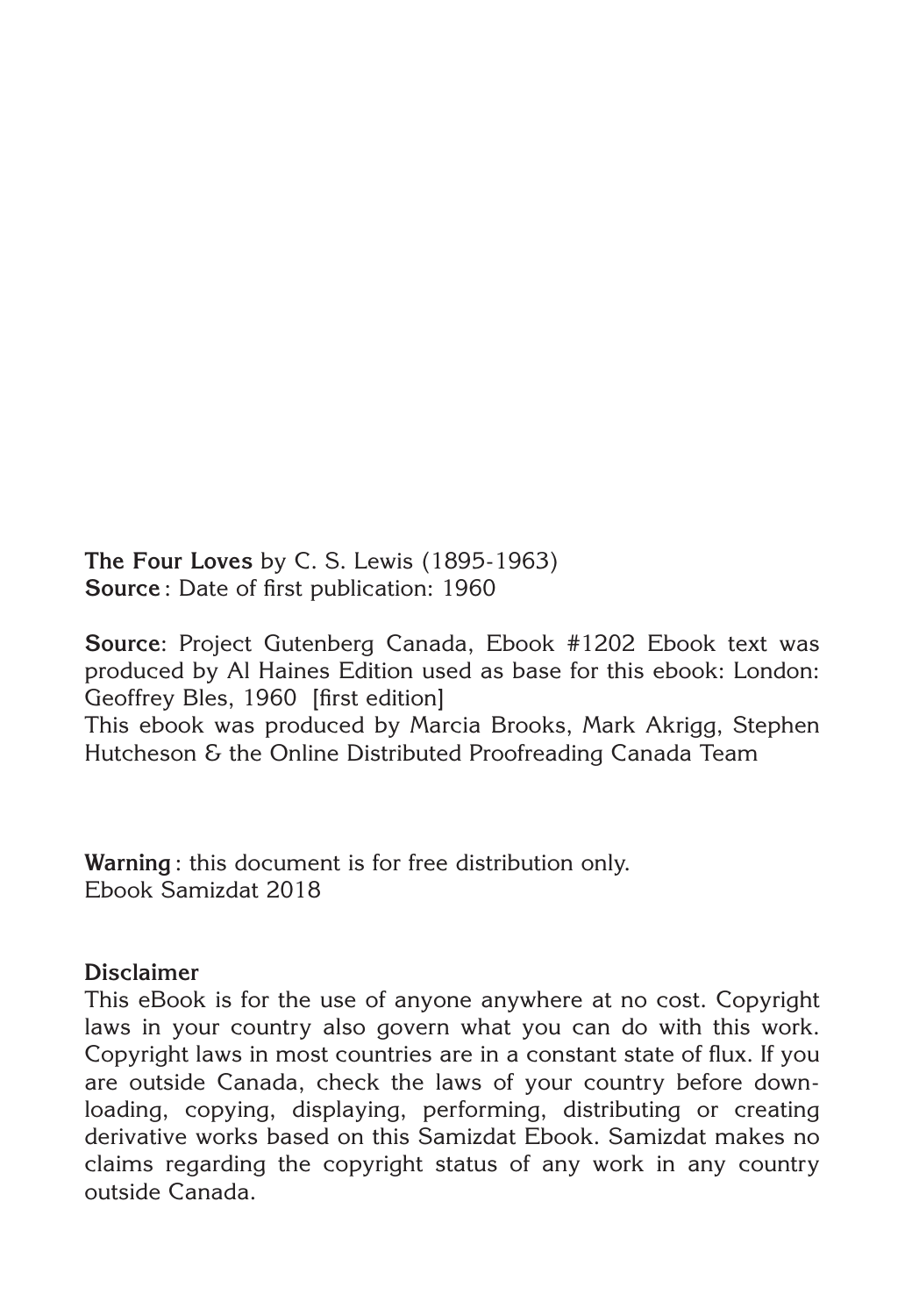*That our affections kill us not, nor dye. Donne*

*To Chad Walsh*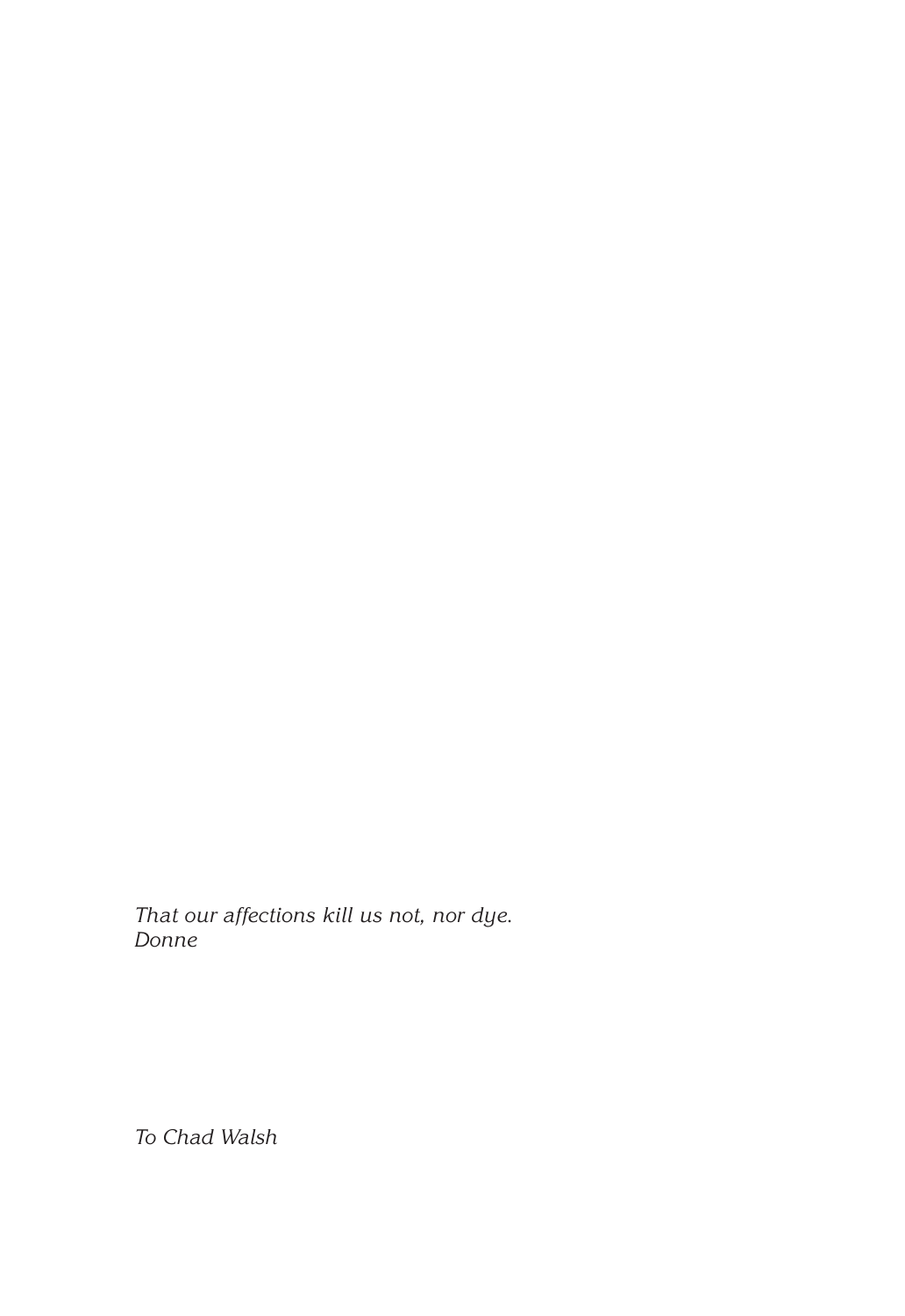# TABLE OF CONTENTS

| <b>CHAPTER I</b><br>Introduction                         | 1  |
|----------------------------------------------------------|----|
| <b>CHAPTER II</b><br>Likings and Loves for the Sub-human | 7  |
| <b>CHAPTER III</b><br>Affection                          | 21 |
| <b>CHAPTER IV</b><br>Friendship                          | 37 |
| <b>CHAPTER V</b><br>Eros                                 | 59 |
| <b>CHAPTER VI</b><br>Charity                             | 75 |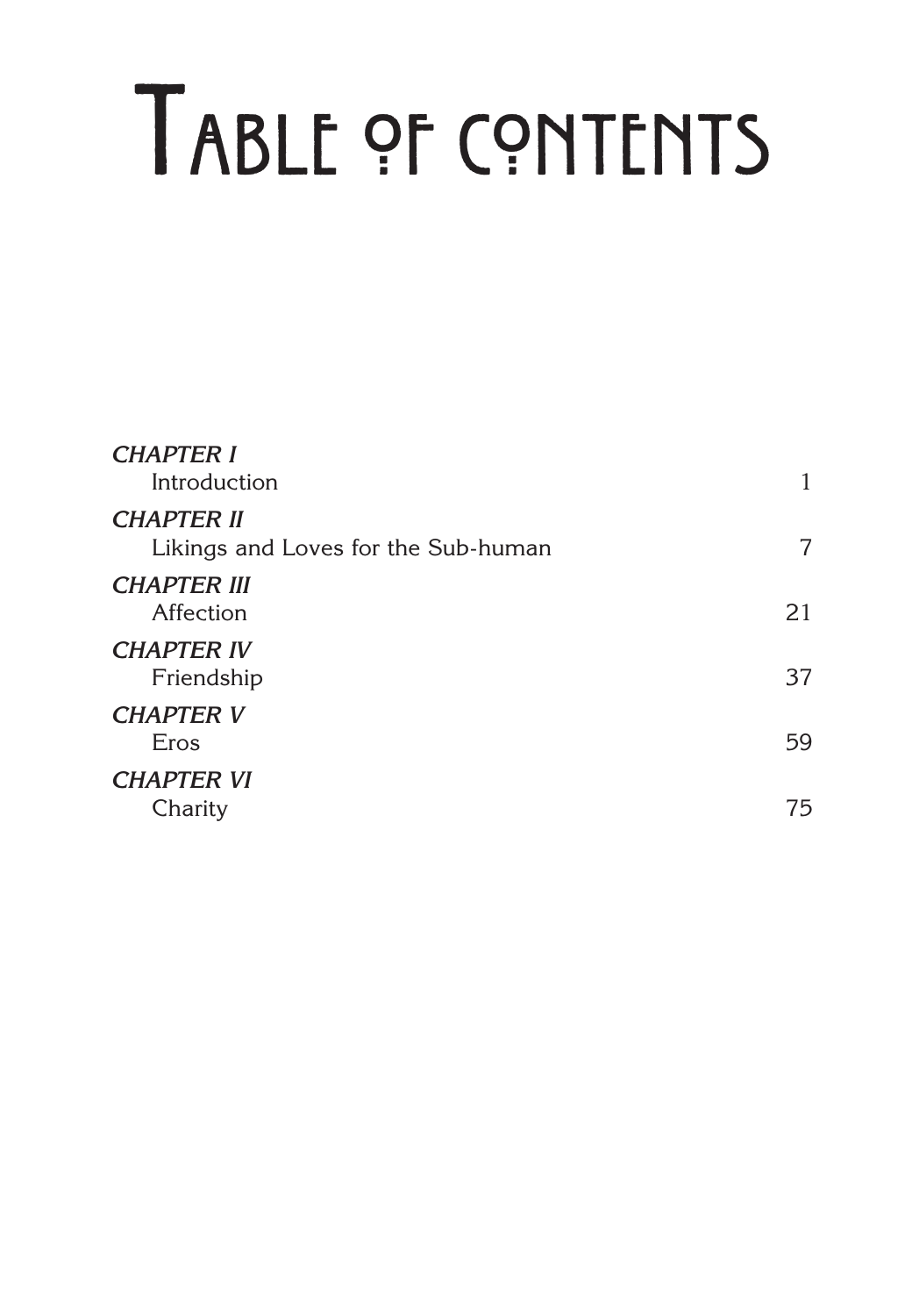### <span id="page-4-0"></span>CHAPTER I

#### **IDTRODUCTIOD**



and is love," says St. John. When I first tried to write this book I thought that his maxim would provide me with a very plain highroad through the whole subject. I thought I should be able to say that human loves deserved book I thought that his maxim would provide me with a very plain highroad through the whole subject. I thought I should be able to say that human loves deserved to be called loves at all just in so far as they resembled that Love which is

God. The first distinction I made was therefore between what I called Gift-love and Need-love. The typical example of Gift-love would be that love which moves a man to work and plan and save for the future well-being of his family which he will die without sharing or seeing; of the second, that which sends a lonely or frightened child to its mother's arms.

There was no doubt which was more like Love Himself. Divine Love is Gift-love. The Father gives all He is and has to the Son. The Son gives Himself back to the Father, and gives Himself to the world, and for the world to the Father, and thus gives the world (in Himself) back to the Father too.

And what, on the other hand, can be less like anything we believe of God's life than Need-love? He lacks nothing, but our Need-love, as Plato saw, is "the son of Poverty". It is the accurate reflection in consciousness of our actual nature. We are born helpless. As soon as we are fully conscious we discover loneliness. We need others physically, emotionally, intellectually; we need them if we are to know anything, even ourselves.

I was looking forward to writing some fairly easy panegyrics on the first sort of love and disparagements of the second. And much of what I was going to say still seems to me to be true. I still think that if all we mean by our love is a craving to be loved, we are in a very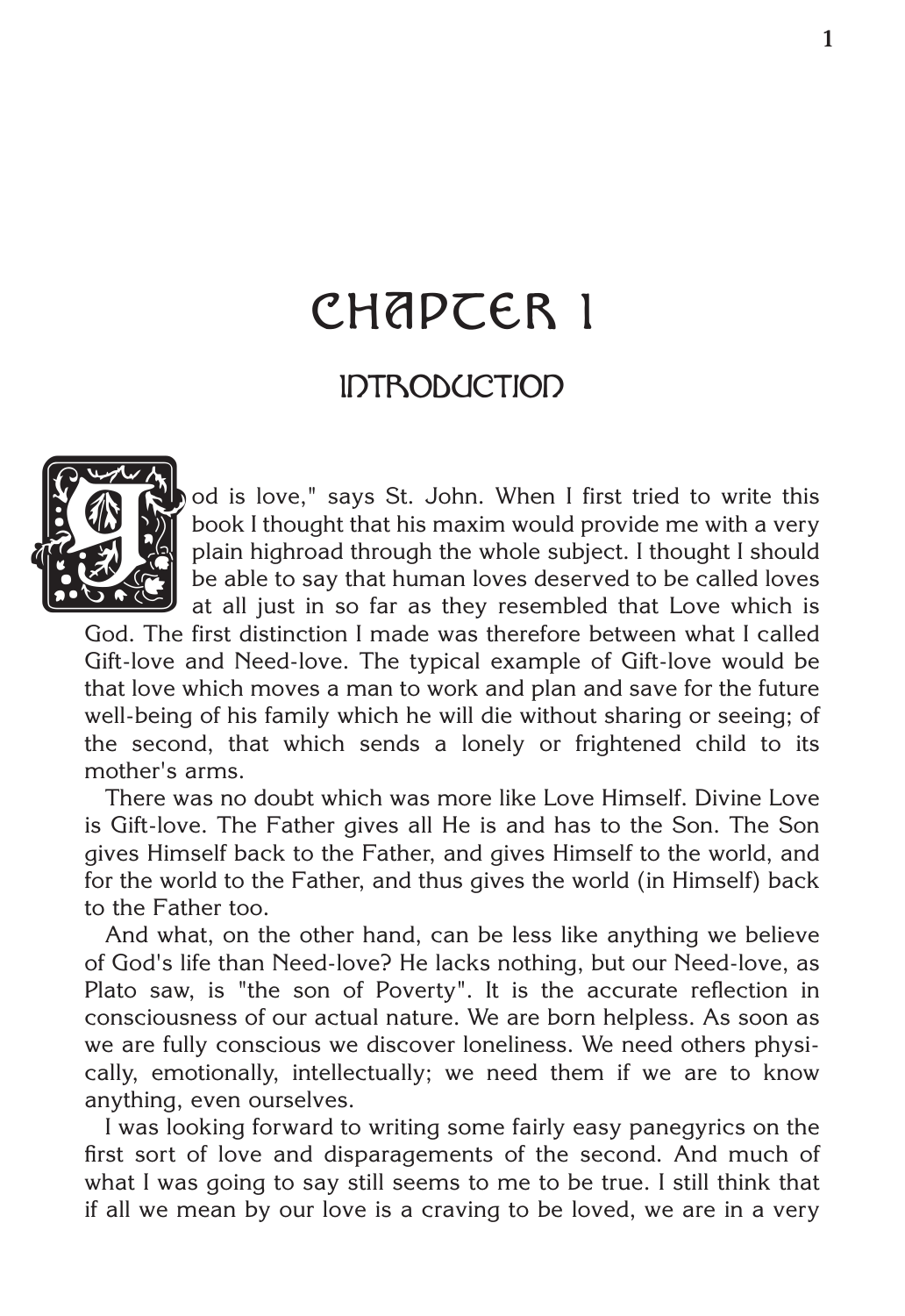deplorable state. But I would not now say (with my master, MacDonald) that if we mean only this craving we are mistaking for love something that is not love at all. I cannot now deny the name love to Need-love. Every time I have tried to think the thing out along those lines I have ended in puzzles and contradictions. The reality is more complicated than I supposed.

First of all, we do violence to most languages, including our own, if we do not call Need-love "love". Of course language is not an infallible guide, but it contains, with all its defects, a good deal of stored insight and experience. If you begin by flouting it, it has a way of avenging itself later on. We had better not follow Humpty Dumpty in making words mean whatever we please.

Secondly, we must be cautious about calling Need-love "mere selfishness". *Mere* is always a dangerous word. No doubt Need-love, like all our impulses, can be selfishly indulged. A tyrannous and gluttonous demand for affection can be a horrible thing. But in ordinary life no one calls a child selfish because it turns for comfort to its mother; nor an adult who turns to his fellow "for company". Those, whether children or adults, who do so least are not usually the most selfless. Where Need-love is felt there may be reasons for denying or totally mortifying it; but not to feel it is in general the mark of the cold egoist. Since we do in reality need one another ("it is not good for man to be alone"), then the failure of this need to appear as Need-love in consciousness—in other words, the illusory feeling that it *is* good for us to be alone—is a bad spiritual symptom; just as lack of appetite is a bad medical symptom because men do really need food.

But thirdly, we come to something far more important. Every Christian would agree that a man's spiritual health is exactly proportional to his love for God. But man's love for God, from the very nature of the case, must always be very largely, and must often be entirely, a Need-love. This is obvious when we implore forgiveness for our sins or support in our tribulations. But in the long run it is perhaps even more apparent in our growing—for it ought to be growing awareness that our whole being by its very nature is one vast need; incomplete, preparatory, empty yet cluttered, crying out for Him who can untie things that are now knotted together and tie up things that are still dangling loose. I do not say that man can never bring to God anything at all but sheer Need-love. Exalted souls may tell us of a reach beyond that. But they would also, I think, be the first to tell us that those heights would cease to be true Graces, would become Neo-Platonic or finally diabolical illusions, the moment a man dared to think that he could live on them and henceforth drop out the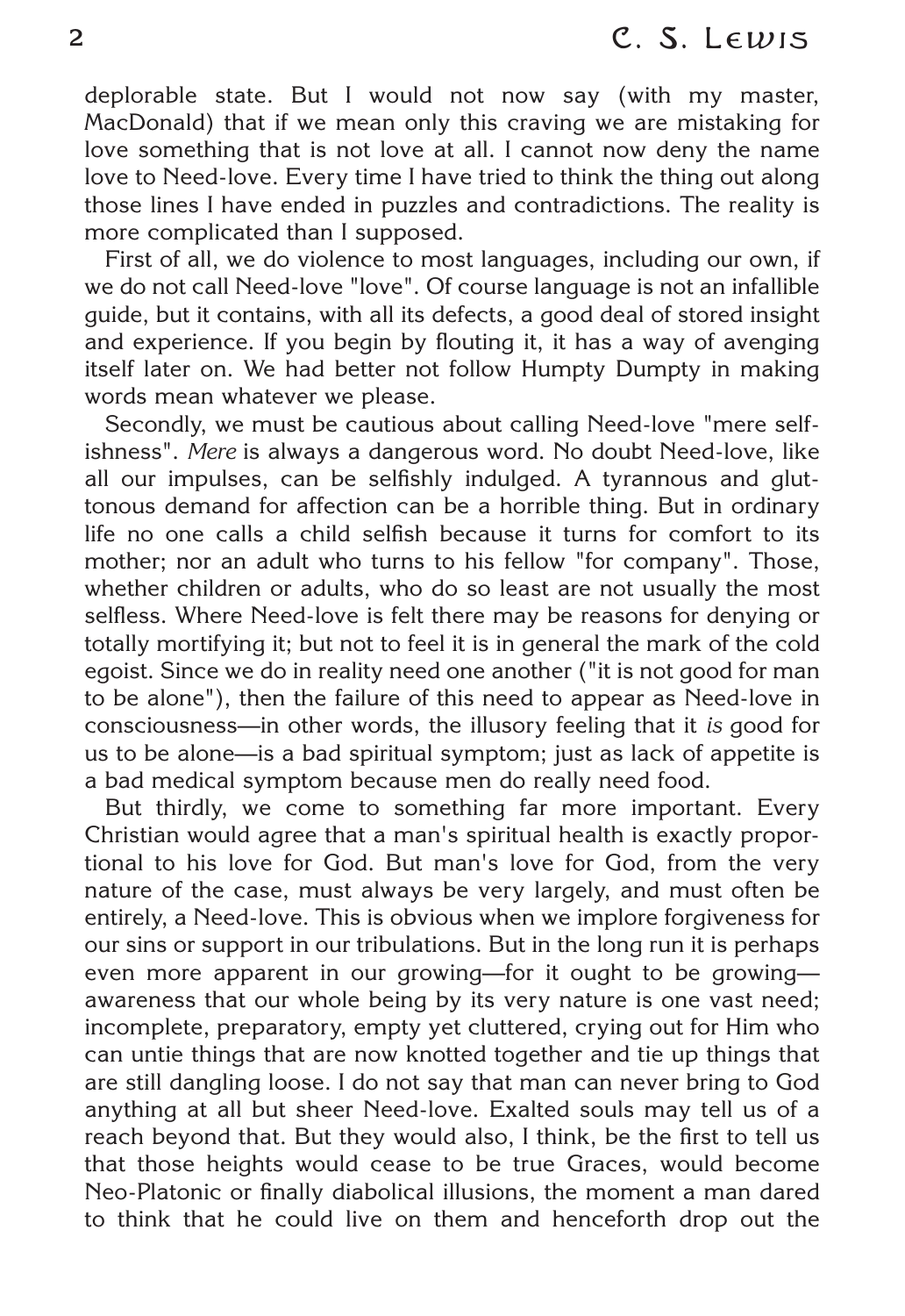element of need. "The highest," says the *Imitation*, "does not stand without the lowest." It would be a bold and silly creature that came before its Creator with the boast "I'm no beggar. I love you disinterestedly". Those who come nearest to a Gift-love for God will next moment, even at the very same moment, be beating their breasts with the publican and laying their indigence before the only real Giver. And God will have it so. He addresses our Need-love: "Come unto me all ye that travail and are heavy-laden," or, in the Old Testament, "Open your mouth wide and I will fill it."

Thus one Need-love, the greatest of all, either coincides with or at least makes a main ingredient in man's highest, healthiest, and most realistic spiritual condition. A very strange corollary follows. Man approaches God most nearly when he is in one sense least like God. For what can be more unlike than fullness and need, sovereignty and humility, righteousness and penitence, limitless power and a cry for help? This paradox staggered me when I first ran into it; it also wrecked all my previous attempts to write about love. When we face it, something like this seems to result.

We must distinguish two things which might both possibly be called "nearness to God". One is likeness to God. God has impressed some sort of likeness to Himself, I suppose, in all that He has made. Space and time, in their own fashion, mirror His greatness; all life, His fecundity; animal life, His activity. Man has a more important likeness than these by being rational. Angels, we believe, have likenesses which Man lacks: immortality and intuitive knowledge. In that way all men, whether good or bad, all angels including those that fell, are more like God than the animals are. Their natures are in this sense "nearer" to the Divine Nature. But, secondly, there is what we may call nearness of approach. If this is what we mean, the states in which a man is "nearest" to God are those in which he is most surely and swiftly approaching his final union with God, vision of God and enjoyment of God. And as soon as we distinguish nearness-by-likeness and nearness-of-approach, we see that they do not necessarily coincide. They may or may not.

Perhaps an analogy may help. Let us suppose that we are doing a mountain walk to the village which is our home. At mid-day we come to the top of a cliff where we are, in space, very near it because it is just below us. We could drop a stone into it. But as we are no cragsmen we can't get down. We must go a long way round; five miles, maybe. At many points during that *détour* we shall, statically, be far further from the village than we were when we sat above the cliff. But only statically. In terms of progress we shall be far "nearer"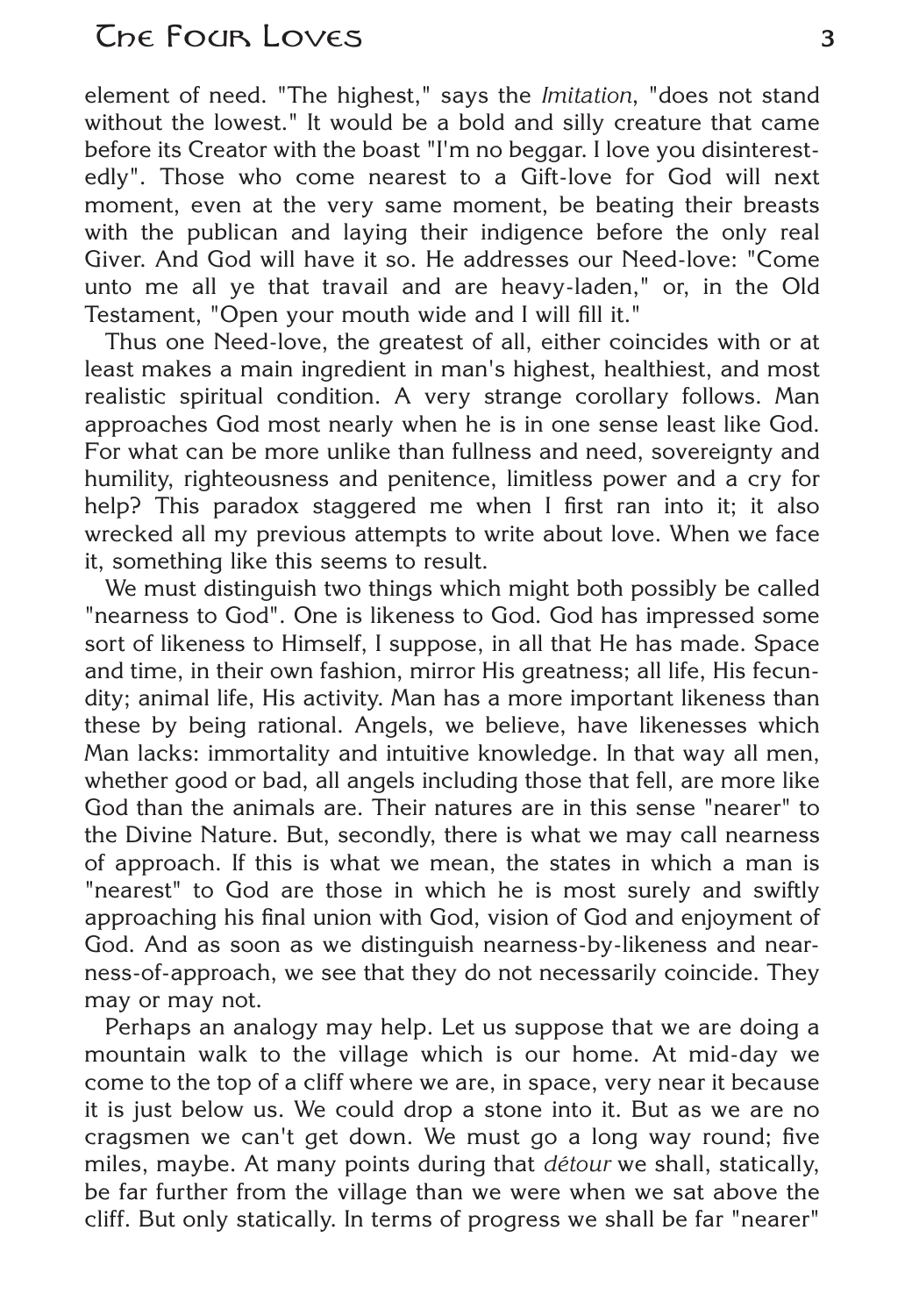**4** C. S. L ewis

our baths and teas.

Since God is blessed, omnipotent, sovereign and creative, there is obviously a sense in which happiness, strength, freedom and fertility (whether of mind or body), wherever they appear in human life, constitute likenesses, and in that way proximities, to God. But no one supposes that the possession of these gifts has any necessary connection with our sanctification. No kind of riches is a passport to the Kingdom of Heaven.

At the cliff's top we are near the village, but however long we sit there we shall never be any nearer to our bath and our tea. So here the likeness, and in that sense nearness, to Himself which God has conferred upon certain creatures and certain states of those creatures is something finished, built in. What is near Him by likeness is never, by that fact alone, going to be any nearer. But nearness of approach is, by definition, increasing nearness. And whereas the likeness is given to us—and can be received with or without thanks, can be used or abused—the approach, however initiated and supported by Grace, is something we must do. Creatures are made in their varying ways images of God without their own collaboration or even consent. It is not so that they become sons of God. And the likeness they receive by sonship is not that of images or portraits. It is in one way more than likeness, for it is unison or unity with God in will; but this is consistent with all the differences we have been considering. Hence, as a better writer has said, our imitation of God in this life—that is, our willed imitation as distinct from any of the likenesses which He has impressed upon our natures or states—must be an imitation of God incarnate: our model is the Jesus, not only of Calvary, but of the workshop, the roads, the crowds, the clamorous demands and surly oppositions, the lack of all peace and privacy, the interruptions. For this, so strangely unlike anything we can attribute to the Divine life in itself, is apparently not only like, but is, the Divine life operating under human conditions.

I must now explain why I have found this distinction necessary to any treatment of our loves. St. John's saying that God is love has long been balanced in my mind against the remark of a modern author (M. Denis de Rougemont) that "love ceases to be a demon only when he ceases to be a god"; which of course can be re-stated in the form "begins to be a demon the moment he begins to be a god". This balance seems to me an indispensable safeguard. If we ignore it the truth that God is love may slyly come to mean for us the converse, that love is God.

I suppose that everyone who has thought about the matter will see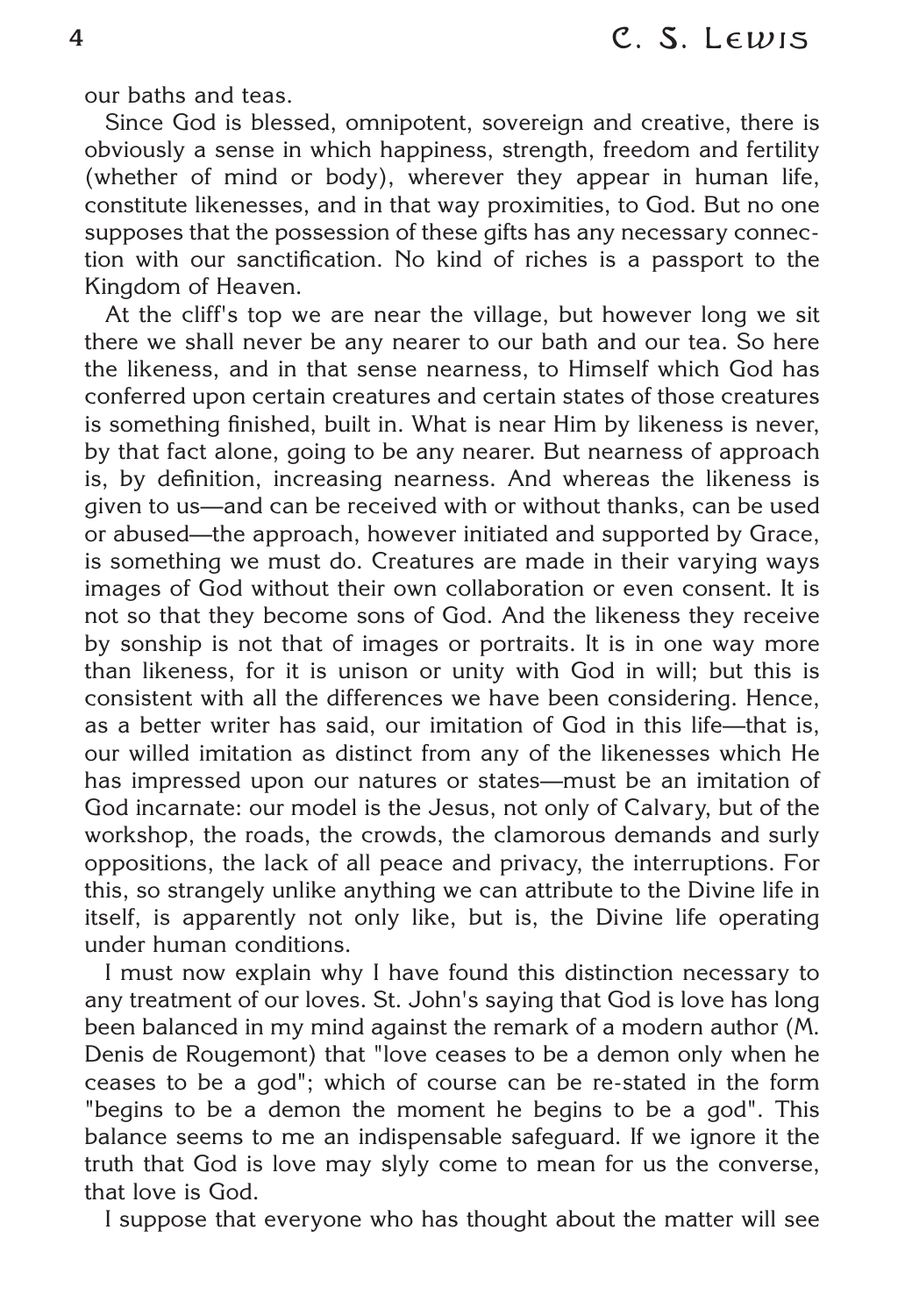what M. de Rougemont meant. Every human love, at its height, has a tendency to claim for itself a divine authority. Its voice tends to sound as if it were the will of God Himself. It tells us not to count the cost, it demands of us a total commitment, it attempts to over-ride all other claims and insinuates that any action which is sincerely done "for love's sake" is thereby lawful and even meritorious. That erotic love and love of one's country may thus attempt to "become gods" is generally recognised. But family affection may do the same. So, in a different way, may friendship. I shall not here elaborate the point, for it will meet us again and again in later chapters.

Now it must be noticed that the natural loves make this blasphemous claim not when they are in their worst, but when they are in their best, natural condition; when they are what our grandfathers called "pure" or "noble". This is especially obvious in the erotic sphere. A faithful and genuinely self-sacrificing passion will speak to us with what seems the voice of God. Merely animal or frivolous lust will not. It will corrupt its addict in a dozen ways, but not in that way; a man may act upon such feelings but he cannot revere them any more than a man who scratches reveres the itch. A silly woman's temporary indulgence, which is really self-indulgence, to a spoiled child—her living doll while the fit lasts—is much less likely to "become a god" than the deep, narrow devotion of a woman who (quite really) "lives for her son". And I am inclined to think that the sort of love for a man's country which is worked up by beer and brass bands will not lead him to do much harm (or much good) for her sake. It will probably be fully discharged by ordering another drink and joining in the chorus.

And this of course is what we ought to expect. Our loves do not make their claim to divinity until the claim becomes plausible. It does not become plausible until there is in them a real resemblance to God, to Love Himself. Let us here make no mistake. Our Gift-loves are really God-like; and among our Gift-loves those are most God-like which are most boundless and unwearied in giving. All the things the poets say about them are true. Their joy, their energy, their patience, their readiness to forgive, their desire for the good of the beloved—all this is a real and all but adorable image of the Divine life. In its presence we are right to thank God "who has given such power to men". We may say, quite truly and in an intelligible sense, that those who love greatly are "near" to God. But of course it is "nearness by likeness". It will not of itself produce "nearness of approach". The likeness has been given us. It has no necessary connection with that slow and painful approach which must be our own (though by no means our unaided) task. Meanwhile, however, the likeness is a splendour. That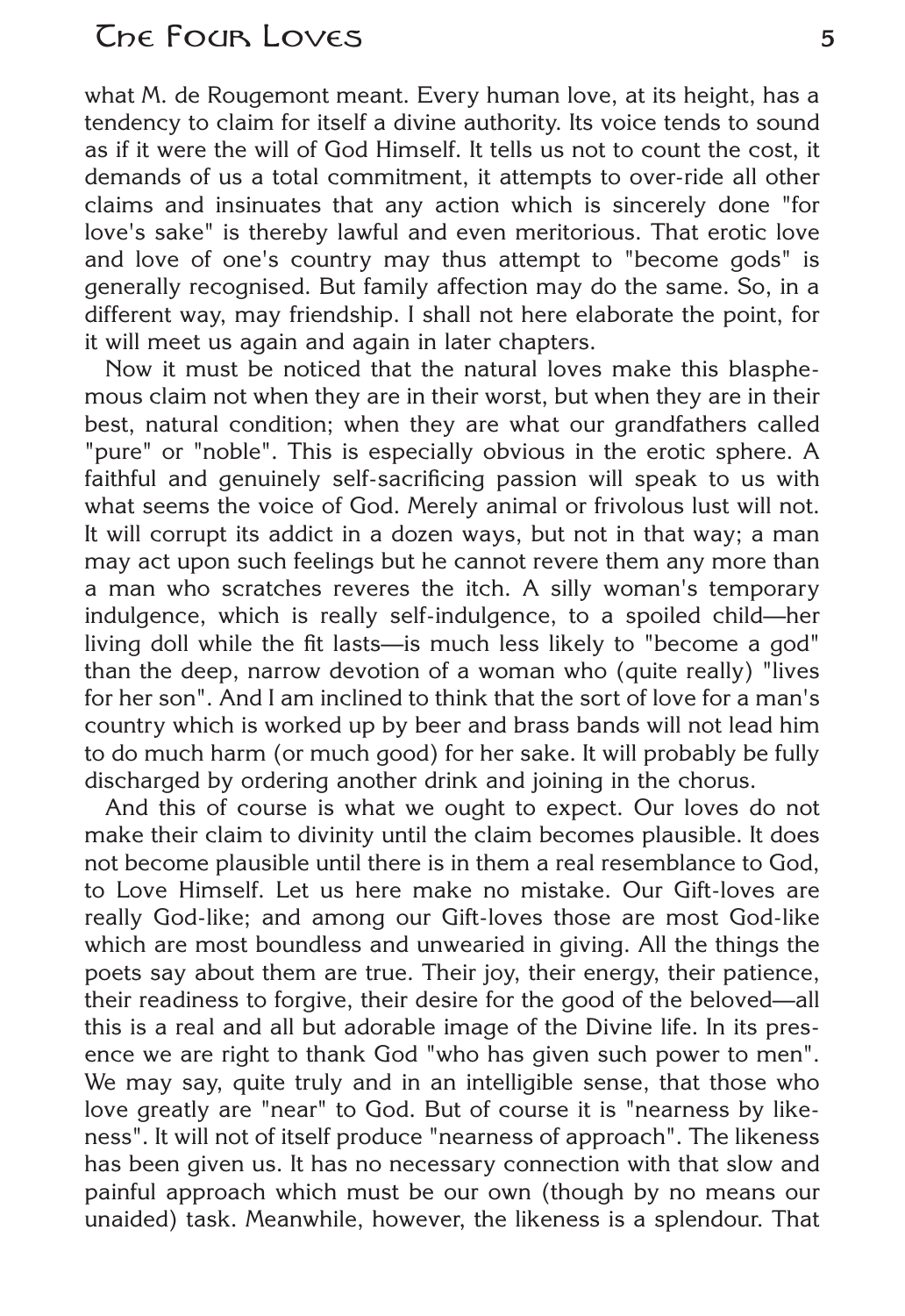is why we may mistake Like for Same. We may give our human loves the unconditional allegiance which we owe only to God. Then they become gods: then they become demons. Then they will destroy us, and also destroy themselves. For natural loves that are allowed to become gods do not remain loves. They are still called so, but can become in fact complicated forms of hatred.

Our Need-loves may be greedy and exacting but they do not set up to be gods. They are not near enough (by likeness) to God to attempt that.

It follows from what has been said that we must join neither the idolaters nor the "debunkers" of human love. Idolatry both of erotic love and of "the domestic affections" was the great error of Nineteenth Century literature. Browning, Kingsley, and Patmore sometimes talk as if they thought that falling in love was the same thing as sanctification; the novelists habitually oppose to "the World" not the Kingdom of Heaven but the home. We live in the reaction against this. The debunkers stigmatise as slush and sentimentality a very great deal of what their fathers said in praise of love. They are always pulling up and exposing the grubby roots of our natural loves. But I take it we must listen neither "to the over-wise nor to the over-foolish giant". The highest does not stand without the lowest. A plant must have roots below as well as sunlight above and roots must be grubby. Much of the grubbiness is clean dirt if only you will leave it in the garden and not keep on sprinkling it over the library table. The human loves can be glorious images of Divine love. No less than that: but also no more proximities of likeness which in one instance may help, and in another may hinder, proximity of approach. Sometimes perhaps they have not very much to do with it either way.

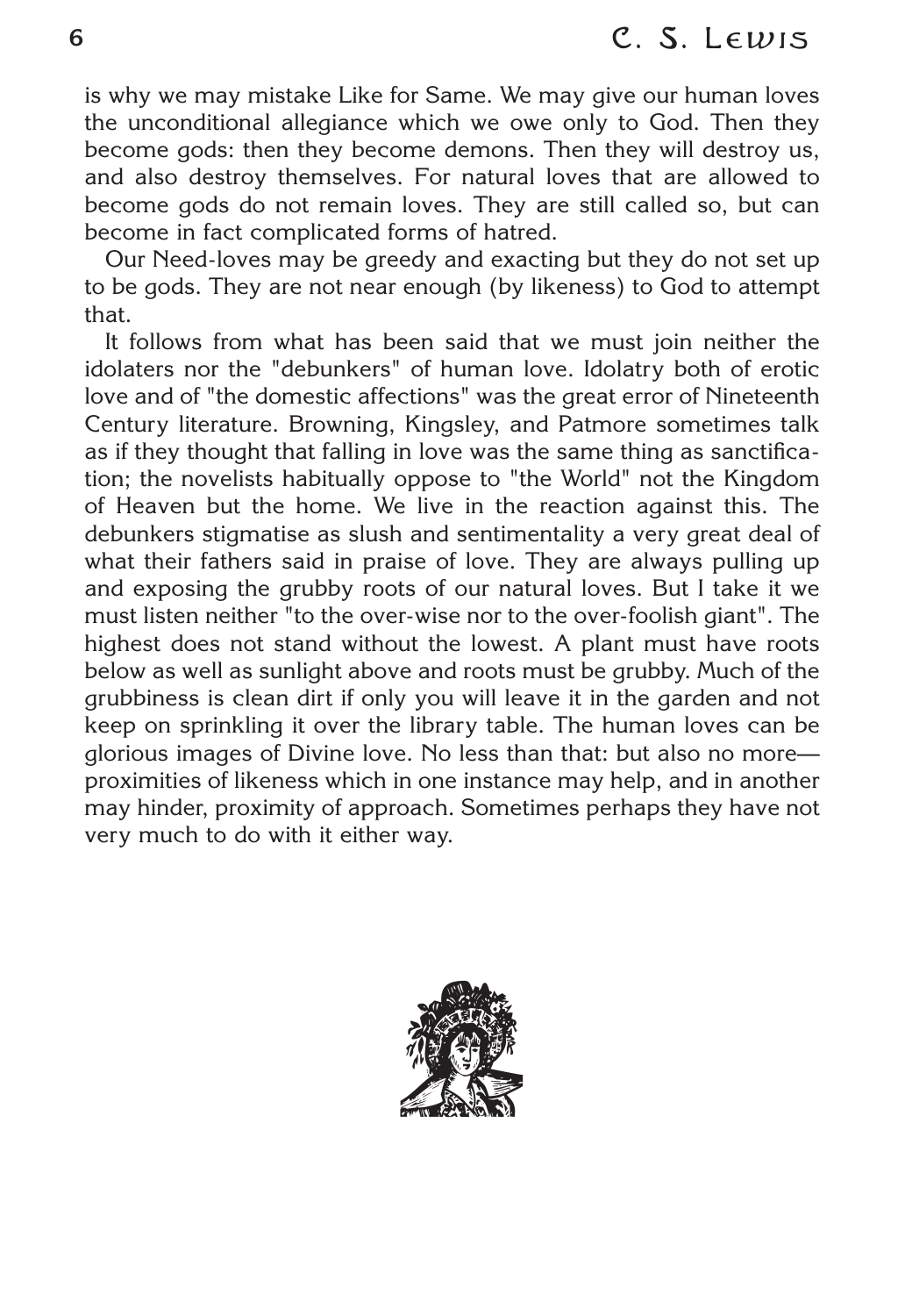## CHAPTER II

#### <span id="page-10-0"></span>Likings and Loves for the Sub-human



ost of my generation were reproved as children for saying<br>that we "loved" strawberries, and some people take a<br>pride in the fact that English has the two verbs *love* and<br>like while French has to get on with *aimer* for bo that we "loved" strawberries, and some people take a pride in the fact that English has the two verbs *love* and *like* while French has to get on with *aimer* for both. But French has a good many other languages on its side.

Indeed it very often has actual English usage on its side too. Nearly all speakers, however pedantic or however pious, talk every day about "loving" a food, a game, or a pursuit. And in fact there is a continuity between our elementary likings for things and our loves for people. Since "the highest does not stand without the lowest" we had better begin at the bottom, with mere likings; and since to "like" anything means to take some sort of pleasure in it, we must begin with pleasure.

Now it is a very old discovery that pleasures can be divided into two classes; those which would not be pleasures at all unless they were preceded by desire, and those which are pleasures in their own right and need no such preparation. An example of the first would be a drink of water. This is a pleasure if you are thirsty and a great one if you are very thirsty. But probably no one in the world, except in obedience to thirst or to a doctor's orders, ever poured himself out a glass of water and drank it just for the fun of the thing. An example of the other class would be the unsought and unexpected pleasures of smell—the breath from a bean-field or a row of sweet-peas meeting you on your morning walk. You were in want of nothing, completely contented, before it; the pleasure, which may be very great, is an unsolicited, super-added gift. I am taking very simple instances for clarity's sake, and of course there are many complications. If you are given coffee or beer where you expected (and would have been satis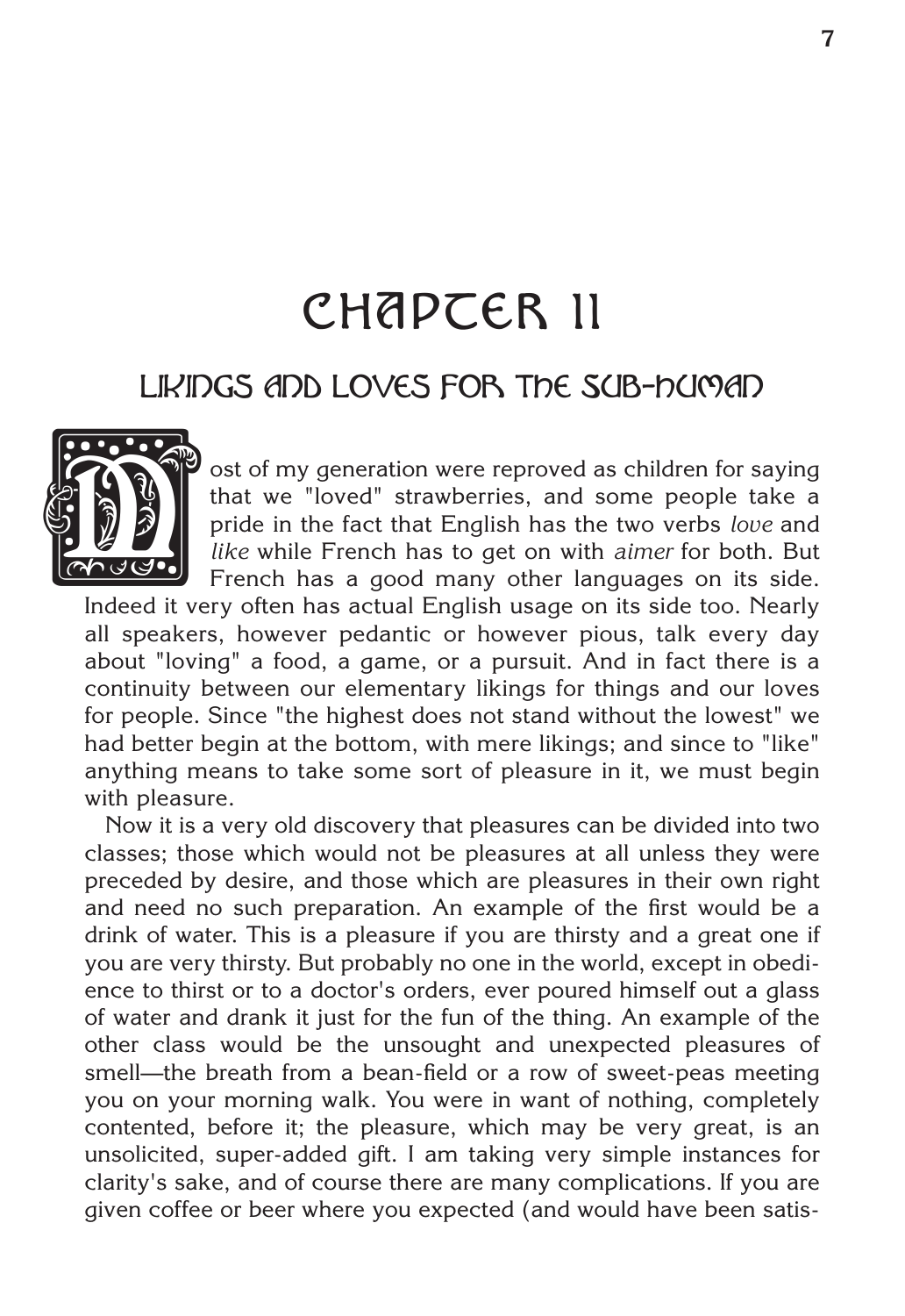fied with) water, then of course you get a pleasure of the first kind (allaying of thirst) and one of the second (a nice taste) at the same time. Again, an addiction may turn what was once a pleasure of the second kind into one of the first. For the temperate man an occasional glass of wine is a treat—like the smell of the bean-field. But to the alcoholic, whose palate and digestion have long since been destroyed, no liquor gives any pleasure except that of relief from an unbearable craving. So far as he can still discern tastes at all, he rather dislikes it; but it is better than the misery of remaining sober. Yet through all their permutations and combinations the distinction between the two classes remains tolerably clear. We may call them Need-pleasures and Pleasures of Appreciation.

The resemblance between these Need-pleasures and the "Needloves" in my first chapter will occur to everyone. But there, you remember, I confessed that I had had to resist a tendency to disparage the Need-loves or even to say they were not loves at all. Here, for most people, there may be an opposite inclination. It would be very easy to spread ourselves in laudation of the Need-pleasures and to frown upon those that are Appreciatives: the one so natural (a word to conjure with), so necessary, so shielded from excess by their very naturalness, the other unnecessary and opening the door to every kind of luxury and vice. If we were short of matter on this theme we could turn on the tap by opening the works of the Stoics and it would run till we had a bathful. But throughout this inquiry we must be careful never to adopt prematurely a moral or evaluating attitude. The human mind is generally far more eager to praise and dispraise than to describe and define. It wants to make every distinction a distinction of value; hence those fatal critics who can never point out the differing quality of two poets without putting them in an order of preference as if they were candidates for a prize. We must do nothing of the sort about the pleasures. The reality is too complicated. We are already warned of this by the fact that Need-pleasure is the state in which Appreciative pleasures end up when they go bad (by addiction).

For us at any rate the importance of the two sorts of pleasure lies in the extent to which they foreshadow characteristics in our "loves" (properly so called).

The thirsty man who has just drunk off a tumbler of water may say, "By Jove, I *wanted* that." So may the alcoholic who has just had his "nip". The man who passes the sweet-peas in his morning walk is more likely to say, "How lovely the smell *is*." The connoisseur after his first sip of the famous claret, may similarly say, "This *is* a great wine." When Need-pleasures are in question we tend to make statements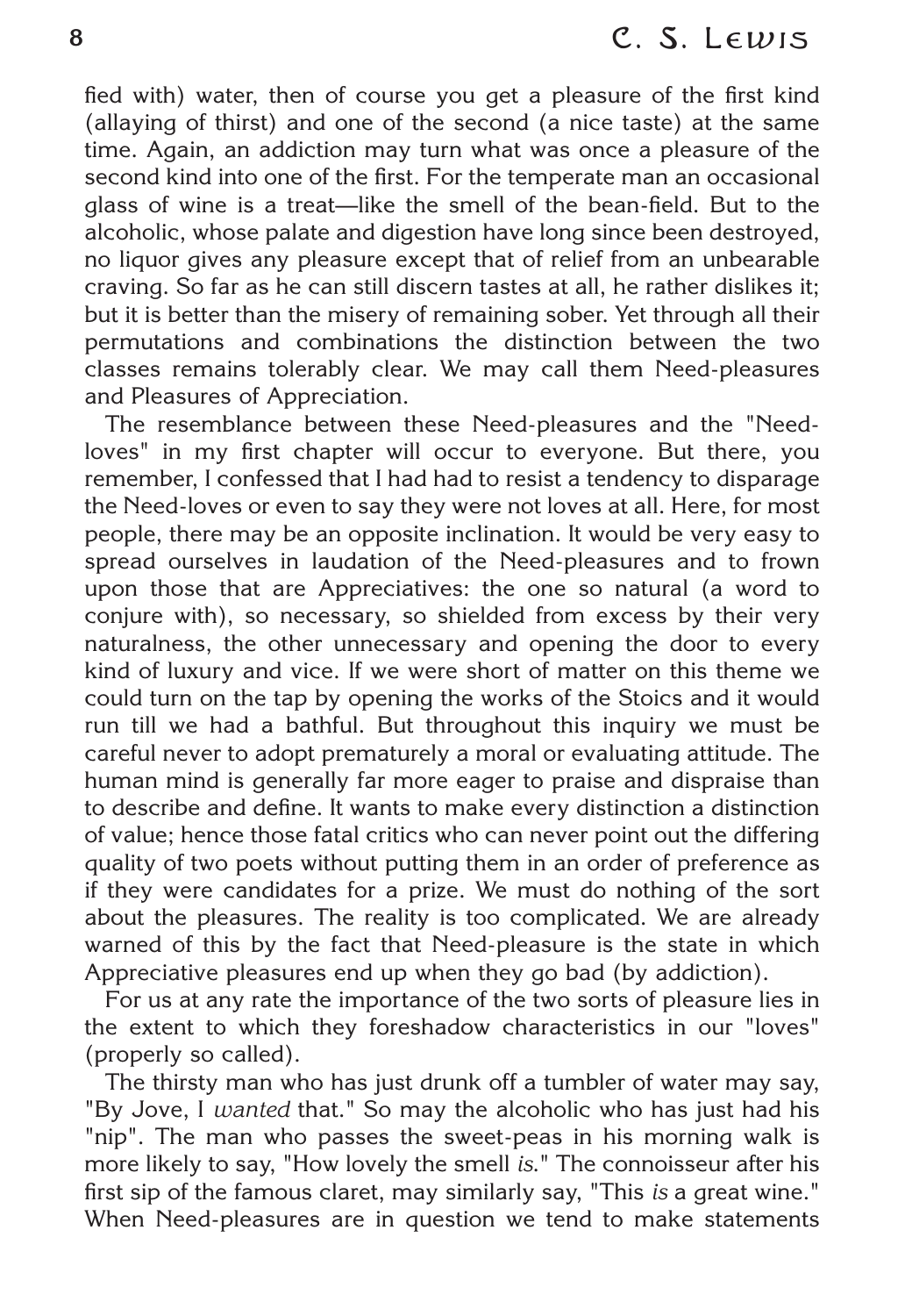about ourselves in the past tense; when Appreciative pleasures are in question we tend to make statements about the object in the present tense. It is easy to see why.

Shakespeare has described the satisfaction of a tyrannous lust as something

Past reason hunted and, no sooner had, Past reason hated.

But the most innocent and necessary of Need-pleasures have about them something of the same character—only something, of course. They are not hated once we have had them, but they certainly "die on us" with extraordinary abruptness, and completely. The scullery tap and the tumbler are very attractive indeed when we come in parched from mowing the grass; six seconds later they are emptied of all interest. The smell of frying food is very different before and after breakfast. And, if you will forgive me for citing the most extreme instance of all, have there not for most of us been moments (in a strange town) when the sight of the word GENTLEMEN over a door has roused a joy almost worthy of celebration in verse?

Pleasures of Appreciation are very different. They make us feel that something has not merely gratified our senses in fact but claimed our appreciation by right. The connoisseur does not merely enjoy his claret as he might enjoy warming his feet when they were cold. He feels that here is a wine that deserves his full attention; that justifies all the tradition and skill that have gone to its making and all the years of training that have made his own palate fit to judge it. There is even a glimmering of unselfishness in his attitude. He wants the wine to be preserved and kept in good condition, not entirely for his own sake. Even if he were on his death-bed and was never going to drink wine again, he would be horrified at the thought of this vintage being spilled or spoiled or even drunk by clods (like myself) who can't tell a good claret from a bad. And so with the man who passes the sweet-peas. He does not simply enjoy, he feels that this fragrance somehow deserves to be enjoyed. He would blame himself if he went past inattentive and undelighted. It would be blockish, insensitive. It would be a shame that so fine a thing should have been wasted on him. He will remember the delicious moment years hence. He will be sorry when he hears that the garden past which his walk led him that day has now been swallowed up by cinemas, garages, and the new by-pass.

Scientifically both sorts of pleasure are, no doubt, relative to our organisms. But the Need-pleasures loudly proclaim their relativity not only to the human frame but to its momentary condition, and outside that relation have no meaning or interest for us at all. The objects which afford pleasures of appreciation give us the feeling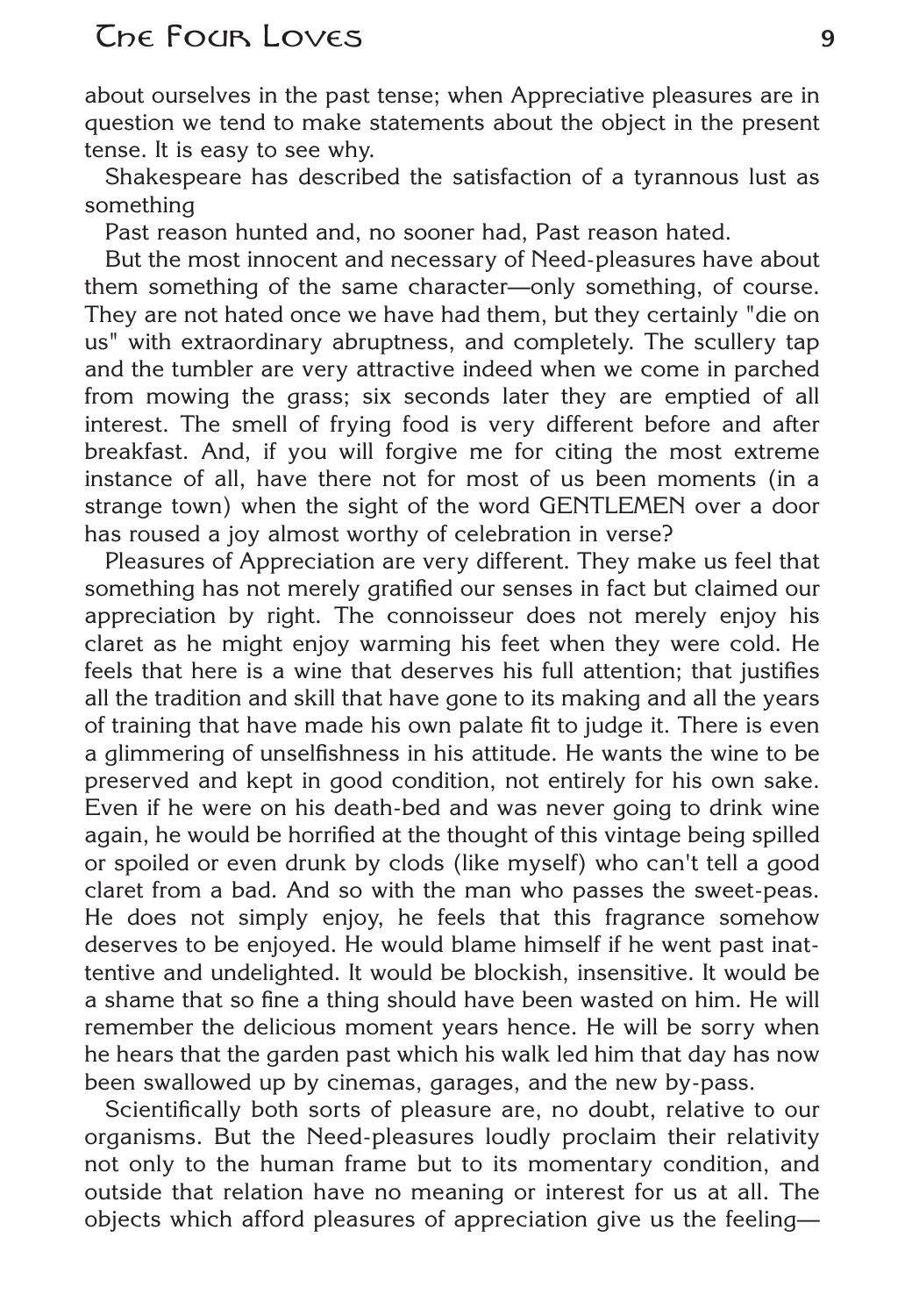whether irrational or not—that we somehow owe it to them to savour, to attend to and praise it. "It would be a sin to set a wine like that before Lewis," says the expert in claret. "How can you walk past this garden taking no notice of the smell?" we ask. But we should never feel this about a Need-pleasure: never blame ourselves or others for not having been thirsty and therefore walking past a well without taking a drink of water.

How the Need-pleasures foreshadow our Need-loves is obvious enough. In the latter the beloved is seen in relation to our own needs, just as the scullery tap is seen by the thirsty man or the glass of gin by the alcoholic. And the Need-love, like the Need-pleasure, will not last longer than the need. This does not, fortunately, mean that all affections which begin in Need-love are transitory. The need itself may be permanent or recurrent. Another kind of love may be grafted on the Need-love. Moral principles (conjugal fidelity, filial piety, gratitude, and the like) may preserve the relationship for a lifetime. But where Need-love is left unaided we can hardly expect it not to "die on us" once the need is no more. That is why the world rings with the complaints of mothers whose grown-up children neglect them and of forsaken mistresses whose lovers' love was pure need—which they have satisfied. Our Need-love for God is in a different position because our need of Him can never end either in this world or in any other. But our awareness of it can, and then the Need-love dies too. "The Devil was sick, the Devil a monk would be." There seems no reason for describing as hypocritical the short-lived piety of those whose religion fades away once they have emerged from "danger, necessity, or tribulation". Why should they not have been sincere? They were desperate and they howled for help. Who wouldn't?

What Appreciative pleasure foreshadows is not so quickly described. First of all, it is the starting point for our whole experience of beauty. It is impossible to draw a line below which such pleasures are "sensual" and above which they are "aesthetic". The experiences of the expert in claret already contain elements of concentration, judgment, and disciplined perceptiveness, which are not sensual; those of the musician still contain elements which are. There is no frontier there is seamless continuity—between the sensuous pleasure of garden smells and an enjoyment of the countryside (or "beauty") as a whole, or even our enjoyment of the painters and poets who treat it.

And, as we have seen, there is in these pleasures from the very beginning a shadow or dawn of, or an invitation to, disinterestedness. Of course in one way we can be disinterested or unselfish, and far more heroically so, about the Need-pleasures: it is a cup of water that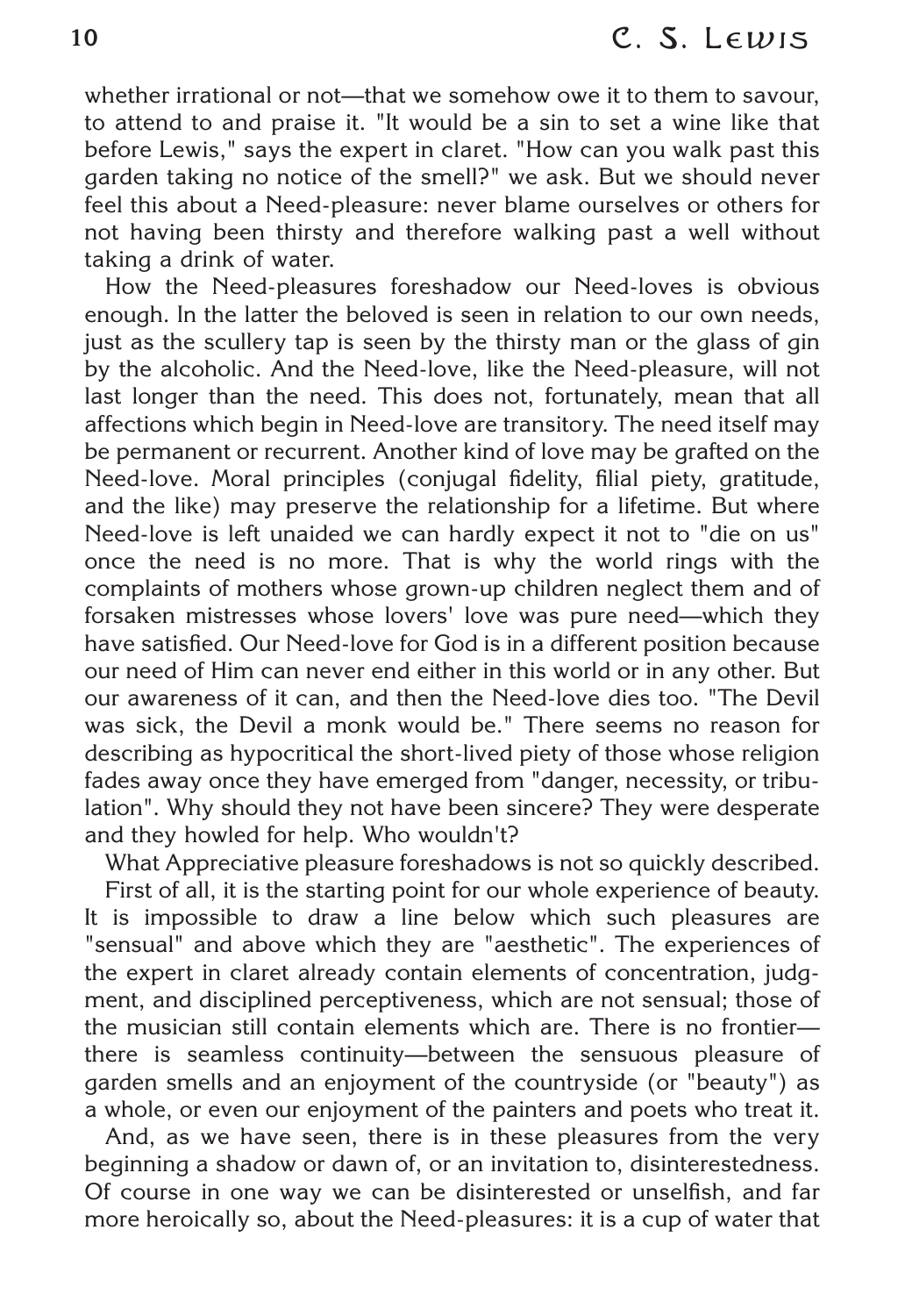the wounded Sidney sacrifices to the dying soldier. But that is not the sort of disinterestedness I now mean. Sidney loves his neighbour. But in the Appreciative pleasures, even at their lowest, and more and more as they grow up into the full appreciation of all beauty, we get something that we can hardly help calling *love* and hardly help calling *disinterested*, towards the object itself. It is the feeling which would make a man unwilling to deface a great picture even if he were the last man left alive and himself about to die; which makes us glad of unspoiled forests that we shall never see; which makes us anxious that the garden or bean-field should continue to exist. We do not merely like the things; we pronounce them, in a momentarily God-like sense, "very good."

And now our principle of starting at the lowest—without which "the highest does not stand"—begins to pay a dividend. It has revealed to me a deficiency in our previous classification of the loves into those of Need and those of Gift. There is a third element in love, no less important than these, which is foreshadowed by our appreciative pleasures. This judgment that the object is very good, this attention (almost homage) offered to it as a kind of debt, this wish that it should be and should continue being what it is even if we were never to enjoy it, can go out not only to things but to persons. When it is offered to a woman we call it admiration; when to a man, hero-worship; when to God, worship simply.

Need-love cries to God from our poverty; Gift-love longs to serve, or even to suffer for, God; Appreciative love says: "We give thanks to thee for thy great glory." Need-love says of a woman "I cannot live without her"; Gift-love longs to give her happiness, comfort, protection—if possible, wealth; Appreciative love gazes and holds its breath and is silent, rejoices that such a wonder should exist even if not for him, will not be wholly dejected by losing her, would rather have it so than never to have seen her at all.

We murder to dissect. In actual life, thank God, the three elements of love mix and succeed on another, moment by moment. Perhaps none of them except Need-love ever exists alone, in "chemical" purity, for more than a few seconds. And perhaps that is because nothing about us except our neediness is, in this life, permanent.

Two forms of love for what is not personal demand special treatment.

For some people, perhaps especially for Englishmen and Russians, what we call "the love of nature" is a permanent and serious sentiment. I mean here that love of nature which cannot be adequately classified simply as an instance of our love for beauty. Of course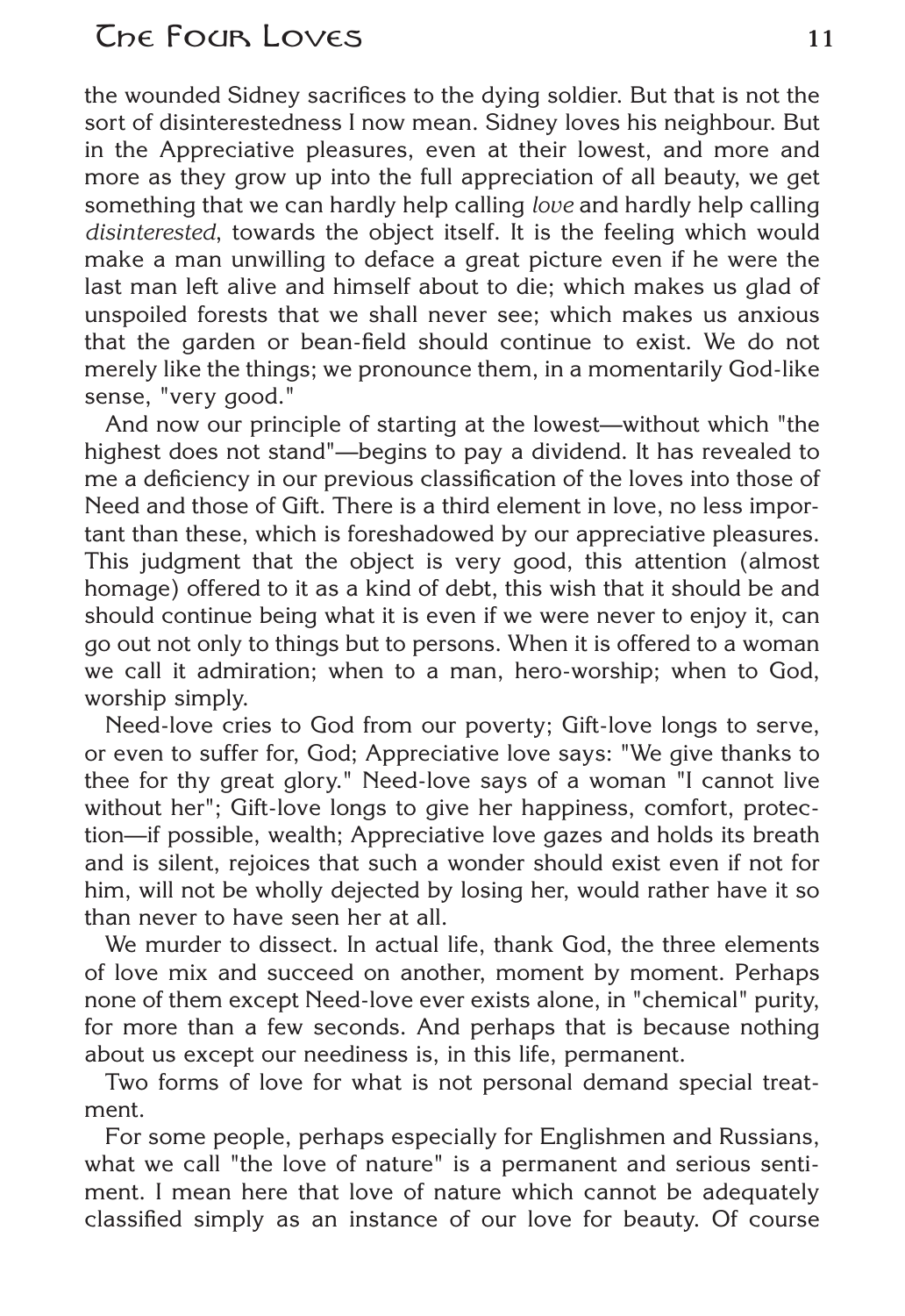many natural objects—trees, flowers and animals—are beautiful. But the nature-lovers whom I have in mind are not very much concerned with individual beautiful objects of that sort. The man who is distracts them. An enthusiastic botanist is for them a dreadful companion on a ramble. He is always stopping to draw their attention to particulars. Nor are they looking for "views" or landscapes. Wordsworth, their spokesman, strongly deprecates this. It leads to "a comparison of scene with scene", makes you "pamper" yourself with "meagre novelties of colour and proportion". While you are busying yourself with this critical and discriminating activity you lose what really matters—the "moods of time and season", the "spirit" of the place. And of course Wordsworth is right. That is why, if you love nature in his fashion, a landscape painter is (out of doors) an even worse companion than a botanist.

It is the "moods" or the "spirit" that matter. Nature-lovers want to receive as fully as possible whatever nature, at each particular time and place, is, so to speak, saying. The obvious richness, grace, and harmony of some scenes are no more precious to them than the grimness, bleakness, terror, monotony, or "visionary dreariness" of others. The featureless itself gets from them a willing response. It is one more word uttered by nature. They lay themselves bare to the sheer quality of every countryside every hour of the day. They want to absorb it into themselves, to be coloured through and through by it.

This experience, like so many others, after being lauded to the skies in the Nineteenth Century, has been debunked by the moderns. And one must certainly concede to the debunkers that Wordsworth, not when he was communicating it as a poet, but when he was merely talking about it as a philosopher (or philosophaster), said some very silly things. It is silly, unless you have found any evidence, to believe that flowers enjoy the air they breathe, and sillier not to add that, if this were true, flowers would undoubtedly have pains as well as pleasures. Nor have many people been taught moral philosophy by an "impulse from a vernal wood".

If they were, it would not necessarily be the sort of moral philosophy Wordsworth would have approved. It might be that of ruthless competition. For some moderns I think it is. They love nature in so far as, for them, she calls to "the dark gods in the blood"; not although, but because, sex and hunger and sheer power there operate without pity or shame.

If you take nature as a teacher she will teach you exactly the lessons you had already decided to learn; this is only another way of saying that nature does not teach. The tendency to take her as a teacher is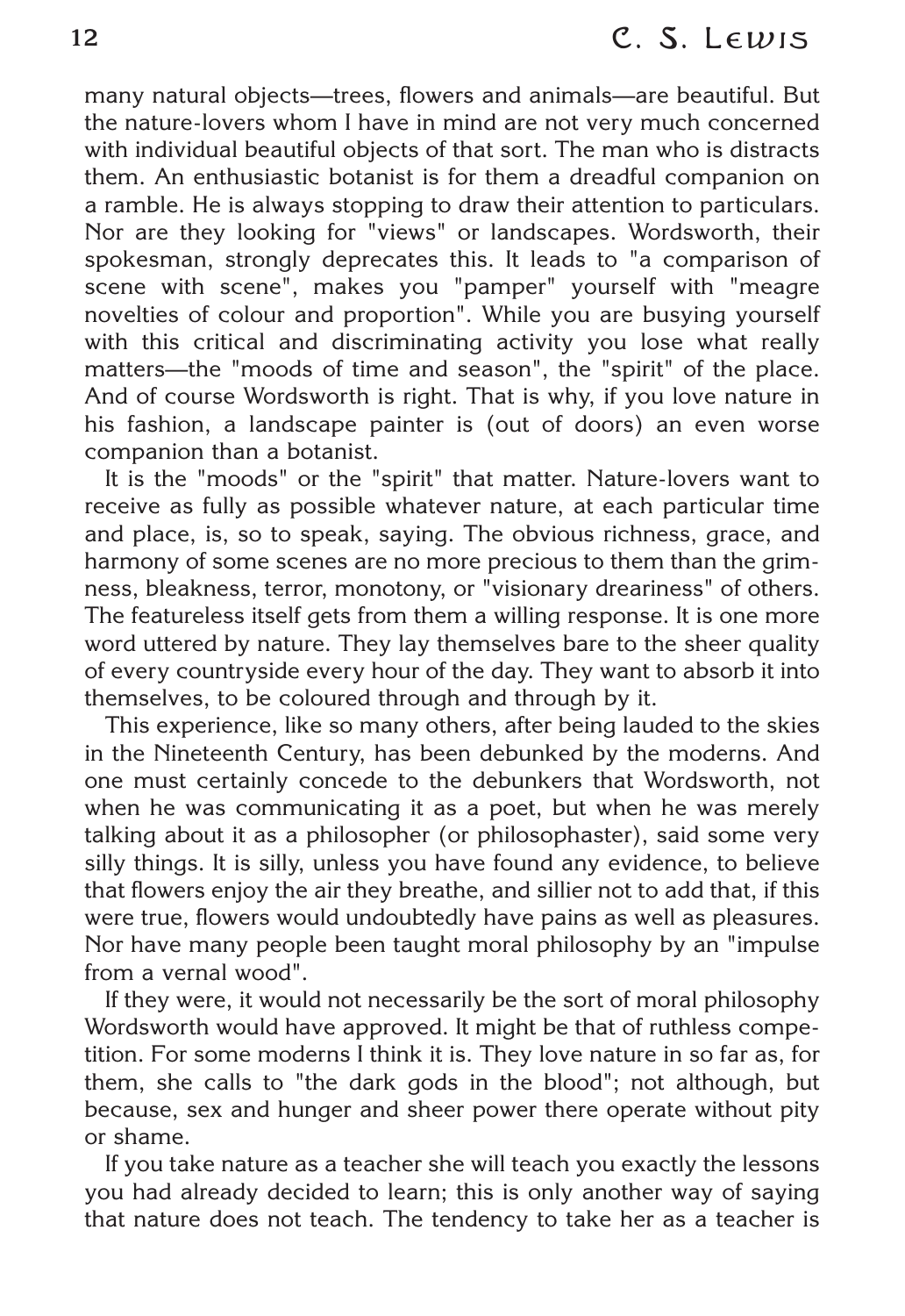obviously very easily grafted on to the experience we call "love of nature". But it is only a graft. While we are actually subjected to them, the "moods" and "spirits" of nature point no morals. Overwhelming gaiety, insupportable grandeur, sombre desolation are flung at you. Make what you can of them, if you must make at all. The only imperative that nature utters is, "Look. Listen. Attend."

The fact that this imperative is so often misinterpreted and sets people making theologies and pantheologies and antitheologies—all of which can be debunked—does not really touch the central experience itself. What nature-lovers—whether they are Wordsworthians or people with "dark gods in their blood"—get from nature is an iconography, a language of images. I do not mean simply visual images; it is the "moods" or "spirits" themselves—the powerful expositions of terror, gloom, jocundity, cruelty, lust, innocence, purity—that are the images. In them each man can clothe his own belief. We must learn our theology or philosophy elsewhere (not surprisingly, we often learn them from theologians and philosophers).

But when I speak of "clothing" our belief in such images I do not mean anything like using nature for similes or metaphors in the manner of the poets. Indeed I might have said "filling" or "incarnating" rather than clothing. Many people—I am one myself—would never, but for what nature does to us, have had any content to put into the words we must use in confessing our faith. Nature never taught me that there exists a God of glory and of infinite majesty. I had to learn that in other ways. But nature gave the word *glory* a meaning for me. I still do not know where else I could have found one. I do not see how the "fear" of God could have ever meant to me anything but the lowest prudential efforts to be safe, if I had never seen certain ominous ravines and unapproachable crags. And if nature had never awakened certain longings in me, huge areas of what I can now mean by the "love" of God would never, so far as I can see, have existed.

Of course the fact that a Christian can so use nature is not even the beginning of a proof that Christianity is true. Those suffering from Dark Gods can equally use her (I suppose) for their creed. That is precisely the point. Nature does not teach. A true philosophy may sometimes validate an experience of nature; an experience of nature cannot validate a philosophy. Nature will not verify any theological or metaphysical proposition (or not in the manner we are now considering); she will help to show what it means.

And not, on the Christian premises, by accident. The created glory may be expected to give us hints of the uncreated; for the one is derived from the other and in some fashion reflects it.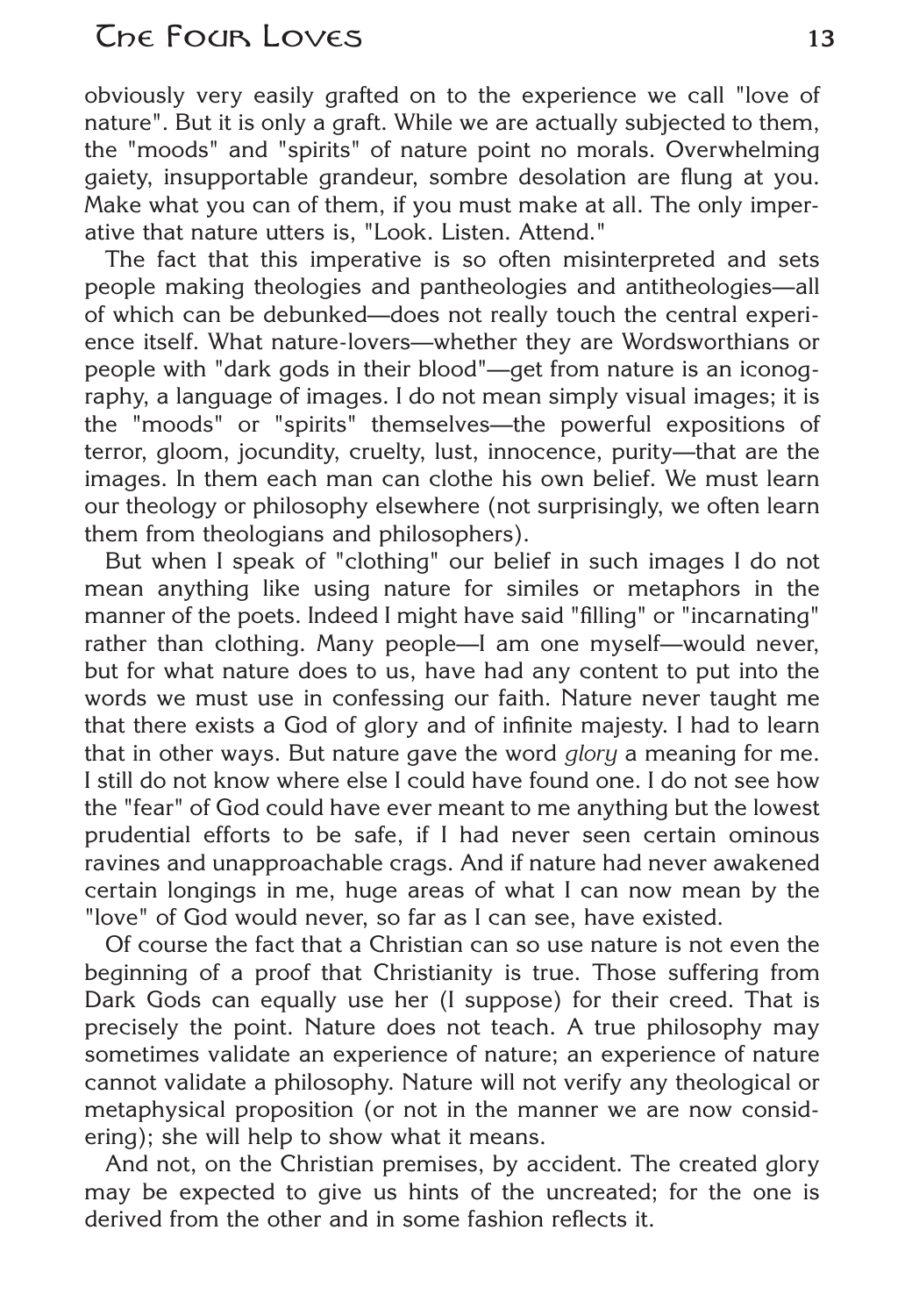In some fashion. But not perhaps in so direct and simple a fashion as we at first might suppose. For of course all the facts stressed by nature-lovers of the other school are facts too; there are worms in the belly as well as primroses in the wood. Try to reconcile them, or to show that they don't really need reconciliation, and you are turning from direct experience of nature—our present subject—to metaphysics or theodicy or something of that sort. That may be a sensible thing to do; but I think it should be kept distinct from the love of nature. While we are on that level, while we are still claiming to speak of what nature has directly "said" to us, we must stick to it. We have seen an image of glory. We must not try to find a direct path through it and beyond it to an increasing knowledge of God. The path peters out almost at once. Terrors and mysteries, the whole depth of God's counsels and the whole tangle of the history of the universe, choke it. We can't get through; not that way. We must make a *détour*—leave the hills and woods and go back to our studies, to church, to our Bibles, to our knees. Otherwise the love of nature is beginning to turn into a nature religion. And then, even if it does not lead us to the Dark Gods, it will lead us to a great deal of nonsense.

But we need not surrender the love of nature—chastened and limited as I have suggested—to the debunkers. Nature cannot satisfy the desires she arouses nor answer theological questions nor sanctify us. Our real journey to God involves constantly turning our backs on her; passing from the dawn-lit fields into some poky little church, or (it might be) going to work in an East End parish. But the love of her has been a valuable and, for some people, an indispensable initiation.

I need not say "has been". For in fact those who allow no more than this to the love of nature seem to be those who retain it. This is what one should expect. This love, when it sets up as a religion, is beginning to be a god—therefore to be a demon. And demons never keep their promises. Nature "dies on" those who try to live for a love of nature. Coleridge ended by being insensible to her; Wordsworth, by lamenting that the glory had passed away. Say your prayers in a garden early, ignoring steadfastly the dew, the birds and the flowers, and you will come away overwhelmed by its freshness and joy; go there in order to be overwhelmed and, after a certain age, nine times out of ten nothing will happen to you.

I turn now to the love of one's country. Here there is no need to labour M. de Rougemont's maxim; we all know now that this love becomes a demon when it becomes a god. Some begin to suspect that it is never anything but a demon. But then they have to reject half the high poetry and half the heroic action our race has achieved. We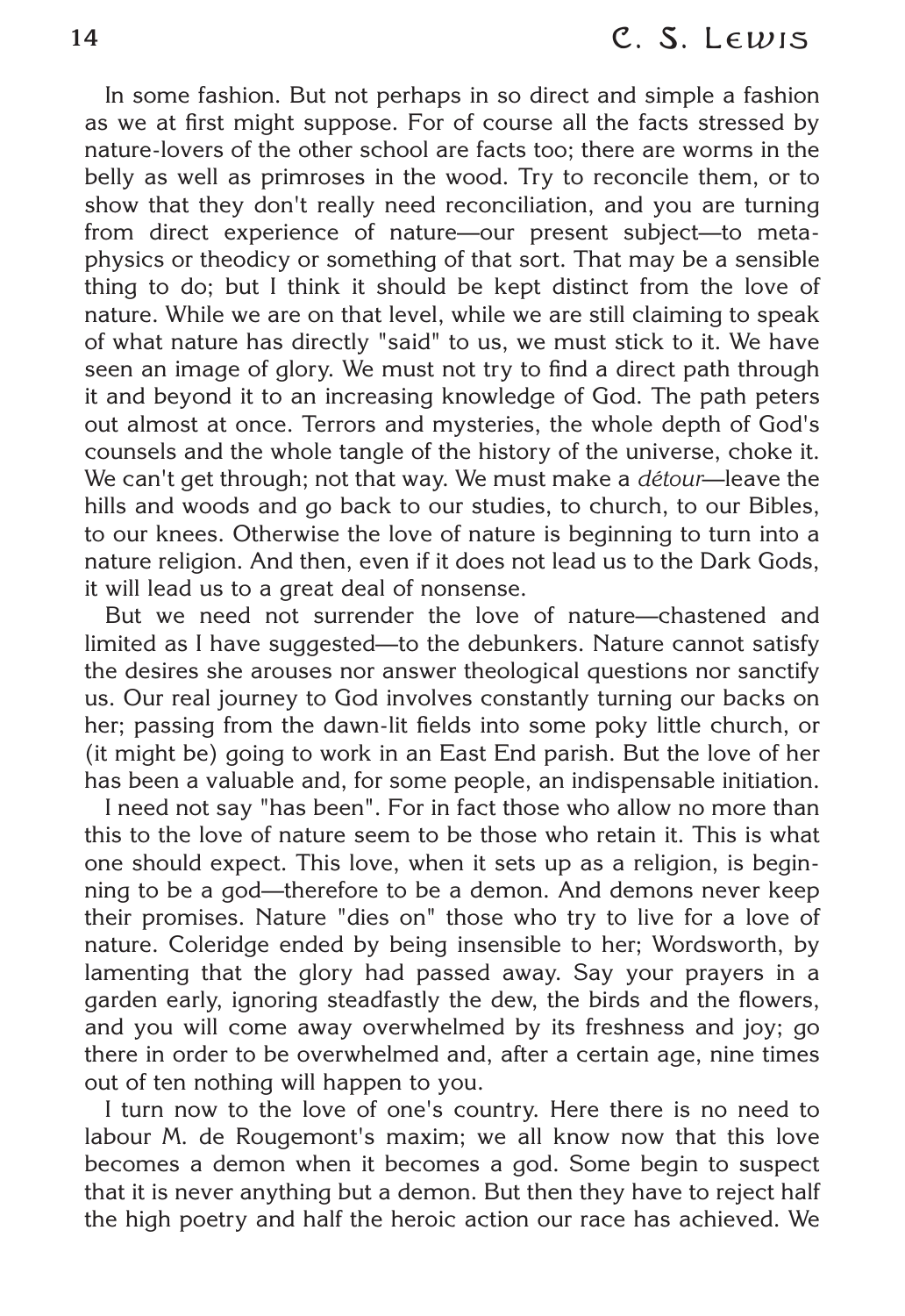cannot keep even Christ's lament over Jerusalem. He too exhibits love for His country.

Let us limit our field. There is no need here for an essay on international ethics. When this love becomes demoniac it will of course produce wicked acts. But others, more skilled, may say what acts between nations are wicked. We are only considering the sentiment itself in the hope of being able to distinguish its innocent from its demoniac condition. Neither of these is the efficient cause of national behaviour. For strictly speaking it is rulers, not nations, who behave internationally. Demoniac patriotism in their subjects—I write only for subjects—will make it easier for them to act wickedly; healthy patriotism may make it harder: when they are wicked they may by propaganda encourage a demoniac condition of our sentiments in order to secure our acquiescence in their wickedness. If they are good, they could do the opposite. That is one reason why we private persons should keep a wary eye on the health or disease of our own love for our country. And that is what I am writing about.

How ambivalent patriotism is may be gauged by the fact that no two writers have expressed it more vigorously than Kipling and Chesterton. If it were one element two such men could not both have praised it. In reality it contains many ingredients, of which many different blends are possible.

First, there is love of home, of the place we grew up in or the places, perhaps many, which have been our homes; and of all places fairly near these and fairly like them; love of old acquaintances, of familiar sights, sounds and smells. Note that at its largest this is, for us, a love of England, Wales, Scotland, or Ulster. Only foreigners and politicians talk about "Britain". Kipling's "I do not love my empire's foes" strikes a ludicrously false note. *My* empire! With this love for the place there goes a love for the way of life; for beer and tea and open fires, trains with compartments in them and an unarmed police force and all the rest of it; for the local dialect and (a shade less) for our native language. As Chesterton says, a man's reasons for not wanting his country to be ruled by foreigners are very like his reasons for not wanting his house to be burned down; because he "could not even begin" to enumerate all the things he would miss.

It would be hard to find any legitimate point of view from which this feeling could be condemned. As the family offers us the first step beyond self-love, so this offers us the first step beyond family selfishness. Of course it is not pure charity; it involves love of our neighbours in the local, not of our Neighbour, in the Dominical, sense. But those who do not love the fellow-villagers or fellow-townsmen whom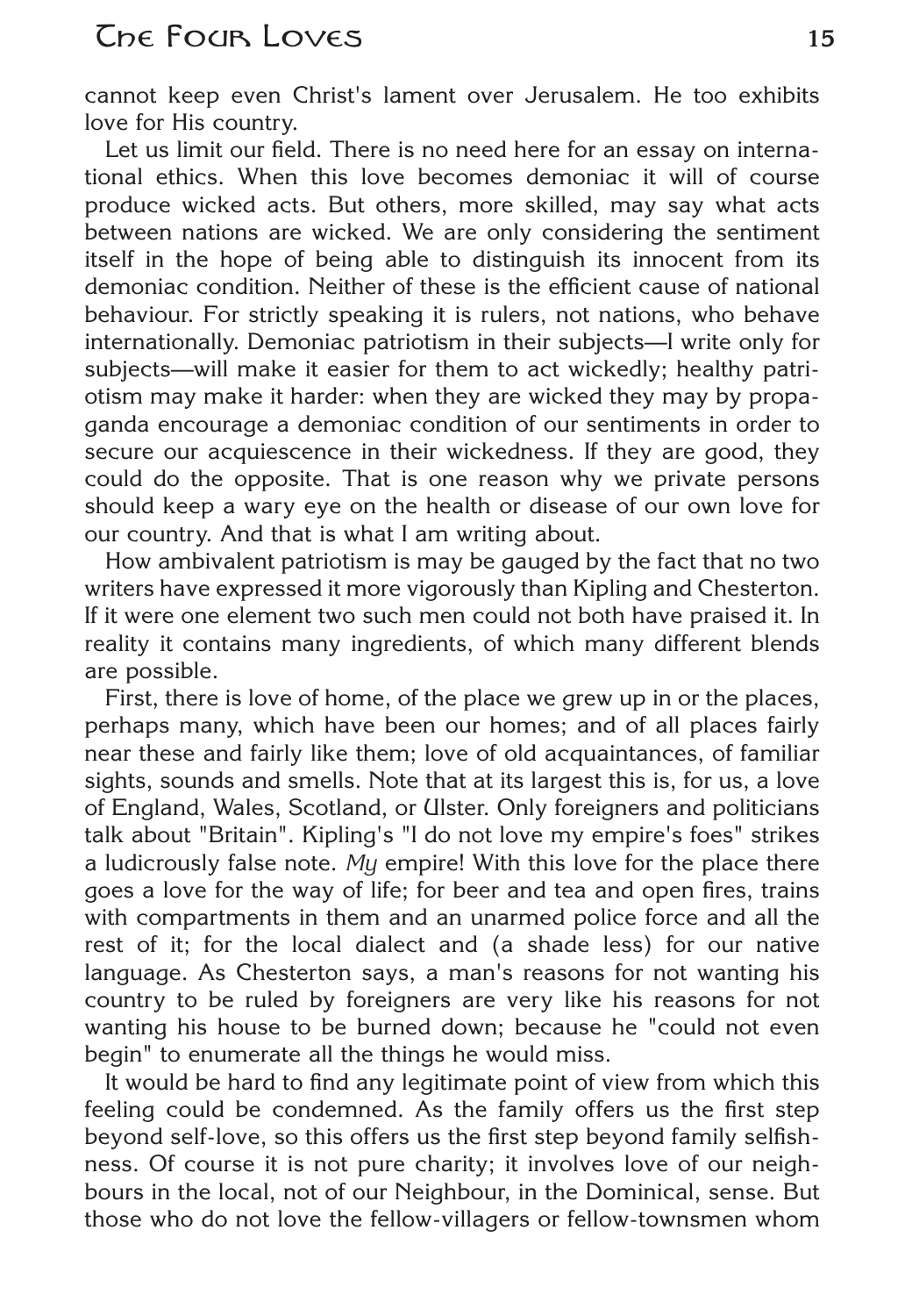they have seen are not likely to have got very far towards loving "Man" whom they have not. All natural affections, including this, can become rivals to spiritual love: but they can also be preparatory imitations of it, training (so to speak) of the spiritual muscles which Grace may later put to a higher service; as women nurse dolls in childhood and later nurse children. There may come an occasion for renouncing this love; pluck out your right eye. But you need to have an eye first: a creature which had none—which had only got so far as a "photo-sensitive" spot—would be very ill employed in meditation on that severe text.

Of course patriotism of this kind is not in the least aggressive. It asks only to be let alone. It becomes militant only to protect what it loves. In any mind which has a pennyworth of imagination it produces a good attitude towards foreigners. How can I love my home without coming to realise that other men, no less rightly, love theirs? Once you have realised that the Frenchmen like *café complet* just as we like bacon and eggs—why, good luck to them and let them have it. The last thing we want is to make everywhere else just like our own home. It would not be home unless it were different.

The second ingredient is a particular attitude to our country's past. I mean to that past as it lives in popular imagination; the great deeds of our ancestors. Remember Marathon. Remember Waterloo. "We must be free or die who speak the tongue that Shakespeare spoke." This past is felt both to impose an obligation and to hold out an assurance; we must not fall below the standard our fathers set us, and because we are their sons there is good hope we shall not.

This feeling has not quite such good credentials as the sheer love of home. The actual history of every country is full of shabby and even shameful doings. The heroic stories, if taken to be typical, give a false impression of it and are often themselves open to serious historical criticism. Hence a patriotism based on our glorious past is fair game for the debunker. As knowledge increases it may snap and be converted into disillusioned cynicism, or may be maintained by a voluntary shutting of the eyes. But who can condemn what clearly makes many people, at many important moments, behave so much better than they could have done without its help?

I think it is possible to be strengthened by the image of the past without being either deceived or puffed up. The image becomes dangerous in the precise degree to which it is mistaken, or substituted, for serious and systematic historical study. The stories are best when they are handed on and accepted as stories. I do not mean by this that they should be handed on as mere fictions (some of them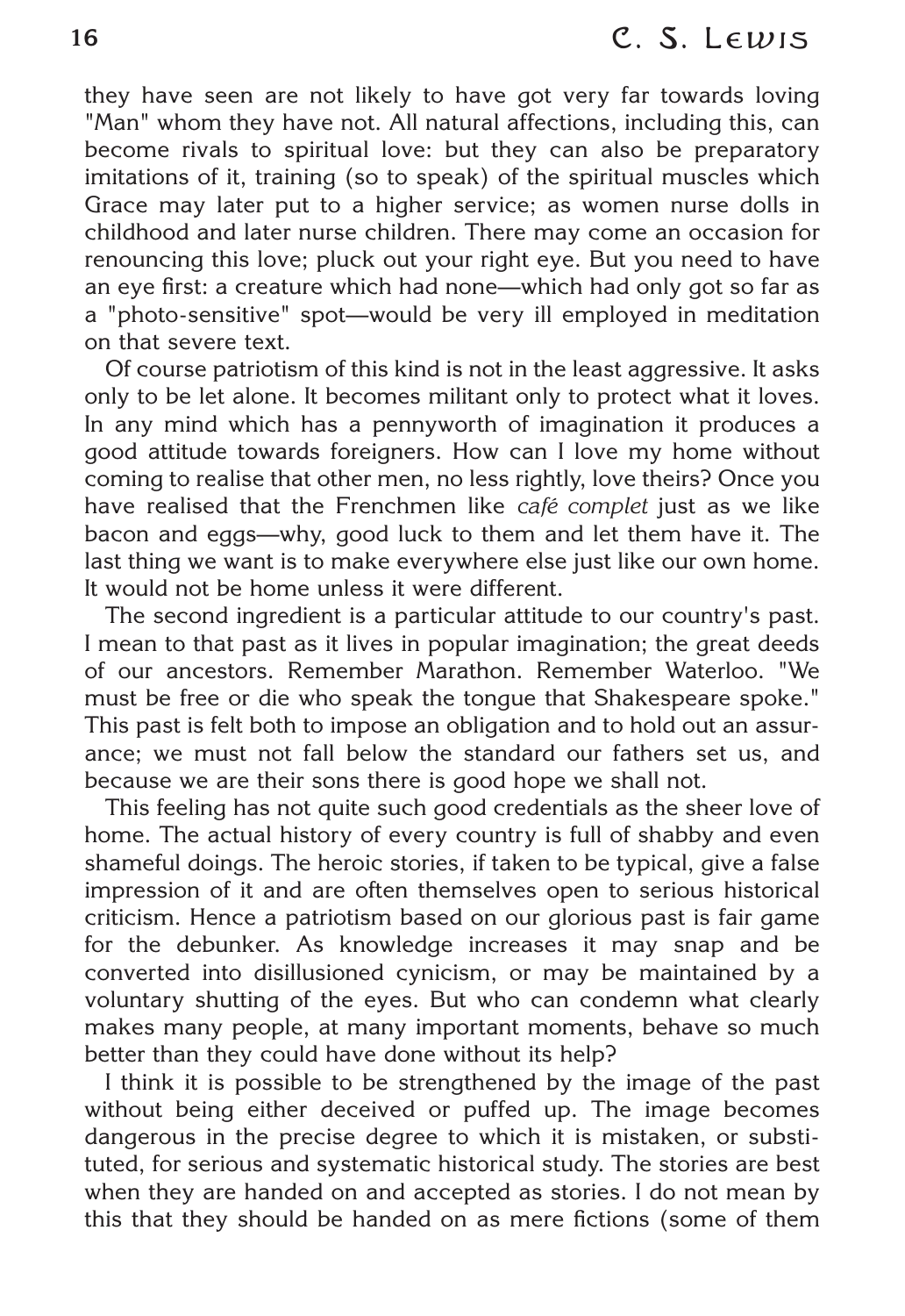are after all true). But the emphasis should be on the tale as such, on the picture which fires the imagination, the example that strengthens the will. The schoolboy who hears them should dimly feel—though of course he cannot put it into words—that he is hearing *saga*. Let him be thrilled—preferably "out of school"—by the "Deeds that won the Empire"; but the less we mix this up with his "history lessons" or mistake it for a serious analysis—worse still, a justification—of imperial policy, the better. When I was a child I had a book full of coloured pictures called *Our Island Story*. That title has always seemed to me to strike exactly the right note. The book did not look at all like a text-book either. What does seem to me poisonous, what breeds a type of patriotism that is pernicious if it lasts but not likely to last long in an educated adult, is the perfectly serious indoctrination of the young in knowably false or biased history—the heroic legend drably disguised as text-book fact. With this creeps in the tacit assumption that other nations have not equally their heroes; perhaps even the belief—surely it is very bad biology—that we can literally "inherit" a tradition. And these almost inevitably lead on to a third thing that is sometimes called patriotism.

This third thing is not a sentiment but a belief: a firm, even prosaic belief that our own nation, in sober fact, has long been, and still is markedly superior to all others. I once ventured to say to an old clergyman who was voicing this sort of patriotism, "But, sir, aren't we told that *every* people thinks its own men the bravest and its own women the fairest in the world?" He replied with total gravity—he could not have been graver if he had been saying the Creed at the altar—"Yes, but in England it's true." To be sure, this conviction had not made my friend (God rest his soul) a villain; only an extremely lovable old ass. It can however produce asses that kick and bite. On the lunatic fringe it may shade off into that popular Racialism which Christianity and science equally forbid.

This brings us to the fourth ingredient. If our nation is really so much better than others it may be held to have either the duties or the rights of a superior being towards them. In the Nineteenth Century the English became very conscious of such duties: the "white man's burden". What we called *natives* were our wards and we their selfappointed guardians. This was not all hypocrisy. We did do them some good. But our habit of talking as if England's motives for acquiring an empire (or any youngster's motives for seeking a job in the I.C.S.) had been mainly altruistic nauseated the world. And yet this showed the sense of superiority working at its best. Some nations who have also felt it have stressed the rights not the duties. To them, some foreigners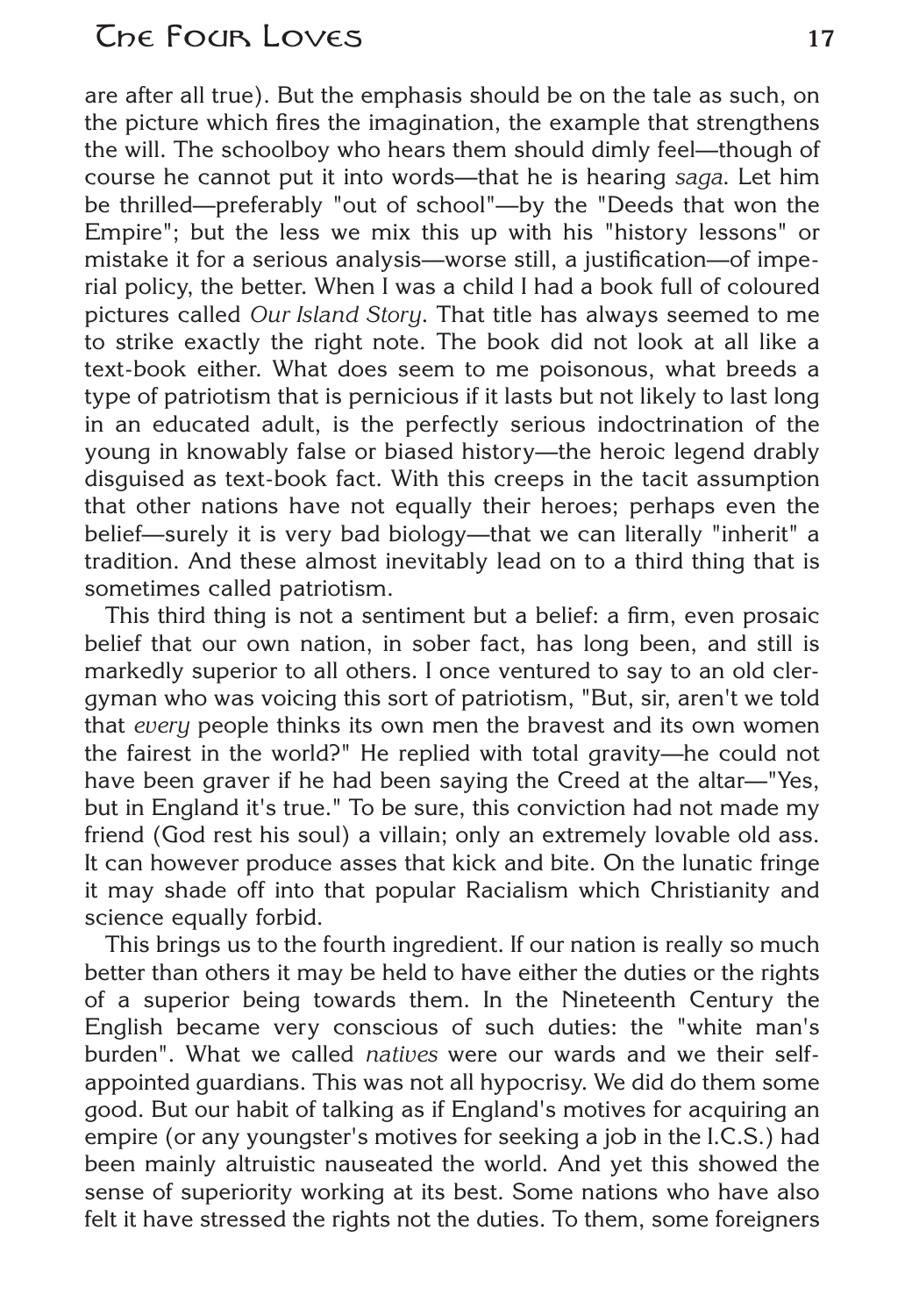were so bad that one had the right to exterminate them. Others, fitted only to be hewers of wood and drawers of water to the chosen people, had better be made to get on with their hewing and drawing. Dogs, know your betters! I am far from suggesting that the two attitudes are on the same level. But both are fatal. Both demand that the area in which they operate should grow "wider still and wider". And both have about them this sure mark of evil: only by being terrible do they avoid being comic. If there were no broken treaties with Redskins, no extermination of the Tasmanians, no gas-chambers and no Belsen, no Amritsar, Black and Tans or Apartheid, the pomposity of both would be roaring farce.

Finally we reach the stage where patriotism in its demoniac form unconsciously denies itself. Chesterton picked on two lines from Kipling as the perfect example. It was unfair to Kipling, who knew wonderfully, for so homeless a man—what the love of home can mean. But the lines, in isolation, can be taken to sum up the thing. They run:

If England was what England seems 'Ow quick we'd drop 'er. But she ain't!

Love never spoke that way. It is like loving your children only "if they're good", your wife only while she keeps her looks, your husband only so long as he is famous and successful. "No man," said one of the Greeks, "loves his city because it is great, but because it is his." A man who really loves his country will love her in her ruin and degeneration—"England, with all thy faults, I love thee still." She will be to him "a poor thing but mine own". He may think her good and great, when she is not, because he loves her; the delusion is up to a point pardonable. But Kipling's soldier reverses it; he loves her because he thinks her good and great—loves her on her merits. She is a fine going concern and it gratifies his pride to be in it. How if she ceased to be such? The answer is plainly given: "'Ow quick we'd drop 'er." When the ship begins to sink he will leave her. Thus that kind of patriotism which sets off with the greatest swagger of drums and banners actually sets off on the road that can lead to Vichy. And this is a phenomenon which will meet us again. When the natural loves become lawless they do not merely do harm to other loves; they themselves cease to be the loves they were—to be loves at all.

Patriotism has then, many sfaces. Those who would reject it entirely do not seem to have considered what will certainly step—has already begun to step—into its place. For a long time yet, or perhaps forever, nations will live in danger. Rulers must somehow nerve their subjects to defend them or at least to prepare for their defence. Where the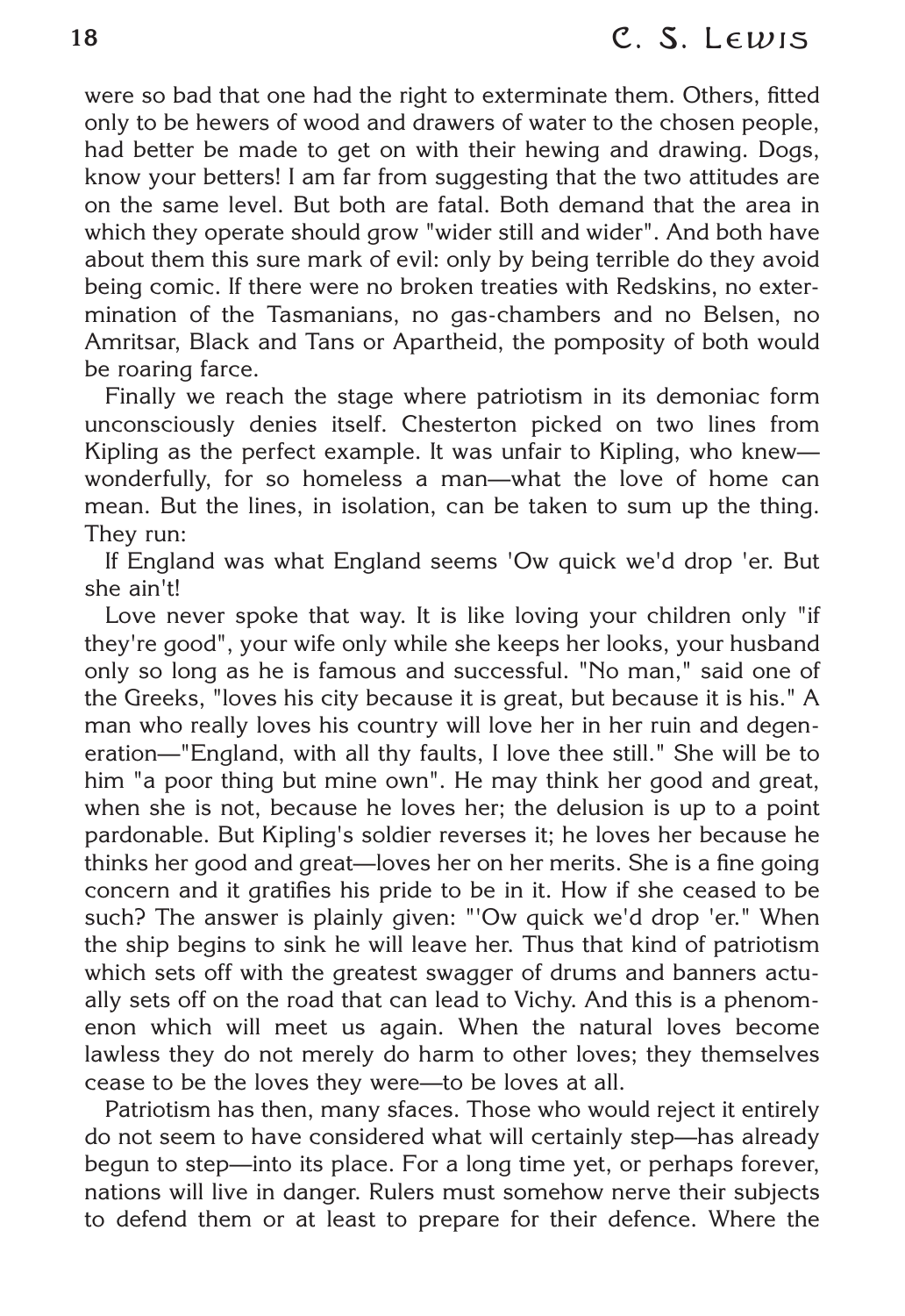sentiment of patriotism has been destroyed this can be done only by presenting every international conflict in a purely ethical light. If people will spend neither sweat nor blood for "their country" they must be made to feel that they are spending them for justice, or civilisation, or humanity. This is a step down, not up. Patriotic sentiment did not of course need to disregard ethics. Good men needed to be convinced that their country's cause was just; but it was still their country's cause, not the cause of justice as such. The difference seems to me important. I may without self-righteousness or hypocrisy think it just to defend my house by force against a burglar; but if I start pretending that I blacked his eye purely on moral grounds—wholly indifferent to the fact that the house in question was mine—I become insufferable. The pretence that when England's cause is just we are on England's side—as some neutral Don Quixote might be—for that reason alone, is equally spurious. And nonsense draws evil after it. If our country's cause is the cause of God, wars must be wars of annihilation. A false transcendence is given to things which are very much of this world.

The glory of the old sentiment was that while it could steel men to the utmost endeavour, it still knew itself to be a sentiment. Wars could be heroic without pretending to be Holy Wars. The hero's death was not confused with the martyr's. And (delightfully) the same sentiment which could be so serious in a rearguard action, could also in peacetime, take itself as lightly as all happy loves often do. It could laugh at itself. Our older patriotic songs cannot be sung without a twinkle in the eye; later ones sound more like hymns. Give me "The British Grenadiers" (*with a tow-row-row-row*) any day rather than "Land of Hope and Glory".

It will be noticed that the sort of love I have been describing, and all its ingredients, can be for something other than a country: for a school, a regiment, a great family, or a class. All the same criticisms will still apply. It can also be felt for bodies that claim more than a natural affection: for a Church or (alas) a party in a Church, or for a religious order. This terrible subject would require a book to itself. Here it will be enough to say that the Heavenly Society is also an earthly society. Our (merely natural) patriotism towards the latter can very easily borrow the transcendent claims of the former and use them to justify the most abominable actions. If ever the book which I am not going to write is written it must be the full confession by Christendom of Christendom's specific contribution to the sum of human cruelty and treachery. Large areas of "the World" will not hear us till we have publicly disowned much of our past. Why should they? We have shouted the name of Christ and enacted the service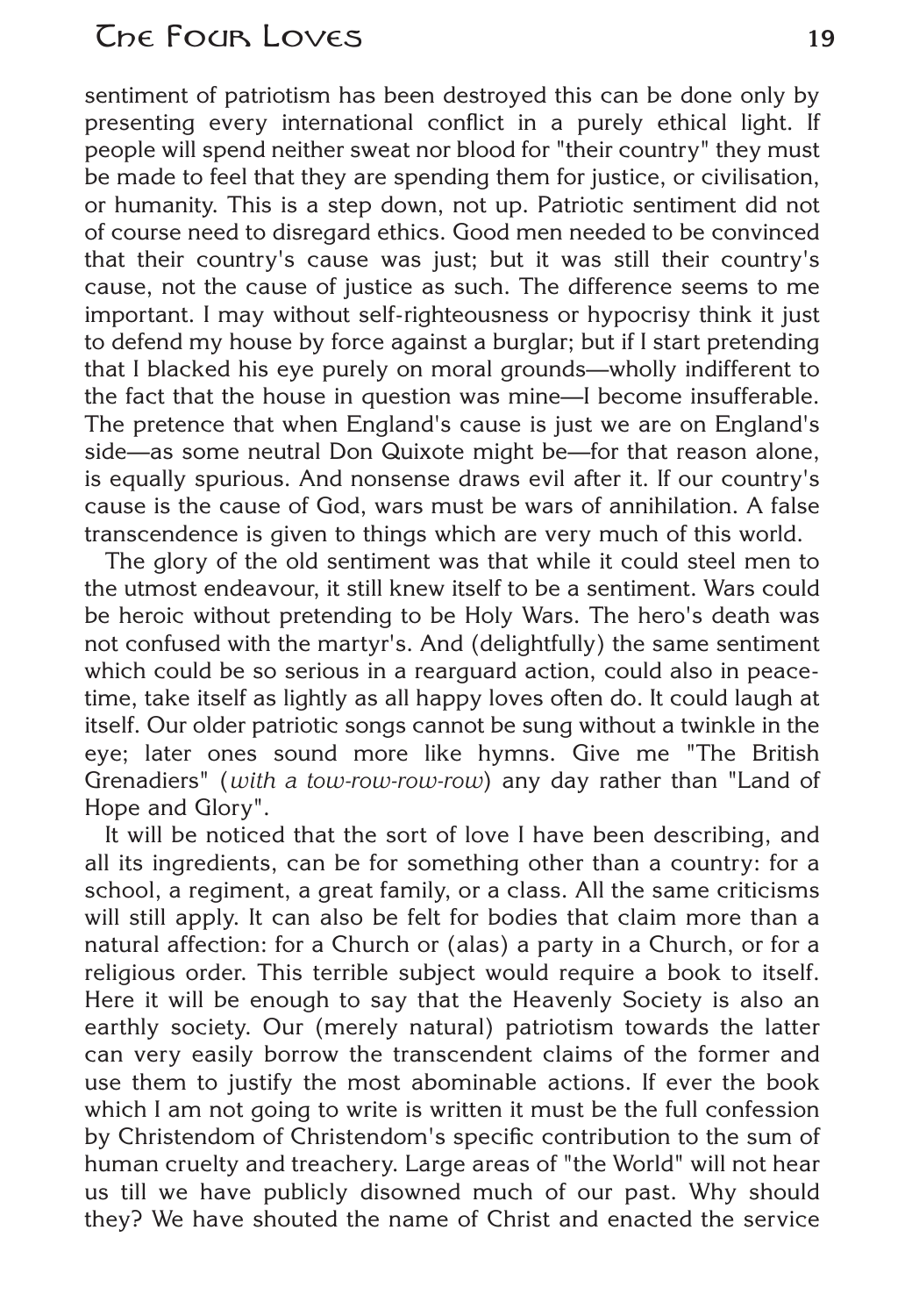of Moloch.

It may be thought that I should not end this chapter without a word about our love for animals. But that will fit in better in the next. Whether animals are in fact sub-personal or not, they are never loved as if they were. The fact or the illusion of personality is always present, so that love for them is really an instance of that Affection which is the subject of the following chapter.

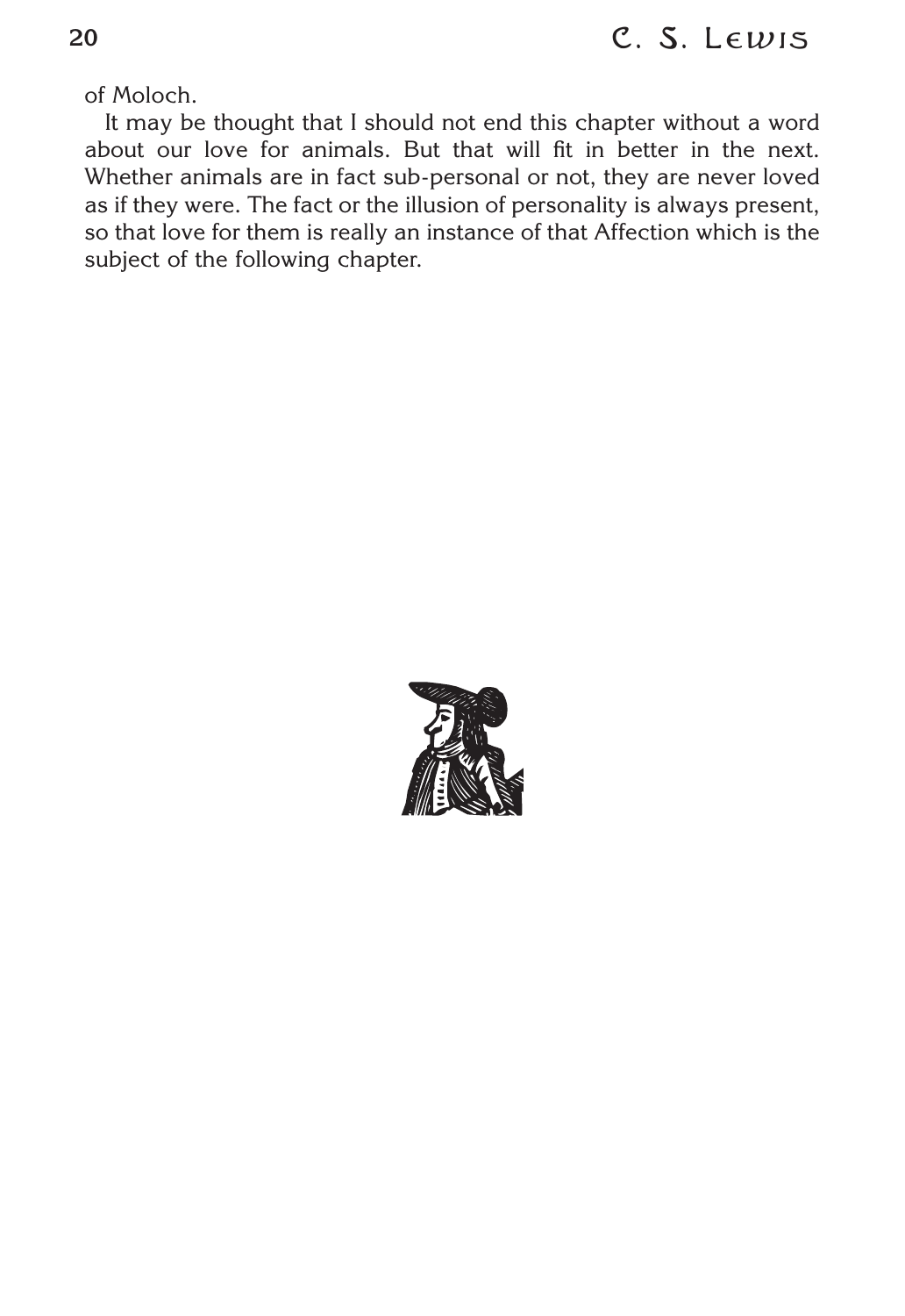## <span id="page-24-0"></span>CHAPTER III

#### **AFFECTIOD**



I begin with the humblest and most widely diffused of loves,<br>the love in which our experience seems to differ least from<br>that of the animals. Let me add at once that I do not on<br>that account give it a lower value. Nothing the love in which our experience seems to differ least from that of the animals. Let me add at once that I do not on that account give it a lower value. Nothing in Man is either worse or better for being shared with the beasts. When we

blame a man for being "a mere animal", we mean not that he displays animal characteristics (we all do) but that he displays these, and only these, on occasions where the specifically human was demanded. (When we call him "brutal" we usually mean that he commits cruelties impossible to most real brutes; they're not clever enough.)

The Greeks called this love *storge* (two syllables and the g is "hard"). I shall here call it simply Affection. My Greek Lexicon defines *storge* as "affection, especially of parents to offspring"; but also of offspring to parents. And that, I have no doubt, is the original form of the thing as well as the central meaning of the word. The image we must start with is that of a mother nursing a baby, a bitch or a cat with a basketful of puppies or kittens; all in a squeaking, nuzzling heap together; purrings, lickings, baby-talk, milk, warmth, the smell of young life.

The importance of this image is that it presents us at the very outset with a certain paradox. The Need and Need-love of the young is obvious; so is the Gift-love of the mother. She gives birth, gives suck, gives protection. On the other hand, she must give birth or die. She must give suck or suffer. That way, her Affection too is a Needlove. There is the paradox. It is a Need-love but what it needs is to give. It is a Gift-love but it needs to be needed. We shall have to return to this point.

But even in animal life, and still more in our own, Affection extends far beyond the relation of mother and young. This warm comfortable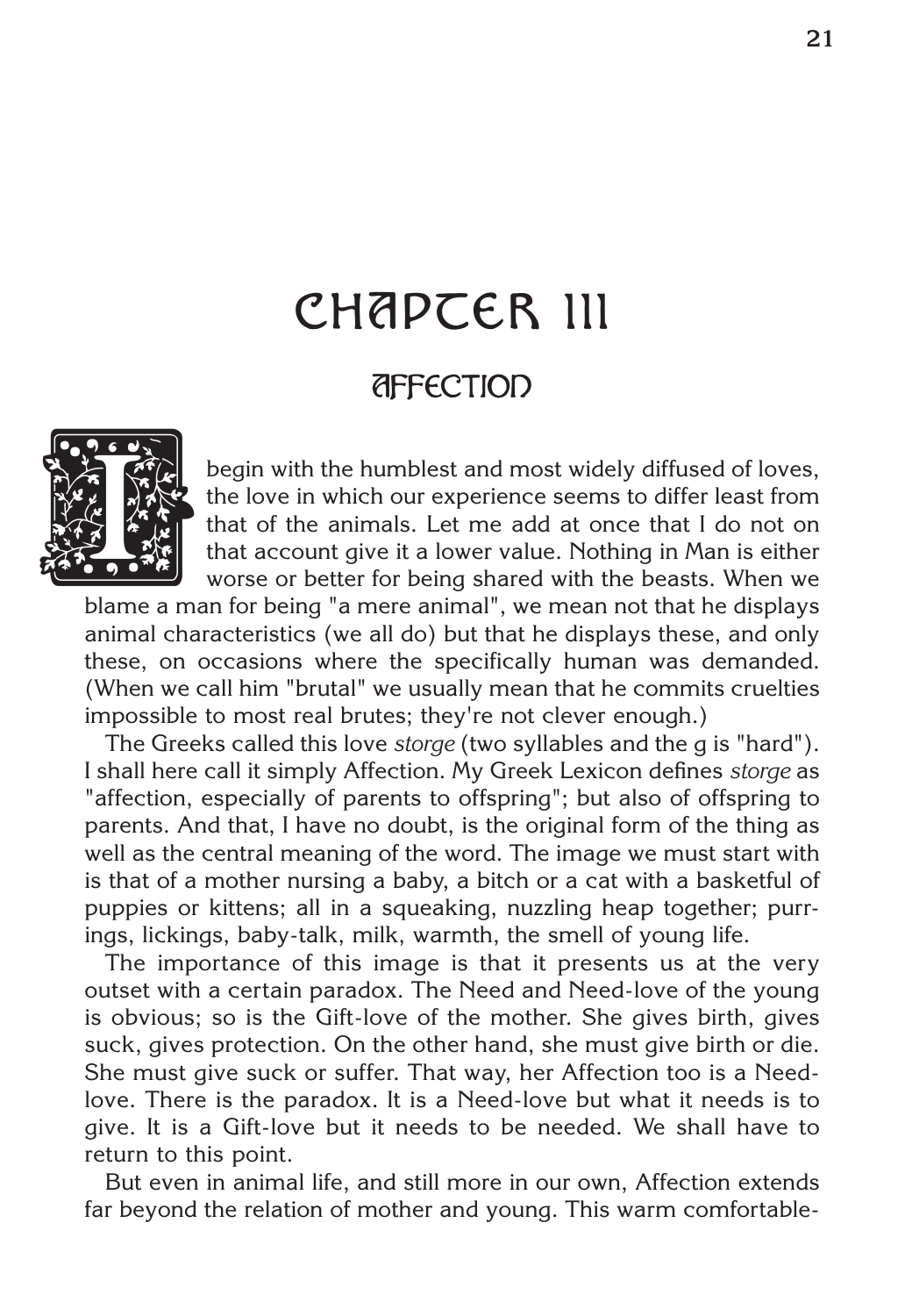ness, this satisfaction in being together, takes in all sorts of objects. It is indeed the least discriminating of loves. There are women for whom we can predict few wooers and men who are likely to have few friends. They have nothing to offer. But almost anyone can become an object of Affection; the ugly, the stupid, even the exasperating. There need be no apparent fitness between those whom it unites. I have seen it felt for an imbecile not only by his parents but by his brothers. It ignores the barriers of age, sex, class and education. It can exist between a clever young man from the university and an old nurse, though their minds inhabit different worlds. It ignores even the barriers of species. We see it not only between dog and man but, more surprisingly, between dog and cat. Gilbert White claims to have discovered it between a horse and a hen.

Some of the novelists have seized this well. In *Tristram Shandy* "my father" and Uncle Toby are so far from being united by any community of interests or ideas that they cannot converse for ten minutes without cross-purposes; but we are made to feel their deep mutual affection. So with Don Quixote and Sancho Panza, Pickwick and Sam Weller, Dick Swiveller and the Marchioness. So too, though probably without the author's conscious intention, in *The Wind in the Willows*; the quaternion of Mole, Rat, Badger, and Toad suggests the amazing heterogeneity possible between those who are bound by Affection.

But Affection has its own criteria. Its objects have to be familiar. We can sometimes point to the very day and hour when we fell in love or began a new friendship. I doubt if we ever catch Affection beginning. To become aware of it is to become aware that it has already been going on for some time. The use of "old" or *vieux* as a term of Affection is significant. The dog barks at strangers who have never done it any harm and wags its tail for old acquaintances even if they never did it a good turn. The child will love a crusty old gardener who has hardly ever taken any notice of it and shrink from the visitor who is making every attempt to win its regard. But it must be an *old* gardener, one who has "always" been there—the short but seemingly immemorial "always" of childhood.

Affection, as I have said, is the humblest love. It gives itself no airs. People can be proud of being "in love", or of friendship. Affection is modest—even furtive and shame-faced. Once when I had remarked on the affection quite often found between cat and dog, my friend replied, "Yes. But I bet no dog would ever confess it to the other dogs." That is at least a good caricature of much human Affection. "Let homely faces stay at home," says Comus. Now Affection has a very homely face. So have many of those for whom we feel it. It is no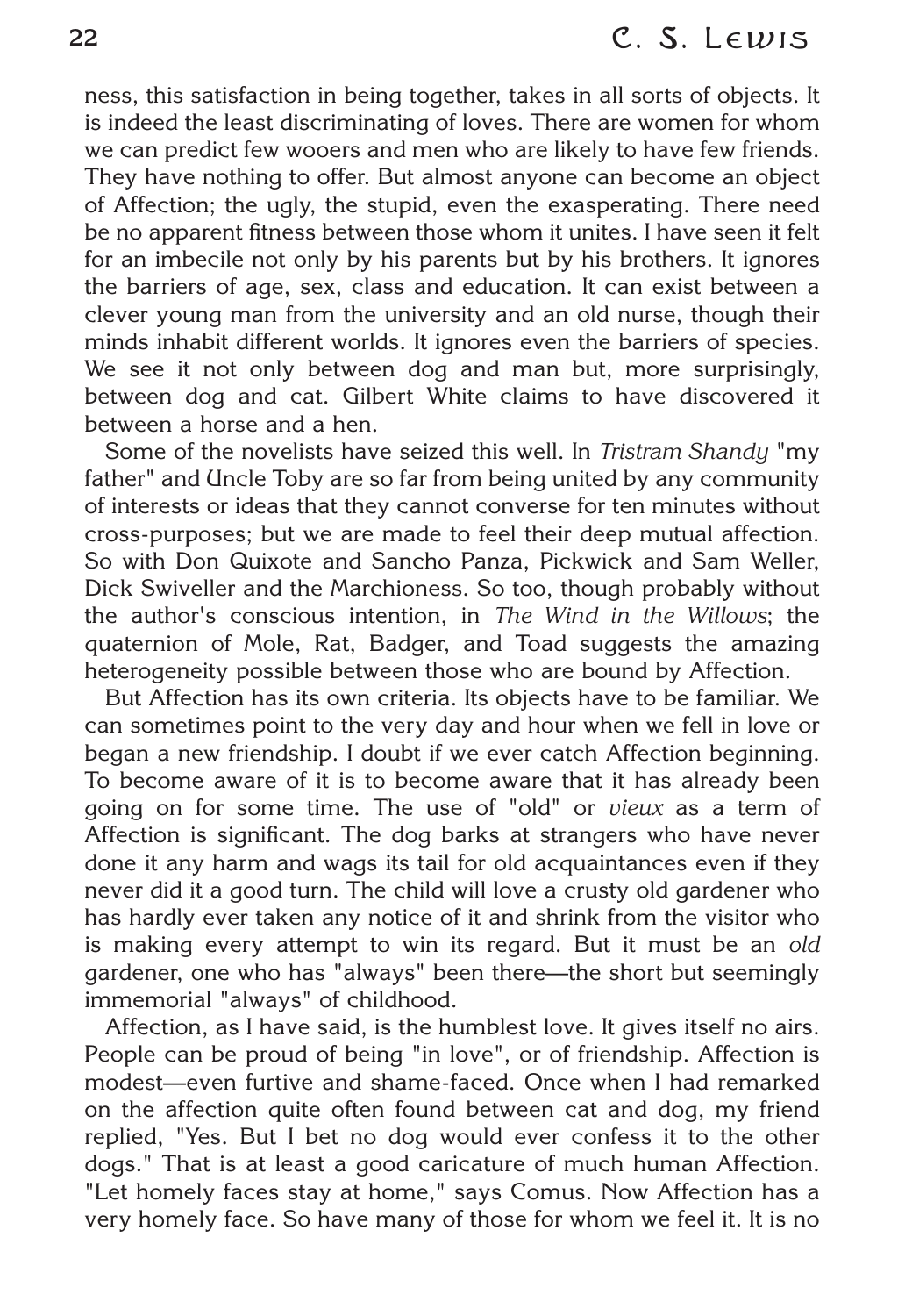proof of our refinement or perceptiveness that we love them; nor that they love us. What I have called Appreciative Love is no basic element in Affection. It usually needs absence or bereavement to set us praising those to whom only Affection binds us. We take them for granted: and this taking for granted, which is an outrage in erotic love, is here right and proper up to a point. It fits the comfortable, quiet nature of the feeling. Affection would not be affection if it was loudly and frequently expressed; to produce it in public is like getting your household furniture out for a move. It did very well in its place, but it looks shabby or tawdry or grotesque in the sunshine. Affection almost slinks or seeps through our lives. It lives with humble, un-dress, private things; soft slippers, old clothes, old jokes, the thump of a sleepy dog's tail on the kitchen floor, the sound of a sewing-machine, a gollywog left on the lawn.

But I must at once correct myself. I am talking of Affection as it is when it exists apart from the other loves. It often does so exist; often not. As gin is not only a drink in itself but also a base for many mixed drinks, so Affection, besides being a love itself, can enter into the other loves and colour them all through and become the very medium in which from day to day they operate. They would not perhaps wear very well without it. To make a friend is not the same as to become affectionate. But when your friend has become an old friend, all those things about him which had originally nothing to do with the friendship become familiar and dear with familiarity. As for erotic love, I can imagine nothing more disagreeable than to experience it for more than a very short time without this homespun clothing of affection. That would be a most uneasy condition, either too angelic or too animal or each by turn; never quite great enough or little enough for man. There is indeed a peculiar charm, both in friendship and in Eros, about those moments when Appreciative Love lies, as it were, curled up asleep, and the mere ease and ordinariness of the relationship (free as solitude, yet neither is alone) wraps us round. No need to talk. No need to make love. No needs at all except perhaps to stir the fire.

This blending and overlapping of the loves is well kept before us by the fact that at most times and places all three of them had in common, as their expression, the kiss. In modern England friendship no longer uses it, but Affection and Eros do. It belongs so fully to both that we cannot now tell which borrowed it from the other or whether there were borrowing at all. To be sure, you may say that the kiss of Affection differs from the kiss of Eros. Yes; but not all kisses between lovers are lovers' kisses. Again, both these loves tend—and it embarrasses many moderns—to use a "little language" or "baby talk". And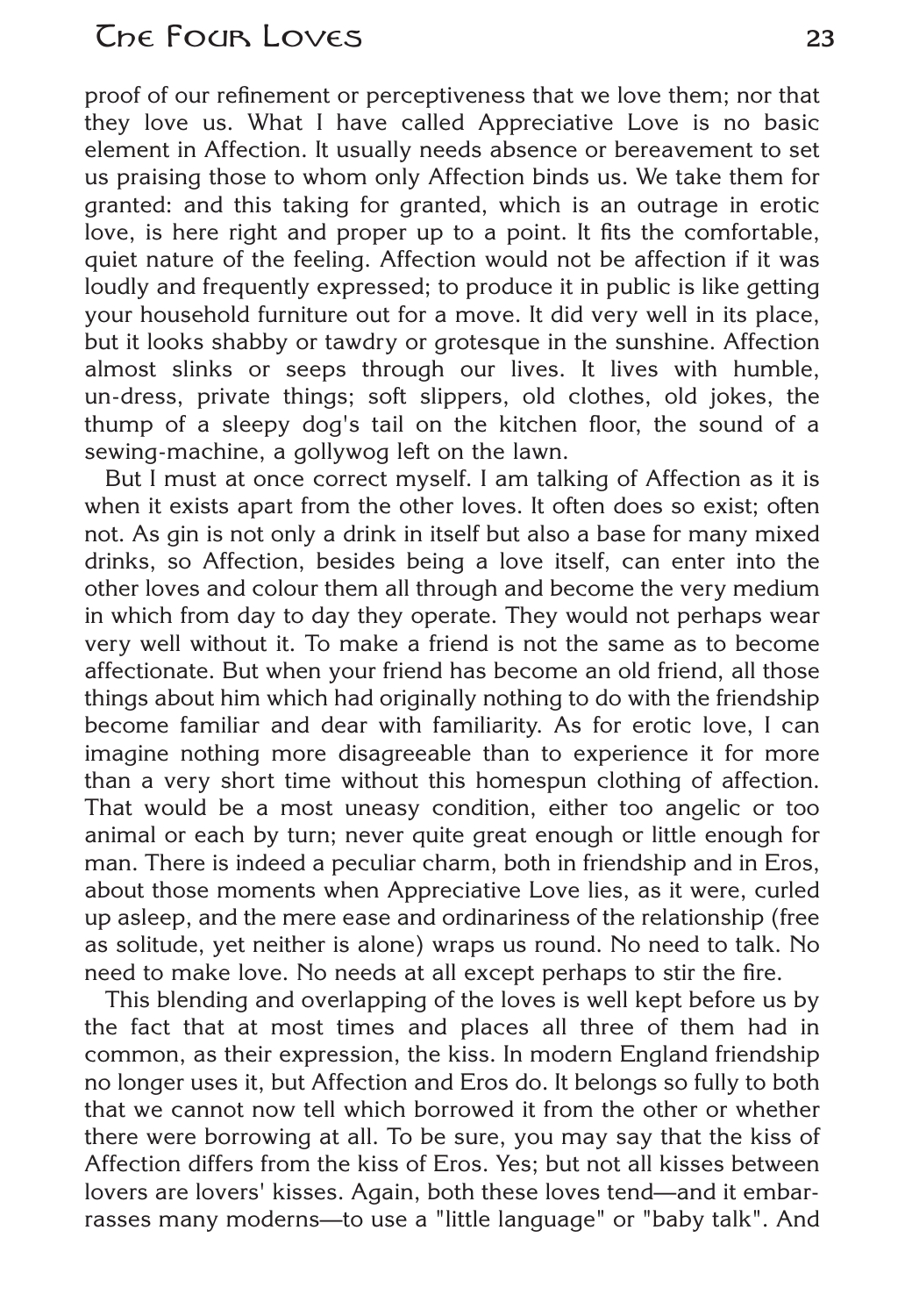this is not peculiar to the human species. Professor Lorenz has told us that when jackdaws are amorous their calls "consist chiefly of infantile sounds reserved by adult jackdaws for these occasions" (*King Solomon's Ring*, p. 158). We and the birds have the same excuse. Different sorts of tenderness are both tenderness and the language of the earliest tenderness we have ever known is recalled to do duty for the new sort.

One of the most remarkable by-products of Affection has not yet been mentioned. I have said that is not primarily an Appreciative Love. It is not discriminating. It can "rub along" with the most unpromising people. Yet oddly enough this very fact means that it can in the end make appreciations possible which, but for it might never have existed. We may say, and not quite untruly, that we have chosen our friends and the woman we love for their various excellences—for beauty, frankness, goodness of heart, wit, intelligence, or what not. But it had to be the particular kind of wit, the particular kind of beauty, the particular kind of goodness that we like, and we have our personal tastes in these matters. That is why friends and lovers feel that they were "made for one another". The especial glory of Affection is that it can unite those who most emphatically, even comically, are not; people who, if they had not found themselves put down by fate in the same household or community, would have had nothing to do with each other. If Affection grows out of this—of course it often does not their eyes begin to open. Growing fond of "old so-and-so", at first simply because he happens to be there, I presently begin to see that there is "something in him" after all. The moment when one first says, really meaning it, that though he is not "my sort of man" he is a very good man "in his own way" is one of liberation. It does not feel like that; we may feel only tolerant and indulgent. But really we have crossed a frontier. That "in his own way" means that we are getting beyond our own idiosyncracies, that we are learning to appreciate goodness or intelligence in themselves, not merely goodness or intelligence flavoured and served to suit our own palate.

"Dogs and cats should always be brought up together," said someone, "it broadens their minds so." Affection broadens ours; of all natural loves it is the most catholic, the least finical, the broadest. The people with whom you are thrown together in the family, the college, the mess, the ship, the religious house, are from this point of view a wider circle than the friends, however numerous, whom you have made for yourself in the outer world. By having a great many friends I do not prove that I have a wide appreciation of human excellence. You might as well say I prove the width of my literary taste by being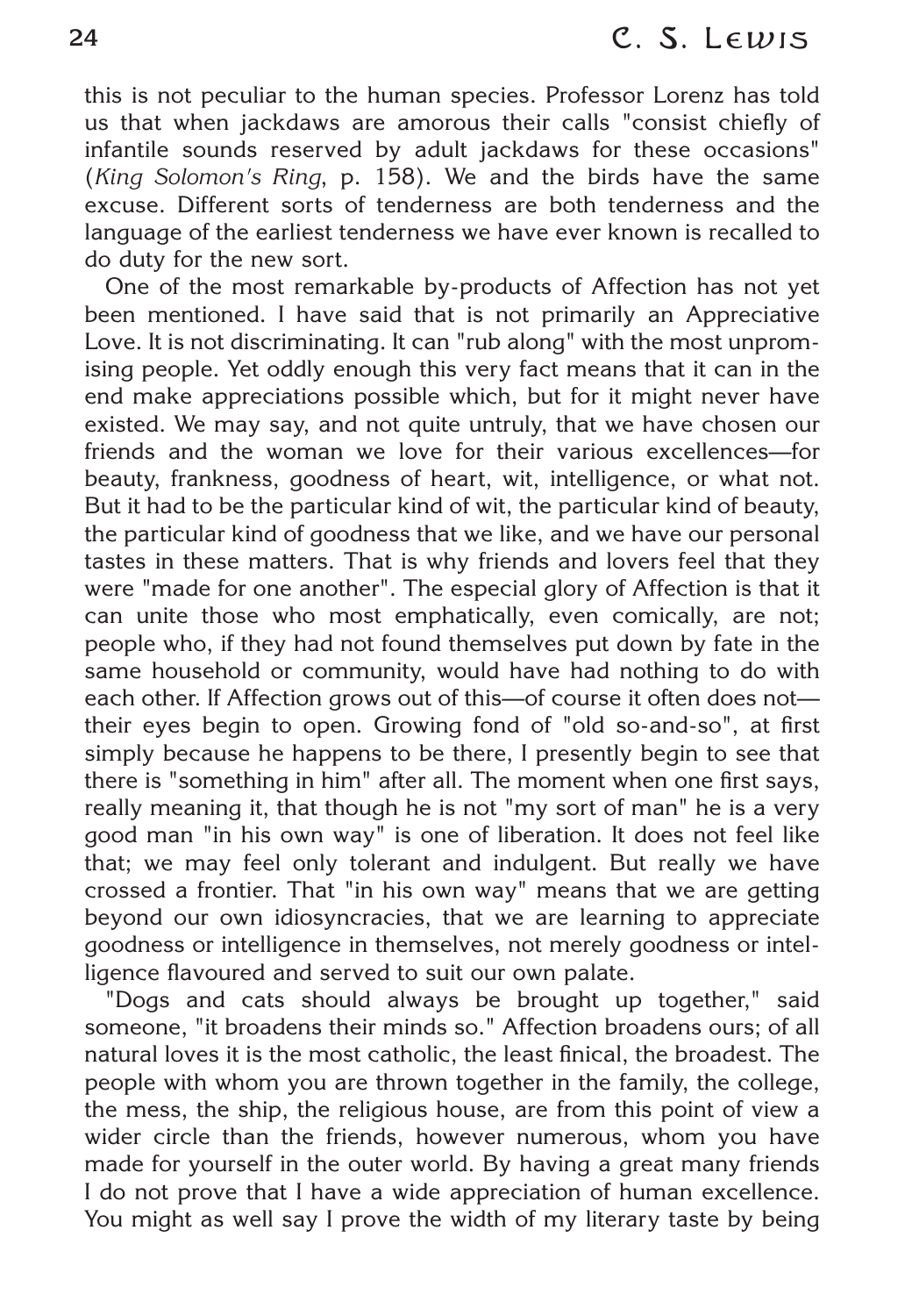able to enjoy all the books in my own study. The answer is the same in both cases—"You chose those books. You chose those friends. Of course they suit you." The truly wide taste in reading is that which enables a man to find something for his needs on the sixpenny tray outside any secondhand bookshop. The truly wide taste in humanity will similarly find something to appreciate in the cross-section of humanity whom one has to meet every day. In my experience it is Affection that creates this taste, teaching us first to notice, then to endure, then to smile at, then to enjoy, and finally to appreciate, the people who "happen to be there". Made for us? Thank God, no. They are themselves, odder than you could have believed and worth far more than we guessed.

And now we are drawing near the point of danger. Affection, I have said, gives itself no airs; charity, said St. Paul, is not puffed up. Affection can love the unattractive: God and His saints love the unlovable. Affection "does not expect too much", turns a blind eye to faults, revives easily after quarrels; just so charity suffers long and is kind and forgives. Affection opens our eyes to goodness we could not have seen, or should not have appreciated without it. So does humble sanctity. If we dwelled exclusively on these resemblances we might be led on to believe that this Affection is not simply one of the natural loves but is Love Himself working in our human hearts and fulfilling the law. Were the Victorian novelists right after all? Is love (of this sort) really enough? Are the "domestic affections", when in their best and fullest development, the same thing as the Christian life? The answer to all these questions, I submit, is certainly No.

I do not mean simply that those novelists sometimes wrote as if they had never heard the text about "hating" wife and mother and one's own life also. That of course is true. The rivalry between all natural loves and the love of God is something a Christian dare not forget. God is the great Rival, the ultimate object of human jealousy; that beauty, terrible as the Gorgon's, which may at any moment steal from me—or it seems like stealing to me—my wife's or husband's or daughter's heart. The bitterness of some unbelief, though disguised even from those who feel it as anti-clericalism or hatred of superstition, is really due to this. But I am not at present thinking of that rivalry; we shall have to face it in a later chapter. For the moment our business is more "down to earth".

How many of these "happy homes" really exist? Worse still; are all the unhappy ones unhappy because Affection is absent? I believe not. It can be present, causing the unhappiness. Nearly all the characteristics of this love are ambivalent. They may work for ill as well as for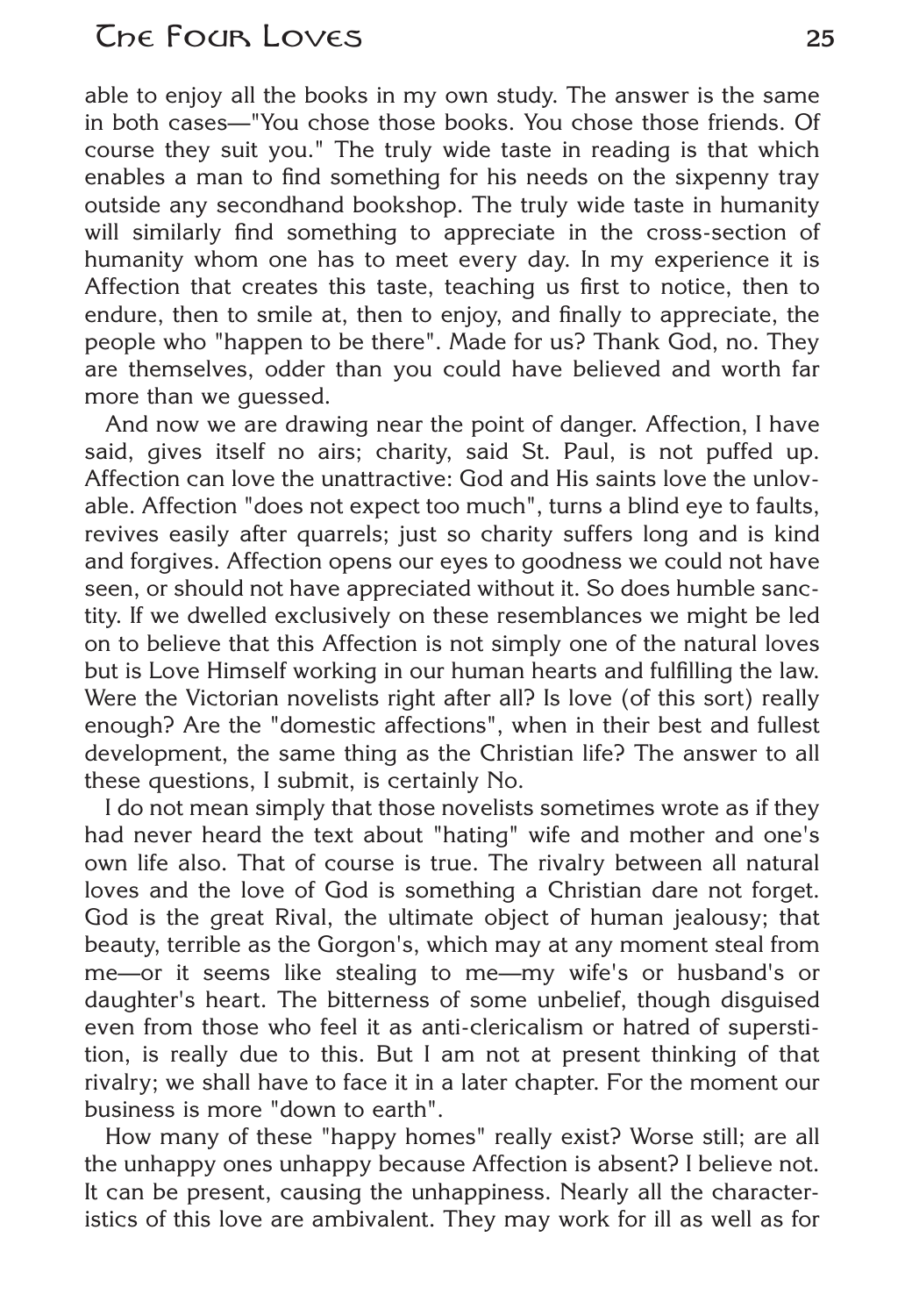good. By itself, left simply to follow its own bent, it can darken and degrade human life. The debunkers and anti-sentimentalists have not said all the truth about it, but all they have said is true.

Symptomatic of this, perhaps, is the odiousness of nearly all those treacly tunes and saccharine poems in which popular art expresses Affection. They are odious because of their falsity. They represent as a ready-made recipe for bliss (and even for goodness) what is in fact only an opportunity. There is no hint that we shall have to do anything: only let Affection pour over us like a warm shower-bath and all, it is implied, will be well.

Affection, we have seen, includes both Need-love and Gift-love. I begin with the Need—our craving for the Affection of others.

Now there is a clear reason why this craving, of all love-cravings, easily becomes the most unreasonable. I have said that almost anyone may be the object of Affection. Yes; and almost everyone expects to be. The egregious Mr. Pontifex in *The Way of all Flesh* is outraged to discover that his son does not love him; it is "unnatural" for a boy not to love his own father. It never occurs to him to ask whether, since the first day the boy can remember, he has ever done or said anything that could excite love. Similarly, at the beginning of *King Lear* the hero is shown as a very unlovable old man devoured with a ravenous appetite for Affection. I am driven to literary examples because you, the reader, and I, do not live in the same neighbourhood; if we did, there would unfortunately be no difficulty about replacing them with examples from real life. The thing happens every day. And we can see why. We all know that we must do something, if not to merit, at least to attract, erotic love or friendship. But Affection is often assumed to be provided, ready made, by nature; "built-in", "laid-on", "on the house". We have a right to expect it. If the others do not give it, they are "unnatural".

This assumption is no doubt the distortion of a truth. Much has been "built-in". Because we are a mammalian species, instinct will provide at least some degree, often a high one, of maternal love. Because we are a social species familiar association provides a *milieu* in which, if all goes well, Affection will arise and grow strong without demanding any very shining qualities in its objects. If it is given us it will not necessarily be given us on our merits; we may get it with very little trouble. From a dim perception of the truth (many are loved with Affection far beyond their deserts) Mr. Pontifex draws the ludicrous conclusion, "Therefore I, without desert, have a right to it." It is as if, on a far higher plane, we argued that because no man by merit has a right to the Grace of God, I, having no merit, am entitled to it. There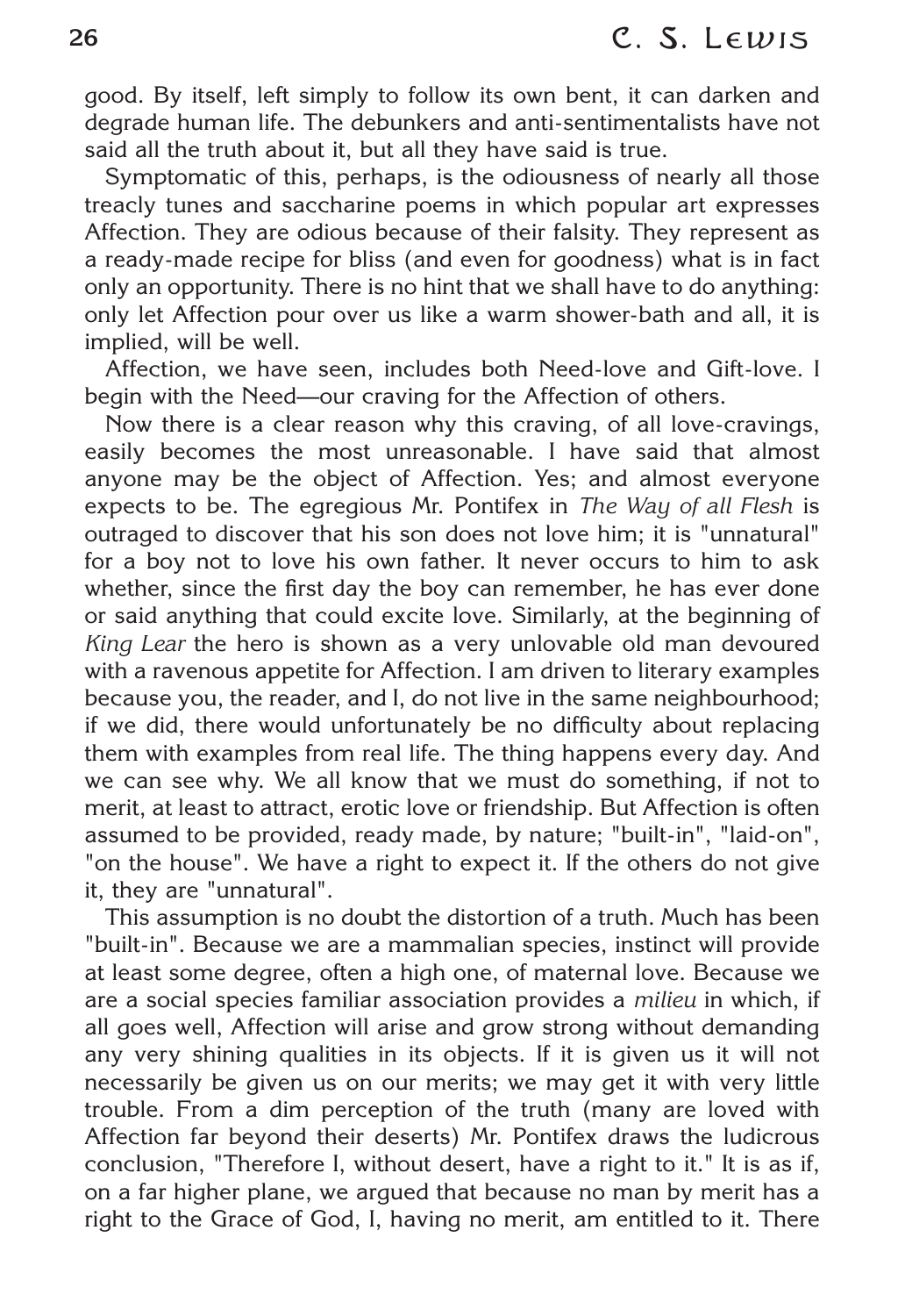is no question or rights in either case. What we have is not "a right to expect" but a "reasonable expectation" of being loved by our intimates if we, and they, are more or less ordinary people. But we may not be. We may be intolerable. If we are, "nature" will work against us. For the very same conditions of intimacy which make Affection possible also—and no less naturally—make possible a peculiarly incurable distaste; a hatred as immemorial, constant, unemphatic, almost at times unconscious, as the corresponding form of love. Siegfried, in the opera, could not remember a time before every shuffle, mutter, and fidget of his dwarfish foster-father had become odious. We never catch this kind of hatred, any more than Affection, at the moment of its beginning. It was always there before. Notice that *old* is a term of wearied loathing as well as of endearment: "at his old tricks," "in his old way," "the same old thing."

It would be absurd to say that Lear is lacking in Affection. In so far as Affection is Need-love he is half-crazy with it. Unless, in his own way, he loved his daughters he would not so desperately desire their love. The most unlovable parent (or child) may be full of such ravenous love. But it works to their own misery and everyone else's. The situation becomes suffocating. If people are already unlovable a continual demand on their part (as of right) to be loved—their manifest sense of injury, their reproaches, whether loud and clamorous or merely implicit in every look and gesture of resentful self-pity produce in us a sense of guilt (they are intended to do so) for a fault we could not have avoided and cannot cease to commit. They seal up the very fountain for which they are thirsty. If ever, at some favoured moment, any germ of Affection for them stirs in us, their demand for more and still more, petrifies us again. And of course such people always desire the same proof of our love; we are to join their side, to hear and share their grievance against someone else. If my boy really loved me he would see how selfish his father is ... if my brother loved me he would make a party with me against my sister ... if you loved me you wouldn't let me be treated like this ...

And all the while they remain unaware of the real road. "If you would be loved, be lovable," said Ovid. That cheery old reprobate only meant, "If you want to attract the girls you must be attractive," but his maxim has a wider application. The amorist was wiser in his generation than Mr. Pontifex and King Lear.

The really surprising thing is not that these insatiable demands made by the unlovable are sometimes made in vain, but that they are so often met. Sometimes one sees a woman's girlhood, youth and long years of her maturity up to the verge of old age all spent in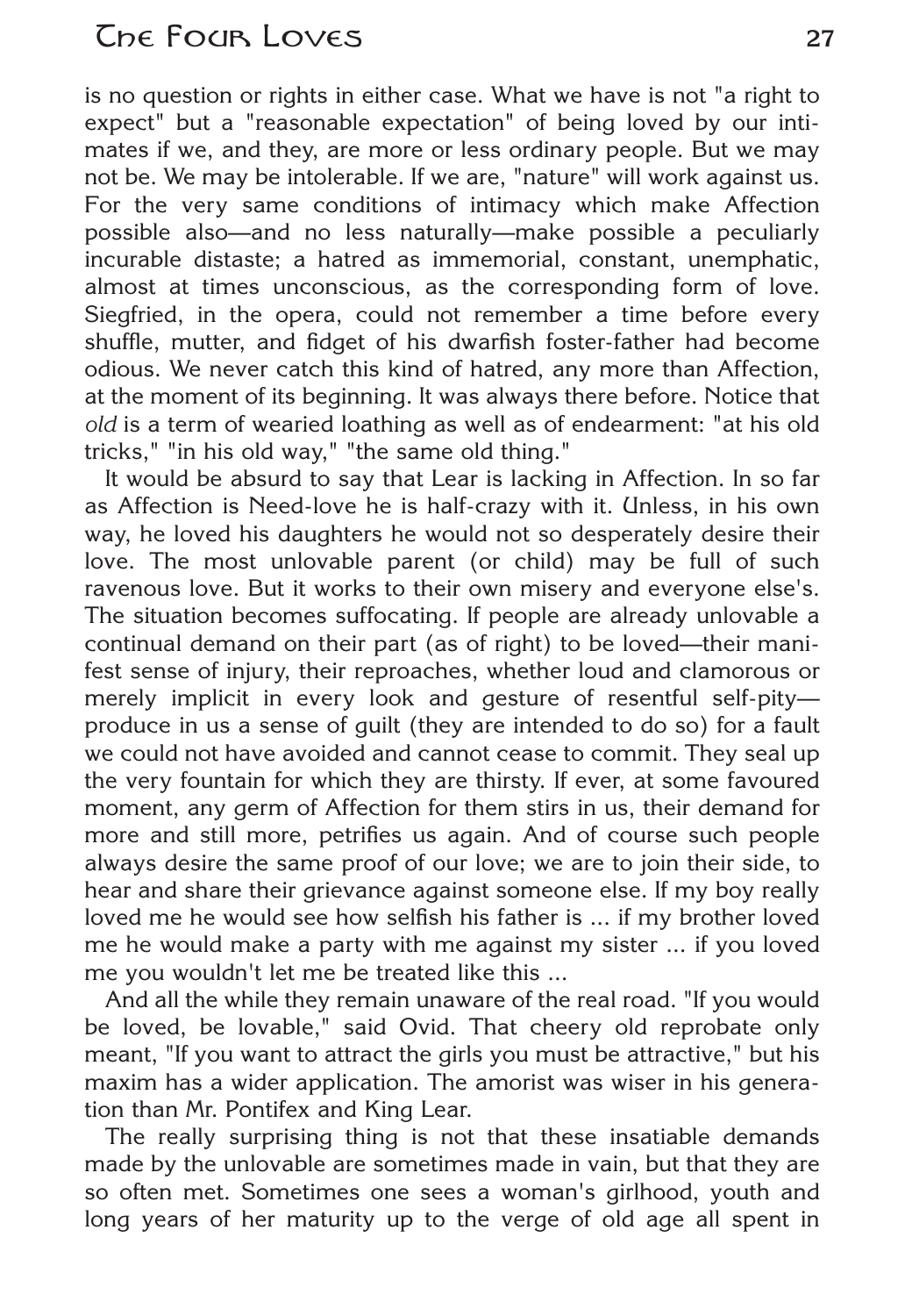tending, obeying, caressing, and perhaps supporting, a maternal vampire who can never be caressed and obeyed enough. The sacrifice—but there are two opinions about that—may be beautiful; the old woman who exacts it is not.

The "built-in" or unmerited character of Affection thus invites a hideous misinterpretation. So does its ease and informality.

We hear a great deal about the rudeness of the rising generation. I am an oldster myself and might be expected to take the oldsters' side, but in fact I have been far more impressed by the bad manners of parents to children than by those of children to parents. Who has not been the embarrassed guest at family meals where the father or mother treated their grown-up offspring with an incivility which, offered to any other young people, would simply have terminated the acquaintance? Dogmatic assertions on matters which the children understand and their elders don't, ruthless interruptions, flat contradictions, ridicule of things the young take seriously—sometimes of their religion—insulting references to their friends, all provide an easy answer to the question "Why are they always out? Why do they like every house better than their home?" Who does not prefer civility to barbarism?

If you asked any of these insufferable people—they are not all parents of course—why they behaved that way at home, they would reply, "Oh, hang it all, one comes home to relax. A chap can't be always on his best behaviour. If a man can't be himself in his own house, where can he? Of course we don't want Company Manners at home. We're a happy family. We can say *anything* to one another here. No one minds. We all understand."

Once again it is so nearly true yet so fatally wrong. Affection is an affair of old clothes, and ease, of the unguarded moment, of liberties which would be ill-bred if we took them with strangers. But old clothes are one thing; to wear the same shirt till it stank would be another. There are proper clothes for a garden party; but the clothes for home must be proper too, in their own different way. Similarly there is a distinction between public and domestic courtesy. The root principle of both is the same: "that no one give any kind of preference to himself." But the more public the occasion, the more our obedience to this principle has been "taped" or formalised. There are "rules" of good manners. The more intimate the occasion, the less the formalisation; but not therefore the less need of courtesy. On the contrary, Affection at its best practises a courtesy which is incomparably more subtle, sensitive, and deep than the public kind. In public a ritual would do. At home you must have the reality which that ritual repre-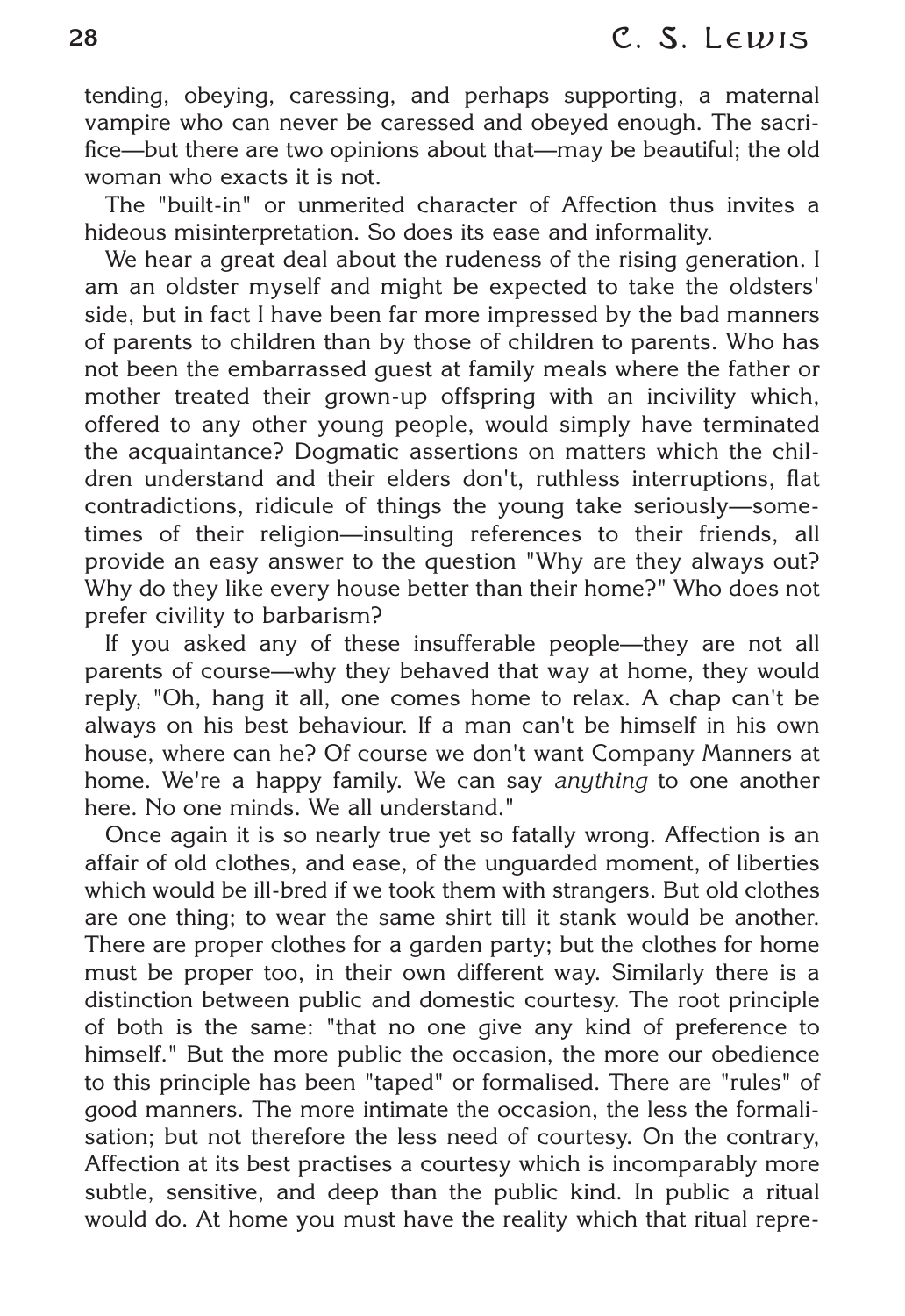sented, or else the deafening triumphs of the greatest egoist present. You must really give no kind of preference to yourself; at a party it is enough to conceal the preference. Hence the old proverb "come live with me and you'll know me". Hence a man's familiar manners first reveal the true value of his (significantly odious phrase!) "Company" or "Party" manners. Those who leave their manners behind them when they come home from the dance or the sherry party have no real courtesy even there. They were merely aping those who had.

"We can say *anything* to one another." The truth behind this is that Affection at its best can say whatever Affection at its best wishes to say, regardless of the rules that govern public courtesy; for Affection at its best wishes neither to wound nor to humiliate nor to domineer. You may address the wife of your bosom as "Pig!" when she has inadvertently drunk your cocktail as well as her own. You may roar down the story which your father is telling once too often. You may tease and hoax and banter. You can say "Shut up. I want to read". You can do anything in the right tone and at the right moment—the tone and moment which are not intended to, and will not, hurt. The better the Affection the more unerringly it knows which these are (every love has its *art of love*). But the domestic Rudesby means something quite different when he claims liberty to say "anything". Having a very imperfect sort of Affection himself, or perhaps at that moment none, he arrogates to himself the beautiful liberties which only the fullest Affection has a right to or knows how to manage. He then uses them spitefully in obedience to his resentments; or ruthlessly in obedience to his egoism; or at best stupidly, lacking the art. And all the time he may have a clear conscience. He knows that Affection takes liberties. He is taking liberties. Therefore (he concludes) he is being affectionate. Resent anything and he will say that the defect of love is on your side. He is hurt. He has been misunderstood.

He then sometimes avenges himself by getting on his high horse and becoming elaborately "polite". The implication is of course, "Oh! So we are not to be intimate? We are to behave like mere acquaintances? I had hoped—but no matter. Have it your own way." This illustrates prettily the difference between intimate and formal courtesy. Precisely what suits the one may be a breach of the other. To be free and easy when you are presented to some eminent stranger is bad manners; to practice formal and ceremonial courtesies at home ("public faces in private places") is—and is always intended to be bad manners. There is a delicious illustration of really good domestic manners in *Tristram Shandy*. At a singularly unsuitable moment Uncle Toby has been holding forth on his favourite theme of fortification. "My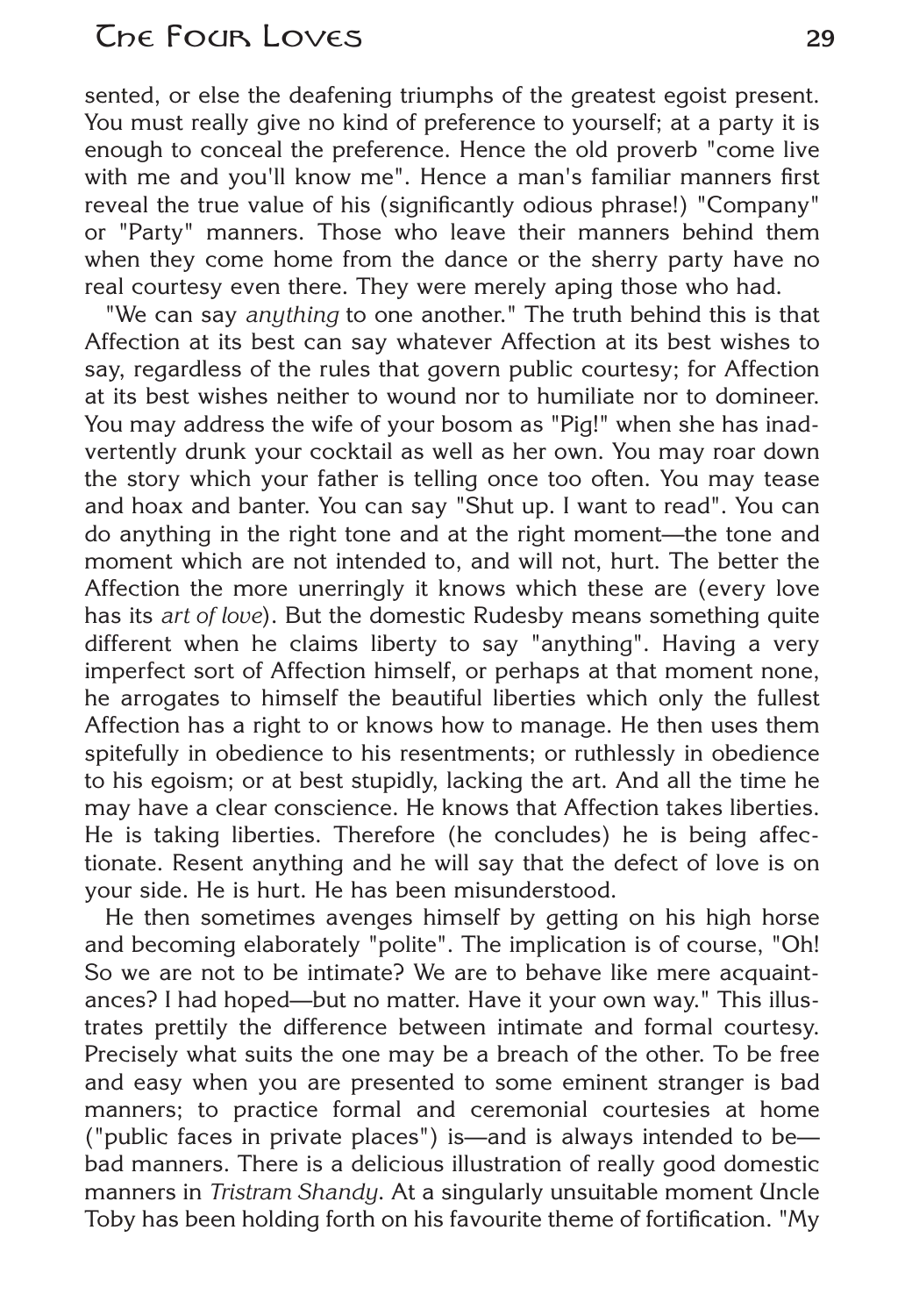Father," driven for once beyond endurance, violently interrupts. Then he sees his brother's face; the utterly unretaliating face of Toby, deeply wounded, not by the slight to himself—he would never think of that but by the slight to the noble art. My Father at once repents. There is an apology, a total reconciliation. Uncle Toby, to show how complete is his forgiveness, to show that he is not on his dignity, resumes the lecture on fortification.

But we have not yet touched on jealousy. I suppose no one now believes that jealousy is especially connected with erotic love. If anyone does the behaviour of children, employees, and domestic animals, ought soon to undeceive him. Every kind of love, almost every kind of association, is liable to it. The jealousy of Affection is closely connected with its reliance on what is old and familiar. So also with the total, or relative, unimportance for Affection of what I call Appreciative love. We don't want the "old, familiar faces" to become brighter or more beautiful, the old ways to be changed even for the better, the old jokes and interests to be replaced by exciting novelties. Change is a threat to Affection.

A brother and sister, or two brothers—for sex here is not at work grow to a certain age sharing everything. They have read the same comics, climbed the same trees, been pirates or spacemen together, taken up and abandoned stamp-collecting at the same moment. Then a dreadful thing happens. One of them flashes ahead—discovers poetry or science or serious music or perhaps undergoes a religious conversion. His life is flooded with the new interest. The other cannot share it; he is left behind. I doubt whether even the infidelity of a wife or husband raises a more miserable sense of desertion or a fiercer jealousy than this can sometimes do. It is not yet jealousy of the new friends whom the deserter will soon be making. That will come; at first it is jealousy of the thing itself—of this science, this music, of God (always called "religion" or "all this religion" in such contexts). The jealousy will probably be expressed by ridicule. The new interest is "all silly nonsense", contemptibly childish (or contemptibly grown-up), or else the deserter is not really interested in it at all—he's showing off, swanking; it's all affectation. Presently the books will be hidden, the scientific specimens destroyed, the radio forcibly switched off the classical programmes. For Affection is the most instinctive, in that sense the most animal, of the loves; its jealousy is proportionately fierce. It snarls and bares its teeth like a dog whose food has been snatched away. And why would it not? Something or someone has snatched away from the child I am picturing his life-long food, his second self. His world is in ruins.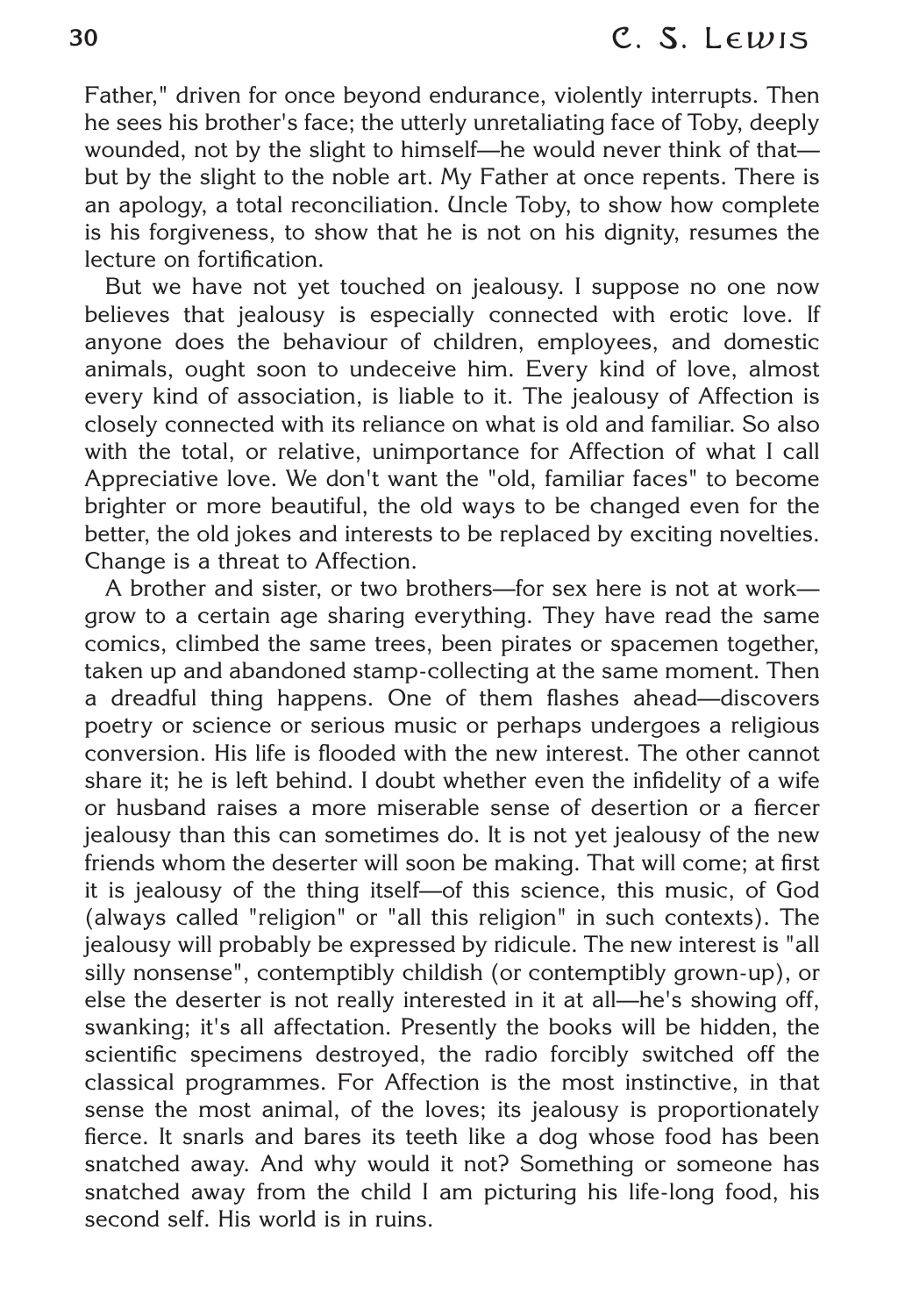But it is not only children who react thus. Few things in the ordinary peacetime life of a civilised country are more nearly fiendish than the rancour with which a whole unbelieving family will turn on the one member of it who has become a Christian, or a whole lowbrow family on the one who shows signs of becoming an intellectual. This is not, as I once thought, simply the innate and, as it were, disinterested hatred of darkness for light. A church-going family in which one has gone atheist will not always behave any better. It is the reaction to a desertion, even to robbery. Someone or something has stolen "our" boy (or girl). He who was one of Us has become one of Them. What right had anybody to do it? He is *ours*. But once change has thus begun, who knows where it will end? (And we all so happy and comfortable before and doing no harm to no one!)

Sometimes a curious double jealousy is felt, or rather two inconsistent jealousies which chase each other round in the sufferer's mind. On the other hand "This" is "All nonsense, all bloody high-brow nonsense, all canting humbug". But on the other, "Supposing—it can't be, it mustn't be, but just supposing—there were something in it?" Supposing there really were anything in literature, or in Christianity? How if the deserter has really entered a new world which the rest of us never suspected? But, if so, how unfair! Why him? Why was it never opened to us? "A chit of a girl—a whipper-snapper of a boy—being shown things that are hidden from their elders?" And since that is clearly incredible and unendurable, jealousy returns to the hypothesis "All nonsense".

Parents in this state are much more comfortably placed than brothers and sisters. Their past is unknown to their children. Whatever the deserter's new world is, they can always claim that they have been through it themselves and come out the other end. "It's a phase," they say, "It'll blow over." Nothing could be more satisfactory. It cannot be there and then refuted, for it is a statement about the future. It stings, yet—so indulgently said—is hard to resent. Better still, the elders may really believe it. Best of all, it may finally turn out to have been true. It won't be their fault if it doesn't.

"Boy, boy, these wild courses of yours will break your mother's heart." That eminently Victorian appeal may often have been true. Affection was bitterly wounded when one member of the family fell from the homely *ethos* into something worse—gambling, drink, keeping an opera girl. Unfortunately it is almost equally possible to break your mother's heart by rising above the homely *ethos*. The conservative tenacity of Affection works both ways. It can be a domestic counterpart to that nationally suicidal type of education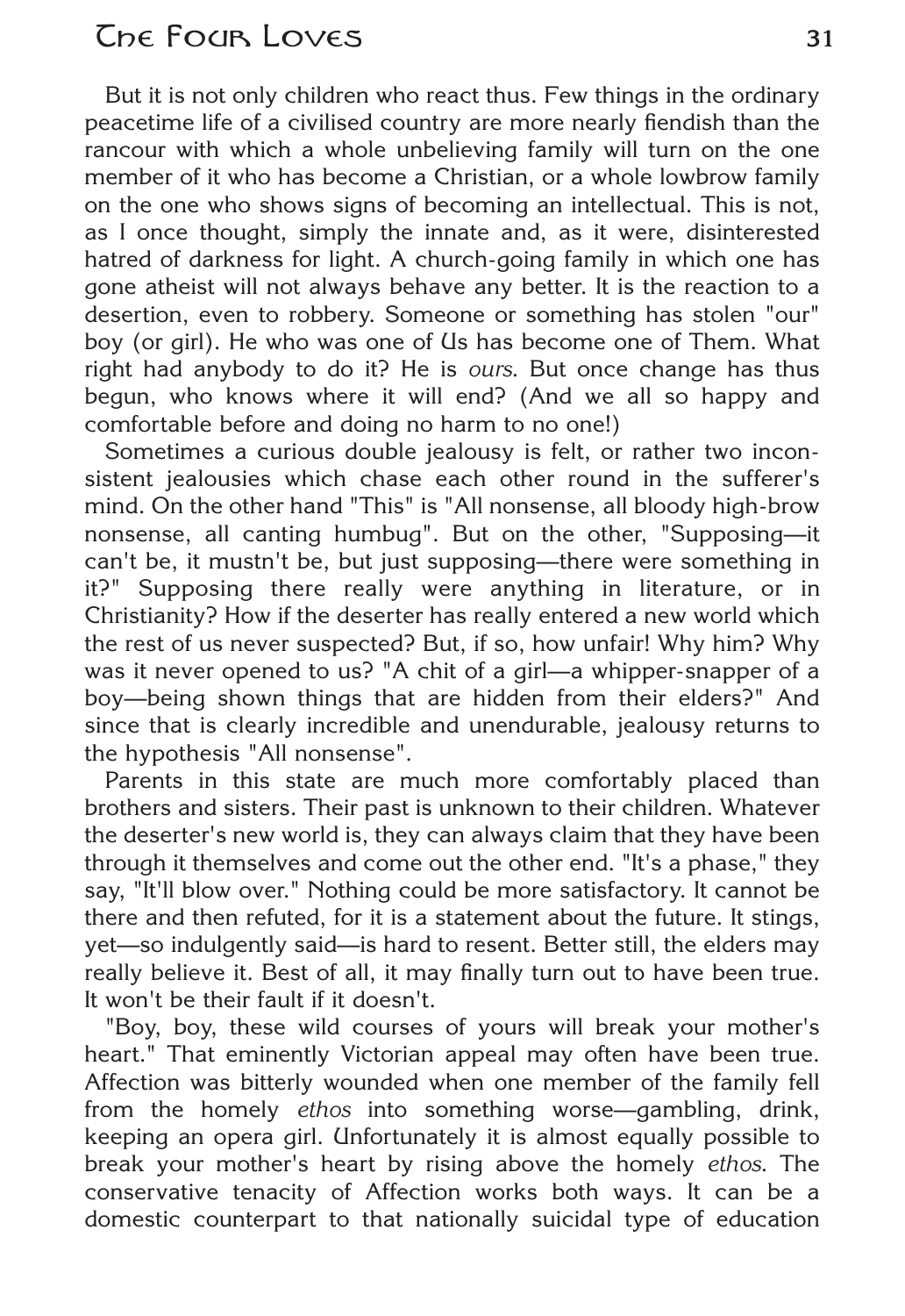which keeps back the promising child because the idlers and dunces might be "hurt" if it were undemocratically moved into a higher class than themselves.

All these perversions of Affection are mainly connected with Affection as a Need-love. But Affection as a Gift-love has its perversions too.

I am thinking of Mrs. Fidget, who died a few months ago. It is really astonishing how her family have brightened up. The drawn look has gone from her husband's face; he begins to be able to laugh. The younger boy, whom I had always thought an embittered, peevish little creature, turns out to be quite human. The elder, who was hardly ever at home except when he was in bed, is nearly always there now and has begun to reorganise the garden. The girl, who was always supposed to be "delicate" (though I never found out what exactly the trouble was), now has the riding lessons which were once out of the question, dances all night, and plays any amount of tennis. Even the dog who was never allowed out except on a lead is now a well-known member of the Lamp-post Club in their road.

Mrs. Fidget very often said that she lived for her family. And it was not untrue. Everyone in the neighbourhood knew it. "She lives for her family," they said; "what a wife and mother!" She did all the washing; true, she did it badly, and they could have afforded to send it out to a laundry, and they frequently begged her not to do it. But she did. There was always a hot lunch for anyone who was at home and always a hot meal at night (even in midsummer). They implored her not to provide this. They protested almost with tears in their eyes (and with truth) that they liked cold meals. It made no difference. She was living for her family. She always sat up to "welcome" you home if you were out late at night; two or three in the morning, it made no odds; you would always find the frail, pale, weary face awaiting you, like a silent accusation. Which meant of course that you couldn't with any decency go out very often. She was always making things too; being in her own estimation (I'm no judge myself) an excellent amateur dressmaker and a great knitter. And of course, unless you were a heartless brute, you had to wear the things. (The Vicar tells me that, since her death, the contributions of that family alone to "sales of work" outweigh those of all his other parishioners put together). And then her care for their health! She bore the whole burden of that daughter's "delicacy" alone. The Doctor—an old friend, and it was not being done on National Health—was never allowed to discuss matters with his patient. After the briefest examination of her, he was taken into another room by the mother. The girl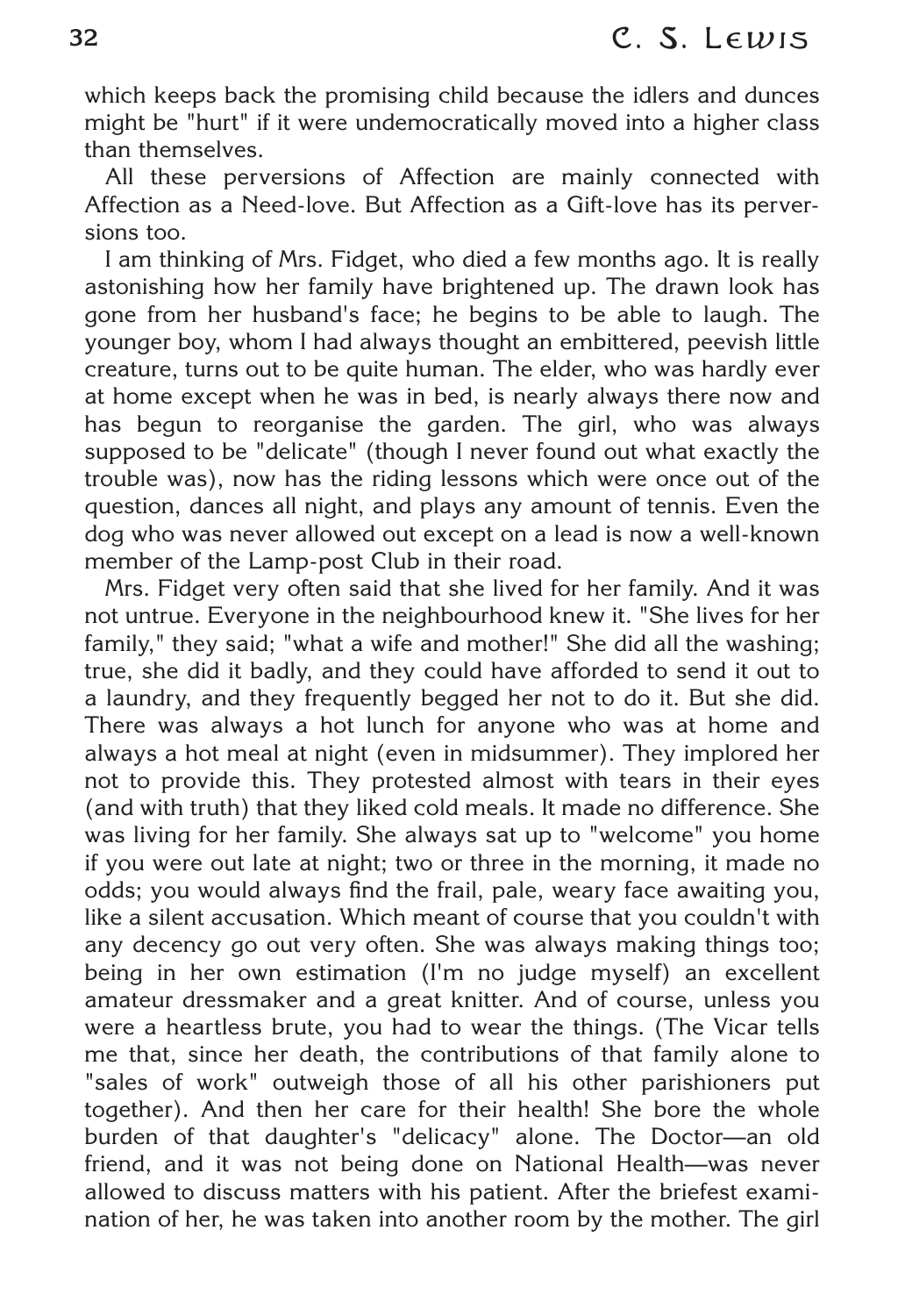was to have no worries, no responsibility for her own health. Only loving care; caresses, special foods, horrible tonic wines, and breakfast in bed. For Mrs. Fidget, as she so often said, would "work her fingers to the bone" for her family. They couldn't stop her. Nor could they—being decent people—quite sit still and watch her do it. They had to help. Indeed they were always having to help. That is, they did things for her to help her to do things for them which they didn't want done. As for the dear dog, it was to her, she said, "just like one of the children." It was in fact as like one of them as she could make it. But since it had no scruples it got on rather better than they, and though vetted, dieted and guarded within an inch of its life, contrived sometimes to reach the dustbin or the dog next door.

The Vicar says Mrs. Fidget is now at rest. Let us hope she is. What's quite certain is that her family are.

It is easy to see how liability to this state is, so to speak, congenital in the maternal instinct. This, as we saw, is a Gift-love, but one that needs to give; therefore needs to be needed. But the proper aim of giving is to put the recipient in a state where he no longer needs our gift. We feed children in order that they may soon be able to feed themselves; we teach them in order that they may soon not need our teaching. Thus a heavy task is laid upon this Gift-love. It must work towards its own abdication. We must aim at making ourselves superfluous. The hour when we can say "They need me no longer" should be our reward. But the instinct, simply in its own nature, has no power to fulfil this law. The instinct desires the good of its object, but not simply; only the good it can itself give. A much higher love—a love which desires the good of the object as such, from whatever source that good comes—must step in and help or tame the instinct before it can make the abdication. And of course it often does. But where it does not, the ravenous need to be needed will gratify itself either by keeping its objects needy or by inventing for them imaginary needs. It will do this all the more ruthlessly because it thinks (in one sense truly) that it is a Gift-love and therefore regards itself as "unselfish".

It is not only mothers who can do this. All those other Affections which, whether by derivation from parental instinct or by similarity of function, need to be needed may fall into the same pit. The Affection of patron for *protégé* is one. In Jane Austen's novel, Emma intends that Harriet Smith should have a happy life; but only the sort of happy life which Emma herself has planned for her. My own profession—that of a university teacher—is in this way dangerous. If we are any good we must always be working towards the moment at which our pupils are fit to become our critics and rivals. We should be delighted when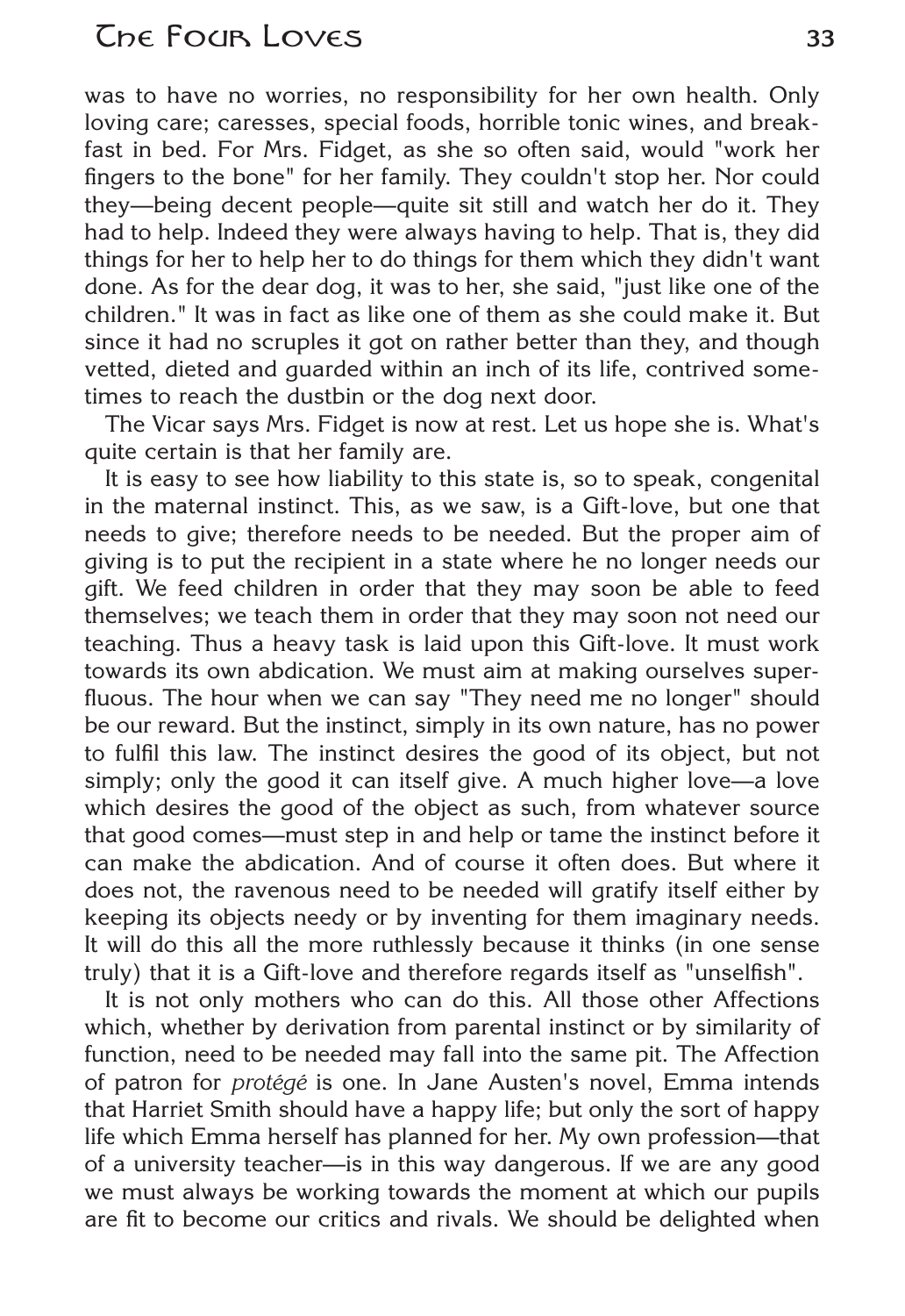it arrives, as the fencing master is delighted when his pupil can pink and disarm him. And many are.

But not all. I am old enough to remember the sad case of Dr. Quartz. No university boasted a more effective or devoted teacher. He spent the whole of himself on his pupils. He made an indelible impression on nearly all of them. He was the object of much well merited heroworship. Naturally, and delightfully, they continued to visit him after the tutorial relation had ended—went round to his house of an evening and had famous discussions. But the curious thing is that this never lasted. Sooner or later—it might be within a few months or even a few weeks—came the fatal evening when they knocked on his door and were told that the Doctor was engaged. After that he would always be engaged. They were banished from him forever. This was because, at their last meeting, they had rebelled. They had asserted their independence—differed from the master and supported their own view, perhaps not without success. Faced with that very independence which he had laboured to produce and which it was his duty to produce if he could, Dr. Quartz could not bear it. Wotan had toiled to create the free Siegfried; presented with the free Siegfried, he was enraged. Dr. Quartz was an unhappy man.

This terrible need to be needed often finds its outlet in pampering an animal. To learn that someone is "fond of animals" tells us very little until we know in what way. For there are two ways. On the one hand the higher and domesticated animal is, so to speak, a "bridge" between us and the rest of nature. We all at times feel somewhat painfully our human isolation from the sub-human world—the atrophy of instinct which our intelligence entails, our excessive self-consciousness, the innumerable complexities of our situation, our inability to live in the present. If only we could shuffle it all off! We must not—and incidentally we can't—become beasts. But we can be *with* a beast. It is personal enough to give the word *with* a real meaning; yet it remains very largely an unconscious little bundle of biological impulses. It has three legs in nature's world and one in ours. It is a link, an ambassador. Who would not wish, as Bosanquet put it, "to have a representative at the court of Pan"? Man with dog closes a gap in the universe. But of course animals are often used in a worse fashion. If you need to be needed and if your family, very properly, decline to need you, a pet is the obvious substitute. You can keep it all its life in need of you. You can keep it permanently infantile, reduce it to permanent invalidism, cut it off from all genuine animal well-being, and compensate for this by creating needs for countless little indulgences which only you can grant. The unfortunate creature thus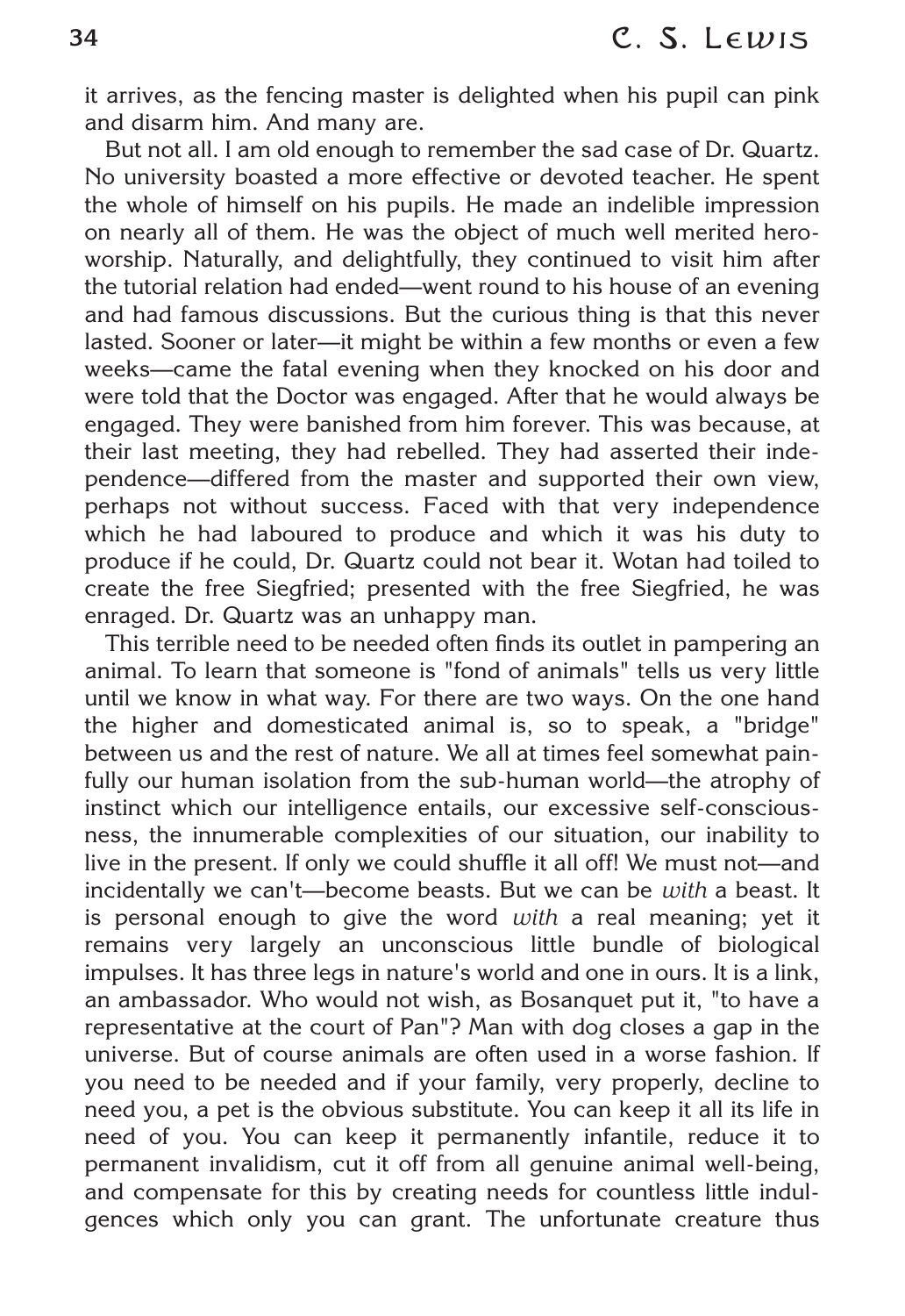becomes very useful to the rest of the household; it acts as a sump or drain—you are too busy spoiling a dog's life to spoil theirs. Dogs are better for this purpose than cats: a monkey, I am told, is best of all. Also it is more like the real thing. To be sure, it's all very bad luck for the animal. But probably it cannot fully realise the wrong you have done it. Better still, you would never know if it did. The most downtrodden human, driven too far, may one day turn and blurt out a terrible truth. Animals can't speak.

Those who say "The more I see of men the better I like dogs"—those who find in animals a *relief* from the demands of human companionship—will be well advised to examine their real reasons.

I hope I am not being misunderstood. If this chapter leads anyone to doubt that the lack of "natural affection" is an extreme depravity I shall have failed. Nor do I question for a moment that Affection is responsible for nine-tenths of whatever solid and durable happiness there is in our natural lives. I shall therefore have some sympathy with those whose comment on the last few pages takes the form "Of course. Of course. These things do happen. Selfish or neurotic people can twist anything, even love, into some sort of misery or exploitation. But why stress these marginal cases? A little common sense, a little give and take, prevents their occurrence among decent people." But I think this comment itself needs a commentary.

Firstly, as to *neurotic*. I do not think we shall see things more clearly by classifying all these malefical states of Affection as pathological. No doubt there are really pathological conditions which make the temptation to these states abnormally hard or even impossible to resist for particular people. Send those people to the doctors by all means. But I believe that everyone who is honest with himself will admit that he has felt these temptations. Their occurrence is not a disease; or if it is, the name of that disease is Being a Fallen Man. In ordinary people the yielding to them—and who does not sometimes yield?—is not disease, but sin. Spiritual direction will here help us more than medical treatment. Medicine labours to restore "natural" structure or "normal" function. But greed, egoism, self-deception and self-pity are not unnatural or abnormal in the same sense as astigmatism or a floating kidney. For who, in Heaven's name, would describe as natural or normal the man from whom these failings were wholly absent? "Natural", if you like, in a quite different sense; archnatural, unfallen. We have seen only one such Man. And He was not at all like the psychologist's picture of the integrated, balanced, adjusted, happily married, employed, popular citizen. You can't really be very well "adjusted" to your world if it says you "have a devil" and ends by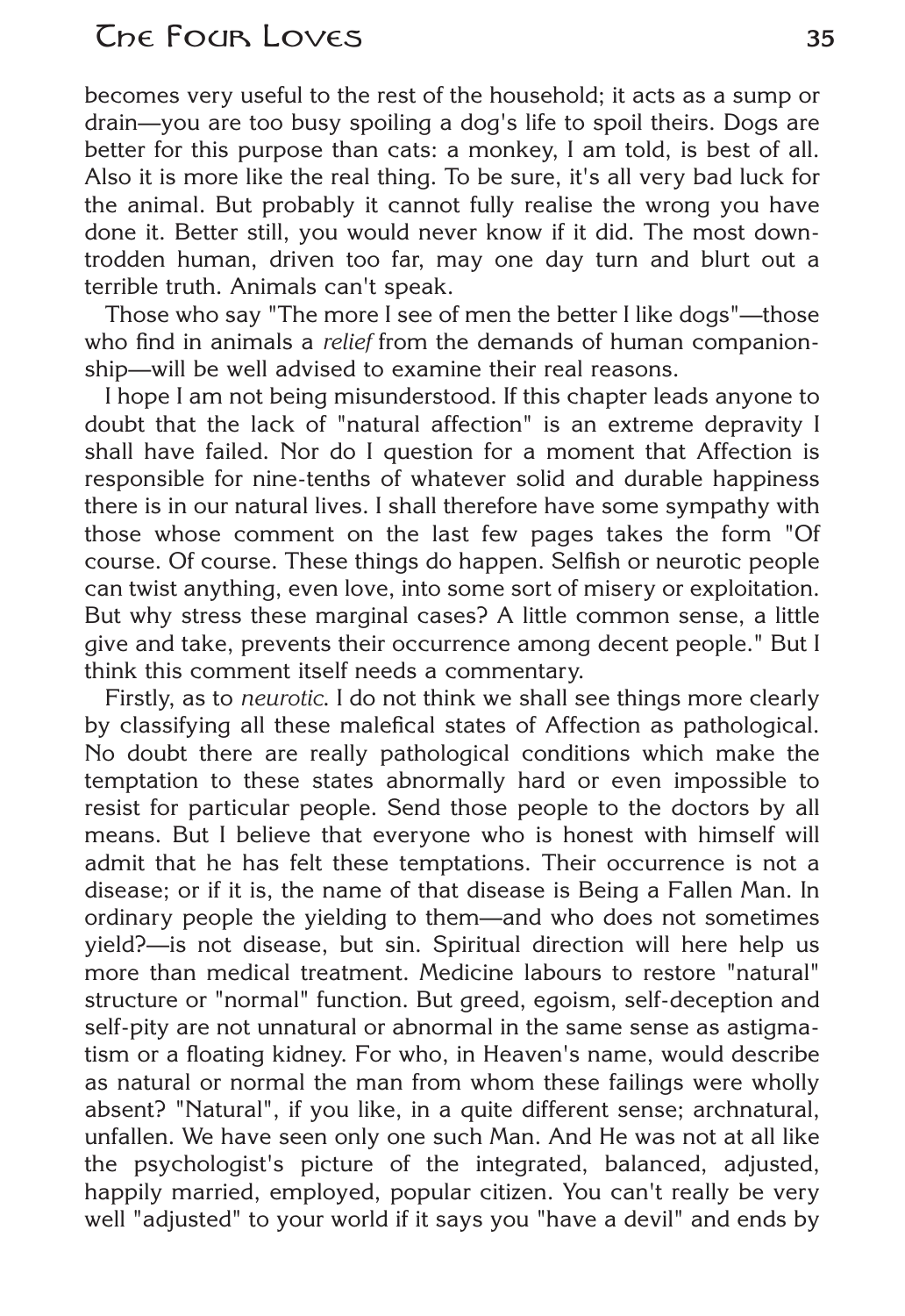nailing you up naked to a stake of wood.

But secondly, the comment in its own language admits the very thing I am trying to say. Affection produces happiness if—and only if—there is common sense and give and take and "decency". In other words, only if something more, and other, than Affection is added. The mere feeling is not enough. You need "common sense", that is, reason. You need "give and take"; that is, you need justice, continually stimulating mere Affection when it fades and restraining it when it forgets or would defy the *art* of love. You need "decency". There is no disguising the fact that this means goodness; patience, self-denial, humility, and the continual intervention of a far higher sort of love than Affection, in itself, can ever be. That is the whole point. If we try to live by Affection alone, Affection will "go bad on us".

How bad, I believe we seldom recognise. Can Mrs. Fidget really have been quite unaware of the countless frustrations and miseries she inflicted on her family? It passes belief. She knew—of course she knew—that it spoiled your whole evening to know that when you came home you would find her uselessly, accusingly, "sitting up for you". She continued all these practices because if she had dropped them she would have been faced with the fact she was determined not to see; would have known that she was not necessary. That is the first motive. Then too, the very laboriousness of her life silenced her secret doubts as to the quality of her love. The more her feet burned and her back ached, the better, for this pain whispered in her ear "How much I must love them if I do all this!" That is the second motive. But I think there is a lower depth. The unappreciativeness of the others, those terrible, wounding words—anything will "wound" a Mrs. Fidget—in which they begged her to send the washing out, enabled her to feel ill-used, therefore, to have a continual grievance, to enjoy the pleasures of resentment. If anyone says he does not know those pleasures, he is a liar or a saint. It is true that they are pleasures only to those who hate. But then a love like Mrs. Fidget's contains a good deal of hatred. It was of erotic love that the Roman poet said, "I love and hate," but other kinds of love admit the same mixture. They carry in them the seeds of hatred. If Affection is made the absolute sovereign of a human life the seeds will germinate. Love, having become a god, becomes a demon.

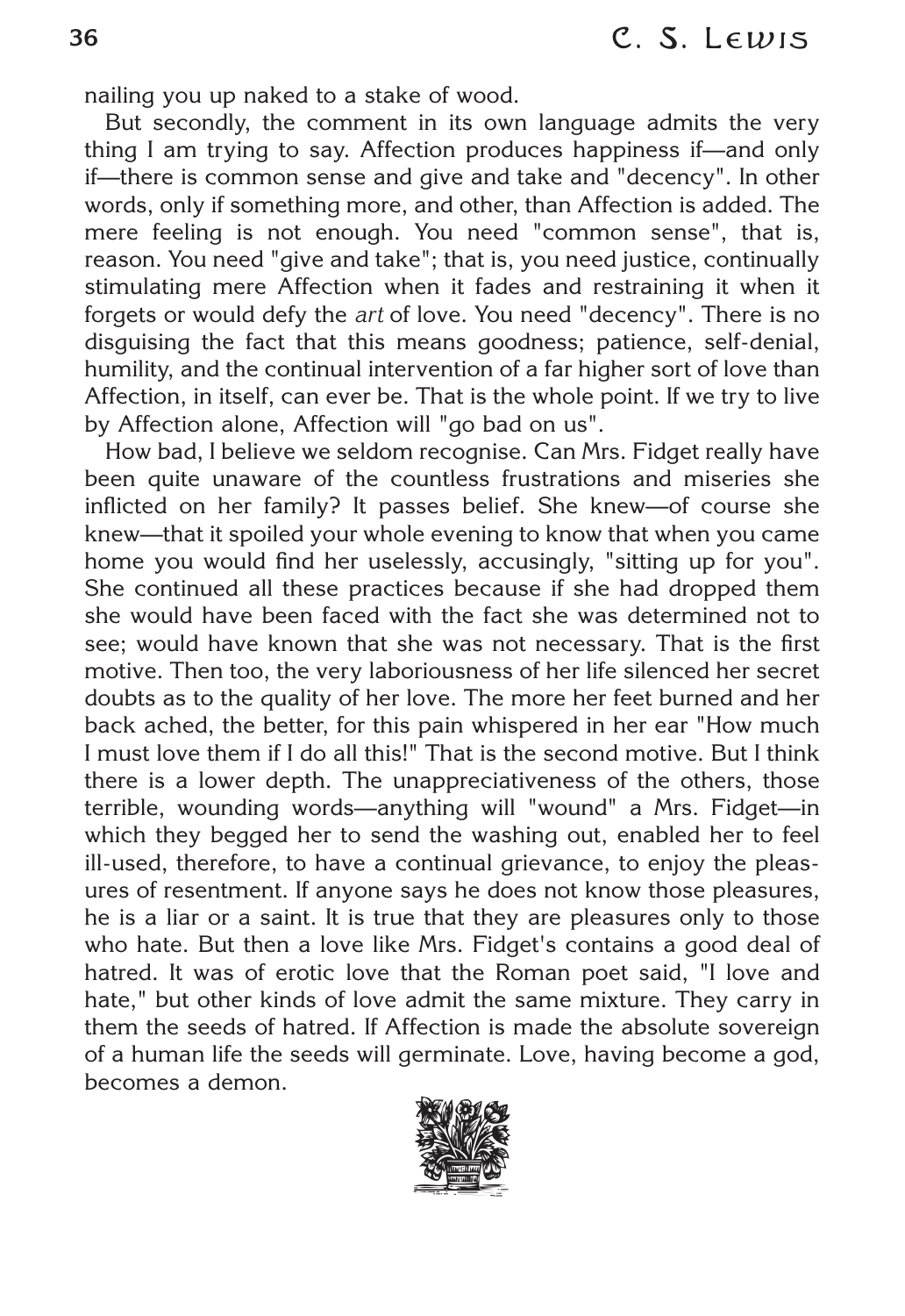# CHAPTER IV

#### **FRIEDDShip**



WHAT hen either Affection or Eros is one's theme, one finds a<br>prepared audience. The importance and beauty of both<br>have been stressed and almost exaggerated again and<br>again. Even those who would debunk them are in<br>consciou prepared audience. The importance and beauty of both have been stressed and almost exaggerated again and again. Even those who would debunk them are in conscious reaction against this laudatory tradition and, to

that extent, influenced by it. But very few modern people think Friendship a love of comparable value or even a love at all. I cannot remember that any poem since *In Memoriam*, or any novel, has celebrated it. Tristan and Isolde, Antony and Cleopatra, Romeo and Juliet, have innumerable counterparts in modern literature: David and Jonathan, Pylades and Orestes, Roland and Oliver, Amis and Amile, have not. To the Ancients, Friendship seemed the happiest and most fully human of all loves; the crown of life and the school of virtue. The modern world, in comparison, ignores it. We admit of course that besides a wife and family a man needs a few "friends". But the very tone of the admission, and the sort of acquaintanceships which those who make it would describe as "friendships", show clearly that what they are talking about has very little to do with that *Philia* which Aristotle classified among the virtues or that *Amicitia* on which Cicero wrote a book. It is something quite marginal; not a main course in life's banquet; a diversion; something that fills up the chinks of one's time. How has this come about?

The first and most obvious answer is that few value it because few experience it. And the possibility of going through life without the experience is rooted in that fact which separates Friendship so sharply from both the other loves. Friendship is—in a sense not at all derogatory to it—the least *natural* of loves; the least instinctive, organic, biological, gregarious and necessary. It has least commerce with our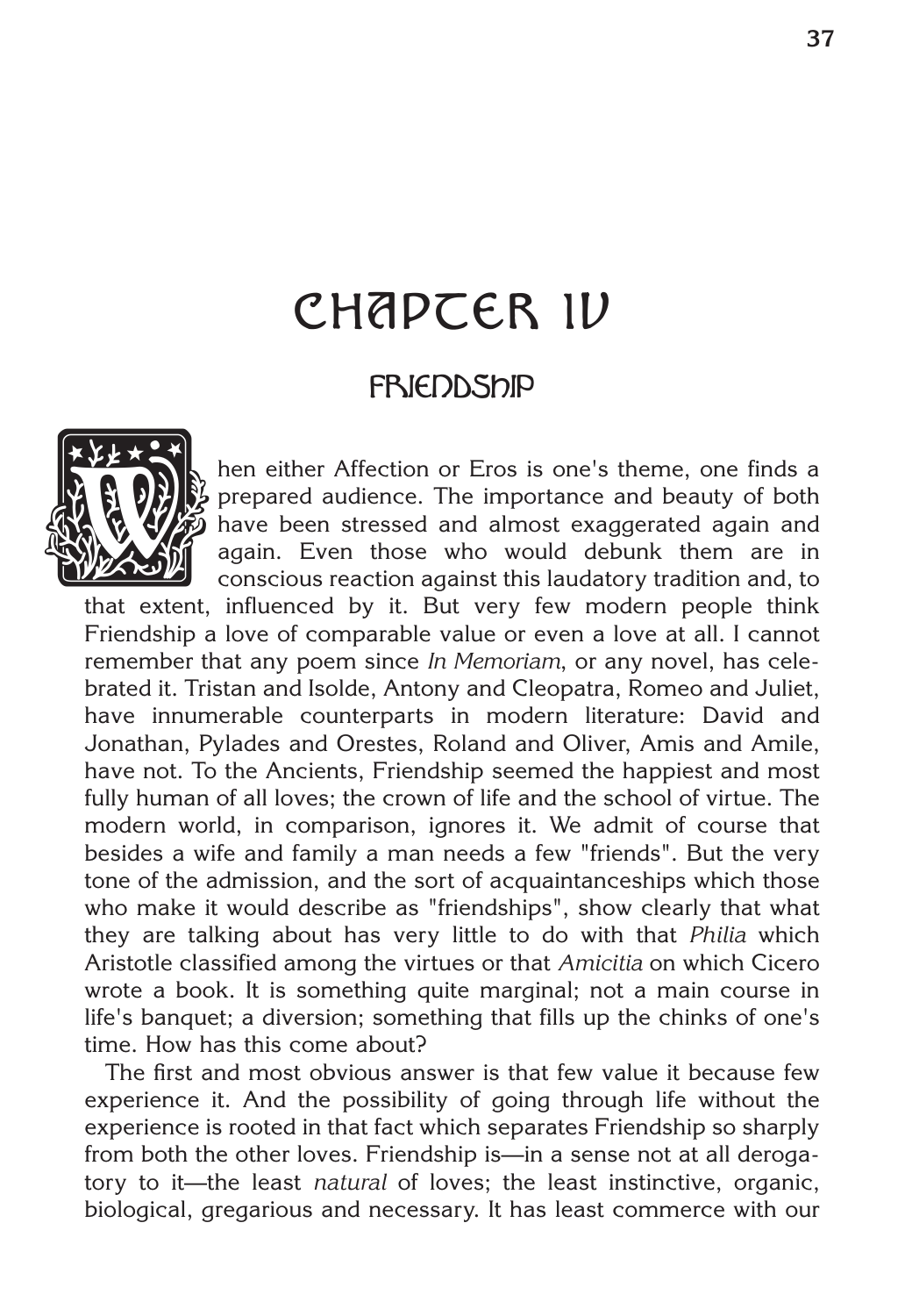nerves; there is nothing throaty about it; nothing that quickens the pulse or turns you red and pale. It is essentially between individuals; the moment two men are friends they have in some degree drawn apart together from the herd. Without Eros none of us would have been begotten and without Affection none of us would have been reared; but we can live and breed without Friendship. The species, biologically considered, has no need of it. The pack or herd—the community—may even dislike and distrust it. Its leaders very often do. Headmasters and Headmistresses and Heads of religious communities, colonels and ships' captains, can feel uneasy when close and strong friendships arise between little knots of their subjects.

This (so to call it) "non-natural" quality in Friendship goes far to explain why it was exalted in ancient and medieval times and has come to be made light of in our own. The deepest and most permanent thought of those ages was ascetic and world-renouncing. Nature and emotion and the body were feared as dangers to our souls, or despised as degradations of our human status. Inevitably that sort of love was most prized which seemed most independent, or even defiant, of mere nature. Affection and Eros were too obviously connected with our nerves, too obviously shared with the brutes. You could feel these tugging at your guts and fluttering in your diaphragm. But in Friendship—in that luminous, tranquil, rational world of relationships freely chosen—you got away from all that. This alone, of all the loves, seemed to raise you to the level of gods or angels.

But then came Romanticism and "tearful comedy" and the "return to nature" and the exaltation of Sentiment; and in their train all that great wallow of emotion which, though often criticised, has lasted ever since. Finally, the exaltation of instinct, the dark gods in the blood; whose hierophants may be incapable of male friendship. Under this new dispensation all that had once commended this love now began to work against it. It had not tearful smiles and keepsakes and babytalk enough to please the sentimentalists. There was not blood and guts enough about it to attract the primitivists. It looked thin and etiolated; a sort of vegetarian substitute for the more organic loves.

Other causes have contributed. To those—and they are now the majority—who see human life merely as a development and complication of animal life all forms of behaviour which cannot produce certificates of an animal origin and of survival value are suspect. Friendship's certificates are not very satisfactory. Again, that outlook which values the collective above the individual necessarily disparages Friendship; it is a relation between men at their highest level of individuality. It withdraws men from collective "togetherness" as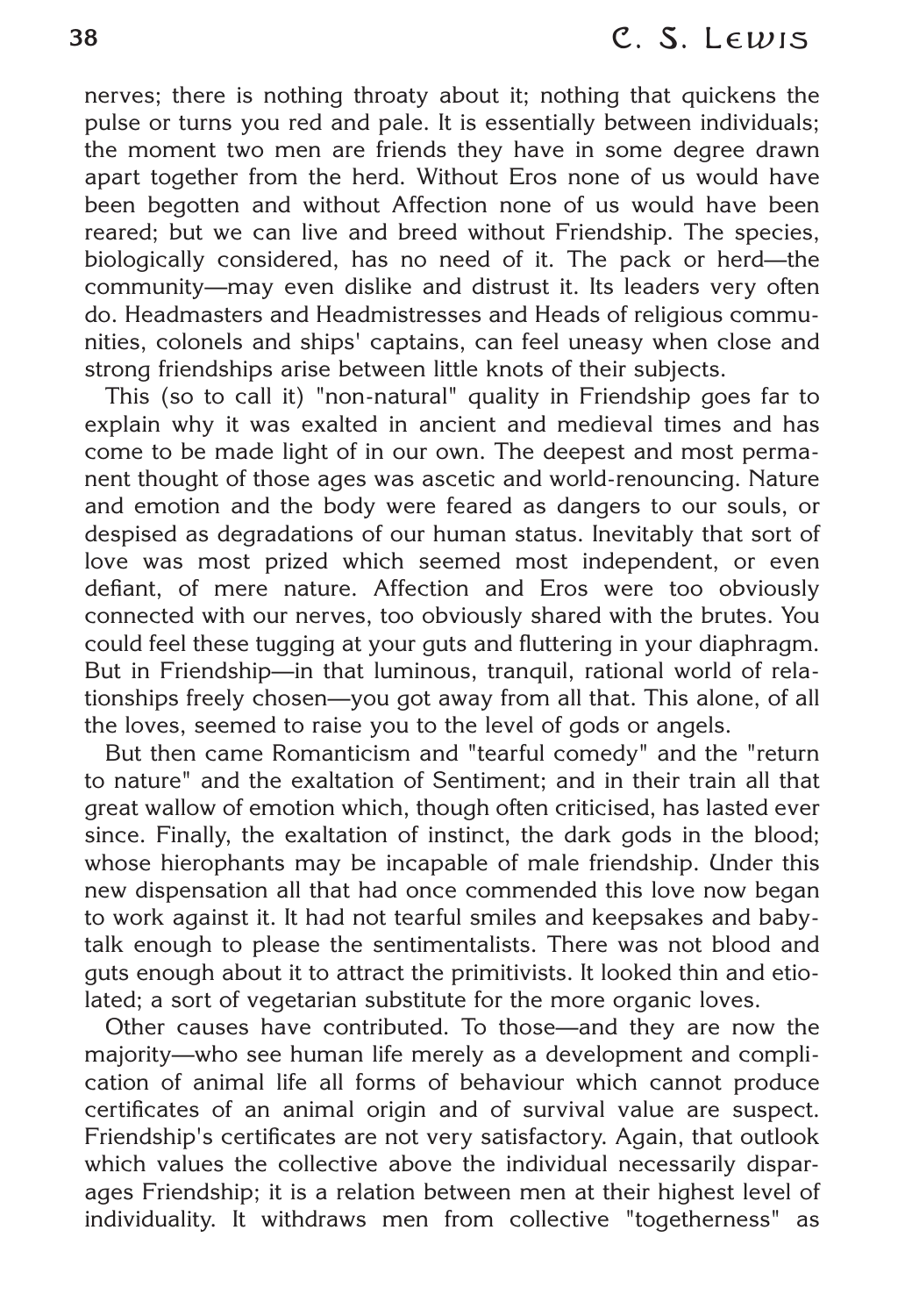surely as solitude itself could do; and more dangerously, for it withdraws them by two's and three's. Some forms of democratic sentiment are naturally hostile to it because it is selective and an affair of the few. To say "These are my friends" implies "Those are not". For all these reasons if a man believes (as I do) that the old estimate of Friendship was the correct one, he can hardly write a chapter on it except as a rehabilitation.

This imposes on me at the outset a very tiresome bit of demolition. It has actually become necessary in our time to rebut the theory that every firm and serious friendship is really homosexual.

The dangerous word *really* is here important. To say that every Friendship is consciously and explicitly homosexual would be too obviously false; the wiseacres take refuge in the less palpable charge that it is *really*—unconsciously, cryptically, in some Pickwickian sense—homosexual. And this, though it cannot be proved, can never of course be refuted. The fact that no positive evidence of homosexuality can be discovered in the behaviour of two Friends does not disconcert the wiseacres at all: "That", they say gravely, "is just what we should expect." The very lack of evidence is thus treated as evidence; the absence of smoke proves that the fire is very carefully hidden. Yes—if it exists at all. But we must first prove its existence. Otherwise we are arguing like a man who should say "If there were an invisible cat in that chair, the chair would look empty; but the chair does look empty; therefore there is an invisible cat in it."

A belief in invisible cats cannot perhaps be logically disproved, but it tells us a good deal about those who hold it. Those who cannot conceive Friendship as a substantive love but only as a disguise or elaboration of Eros betray the fact that they have never had a Friend. The rest of us know that though we can have erotic love and friendship for the same person yet in some ways nothing is less like a Friendship than a love-affair. Lovers are always talking to one another about their love; Friends hardly ever about their Friendship. Lovers are normally face to face, absorbed in each other; Friends, side by side, absorbed in some common interest. Above all, Eros (while it lasts) is necessarily between two only. But two, far from being the necessary number for Friendship, is not even the best. And the reason for this is important.

Lamb says somewhere that if, of three friends (A, B, and C), A should die, then B loses not only A but "A's part in C", while C loses not only A but "A's part in B". In each of my friends there is something that only some other friend can fully bring out. By myself I am not large enough to call the whole man into activity; I want other lights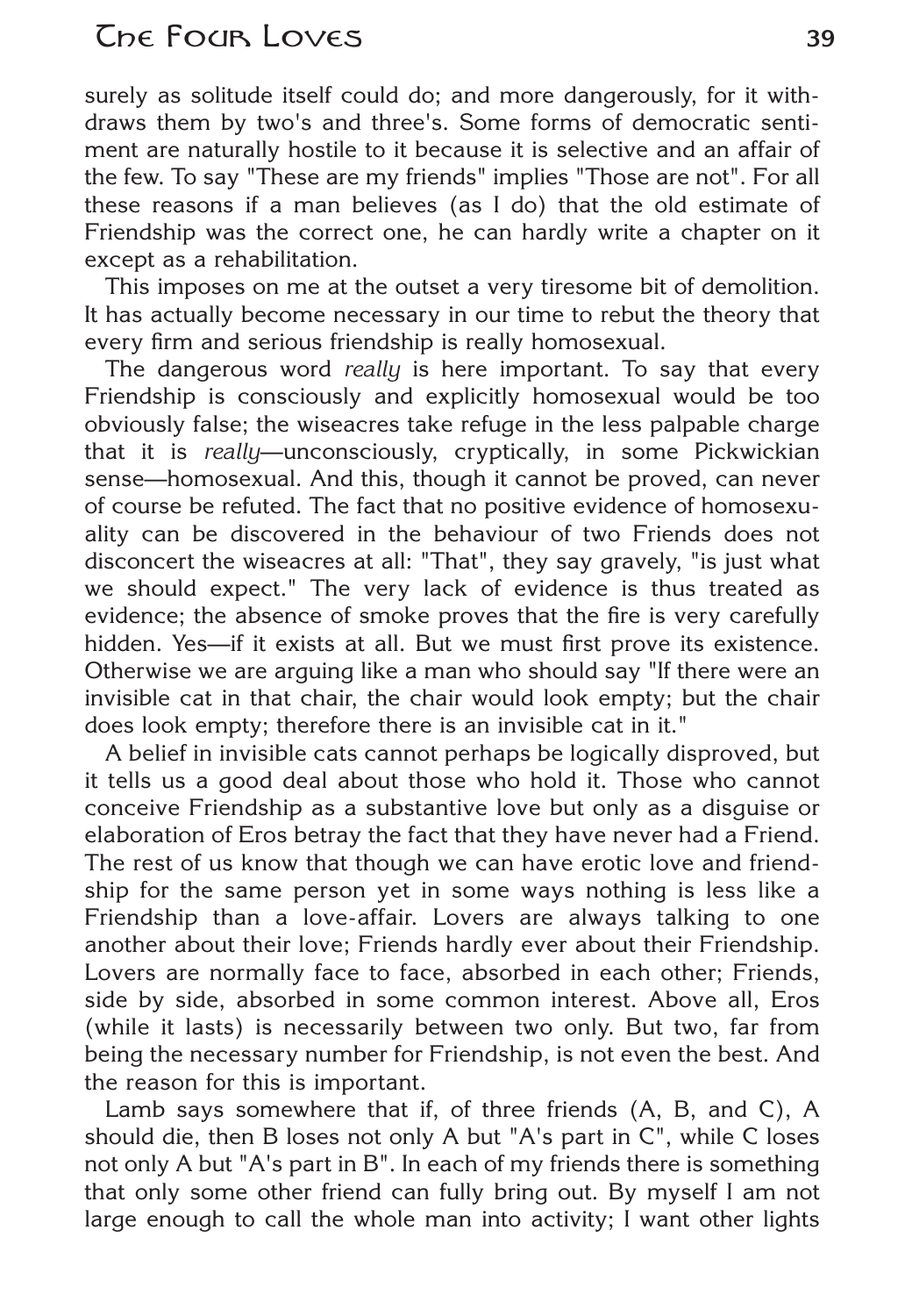than my own to show all his facets. Now that Charles is dead, I shall never again see Ronald's reaction to a specifically Caroline joke. Far from having more of Ronald, having him "to myself" now that Charles is away, I have less of Ronald. Hence true Friendship is the least jealous of loves. Two friends delight to be joined by a third, and three by a fourth, if only the newcomer is qualified to become a real friend. They can then say, as the blessed souls say in Dante, "Here comes one who will augment our loves." For in this love "to divide is not to take away". Of course the scarcity of kindred souls—not to mention practical considerations about the size of rooms and the audibility of voices—set limits to the enlargement of the circle; but within those limits we possess each friend not less but more as the number of those with whom we share him increases. In this, Friendship exhibits a glorious "nearness by resemblance" to Heaven itself where the very multitude of the blessed (which no man can number) increases the fruition which each has of God. For every soul, seeing Him in her own way, doubtless communicates that unique vision to all the rest. That, says an old author, is why the Seraphim in Isaiah's vision are crying "Holy, Holy, Holy" *to one another* (*Isaiah* VI, 3). The more we thus share the Heavenly Bread between us, the more we shall all have.

The homosexual theory therefore seems to me not even plausible. This is not to say that Friendship and abnormal Eros have never been combined. Certain cultures at certain periods seem to have tended to the contamination. In war-like societies it was, I think, especially likely to creep into the relation between the mature Brave and his young armour-bearer or squire. The absence of the women while you were on the warpath had no doubt something to do with it. In deciding, if we think we need or can decide, where it crept in and where it did not, we must surely be guided by the evidence (when there is any) and not by an *a priori* theory. Kisses, tears and embraces are not in themselves evidence of homosexuality. The implications would be, if nothing else, too comic. Hrothgar embracing Beowulf, Johnson embracing Boswell (a pretty flagrantly heterosexual couple) and all those hairy old toughs of centurions in Tacitus, clinging to one another and begging for last kisses when the legion was broken up... all pansies? If you can believe that you can believe anything. On a broad historical view it is, of course, not the demonstrative gestures of Friendship among our ancestors but the absence of such gestures in our own society that calls for some special explanation. We, not they, are out of step.

I have said that Friendship is the least biological of our loves. Both the individual and the community can survive without it. But there is something else, often confused with Friendship, which the commu-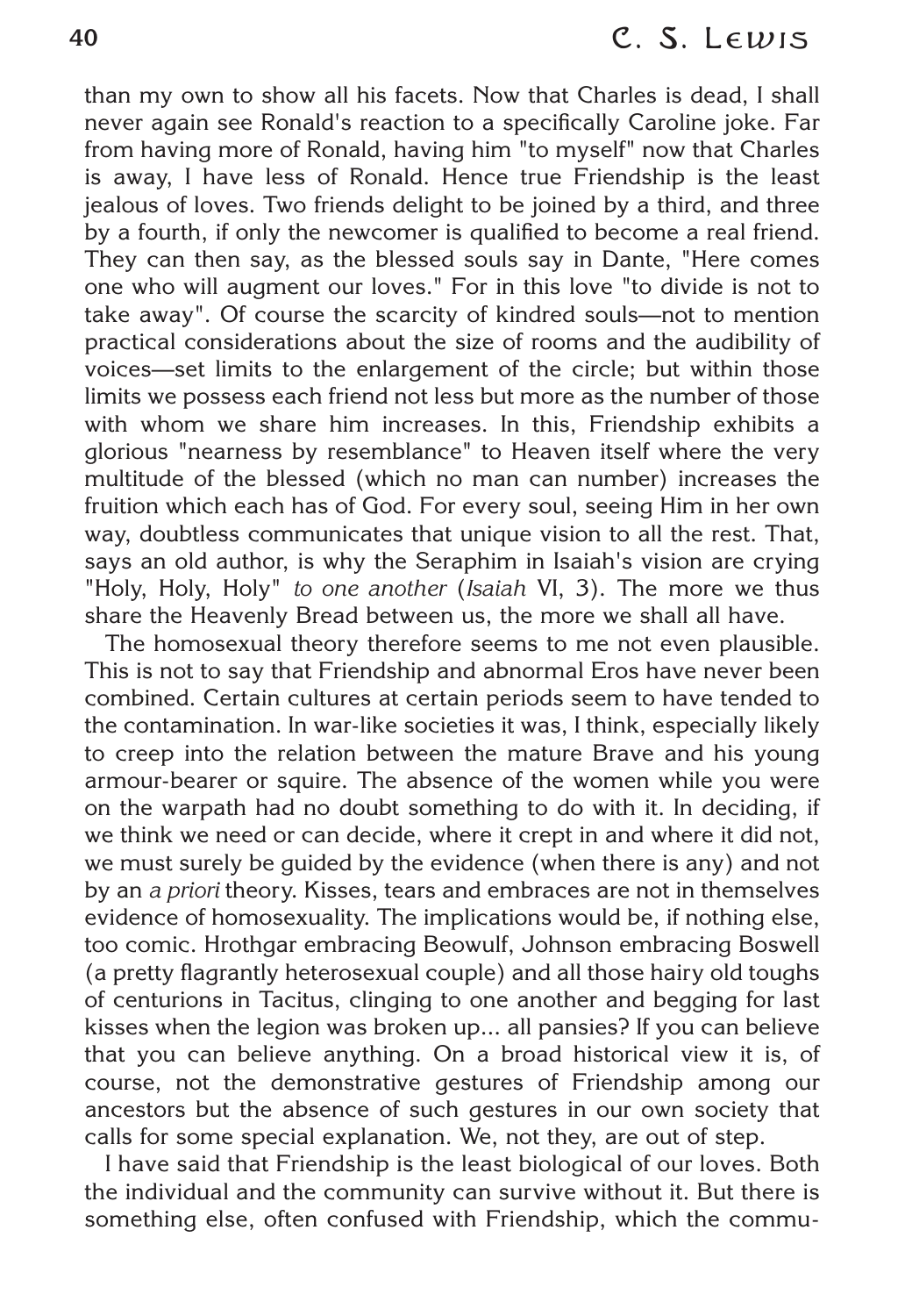nity does need; something which, though not Friendship, is the matrix of Friendship.

In early communities the co-operation of the males as hunters or fighters was no less necessary than the begetting and rearing of children. A tribe where there was no taste for the one would die no less surely than a tribe where there was no taste for the other. Long before history began we men have got together apart from the women and done things. We had to. And to like doing what must be done is a characteristic that has survival value. We not only had to do the things, we had to talk about them. We had to plan the hunt and the battle. When they were over we had to hold a *post mortem* and draw conclusions for future use. We liked this even better. We ridiculed or punished the cowards and bunglers, we praised the starperformers. We revelled in technicalities. ("He might have known he'd never get near the brute, not with the wind that way" ... "You see, I had a lighter arrowhead; that's what did it" ... "What I always say is—" ... "stuck him just like that, see? Just the way I'm holding this stick" ...). In fact, we talked shop. We enjoyed one another's society greatly: we Braves, we hunters, all bound together by shared skill, shared dangers and hardships, esoteric jokes—away from the women and children. As some wag has said, palaeolithic man may or may not have had a club on his shoulder but he certainly had a club of the other sort. It was probably part of his religion; like that sacred smoking-club where the savages in Melville's *Typee* were "famously snug" every evening of their lives.

What were the women doing meanwhile? How should I know? I am a man and never spied on the mysteries of the Bona Dea. They certainly often had rituals from which men were excluded. When, as sometimes happened, agriculture was in their hands, they must, like the men, have had common skills, toils and triumphs. Yet perhaps their world was never as emphatically feminine as that of their menfolk was masculine. The children were with them; perhaps the old men were there too. But I am only guessing. I can trace the pre-history of Friendship only in the male line.

This pleasure in co-operation, in talking shop, in the mutual respect and understanding of men who daily see one another tested, is biologically valuable. You may, if you like, regard it as a product of the "gregarious instinct". To me that seems a round-about way of getting at something which we all understand far better already than anyone has ever understood the word *instinct*—something which is going on at this moment in dozens of ward-rooms, bar-rooms, common-rooms, messes and golf-clubs. I prefer to call it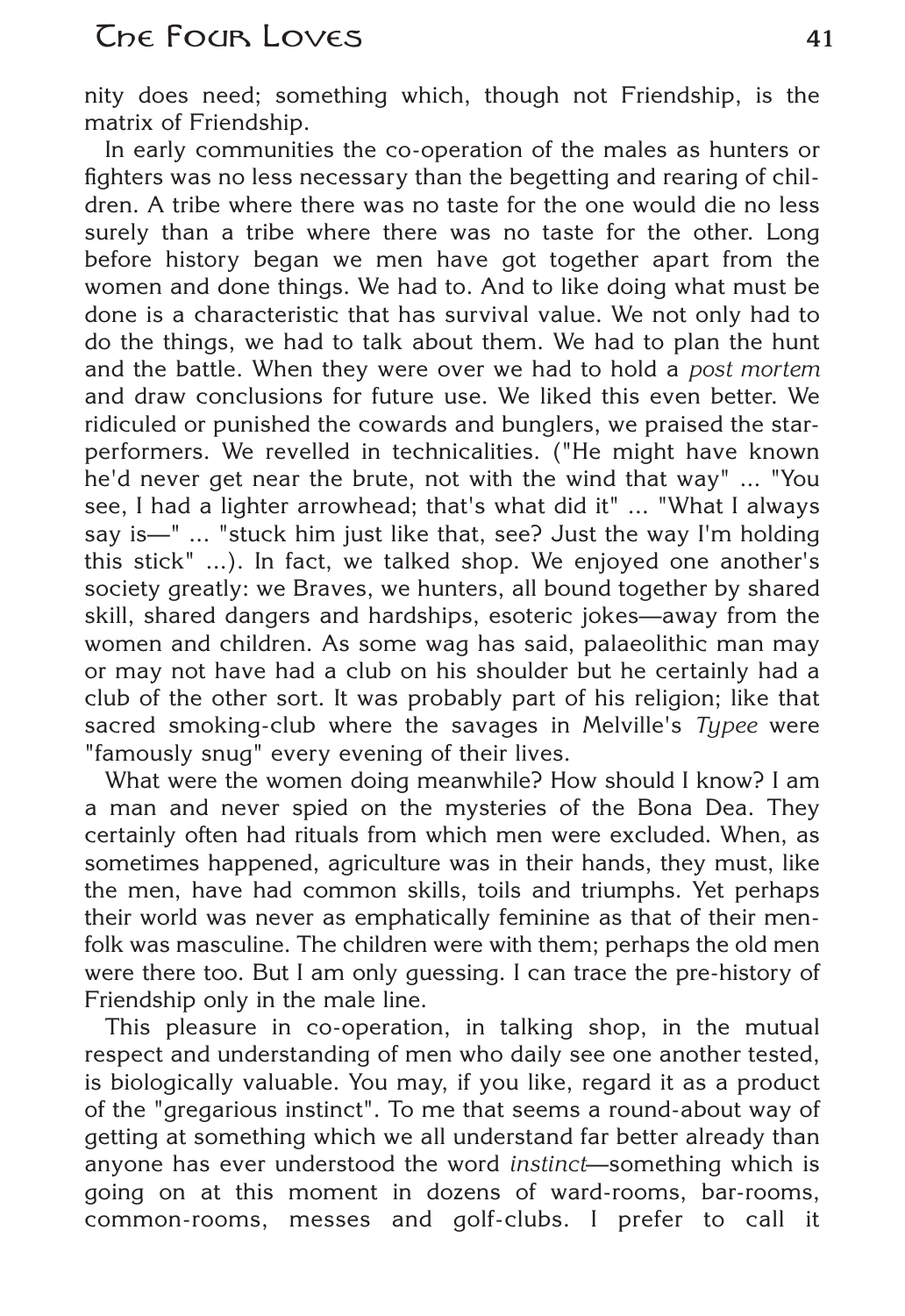Companionship—or Clubbableness.

This Companionship is, however, only the matrix of Friendship. It is often called Friendship, and many people when they speak of their "friends" mean only their companions. But it is not Friendship in the sense I give to the word. By saying this I do not at all intend to disparage the merely Clubbable relation. We do not disparage silver by distinguishing it from gold.

Friendship arises out of mere Companionship when two or more of the companions discover that they have in common some insight or interest or even taste which the others do not share and which, till that moment, each believed to be his own unique treasure (or burden). The typical expression of opening Friendship would be something like, "What? You too? I thought I was the only one." We can imagine that among those early hunters and warriors single individuals—one in a century? one in a thousand years?—saw what others did not; saw that the deer was beautiful as well as edible, that hunting was fun as well as necessary, dreamed that his gods might be not only powerful but holy. But as long as each of these percipient persons dies without finding a kindred soul, nothing (I suspect) will come of it; art or sport or spiritual religion will not be born. It is when two such persons discover one another, when, whether with immense difficulties and semi-articulate fumblings or with what would seem to us amazing and elliptical speed, they share their vision—it is then that Friendship is born. And instantly they stand together in an immense solitude.

Lovers seek for privacy. Friends find this solitude about them, this barrier between them and the herd, whether they want it or not. They would be glad to reduce it. The first two would be glad to find a third.

In our own time Friendship arises in the same way. For us of course the shared activity and therefore the companionship on which Friendship supervenes will not often be a bodily one like hunting or fighting. It may be a common religion, common studies, a common profession, even a common recreation. All who share it will be our companions; but one or two or three who share something more will be our Friends. In this kind of love, as Emerson said, *Do you love me?* means *Do you see the same truth?*—Or at least, "Do you *care about* the same truth?" The man who agrees with us that some question, little regarded by others, is of great importance, can be our Friend. He need not agree with us about the answer.

Notice that Friendship thus repeats on a more individual and less socially necessary level the character of the Companionship which was its matrix. The Companionship was between people who were doing something together—hunting, studying, painting or what you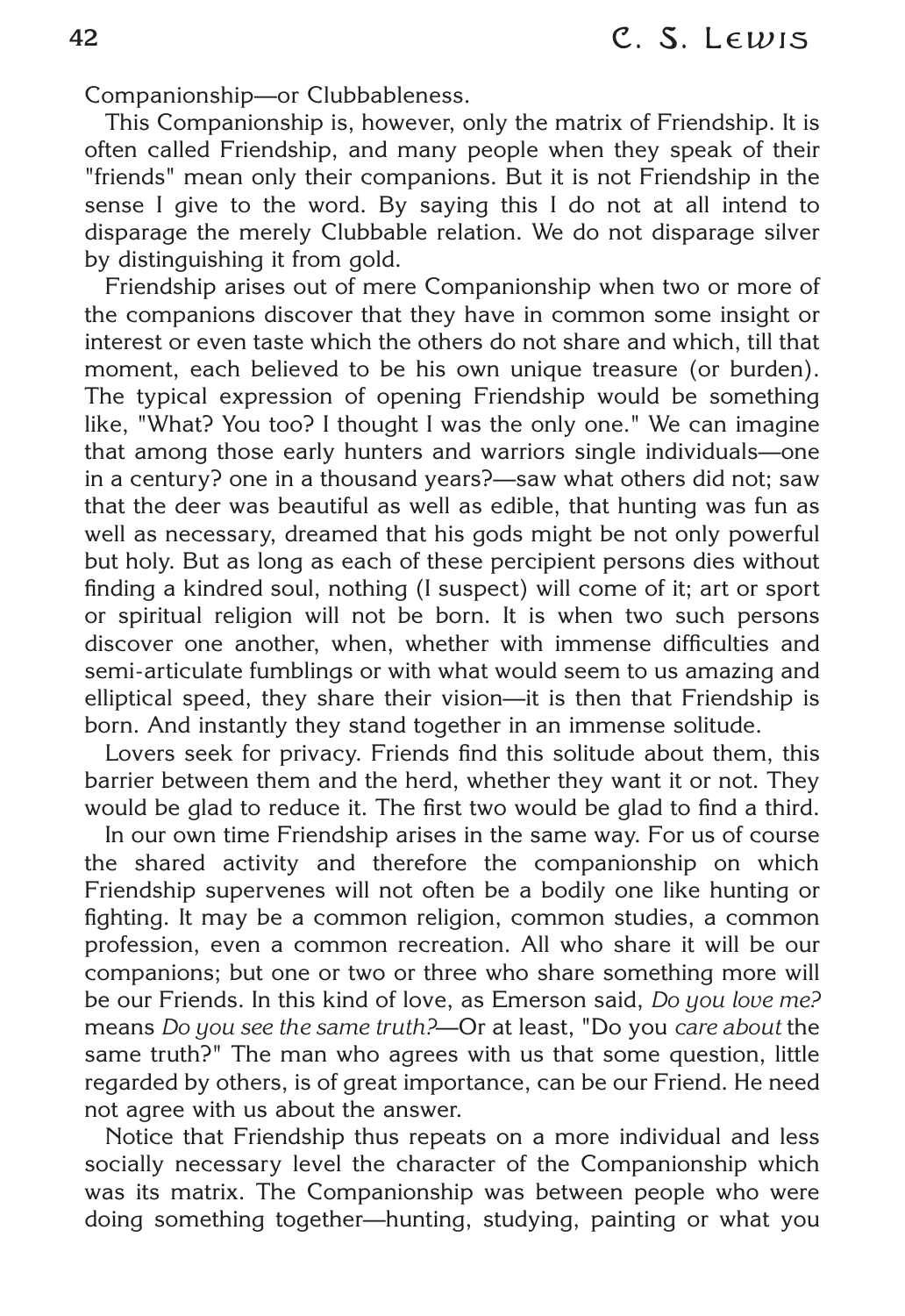will. The Friends will still be doing something together, but something more inward, less widely shared and less easily defined; still hunters, but of some immaterial quarry; still collaborating, but in some work the world does not, or not yet, take account of; still travelling companions, but on a different kind of journey. Hence we picture lovers face to face but Friends side by side; their eyes look ahead.

That is why those pathetic people who simply "want friends" can never make any. The very condition of having Friends is that we should want something else besides Friends. Where the truthful answer to the question *Do you see the same truth?* would be "I see nothing and I don't care about the truth; I only want a Friend", no Friendship can arise—though Affection of course may. There would be nothing for the Friendship to be *about*; and Friendship must be about something, even if it were only an enthusiasm for dominoes or white mice. Those who have nothing can share nothing; those who are going nowhere can have no fellow-travellers.

When the two people who thus discover that they are on the same secret road are of different sexes, the friendship which arises between them will very easily pass—may pass in the first half-hour—into erotic love. Indeed, unless they are physically repulsive to each other or unless one or both already loves elsewhere, it is almost certain to do so sooner or later. And conversely, erotic love may lead to Friendship between the lovers. But this, so far from obliterating the distinction between the two loves, puts it in a clearer light. If one who was first, in the deep and full sense, your Friend, is then gradually or suddenly revealed as also your lover you will certainly not want to share the Beloved's erotic love with any third. But you will have no jealousy at all about sharing the Friendship. Nothing so enriches an erotic love as the discovery that the Beloved can deeply, truly and spontaneously enter into Friendship with the Friends you already had: to feel that not only are we two united by erotic love but we three or four or five are all travellers on the same quest, have all a common vision.

The co-existence of Friendship and Eros may also help some moderns to realise that Friendship is in reality a love, and even as great a love as Eros. Suppose you are fortunate enough to have "fallen in love with" and married your Friend. And now suppose it possible that you were offered the choice of two futures: "*Either* you two will cease to be lovers but remain forever joint seekers of the same God, the same beauty, the same truth, *or else*, losing all that, you will retain as long as you live the raptures and ardours, all the wonder and the wild desire of Eros. Choose which you please." Which should we choose? Which choice should we not regret after we had made it?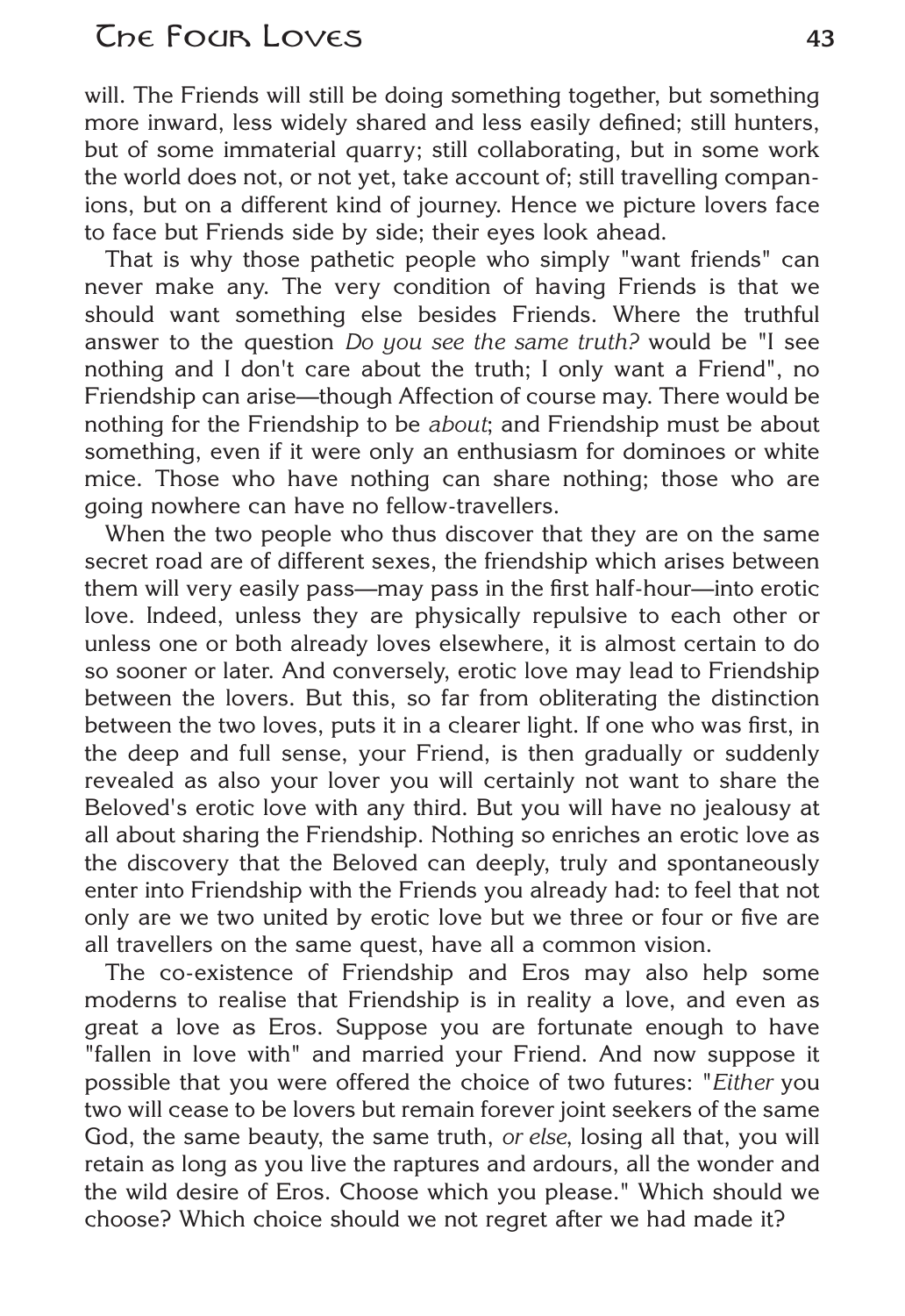I have stressed the "unnecessary" character of Friendship, and this of course requires more justification than I have yet given it.

It could be argued that Friendships are of practical value to the Community. Every civilised religion began in a small group of friends. Mathematics effectively began when a few Greek friends got together to talk about numbers and lines and angles. What is now the Royal Society was originally a few gentlemen meeting in their spare time to discuss things which they (and not many others) had a fancy for. What we now call "the Romantic Movement" once *was* Mr. Wordsworth and Mr. Coleridge talking incessantly (at least Mr. Coleridge was) about a secret vision of their own. Communism, Tractarianism, Methodism, the movement against slavery, the Reformation, the Renaissance, might perhaps be said, without much exaggeration, to have begun in the same way.

There is something in this. But nearly every reader would probably think some of these movements good for society and some bad. The whole list, if accepted, would tend to show, at best, that Friendship is both a possible benefactor and a possible danger to the community. And even as a benefactor it would have, not so much survival value, as what we may call "civilisation-value"; would be something (in Aristotelian phrase) which helps the community not to live but to live well. Survival value and civilisation value coincide at some periods and in some circumstances, but not in all. What at any rate seems certain is that when Friendship bears fruit which the community can use it has to do so accidentally, as a by-product. Religions devised for a social purpose, like Roman emperor-worship or modern attempts to "sell" Christianity as a means of "saving civilisation", do not come to much. The little knots of Friends who turn their backs on the "World" are those who really transform it. Egyptian and Babylonian Mathematics were practical and social, pursued in the service of Agriculture and Magic. But the free Greek Mathematics, pursued by Friends as a leisure occupation, have mattered to us more.

Others again would say that Friendship is extremely useful, perhaps necessary for survival, to the individual. They could produce plenty of authority: "bare is back without brother behind it" and "there is a friend that sticketh closer than a brother". But when we speak thus we are using *friend* to mean "ally". In ordinary usage *friend* means, or should mean, more than that. A Friend will, to be sure, prove himself to be also an ally when alliance becomes necessary; will lend or give when we are in need, nurse us in sickness, stand up for us among our enemies, do what he can for our widows and orphans. But such good offices are not the stuff of Friendship. The occasions for them are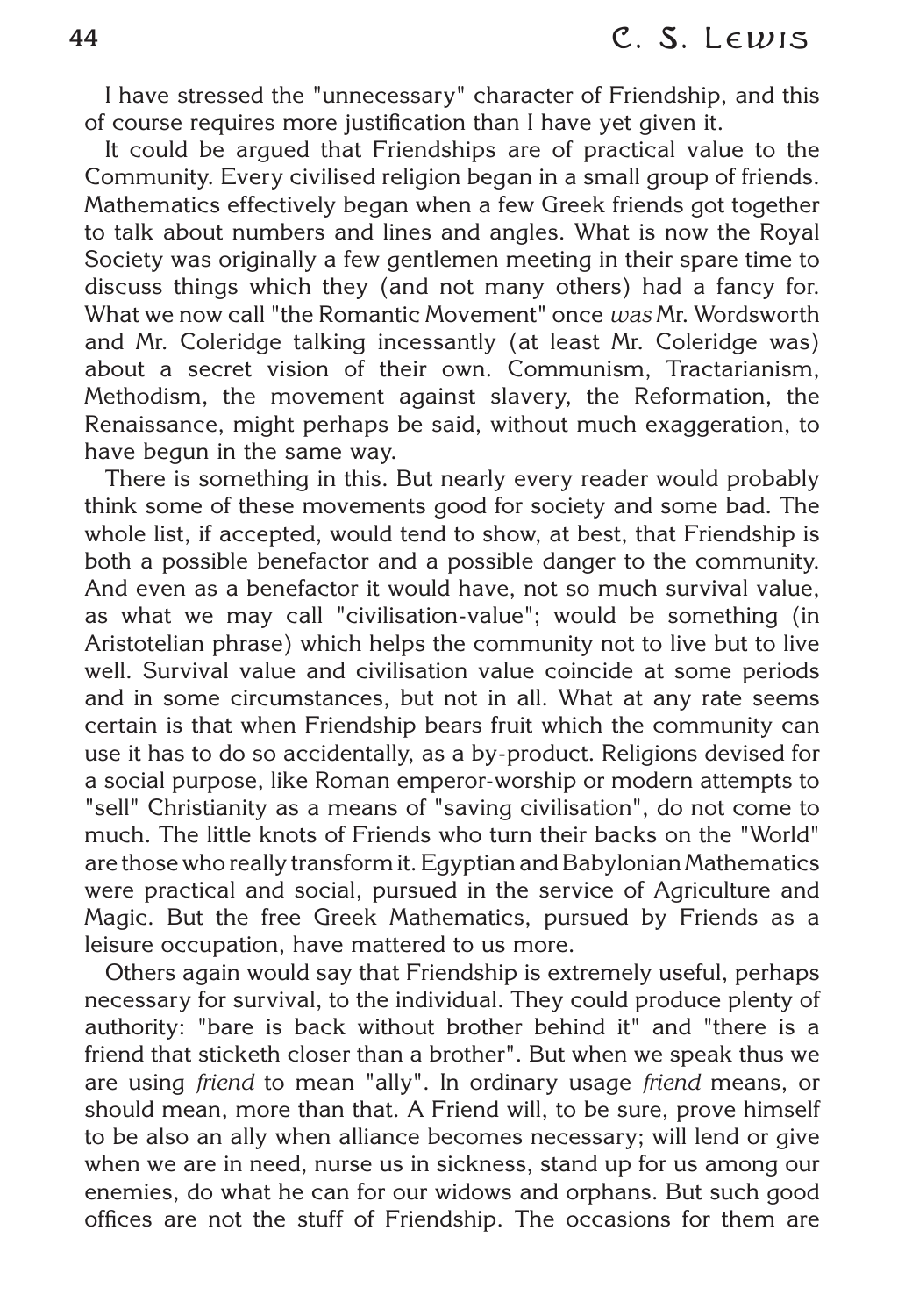almost interruptions. They are in one way relevant to it, in another not. Relevant, because you would be a false friend if you would not do them when the need arose; irrelevant, because the role of benefactor always remains accidental, even a little alien, to that of Friend. It is almost embarrassing. For Friendship is utterly free from Affection's need to be needed. We are sorry that any gift or loan or night-watching should have been necessary—and now, for heaven's sake, let us forget all about it and go back to the things we really want to do or talk of together. Even gratitude is no enrichment to this love. The stereotyped "Don't mention it" here expresses what we really feel. The mark of perfect Friendship is not that help will be given when the pinch comes (of course it will) but that, having been given, it makes no difference at all. It was a distraction, an anomaly. It was a horrible waste of the time, always too short, that we had together. Perhaps we had only a couple of hours in which to talk and, God bless us, twenty minutes of it has had to be devoted to *affairs*!

For of course we do not want to know our Friend's affairs at all. Friendship, unlike Eros, is uninquisitive. You become a man's Friend without knowing or caring whether he is married or single or how he earns his living. What have all these "unconcerning things, matters of fact" to do with the real question, *Do you see the same truth?* In a circle of true Friends each man is simply what he is: stands for nothing but himself. No one cares twopence about any one else's family, profession, class, income, race, or previous history. Of course you will get to know about most of these in the end. But casually. They will come out bit by bit, to furnish an illustration or an analogy, to serve as pegs for an anecdote; never for their own sake. That is the kingliness of Friendship. We meet like sovereign princes of independent states, abroad, on neutral ground, freed from our contexts. This love (essentially) ignores not only our physical bodies but that whole embodiment which consists of our family, job, past and connections. At home, besides being Peter or Jane, we also bear a general character; husband or wife, brother or sister, chief, colleague or subordinate. Not among our Friends. It is an affair of disentangled, or stripped, minds. Eros will have naked bodies; Friendship naked personalities.

Hence (if you will not misunderstand me) the exquisite arbitrariness and irresponsibility of this love. I have no duty to be anyone's Friend and no man in the world has a duty to be mine. No claims, no shadow of necessity. Friendship is unnecessary, like philosophy, like art, like the universe itself (for God did not need to create). It has no survival value; rather it is one of those things which give value to survival.

When I spoke of Friends as side by side or shoulder to shoulder I was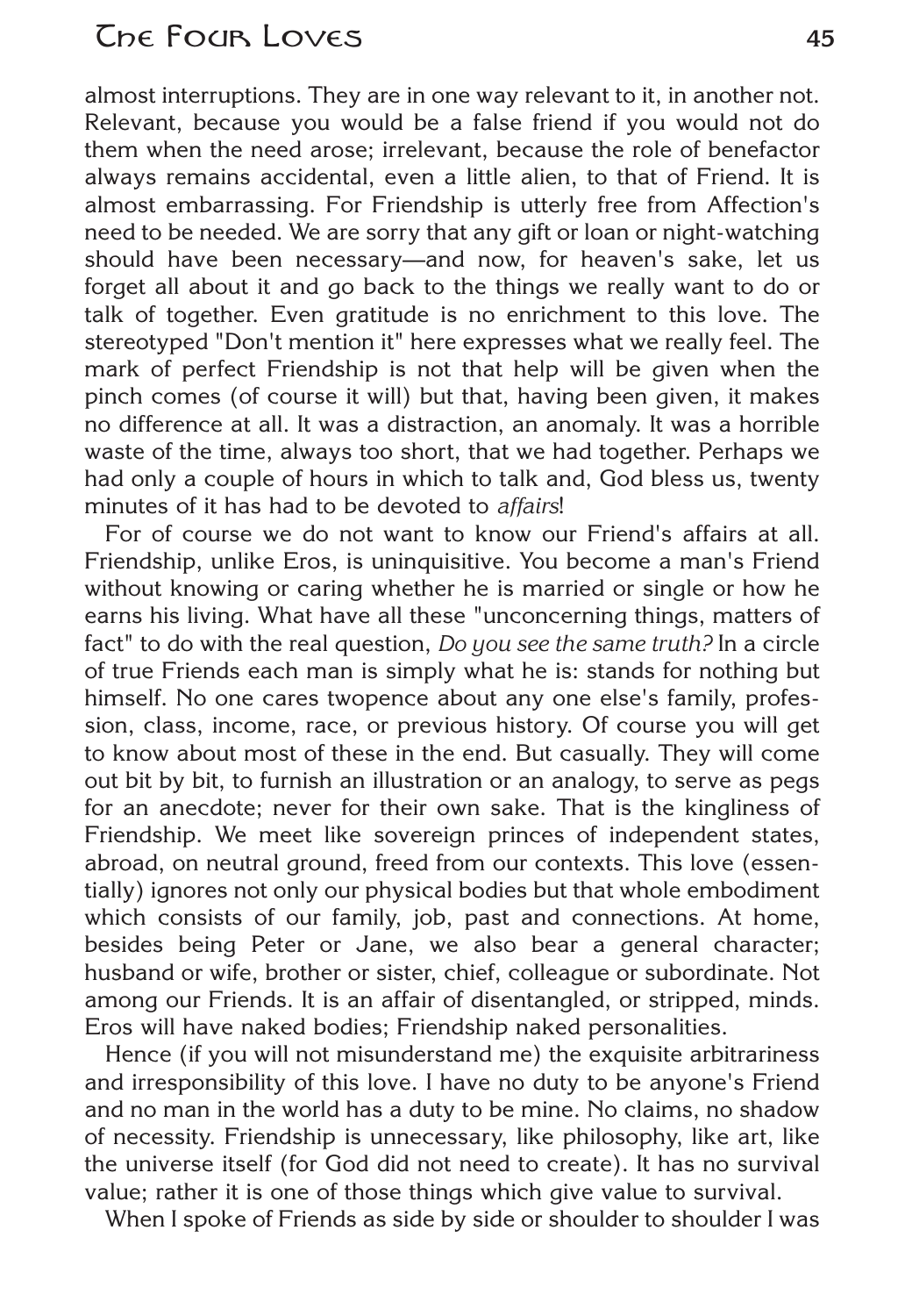pointing a necessary contrast between their posture and that of the lovers whom we picture face to face. Beyond that contrast I do not want the image pressed. The common quest or vision which unites Friends does not absorb them in such a way that they remain ignorant or oblivious of one another. On the contrary it is the very medium in which their mutual love and knowledge exist. One knows nobody so well as one's "fellow". Every step of the common journey tests his metal; and the tests are tests we fully understand because we are undergoing them ourselves. Hence, as he rings true time after time, our reliance, our respect and our admiration blossom into an Appreciative Love of a singularly robust and well-informed kind. If, at the outset, we had attended more to him and less to the thing our Friendship is "about", we should not have come to know or love him so well. You will not find the warrior, the poet, the philosopher or the Christian by staring in his eyes as if he were your mistress: better fight beside him, read with him, argue with him, pray with him.

In a perfect Friendship this Appreciative Love is, I think, often so great and so firmly based that each member of the circle feels, in his secret heart, humbled before all the rest. Sometimes he wonders what he is doing there among his betters. He is lucky beyond desert to be in such company. Especially when the whole group is together, each bringing out all that is best, wisest, or funniest in all the others. Those are the golden sessions; when four or five of us after a hard day's walking have come to our inn; when our slippers are on, our feet spread out towards the blaze and our drinks at our elbows; when the whole world, and something beyond the world, opens itself to our minds as we talk; and no one has any claim on or any responsibility for another, but all are freemen and equals as if we had first met an hour ago, while at the same time an Affection mellowed by the years enfolds us. Life—natural life—has no better gift to give. Who could have deserved it?

From what has been said it will be clear that in most societies at most periods Friendships will be between men and men or between women and women. The sexes will have met one another in Affection and in Eros but not in this love. For they will seldom have had with each other the companionship in common activities which is the matrix of Friendship. Where men are educated and women not, where one sex works and the other is idle, or where they do totally different work, they will usually have nothing to be Friends about. But we can easily see that it is this lack, rather than anything in their natures, which excludes Friendship; for where they can be companions they can also become Friends. Hence in a profession (like my own) where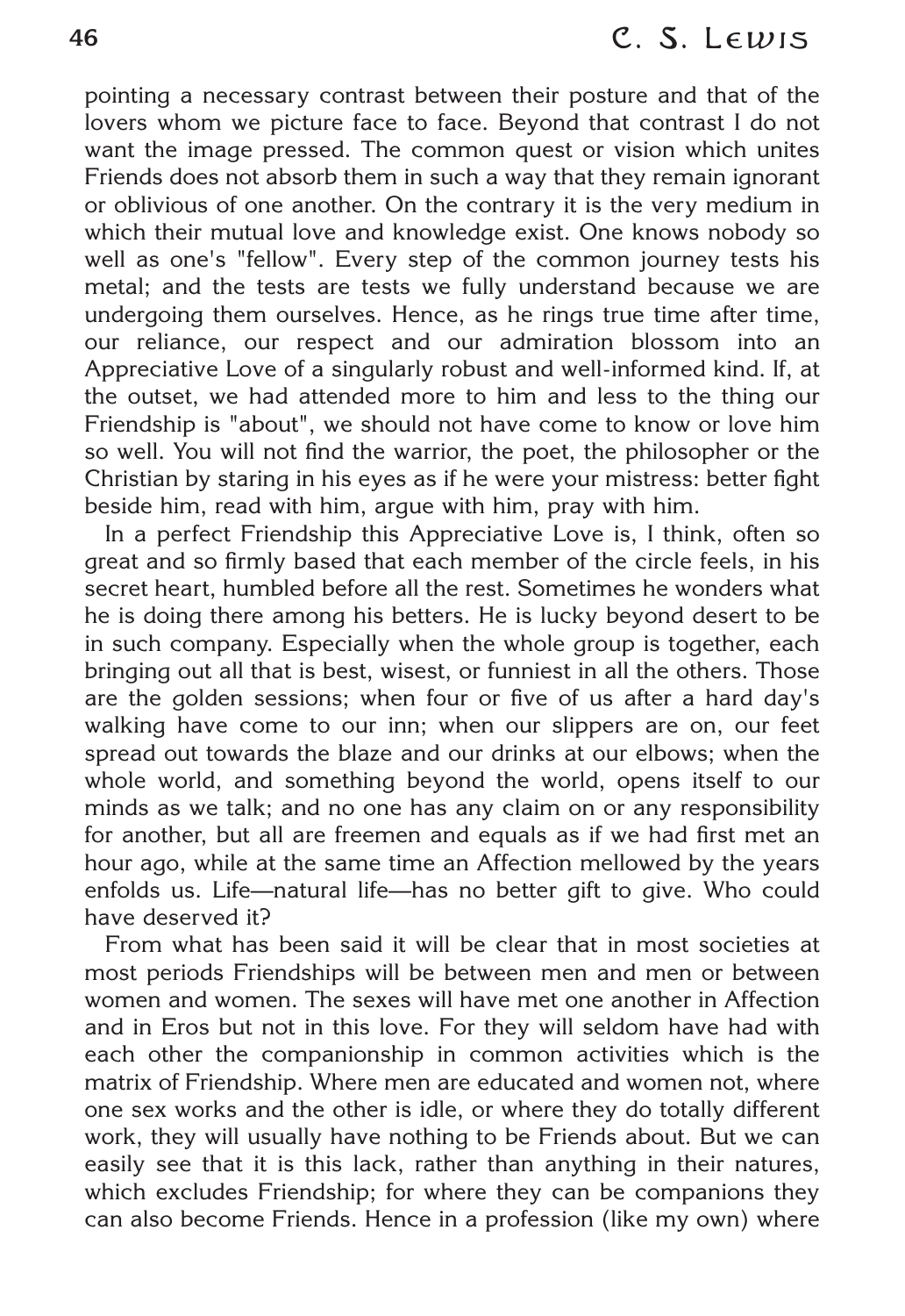men and women work side by side, or in the mission field, or among authors and artists, such Friendship is common. To be sure, what is offered as Friendship on one side may be mistaken for Eros on the other, with painful and embarrassing results. Or what begins as Friendship in both may become also Eros. But to say that something can be mistaken for, or turn into, something else is not to deny the difference between them. Rather it implies it; we should not otherwise speak of "turning into" or being "mistaken for".

In one respect our own society is unfortunate. A world where men and women never have common work or a common education can probably get along comfortably enough. In it men turn to each other, and only to each other, for Friendship, and they enjoy it very much. I hope the women enjoy their feminine Friends equally. Again, a world where all men and women had sufficient common ground for this relationship could also be comfortable. At present, however, we fall between two stools. The necessary common ground, the matrix, exists between the sexes in some groups but not in others. It is notably lacking in many residential suburbs. In a plutocratic neighbourhood where the men have spent their whole lives in acquiring money some at least of the women have used their leisure to develop an intellectual life—have become musical or literary. In such places the men appear among the women as barbarians among civilised people. In another neighbourhood you will find the situation reversed. Both sexes have, indeed, "been to school". But since then the men have had a much more serious education; they have become doctors, lawyers, clergymen, architects, engineers, or men of letters. The women are to them as children to adults. In neither neighbourhood is real Friendship between the sexes at all probable. But this, though an impoverishment, would be tolerable if it were admitted and accepted. The peculiar trouble of our own age is that men and women in this situation, haunted by rumours and glimpses of happier groups where no such chasm between the sexes exists, and bedevilled by the egalitarian idea that what is possible for some ought to be (and therefore is) possible to all, refuse to acquiesce in it. Hence, on the one hand, we get the wife as school-marm, the "cultivated" woman who is always trying to bring her husband "up to her level". She drags him to concerts and would like him to learn morris-dancing and invites "cultivated" people to the house. It often does surprisingly little harm. The middle-aged male has great powers of passive resistance and (if she but knew) of indulgence; "women will have their fads." Something much more painful happens when it is the men who are civilised and the women not, and when all the women, and many of the men too,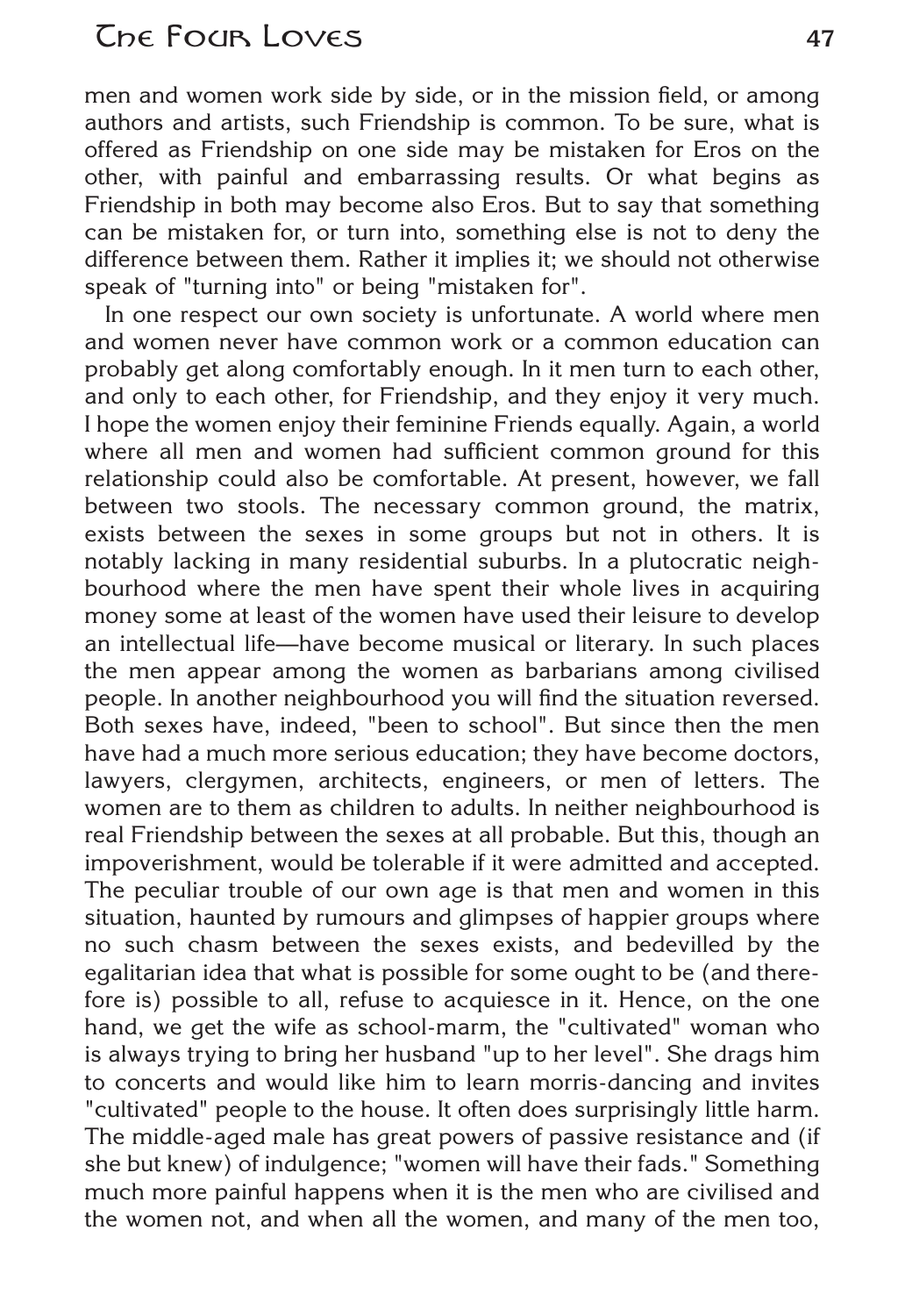When this happens we get a kind, polite, laborious and pitiful pretence. The women are "deemed" (as lawyers say) to be full members of the male circle. The fact—in itself not important—that they now smoke and drink like the men seems to simple-minded people a proof that they really are. No stag-parties are allowed. Wherever the men meet, the women must come too. The men have learned to live among ideas. They know what discussion, proof and illustration mean. A woman who has had merely school lessons and has abandoned soon after marriage whatever tinge of "culture" they gave her—whose reading is the Women's Magazines and whose general conversation is almost wholly narrative—cannot really enter such a circle. She can be locally and physically present with it in the same room. What of that? If the men are ruthless, she sits bored and silent through a conversation which means nothing to her. If they are better bred, of course, they try to bring her in. Things are explained to her: people try to sublimate her irrelevant and blundering observations into some kind of sense. But the efforts soon fail and, for manners' sake, what might have been a real discussion is deliberately diluted and peters out in gossip, anecdotes, and jokes. Her presence has thus destroyed the very thing she was brought to share. She can never really enter the circle because the circle ceases to be itself when she enters it—as the horizon ceases to be the horizon when you get there. By learning to drink and smoke and perhaps to tell *risqué* stories, she has not, for this purpose, drawn an inch nearer to the men than her grandmother. But her grandmother was far happier and more realistic. She was at home talking real women's talk to other women and perhaps doing so with great charm, sense and even wit. She herself might be able to do the same. She may be quite as clever as the men whose evening she has spoiled, or cleverer. But she is not really interested in the same things, nor mistress of the same methods. (We all appear as dunces when feigning an interest in things we care nothing about.)

The presence of such women, thousands strong, helps to account for the modern disparagement of Friendship. They are often completely victorious. They banish male companionship, and therefore male Friendship, from whole neighbourhoods. In the only world they know, an endless prattling "Jolly" replaces the intercourse of minds. All the men they meet talk like women while women are present.

This victory over Friendship is often unconscious. There is, however, a more militant type of women who plans it. I have heard one say "Never let two men sit together or they'll get talking about some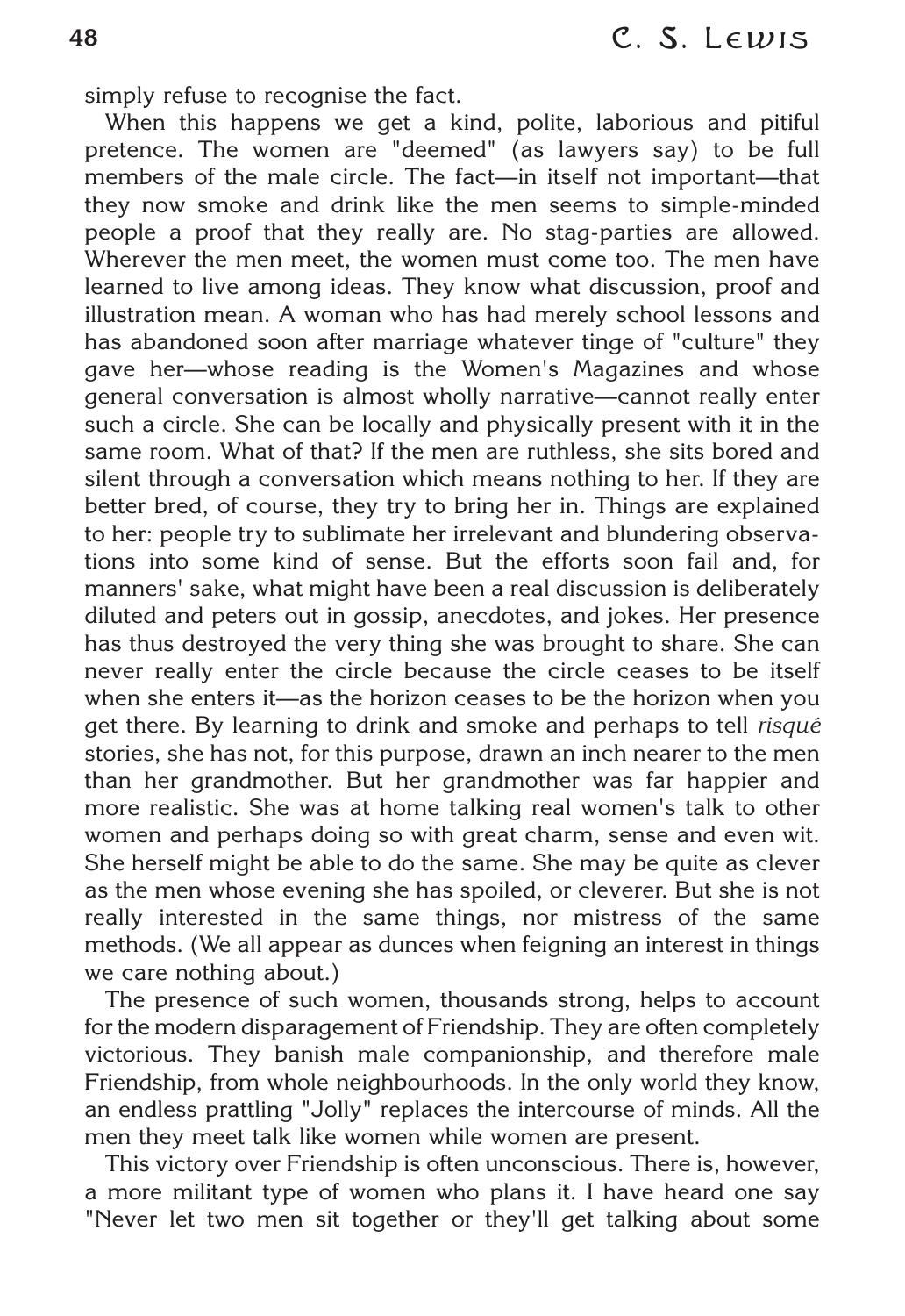*subject* and then there'll be no fun". Her point could not have been more accurately made. Talk, by all means; the more of it the better; unceasing cascades of the human voice; but not, please, a subject. The talk must not be *about* anything.

This gay lady—this lively, accomplished, "charming", unendurable bore—was seeking only each evening's amusement, making the meeting "go". But the conscious war against Friendship may be fought on a deeper level. There are women who regard it with hatred, envy and fear as the enemy of Eros and, perhaps even more, of Affection. A woman of that sort has a hundred arts to break up her husband's Friendships. She will quarrel with his Friends herself or, better still, with their wives. She will sneer, obstruct and lie. She does not realise that the husband whom she succeeds in isolating from his own kind will not be very well worth having; she has emasculated him. She will grow to be ashamed of him herself. Nor does she remember how much of his life lies in places where she cannot watch him. New Friendships will break out, but this time they will be secret. Lucky for her, and lucky beyond her deserts, if there are not soon other secrets as well.

All these, of course, are silly women. The sensible women who, if they wanted, would certainly be able to qualify themselves for the world of discussion and ideas, are precisely those who, if they are not qualified, never try to enter it or to destroy it. They have other fish to fry. At a mixed party they gravitate to one end of the room and talk women's talk to one another. They don't want us, for this sort of purpose, any more than we want them. It is only the riff-raff of each sex that wants to be incessantly hanging on the other. Live and let live. They laugh at us a good deal. That is just as it should be. Where the sexes, having no real shared activities, can meet only in Affection and Eros—cannot be Friends—it is healthy that each should have a lively sense of the other's absurdity. Indeed it is always healthy. No one ever really appreciated the other sex—just as no one really appreciates children or animals—without at times feeling them to be funny. For both sexes are. Humanity is tragi-comical; but the division into sexes enables each to see in the other the joke that often escapes it in itself—and the pathos too.

I gave warning that this chapter would be largely a rehabilitation. The preceding pages have, I hope, made clear why to me at least it seems no wonder if our ancestors regarded Friendship as something that raised us almost above humanity. This love, free from instinct, free from all duties but those which love has freely assumed, almost wholly free from jealousy, and free without qualification from the need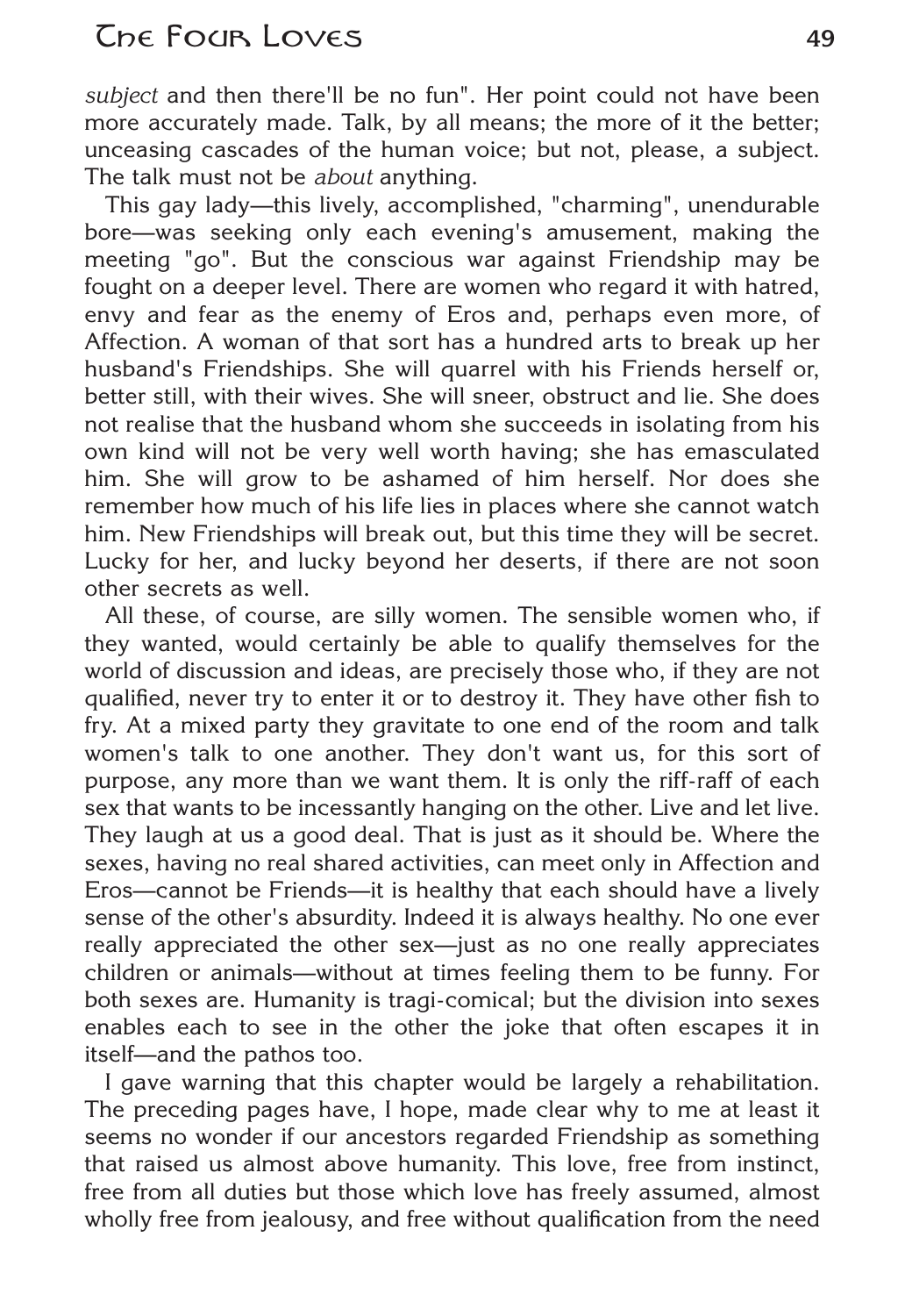to be needed, is eminently spiritual. It is the sort of love one can imagine between angels. Have we here found a natural love which is Love itself?

Before we rush to any such conclusion let us beware of the ambiguity in the word *spiritual*. There are many New Testament contexts in which it means "pertaining to the (Holy) Spirit", and in such contexts the spiritual is, by definition, good. But when *spiritual* is used simply as the opposite of corporeal, or instinctive, or animal, this is not so. There is spiritual evil as well as spiritual good. There are unholy, as well as holy, angels. The worst sins of men are spiritual. We must not think that in finding Friendship to be *spiritual* we have found it to be in itself holy or inerrant. Three significant facts remain to be taken into account.

The first, already mentioned, is the distrust which Authorities tend to have of close Friendships among their subjects. It may be unjustified; or there may be some basis for it.

Secondly, there is the attitude of the majority towards all circles of close Friends. Every name they give such a circle is more or less derogatory. It is at best a "set"; lucky if not a *coterie*, a "gang", a "little senate", or a "mutual admiration society". Those who in their own lives know only Affection, Companionship and Eros, suspect Friends to be "stuck-up prigs who think themselves too good for us". Of course this is the voice of Envy. But Envy always brings the truest charge, or the charge nearest to the truth, that she can think up; it hurts more. This charge, therefore, will have to be considered.

Finally, we must notice that Friendship is very rarely the image under which Scripture represents the love between God and Man. It is not entirely neglected; but far more often, seeking a symbol for the highest love of all, Scripture ignores this seemingly almost angelic relation and plunges into the depth of what is most natural and instinctive. Affection is taken as the image when God is represented as our Father; Eros, when Christ is represented as the Bridegroom of the Church.

Let us begin with the suspicions of those in Authority. I think there is a ground for them and that a consideration of this ground brings something important to light. Friendship, I have said, is born at the moment when one man says to another "What! You too? I thought that no one but myself..." But the common taste or vision or point of view which is thus discovered need not always be a nice one. From such a moment art, or philosophy, or an advance in religion or morals might well take their rise; but why not also torture, cannibalism, or human sacrifice? Surely most of us have experienced the ambivalent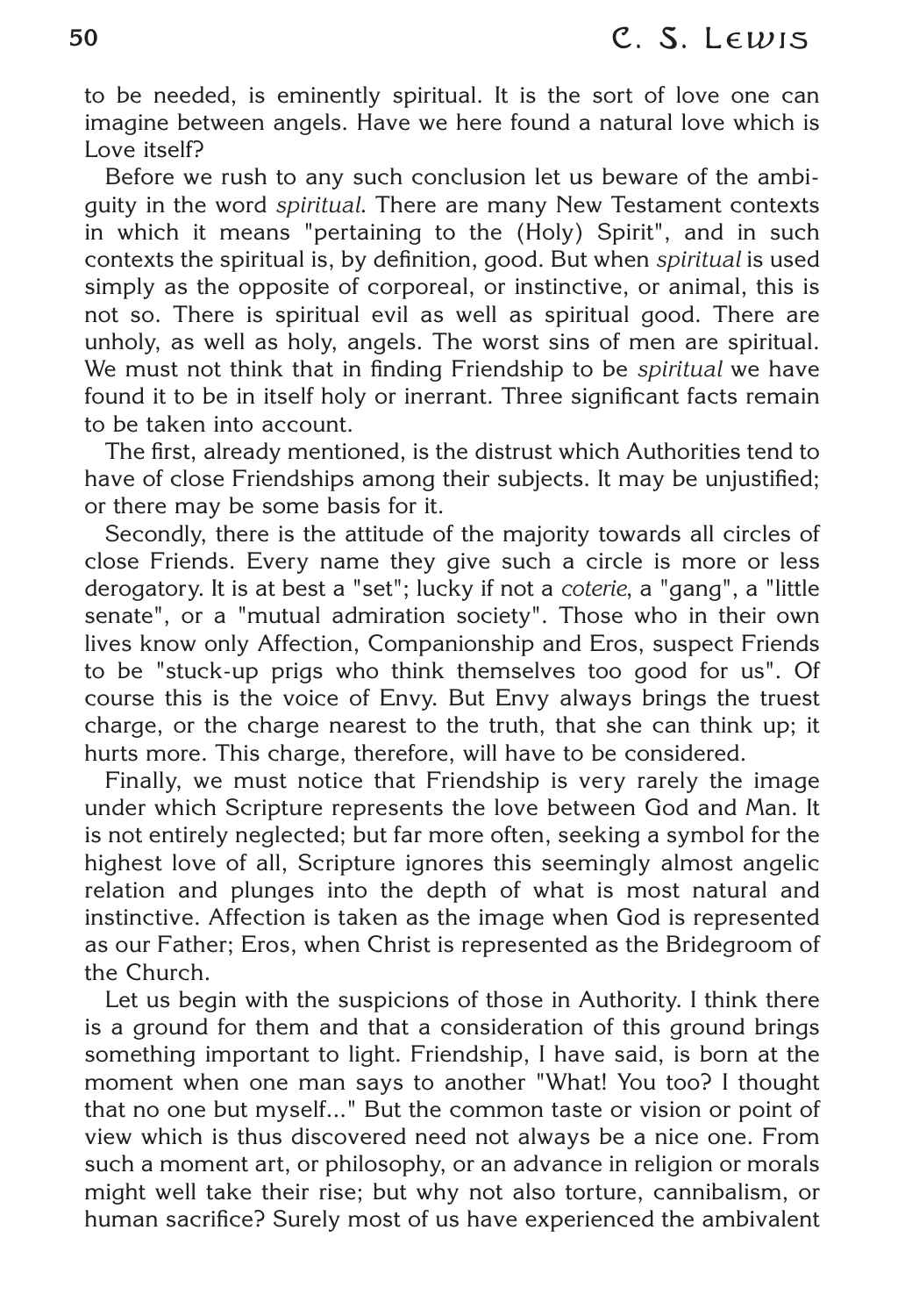nature of such moments in our own youth? It was wonderful when we first met someone who cared for our favourite poet. What we had hardly understood before now took clear shape. What we had been half ashamed of we now freely acknowledged. But it was no less delightful when we first met someone who shared with us a secret evil. This too became far more palpable and explicit; of this too, we ceased to be ashamed. Even now, at whatever age, we all know the perilous charm of a shared hatred or grievance. (It is difficult not to hail as a Friend the only other man in College who really sees the faults of the Sub-Warden).

Alone among unsympathetic companions, I hold certain views and standards timidly, half ashamed to avow them and half doubtful if they can after all be right. Put me back among my Friends and in half an hour—in ten minutes—these same views and standards become once more indisputable. The opinion of this little circle, while I am in it, outweighs that of a thousand outsiders: as Friendship strengthens, it will do this even when my Friends are far away. For we all wish to be judged by our peers, by the men "after our own heart". Only they really know our mind and only they judge it by standards we fully acknowledge. Theirs is the praise we really covet and the blame we really dread. The little pockets of early Christians survived because they cared exclusively for the love of "the brethren" and stopped their ears to the opinion of the Pagan society all round them. But a circle of criminals, cranks, or perverts survives in just the same way; by becoming deaf to the opinion of the outer world, by discounting it as the chatter of outsiders who "don't understand", of the "conventional", "the bourgeois", the "Establishment", of prigs, prudes and humbugs.

It is therefore easy to see why Authority frowns on Friendship. Every real Friendship is a sort of secession, even a rebellion. It may be a rebellion of serious thinkers against accepted clap-trap or of faddists against accepted good sense; of real artists against popular ugliness or of charlatans against civilised taste; of good men against the badness of society or of bad men against its goodness. Whichever it is, it will be unwelcome to Top People. In each knot of Friends there is a sectional "public opinion" which fortifies its members against the public opinion of the community in general. Each therefore is a pocket of potential resistance. Men who have real Friends are less easy to manage or "get at"; harder for good Authorities to correct or for bad Authorities to corrupt. Hence if our masters, by force or by propaganda about "Togetherness" or by unobtrusively making privacy and unplanned leisure impossible, ever succeed in producing a world where all are Companions and none are Friends, they will have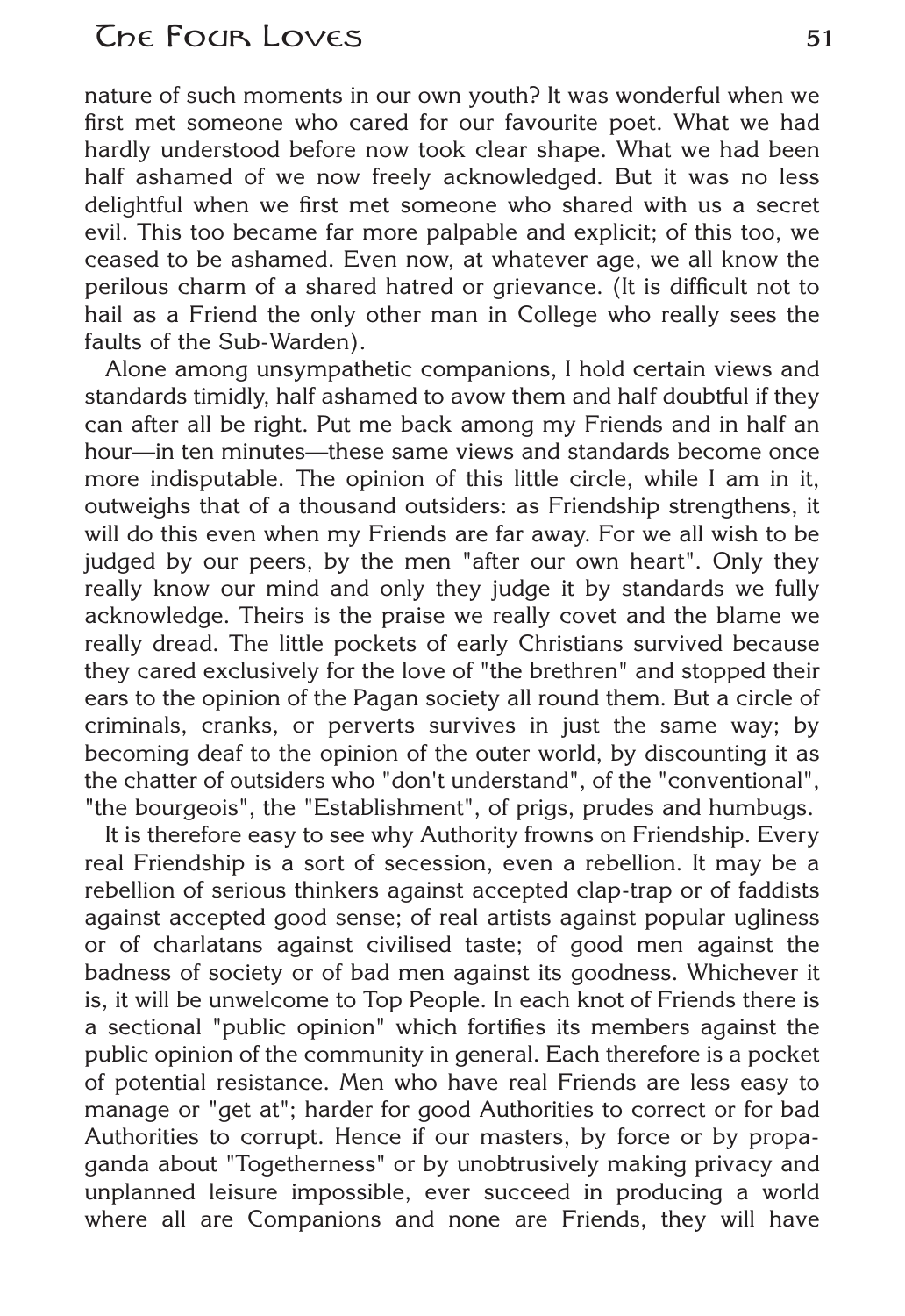removed certain dangers, and will also have taken from us what is almost our strongest safeguard against complete servitude.

But the dangers are perfectly real. Friendship (as the ancients saw) can be a school of virtue; but also (as they did not see) a school of vice. It is ambivalent. It makes good men better and bad men worse. It would be a waste of time to elaborate the point. What concerns us is not to expatiate on the badness of bad Friendships but to become aware of the possible danger in good ones. This love, like the other natural loves, has its congenital liability to a particular disease.

It will be obvious that the element of secession, of indifference or deafness (at least on some matters) to the voices of the outer world, is common to all Friendships, whether good, bad, or merely innocuous. Even if the common ground of the Friendship is nothing more momentous than stamp-collecting, the circle rightly and inevitably ignores the views of the millions who think it a silly occupation and of the thousands who have merely dabbled in it. The founders of meteorology rightly and inevitably ignored the views of the millions who still attributed storms to witchcraft. There is no offence in this. As I know that I should be an Outsider to a circle of golfers, mathematicians, or motorists, so I claim the equal right of regarding them as Outsiders to mine. People who bore one another should meet seldom; people who interest one another, often.

The danger is that this partial indifference or deafness to outside opinion, justified and necessary though it is, may lead to a wholesale indifference or deafness. The most spectacular instances of this can be seen not in a circle of friends but in a Theocratic or aristocratic class. We know what the Priests in Our Lord's time thought of the common people. The Knights in Froissart's chronicles had neither sympathy nor mercy for the "outsiders", the churls or peasantry. But this deplorable indifference was very closely intertwined with a good quality. They really had, among themselves, a very high standard of valour, generosity, courtesy and honour. This standard the cautious, close-fisted churl would have thought merely silly. The Knights, in maintaining it, were, and had to be, wholly indifferent to his views. They "didn't give a damn" what he thought. If they had, our own standard today would be the poorer and the coarser for it. But the habit of "not giving a damn" grows on a class. To discount the voice of the peasant where it really ought to be discounted makes it easier to discount his voice when he cries for justice or mercy. The partial deafness which is noble and necessary encourages the wholesale deafness which is arrogant and inhuman.

A circle of friends cannot of course oppress the outer world as a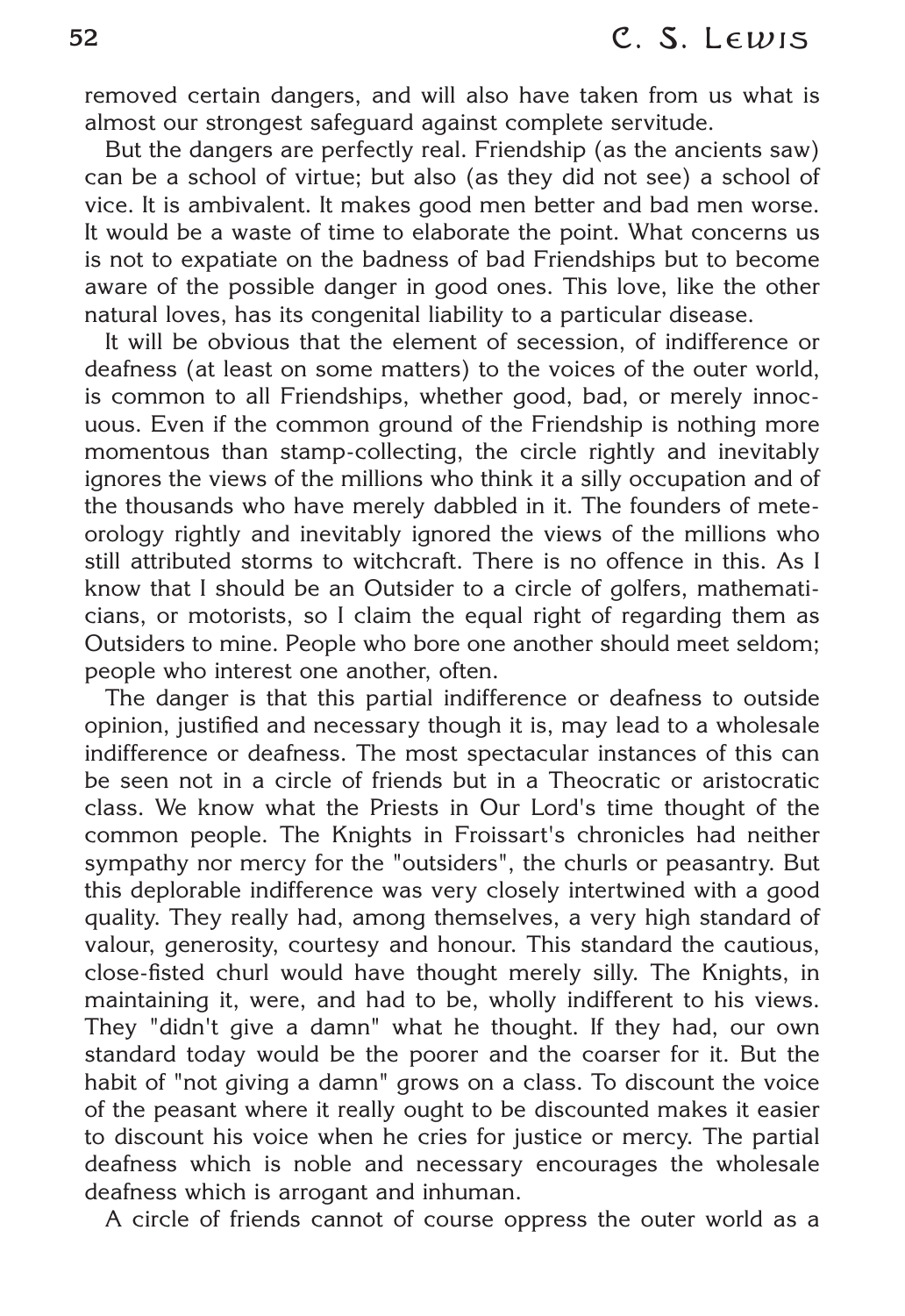powerful social class can. But it is subject, on its own scale, to the same danger. It can come to treat as "outsiders" in a general (and derogatory) sense those who were quite properly outsiders for a particular purpose. Thus, like an aristocracy, it can create around it a vacuum across which no voice will carry. The literary or artistic circle which began by discounting, perhaps rightly, the plain man's ideas about literature or art may come to discount equally his idea that they should pay their bills, cut their nails and behave civilly. Whatever faults the circle has—and no circle is without them—thus become incurable. But that is not all. The partial and defensible deafness was based on some kind of superiority—even if it were only a superior knowledge about stamps. The sense of superiority will then get itself attached to the total deafness. The group will disdain as well as ignore those outside it. It will, in effect, have turned itself into something very like a class. A *coterie* is a self-appointed aristocracy.

I said above that in a good Friendship each member often feels humility towards the rest. He sees that they are splendid and counts himself lucky to be among them. But unfortunately the *they* and *them* are also, from another point of view *we* and *us*. Thus the transition from individual humility to corporate pride is very easy.

I am not thinking of what we should call a social or snobbish pride: a delight in knowing, and being known to know, distinguished people. That is quite a different thing. The snob wishes to attach himself to some group because it is already regarded as an *élite*; friends are in danger of coming to regard themselves as an *élite* because they are already attached. We seek men after our own heart for their own sake and are then alarmingly or delightfully surprised by the feeling that we have become an aristocracy. Not that we'd call it that. Every reader who has known Friendship will probably feel inclined to deny with some heat that his own circle was ever guilty of such an absurdity. I feel the same. But in such matters it is best not to begin with ourselves. However it may be with us, I think we have all recognised some such tendency in those other circles to which we are the Outsiders.

I was once at some kind of conference where two clergymen, obviously close friends, began talking about "uncreated energies" other than God. I asked how there could be any uncreated things except God if the Creed was right in calling Him the "maker of all things visible and invisible". Their reply was to glance at one another and laugh. I had no objection to their laughter, but I wanted an answer in words as well. It was not at all a sneering or unpleasant laugh. It expressed very much what Americans would express by saying "Isn't he cute?" It was like the laughter of jolly grown-ups when an *enfant*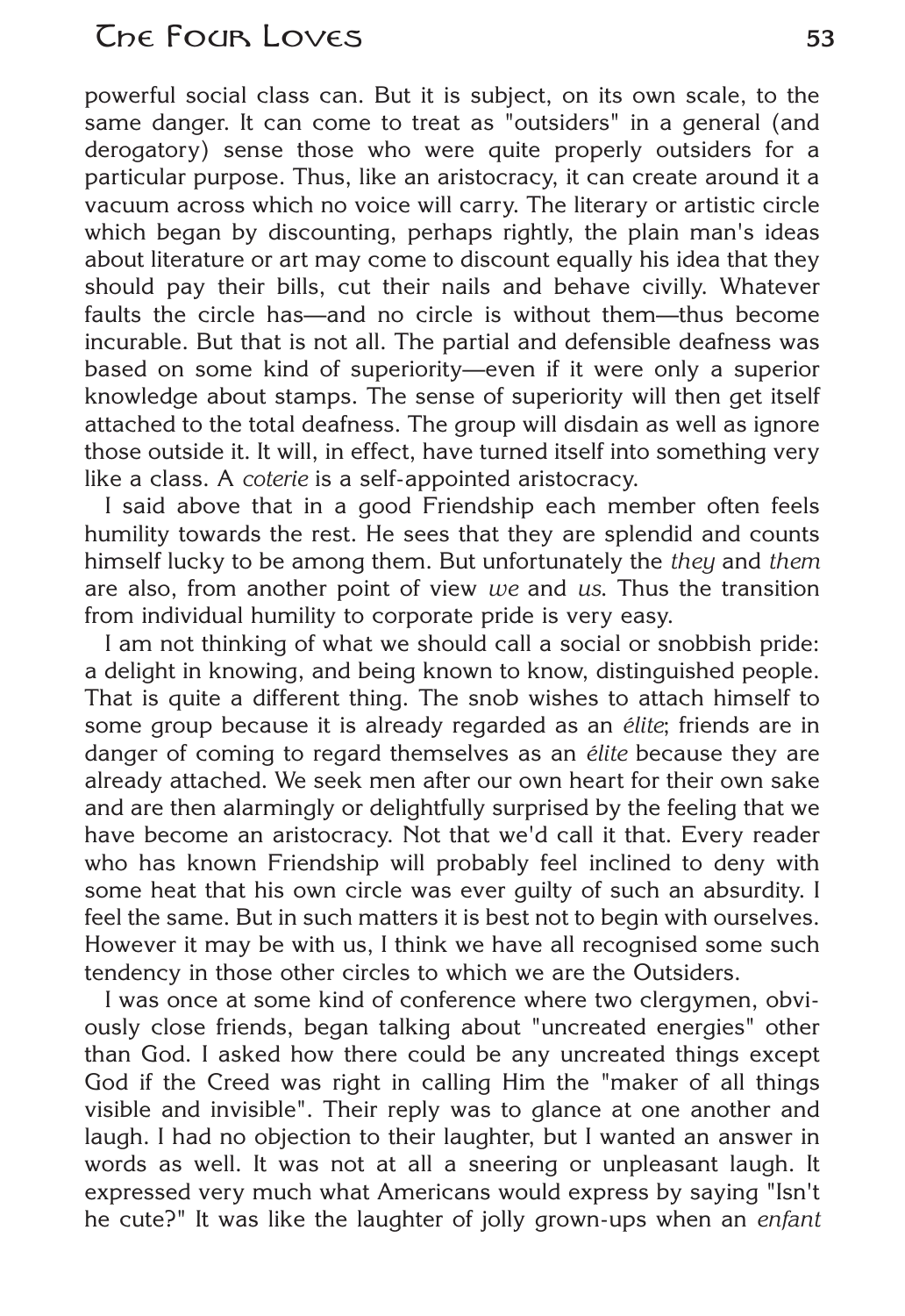*terrible* asks the sort of question that is never asked. You can hardly imagine how inoffensively it was done, nor how clearly it conveyed the impression that they were fully aware of living habitually on a higher plane than the rest of us, that they came among us as Knights among churls or as grown-ups among children. Very possibly they had an answer to my question and knew that I was too ignorant to follow it. If they had said in so many words "I'm afraid it would take too long to explain", I would not be attributing to them the pride of Friendship. The glance and the laugh are the real point—the audible and visible embodiment of a corporate superiority taken for granted and unconcealed. The almost complete inoffensiveness, the absence of any apparent wish to wound or exult (they were very nice young men) really underline the Olympian attitude. Here was a sense of superiority so secure that it could afford to be tolerant, urbane, unemphatic.

This sense of corporate superiority is not always Olympian; that is, tranquil and tolerant. It may be Titanic; restive, militant and embittered. Another time, when I had been addressing an undergraduate society and some discussion (very properly) followed my paper, a young man with an expression as tense as that of a rodent so dealt with me that I had to say, "Look, sir. Twice in the last five minutes you have as good as called me a liar. If you cannot discuss a question of criticism without that kind of thing I must leave." I expected he would do one of two things; lose his temper and redouble his insults, or else blush and apologise. The startling thing is that he did neither. No new perturbation was added to the habitual *malaise* of his expression. He did not repeat the Lie Direct; but apart from that he went on just as before. One had come up against an iron curtain. He was forearmed against the risk of any strictly personal relation, either friendly or hostile, with such as me. Behind this, almost certainly, there lies a circle of the Titanic sort—self-dubbed Knights Templars perpetually in arms to defend a critical Baphomet. We—who are *they* to them do not exist as persons at all. We are specimens; specimens of various Age Groups, Types, Climates of Opinion, or Interests, to be exterminated. Deprived of one weapon, they coolly take up another. They are not, in the ordinary human sense, meeting us at all; they are merely doing a job of work—spraying (I have heard one use that image) insecticide.

My two nice young clergymen and my not so nice Rodent were on a high intellectual level. So were that famous set who in Edwardian times reached the sublime fatuity of calling themselves "the Souls". But the same feeling of corporate superiority can possess a group of much more commonplace friends. It will then be flaunted in a cruder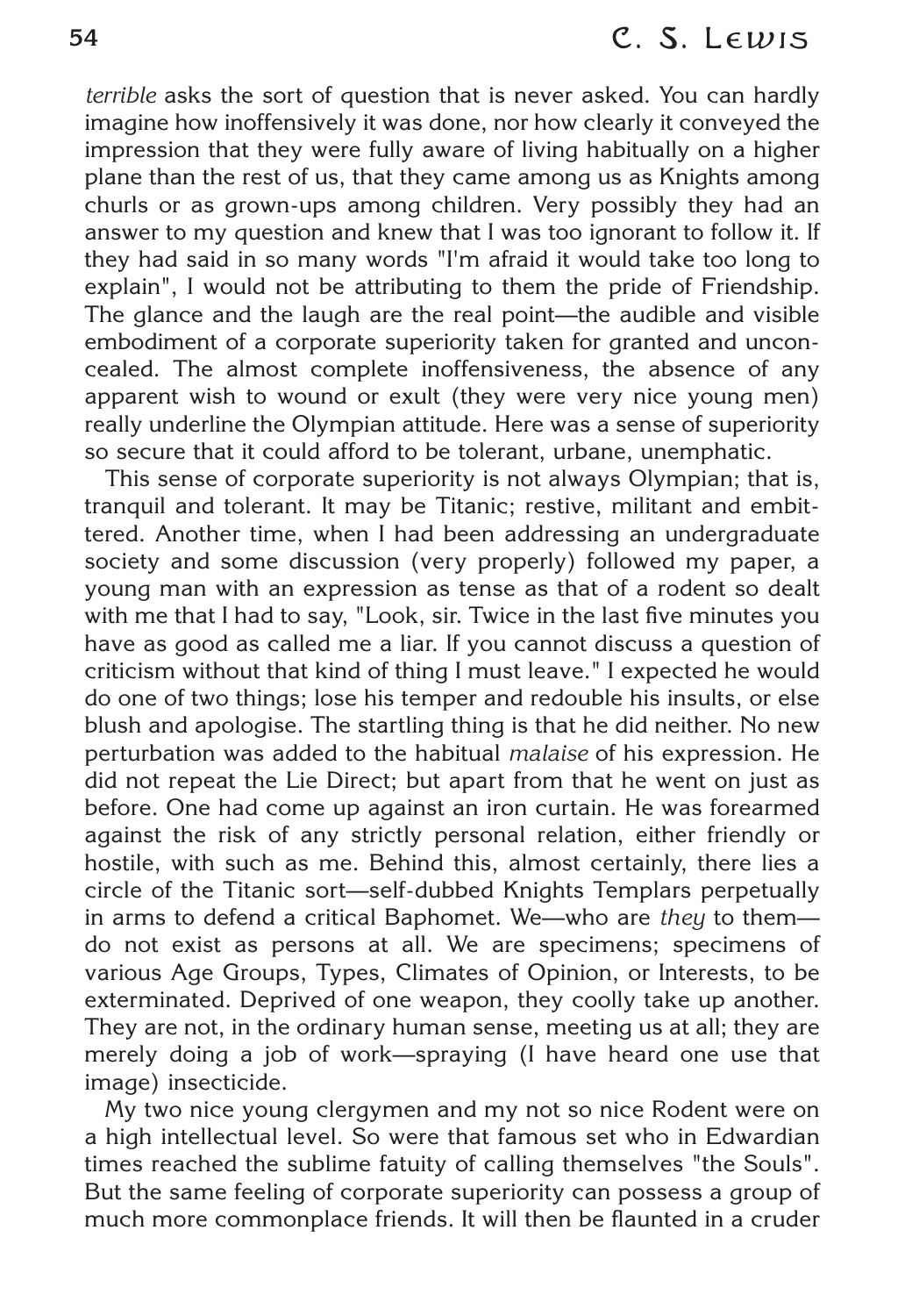way. We have all seen this done by the "old hands" at school talking in the presence of a new boy, or two Regulars in the Army talking before a "Temporary"; sometimes by very loud and vulgar friends to impress mere strangers in a bar or a railway carriage. Such people talk very intimately and esoterically in order to be overheard. Everyone who is not in the circle must be shown that he is not in it. Indeed the Friendship may be "about" almost nothing except the fact that it excludes. In speaking to an Outsider each member of it delights to mention the others by their Christian names or nicknames; not although, but because, the Outsider won't know who he means. A man I once knew was even subtler. He simply referred to his friends as if we all knew, certainly ought to know, who they were. "As Richard Button once said to me ...", he would begin. We were all very young. We never dared to admit that we hadn't heard of Richard Button. It seemed so obvious that to everyone who was anyone he must be a household word; "not to know him argued ourselves unknown." Only much later did we come to realise that no one else had heard of him either. (Indeed I now have a suspicion that some of these Richard Buttons, Hezekiah Cromwells, and Eleanor Forsyths had no more existence than Mrs Harris. But for a year or so we were completely over-awed.)

We can thus detect the pride of Friendship—whether Olympian, Titanic, or merely vulgar—in many circles of Friends. It would be rash to assume that our own is safe from its danger; for of course it is in our own that we should be slowest to recognise it. The danger of such pride is indeed almost inseparable from Friendly love. Friendship must exclude. From the innocent and necessary act of excluding to the spirit of exclusiveness is an easy step; and thence to the degrading pleasure of exclusiveness. If that is once admitted the downward slope will grow rapidly steeper. We may never perhaps become Titans or plain cads; we might—which is in some ways worse—become "Souls". The common vision which first brought us together may fade quite away. We shall be a *coterie* that exists for the sake of being a *coterie*; a little self-elected (and therefore absurd) aristocracy, basking in the moonshine of our collective self-approval.

Sometimes a circle in this condition begins to dabble in the world of practice. Judiciously enlarging itself to admit recruits whose share in the original common interest is negligible but who are felt to be (in some undefined sense) "sound men", it becomes a power in the land. Membership of it comes to have a sort of political importance, though the politics involved may be only those of a regiment, a college, or a cathedral close. The manipulation of committees, the capture of jobs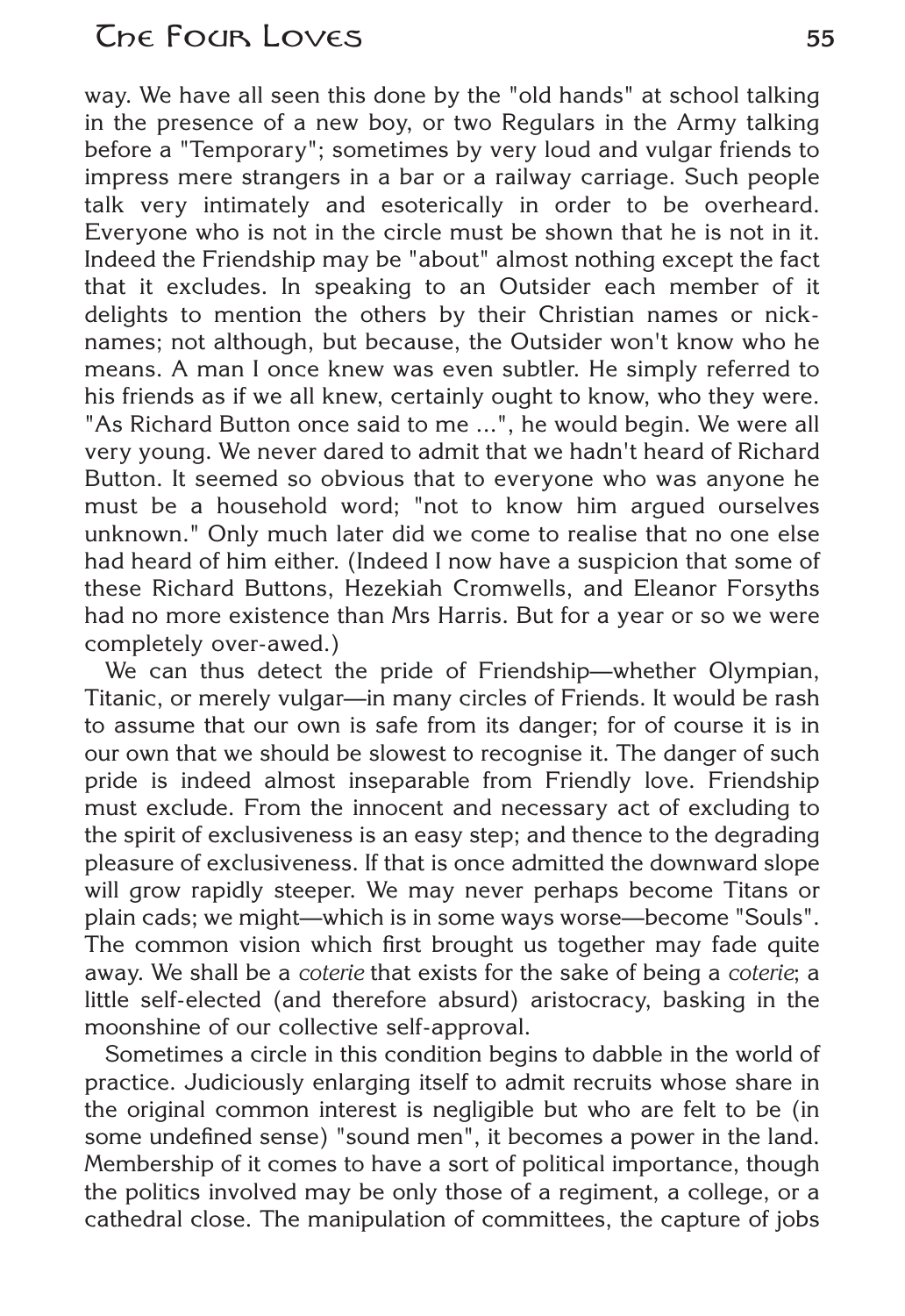(for sound men) and the united front against the Have-nots now become its principal occupation, and those who once met to talk about God or poetry now meet to talk about lectureships or livings. Notice the justice of their doom. "Dust thou art and unto dust shalt thou return," said God to Adam. In a circle which has thus dwindled into a coven of wanglers Friendship has sunk back again into the mere practical Companionship which was its matrix. They are now the same sort of body as the primitive horde of hunters. Hunters, indeed, is precisely what they are; and not the kind of hunters I most respect.

The mass of the people, who are never quite right, are never quite wrong. They are hopelessly mistaken in their belief that every knot of friends came into existence for the sake of the pleasures of conceit and superiority. They are, I trust, mistaken in their belief that every Friendship actually indulges in these pleasures. But they would seem to be right in diagnosing pride as the danger to which Friendships are naturally liable. Just because this is the most spiritual of loves the danger which besets it is spiritual too. Friendship is even, if you like, angelic. But man needs to be triply protected by humility if he is to eat the bread of angels without risk.

Perhaps we may now hazard a guess why Scripture uses Friendship so rarely as an image of the highest love. It is already, in actual fact, too spiritual to be a good symbol of Spiritual things. The highest does not stand without the lowest. God can safely represent Himself to us as Father and Husband because only a lunatic would think that He is physically our sire or that His marriage with the Church is other than mystical. But if Friendship were used for this purpose we might mistake the symbol for the thing symbolised. The danger inherent in it would be aggravated. We might be further encouraged to mistake that nearness (by resemblance) to the heavenly life which Friendship certainly displays for a nearness of approach.

Friendship, then, like the other natural loves, is unable to save itself. In reality, because it is spiritual and therefore faces a subtler enemy, it must, even more whole-heartedly than they, invoke the divine protection if it hopes to remain sweet. For consider how narrow its true path is. It must not become what the people call a "mutual admiration society"; yet if it is not full of mutual admiration, of Appreciative love, it is not Friendship at all. For unless our lives are to be miserably impoverished it must be for us in our Friendships as it was for Christiana and her party in *The Pilgrim's Progress*:

They seemed to be a terror one to the other, for that they could not see that glory each one on herself which they could see in each other. Now therefore they began to esteem each other better than them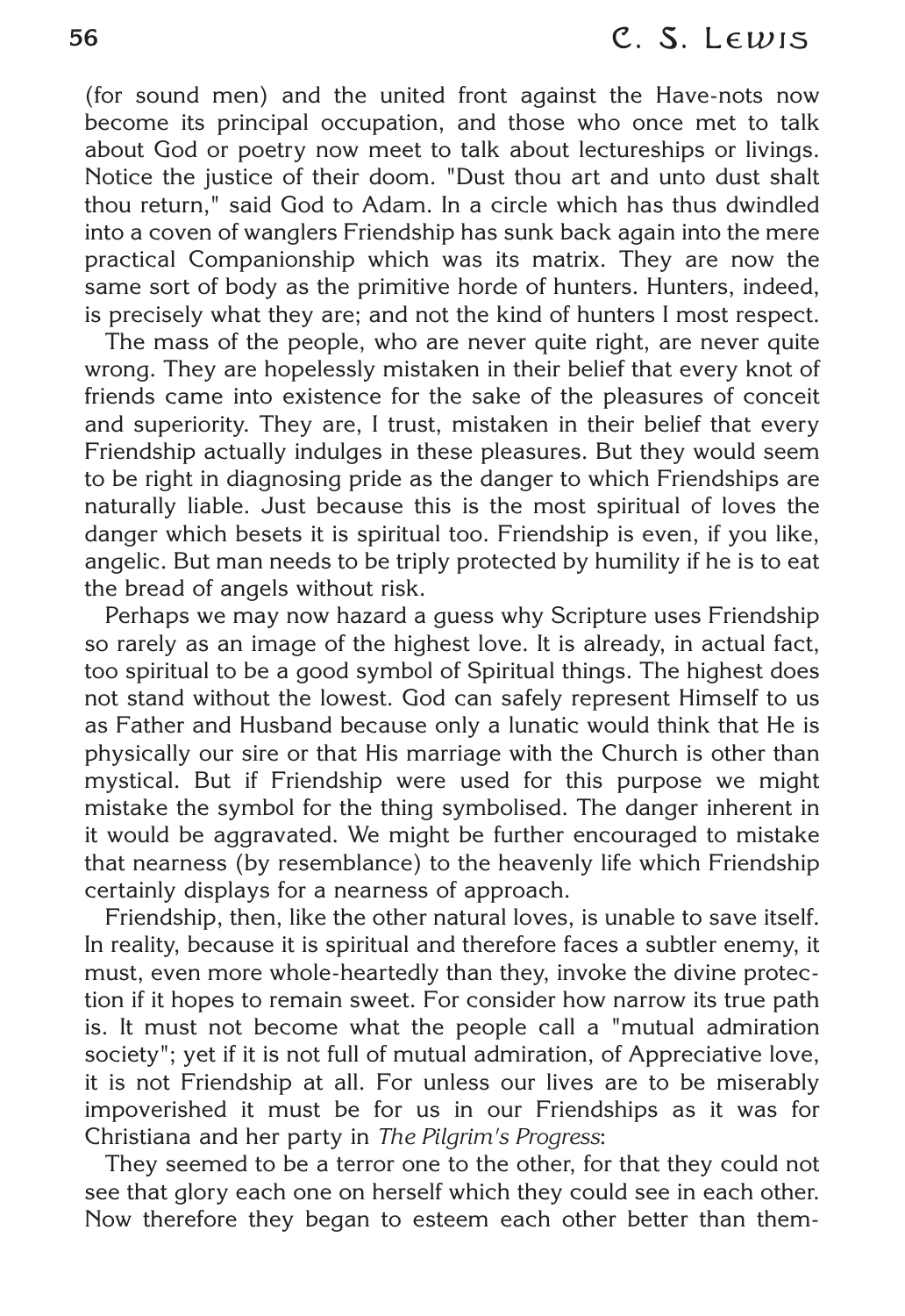selves. For you are fairer than I am, said one; and you are more comely than I am, said another.

There is in the long run only one way in which we can taste this illustrious experience with safety. And Bunyan has indicated it in the same passage. It was in the House of the Interpreter, after they had been bathed, sealed and freshly clothed in "White Raiment" that the women saw one another in this light. If we remember the bathing, sealing and robing, we shall be safe. And the higher the common ground of the Friendship is, the more necessary the remembrance. In an explicitly religious Friendship, above all, to forget it would be fatal.

For then it will seem to us that we—we four or five—have chosen one another, the insight of each finding the intrinsic beauty of the rest, like to like, a voluntary nobility; that we have ascended above the rest of mankind by our native powers. The other loves do not invite the same illusion. Affection obviously requires kinships or at least proximities which never depended on our own choice. And as for Eros, half the love songs and half the love poems in the world will tell you that the Beloved is your fate or destiny, no more your choice than a thunderbolt, for "it is not in our power to love or hate". Cupid's archery, genes—anything but ourselves. But in Friendship, being free of all that, we think we have chosen our peers. In reality, a few years' difference in the dates of our births, a few more miles between certain houses, the choice of one university instead of another, posting to different regiments, the accident of a topic being raised or not raised at a first meeting—any of these chances might have kept us apart. But, for a Christian, there are, strictly speaking, no chances. A secret Master of the Ceremonies has been at work. Christ, who said to the disciples "Ye have not chosen me, but I have chosen you", can truly say to every group of Christian friends "You have not chosen one another but I have chosen you for one another". The Friendship is not a reward for our discrimination and good taste in finding one another out. It is the instrument by which God reveals to each the beauties of all the others. They are no greater than the beauties of a thousand other men; by Friendship God opens our eyes to them. They are, like all beauties, derived from Him, and then, in a good Friendship, increased by Him through the Friendship itself, so that it is His instrument for creating as well as for revealing. At this feast it is He who has spread the board and it is He who has chosen the guests. It is He, we may dare to hope, who sometimes does, and always should, preside. Let us not reckon without our Host.

Not that we must always partake of it solemnly. "God who made good laughter" forbid. It is one of the difficult and delightful subtleties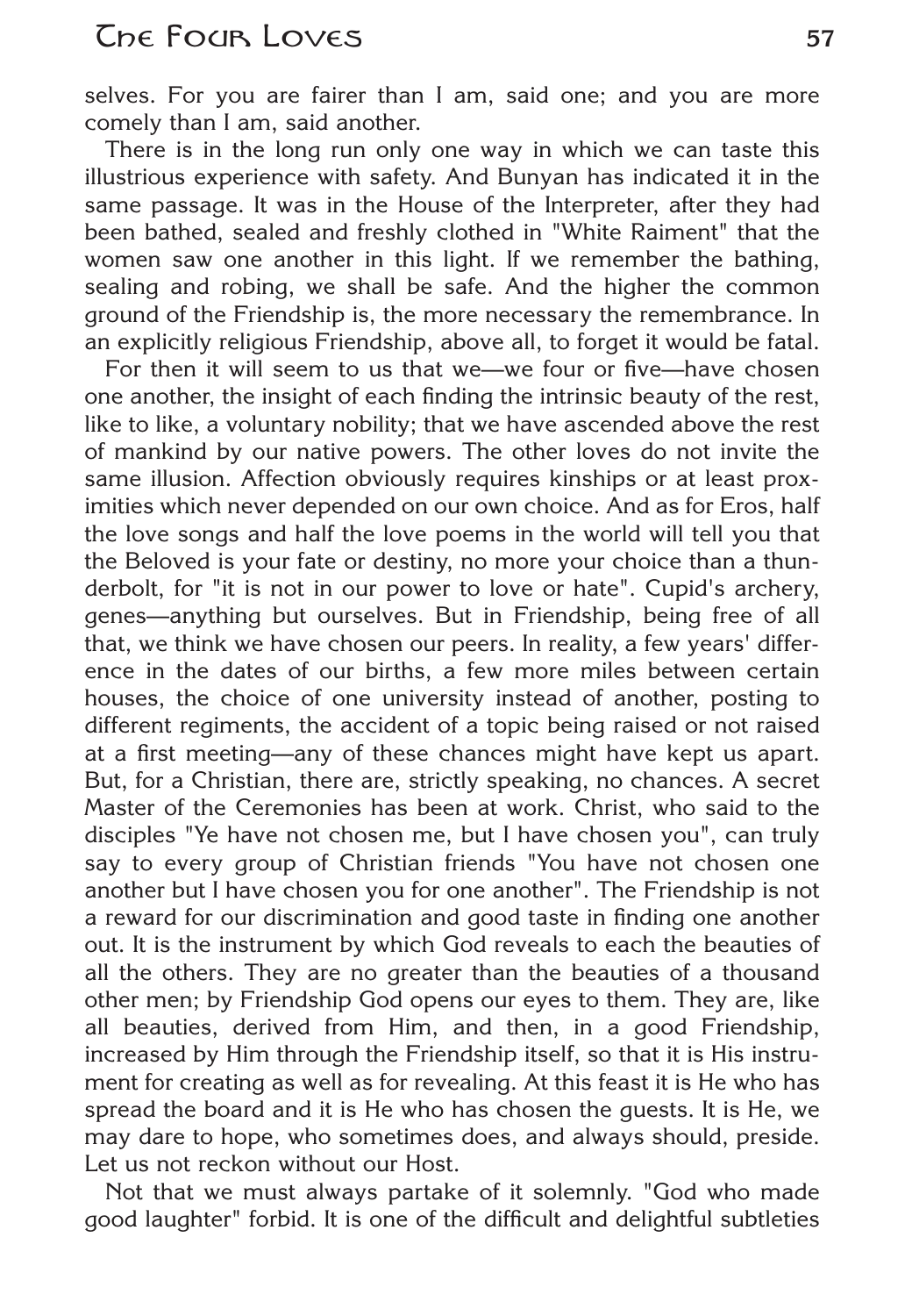of life that we must deeply acknowledge certain things to be serious and yet retain the power and will to treat them often as lightly as a game. But there will be a time for saying more about this in the next chapter. For the moment I will only quote Dunbar's beautifully balanced advice:

Man, please thy Maker, and be merry, And give not for this world a cherry.

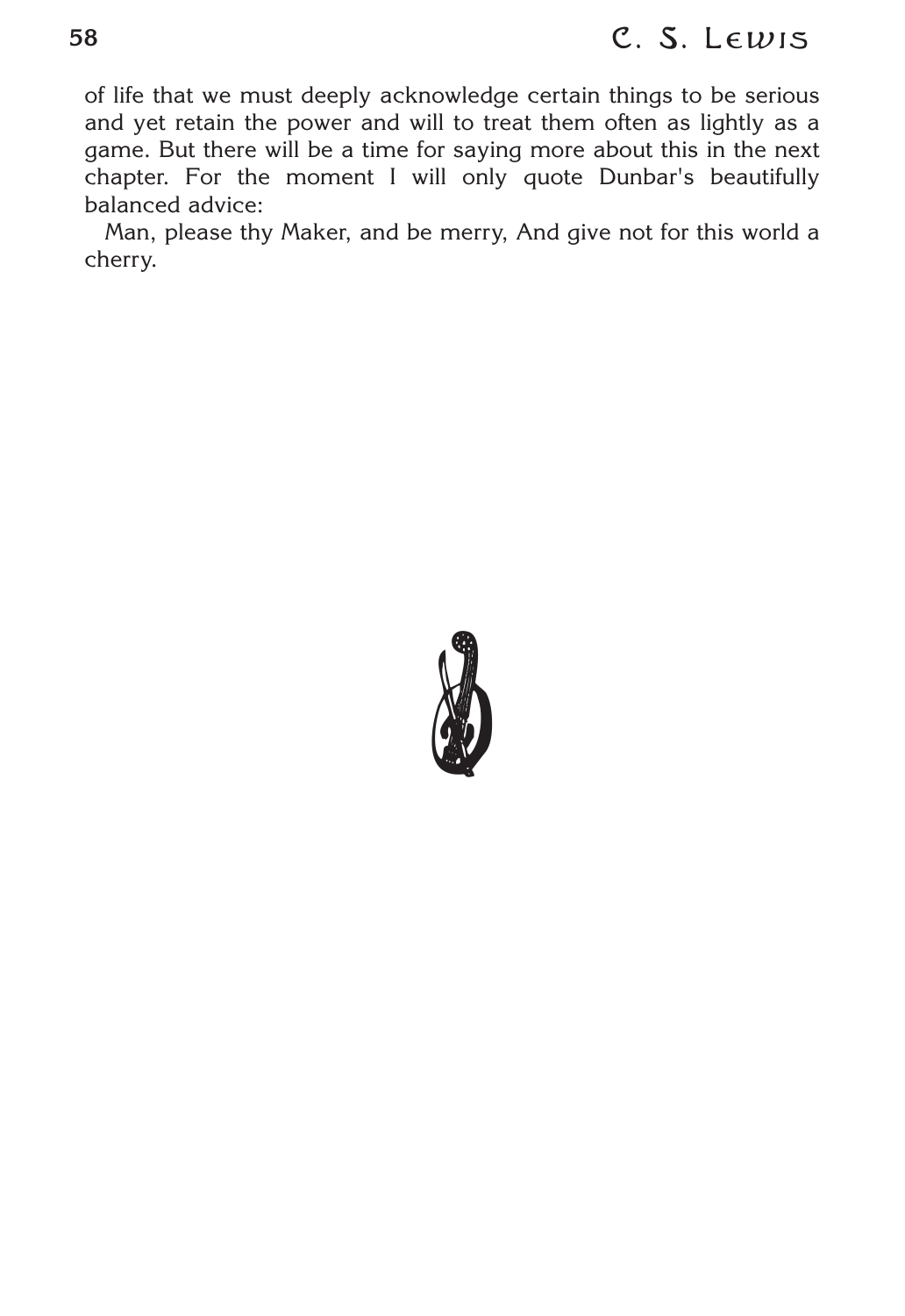# CHAPTER V

### Eros



By *Eros* I mean of course that state which we call "being in love"; or, if you prefer, that kind of love which lovers are "in". Some readers may have been surprised when, in an earlier chapter, I described Affection as th love"; or, if you prefer, that kind of love which lovers are "in". Some readers may have been surprised when, in an earlier chapter, I described Affection as the love in which our experience seems to come closest to that of the

animals. Surely, it might be asked, our sexual functions bring us equally close? This is quite true as regards human sexuality in general. But I am not going to be concerned with human sexuality simply as such. Sexuality makes part of our subject only when it becomes an ingredient in the complex state of "being in love". That sexual experience can occur without Eros, without being "in love", and that Eros includes other things besides sexual activity, I take for granted. If you prefer to put it that way, I am inquiring not into the sexuality which is common to us and the beasts or even common to all men but into one uniquely human variation of it which develops within "love"—what I call Eros. The carnal or animally sexual element within Eros, I intend (following an old usage) to call Venus. And I mean by Venus what is sexual not in some cryptic or rarified sense—such as a depth-psychologist might explore—but in a perfectly obvious sense; what is known to be sexual by those who experience it; what could be proved to be sexual by the simplest observations.

Sexuality may operate without Eros or as part of Eros. Let me hasten to add that I make the distinction simply in order to limit our inquiry and without any moral implications. I am not at all subscribing to the popular idea that it is the absence or presence of Eros which makes the sexual act "impure" or "pure", degraded or fine, unlawful or lawful. If all who lay together without being in the state of Eros were abominable, we all come of tainted stock. The times and places in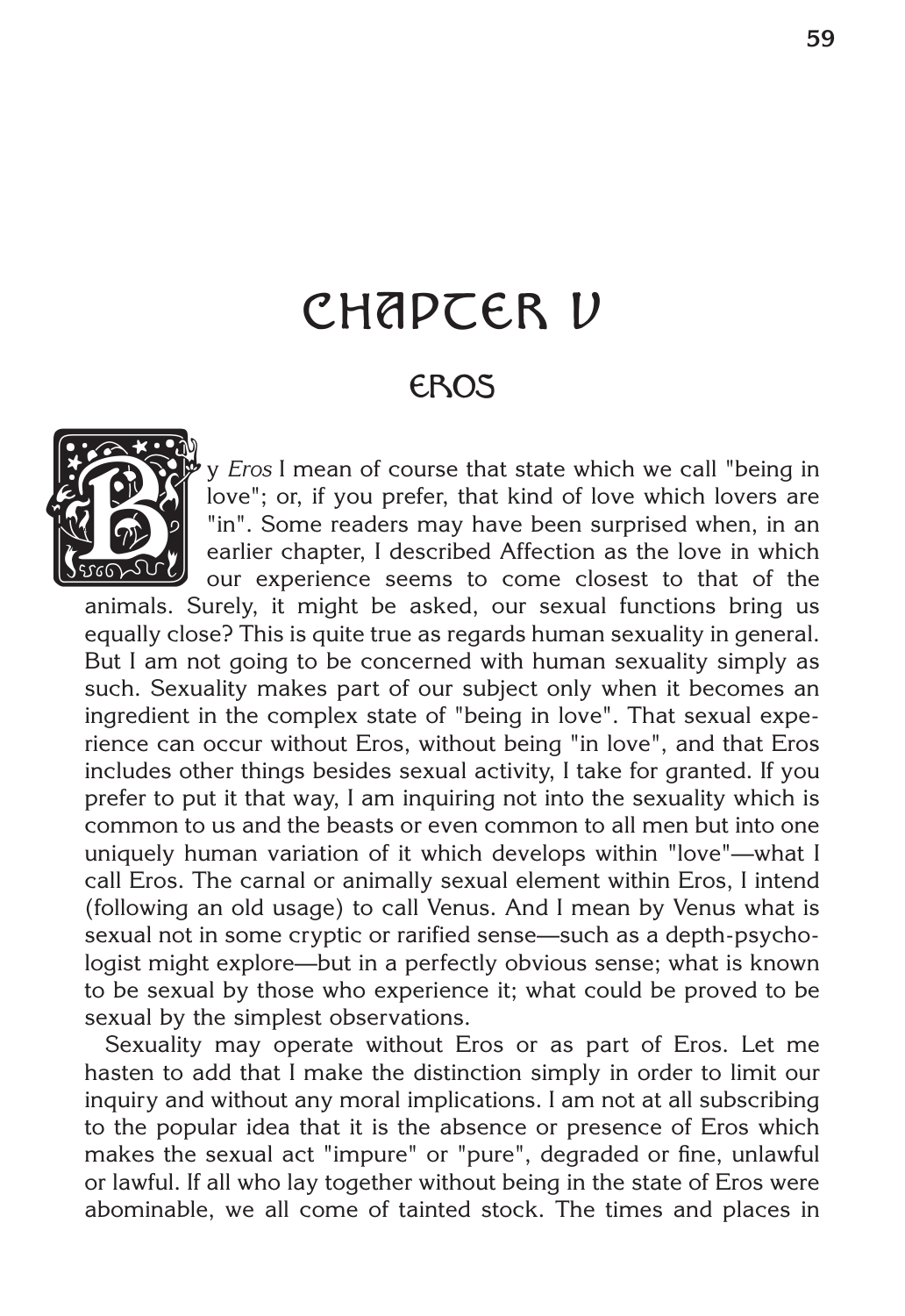which marriage depends on Eros are in a small minority. Most of our ancestors were married off in early youth to partners chosen by their parents on grounds that had nothing to do with Eros. They went to the act with no other "fuel", so to speak, than plain animal desire. And they did right; honest Christian husbands and wives, obeying their fathers and mothers, discharging to one another their "marriage debt", and bringing up families in the fear of the Lord. Conversely, this act, done under the influence of a soaring and iridescent Eros which reduces the role of the senses to a minor consideration, may yet be plain adultery, may involve breaking a wife's heart, deceiving a husband, betraying a friend, polluting hospitality and deserting your children. It has not pleased God that the distinction between a sin and a duty should turn on fine feelings. This act, like any other, is justified (or not) by far more prosaic and definable criteria; by the keeping or breaking of promises, by justice or injustice, by charity or selfishness, by obedience or disobedience. My treatment rules out mere sexuality—sexuality without Eros—on grounds that have nothing to do with morals; because it is irrelevant to our purpose.

To the evolutionist Eros (the human variation) will be something that grows out of Venus, a late complication and development of the immemorial biological impulse. We must not assume, however, that this is necessarily what happens within the consciousness of the individual. There may be those who have first felt mere sexual appetite for a woman and then gone on at a later stage to "fall in love with her". But I doubt if this is at all common. Very often what comes first is simply a delighted pre-occupation with the Beloved—a general, unspecified pre-occupation with her in her totality. A man in this state really hasn't leisure to think of sex. He is too busy thinking of a person. The fact that she is a woman is far less important than the fact that she is herself. He is full of desire, but the desire may not be sexually toned. If you asked him what he wanted, the true reply would often be, "To go on thinking of her." He is love's contemplative. And when at a later stage the explicitly sexual element awakes, he will not feel (unless scientific theories are influencing him) that this had all along been the root of the whole matter. He is more likely to feel that the incoming tide of Eros, having demolished many sandcastles and made islands of many rocks, has now at last with a triumphant seventh wave flooded this part of his nature also—the little pool of ordinary sexuality which was there on his beach before the tide came in. Eros enters him like an invader, taking over and reorganising, one by one, the institutions of a conquered country. It may have taken over many others before it reaches the sex in him;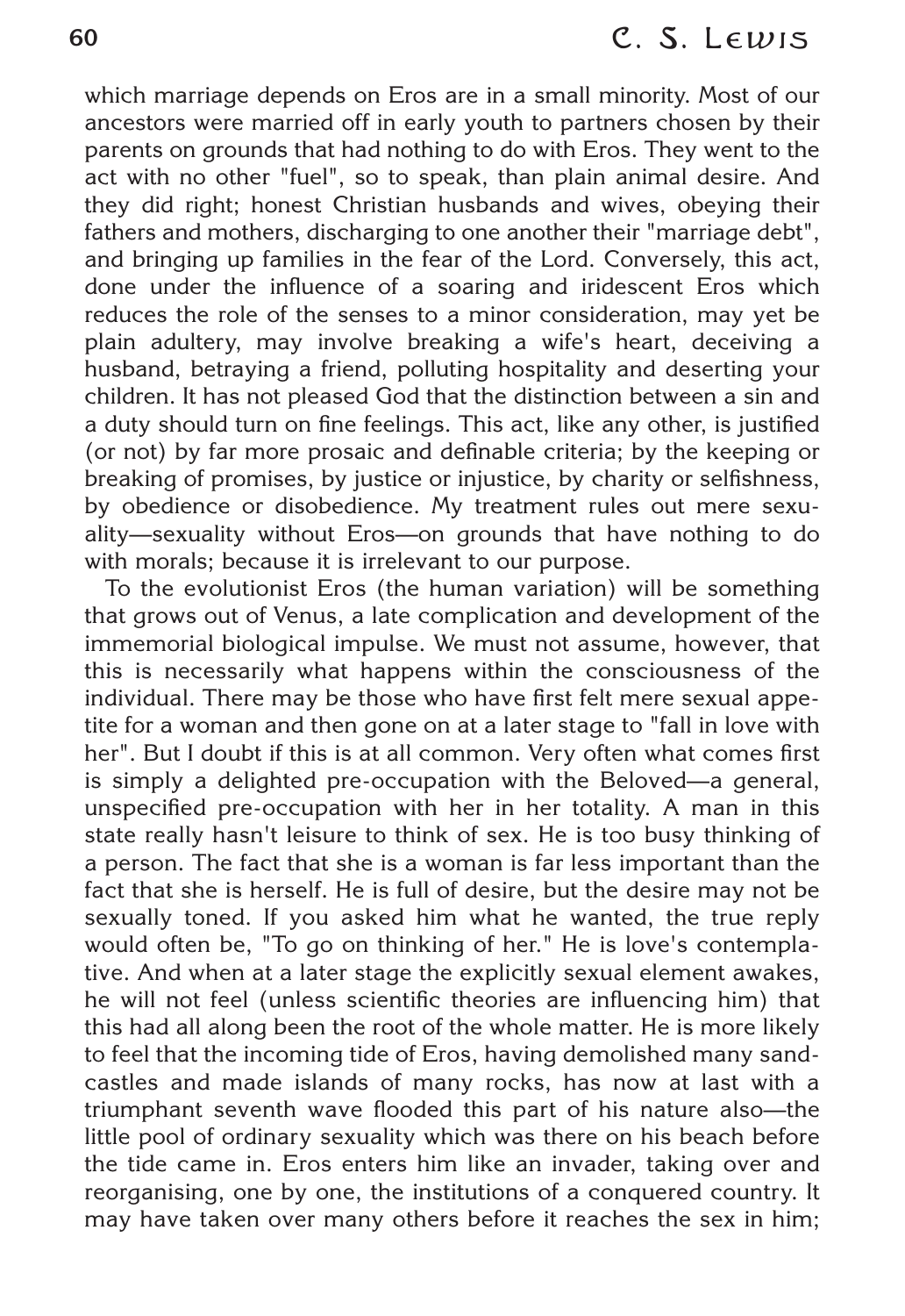and it will reorganise that too.

No one has indicated the nature of that reorganisation more briefly and accurately than George Orwell, who disliked it and preferred sexuality in its native condition, uncontaminated by Eros. In *Nineteen-Eighty-Four* his dreadful hero (how much less human than the fourfooted heroes of his excellent *Animal Farm*!), before towsing the heroine, demands a reassurance, "You like doing this?", he asks, "I don't mean simply me; I mean the thing in itself." He is not satisfied till he gets the answer, "I adore it." This little dialogue defines the reorganisation. Sexual desire, without Eros, wants *it*, the *thing in itself*; Eros wants the Beloved.

The *thing* is a sensory pleasure; that is, an event occurring within one's own body. We use a most unfortunate idiom when we say, of a lustful man prowling the streets, that he "wants a woman". Strictly speaking, a woman is just what he does not want. He wants a pleasure for which a woman happens to be the necessary piece of apparatus. How much he cares about the woman as such may be gauged by his attitude to her five minutes after fruition (one does not keep the carton after one has smoked the cigarettes). Now Eros makes a man really want, not a woman, but one particular woman. In some mysterious but quite indisputable fashion the lover desires the Beloved herself, not the pleasure she can give. No lover in the world ever sought the embraces of the woman he loved as the result of a calculation, however unconscious, that they would be more pleasurable than those of any other woman. If he raised the question he would, no doubt, expect that this would be so. But to raise it would be to step outside the world of Eros altogether. The only man I know of who ever did raise it was Lucretius, and he was certainly not in love when he did. It is interesting to note his answer. That austere voluptuary gave it as his opinion that love actually impairs sexual pleasure. The emotion was a distraction. It spoiled the cool and critical receptivity of his palate. (A great poet; but "Lord, what beastly fellows these Romans were!")

The reader will notice that Eros thus wonderfully transforms what is *par excellence* a Need-pleasure into the most Appreciative of all pleasures. It is the nature of a Need-pleasure to show us the object solely in relation to our need, even our momentary need. But in Eros, a Need, at its most intense, sees the object most intensely as a thing admirable in herself, important far beyond her relation to the lover's need.

If we had not all experienced this, if we were mere logicians, we might boggle at the conception of desiring a human being, as distinct from desiring any pleasure, comfort, or service that human being can give. And it is certainly hard to explain. Lovers themselves are trying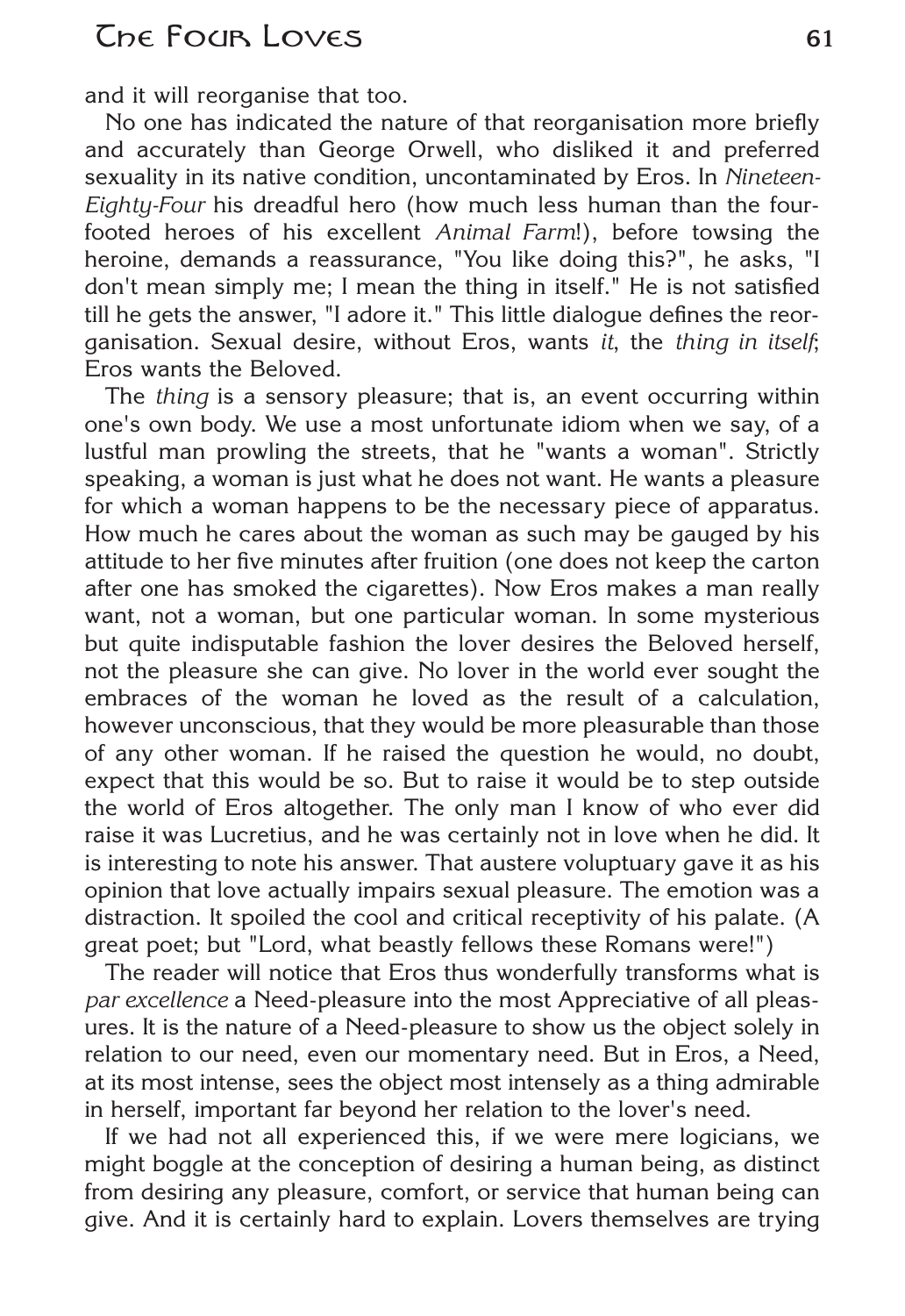to express part of it (not much) when they say they would like to "eat" one another. Milton has expressed more when he fancies angelic creatures with bodies made of light who can achieve total interpenetration instead of our mere embraces. Charles Williams has said something of it in the words, "Love you? I *am* you."

Without Eros sexual desire, like every other desire, is a fact about ourselves. Within Eros it is rather about the Beloved. It becomes almost a mode of perception, entirely a mode of expression. It feels objective; something outside us, in the real world. That is why Eros, though the king of pleasures, always (at his height) has the air of regarding pleasure as a by-product. To think about it would plunge us back in ourselves, in our own nervous system. It would kill Eros, as you can "kill" the finest mountain prospect by locating it all in your own retina and optic nerves. Anyway, whose pleasure? For one of the first things Eros does is to obliterate the distinction between giving and receiving.

Hitherto I have been trying merely to describe, not to evaluate. But certain moral questions now inevitably arise, and I must not conceal my own view of them. It is submitted rather than asserted, and of course open to correction by better men, better lovers and better Christians.

It has been widely held in the past, and is perhaps held by many unsophisticated people to-day, that the spiritual danger of Eros arises almost entirely from the carnal element within it; that Eros is "noblest" or "purest" when Venus is reduced to the minimum. The older moral theologians certainly seem to have thought that the danger we chiefly had to guard against in marriage was that of a soul-destroying surrender to the senses. It will be noticed, however, that this is not the Scriptural approach. St. Paul, dissuading his converts from marriage, says nothing about that side of the matter except to discourage prolonged abstinence from Venus (*I Cor*. VII, 5). What he fears is preoccupation, the need of constantly "pleasing"—that is, considering one's partner, the multiple distractions of domesticity. It is marriage itself, not the marriage bed, that will be likely to hinder us from waiting uninterruptedly on God. And surely St. Paul is right? If I may trust my own experience, it is (within marriage as without) the practical and prudential cares of this world, and even the smallest and most prosaic of those cares, that are the great distraction. The gnat-like cloud of petty anxieties and decisions about the conduct of the next hour have interfered with my prayers more often than any passion or appetite whatever. The great, permanent temptation of marriage is not to sensuality but (quite bluntly) to avarice. With all proper respect to the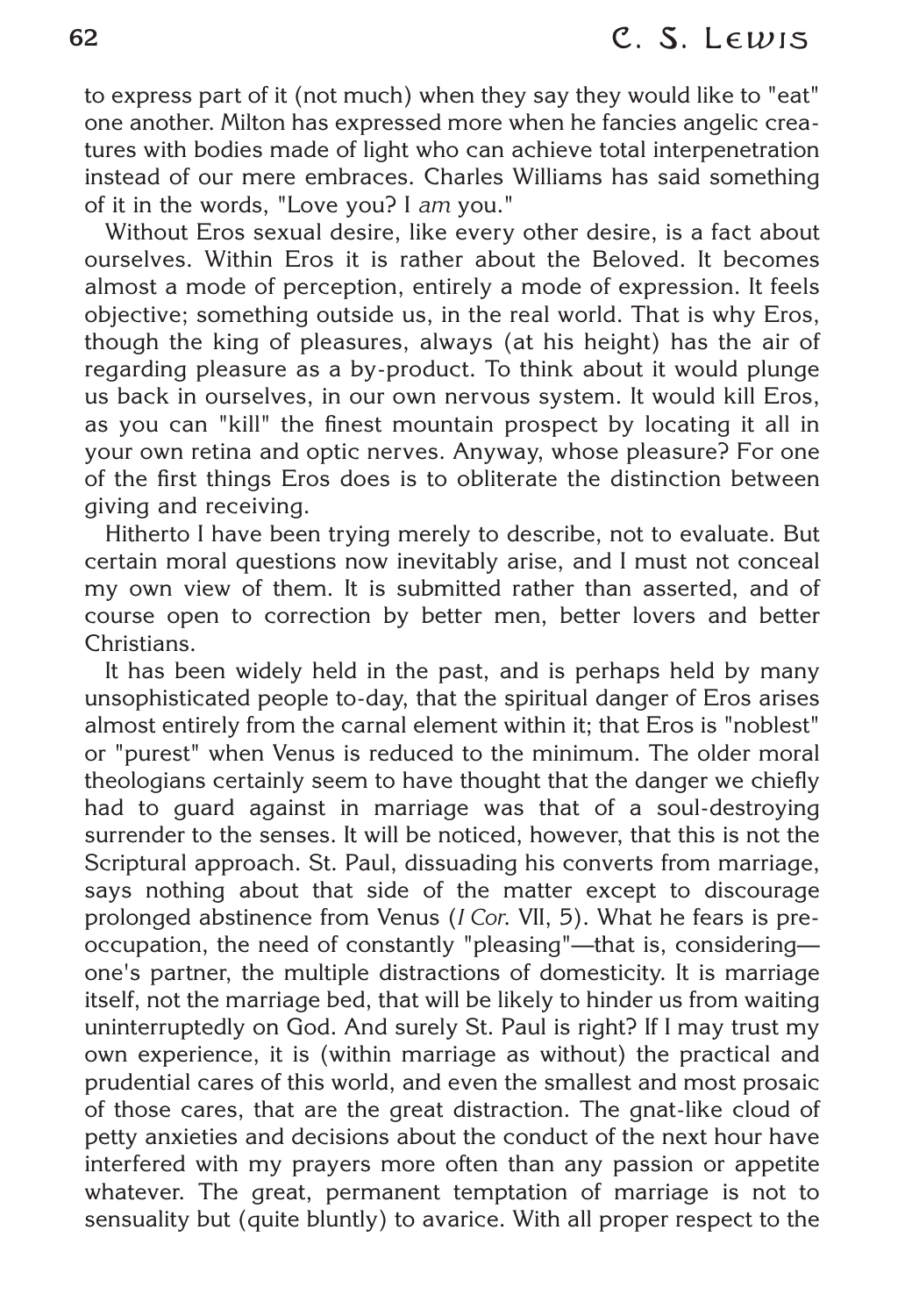medieval guides, I cannot help remembering that they were all celibates, and probably did not know what Eros does to our sexuality; how, far from aggravating, he reduces the nagging and addictive character of mere appetite. And that not simply by satisfying it. Eros, without diminishing desire, makes abstinence easier. He tends, no doubt, to a pre-occupation with the Beloved which can indeed be an obstacle to the spiritual life; but not chiefly a sensual pre-occupation.

The real spiritual danger in Eros as a whole lies, I believe, elsewhere. I will return to the point. For the moment, I want to speak of the danger which at present, in my opinion, especially haunts the act of love. This is a subject on which I disagree, not with the human race (far from it), but with many of its gravest spokesmen. I believe we are all being encouraged to take Venus too seriously; at any rate, with a wrong kind of seriousness. All my life a ludicrous and portentous solemnisation of sex has been going on.

One author tells us that Venus should recur through the married life in "a solemn, sacramental rhythm". A young man to whom I had described as "pornographic" a novel that he much admired, replied with genuine bewilderment, "Pornographic? But how can it be? It treats the whole thing so seriously"—as if a long face were a sort of moral disinfectant. Our friends who harbour Dark Gods, the "pillar of blood" school, attempt seriously to restore something like the Phallic religion. Our advertisements, at their sexiest, paint the whole business in terms of the rapt, the intense, the swoony-devout; seldom a hint of gaiety. And the psychologists have so bedevilled us with the infinite importance of complete sexual adjustment and the all but impossibility of achieving it, that I could believe some young couples now go to it with the complete works of Freud, Kraft-Ebbing, Havelock Ellis and Dr. Stopes spread out on bed-tables all round them. Cheery old Ovid, who never either ignored a mole-hill or made a mountain of it, would be more to the point. We have reached the stage at which nothing is more needed than a roar of old-fashioned laughter.

But, it will be replied, the thing *is* serious. Yes; quadruply so. First, theologically, because this is the body's share in marriage which, by God's choice, is the mystical image of the union between God and Man. Secondly, as what I will venture to call a sub-Christian, or Pagan or natural sacrament, our human participation in, and exposition of, the natural forces of life and fertility—the marriage of Sky-Father and Earth-Mother. Thirdly, on the moral level, in view of the obligations involved and the incalculable momentousness of being a parent and ancestor. Finally it has (sometimes, not always) a great emotional seriousness in the minds of the participants.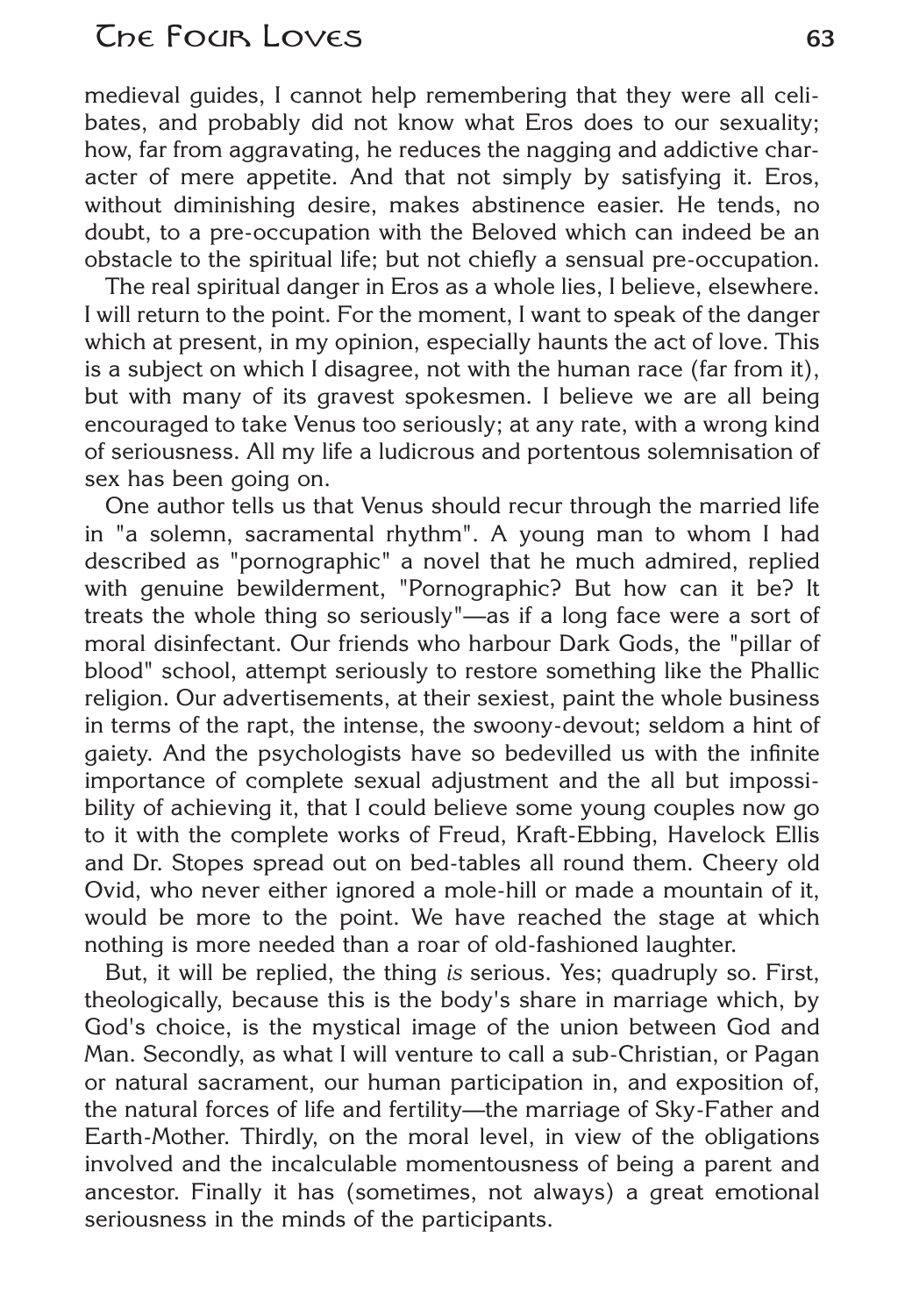But eating is also serious; theologically, as the vehicle of the Blessed Sacrament; ethically in view of our duty to feed the hungry; socially, because the table is from time immemorial the place for talk; medically, as all dyspeptics know. Yet we do not bring bluebooks to dinner nor behave there as if we were in church. And it is *gourmets*, not saints, who come nearest to doing so. Animals are always serious about food.

We must not be totally serious about Venus. Indeed we can't be totally serious without doing violence to our humanity. It is not for nothing that every language and literature in the world is full of jokes about sex. Many of them may be dull or disgusting and nearly all of them are old. But we must insist that they embody an attitude to Venus which in the long run endangers the Christian life far less than a reverential gravity. We must not attempt to find an absolute in the flesh. Banish play and laughter from the bed of love and you may let in a false goddess. She will be even falser than the Aphrodite of the Greeks; for they, even while they worshipped her, knew that she was "laughter-loving". The mass of the people are perfectly right in their conviction that Venus is a partly comic spirit. We are under no obligation at all to sing all our love-duets in the throbbing, world-withoutend, heart-breaking manner of Tristan and Isolde; let us often sing like Papageno and Papagena instead.

Venus herself will have a terrible revenge if we take her (occasional) seriousness at its face value. And that in two ways. One is most comically—though with no comic intention—illustrated by Sir Thomas Browne when he says that her service is "the foolishest act a wise man commits in all his life, nor is there anything that will more deject his cool'd imagination, when he shall consider what an odd and unworthy piece of folly he had committed". But if he had gone about that act with less solemnity in the first place he would not have suffered this "dejection". If his imagination had not been misled, its cooling would have brought no such revulsion. But Venus has another and worse revenge.

She herself is a mocking, mischievous spirit, far more elf than deity, and makes game of us. When all external circumstances are fittest for her service she will leave one or both the lovers totally indisposed for it. When every overt act is impossible and even glances cannot be exchanged—in trains, in shops, and at interminable parties—she will assail them with all her force. An hour later, when time and place agree, she will have mysteriously withdrawn; perhaps from only one of them. What a pother this must raise—what resentments, self-pities, suspicions, wounded vanities and all the current chatter about "frus-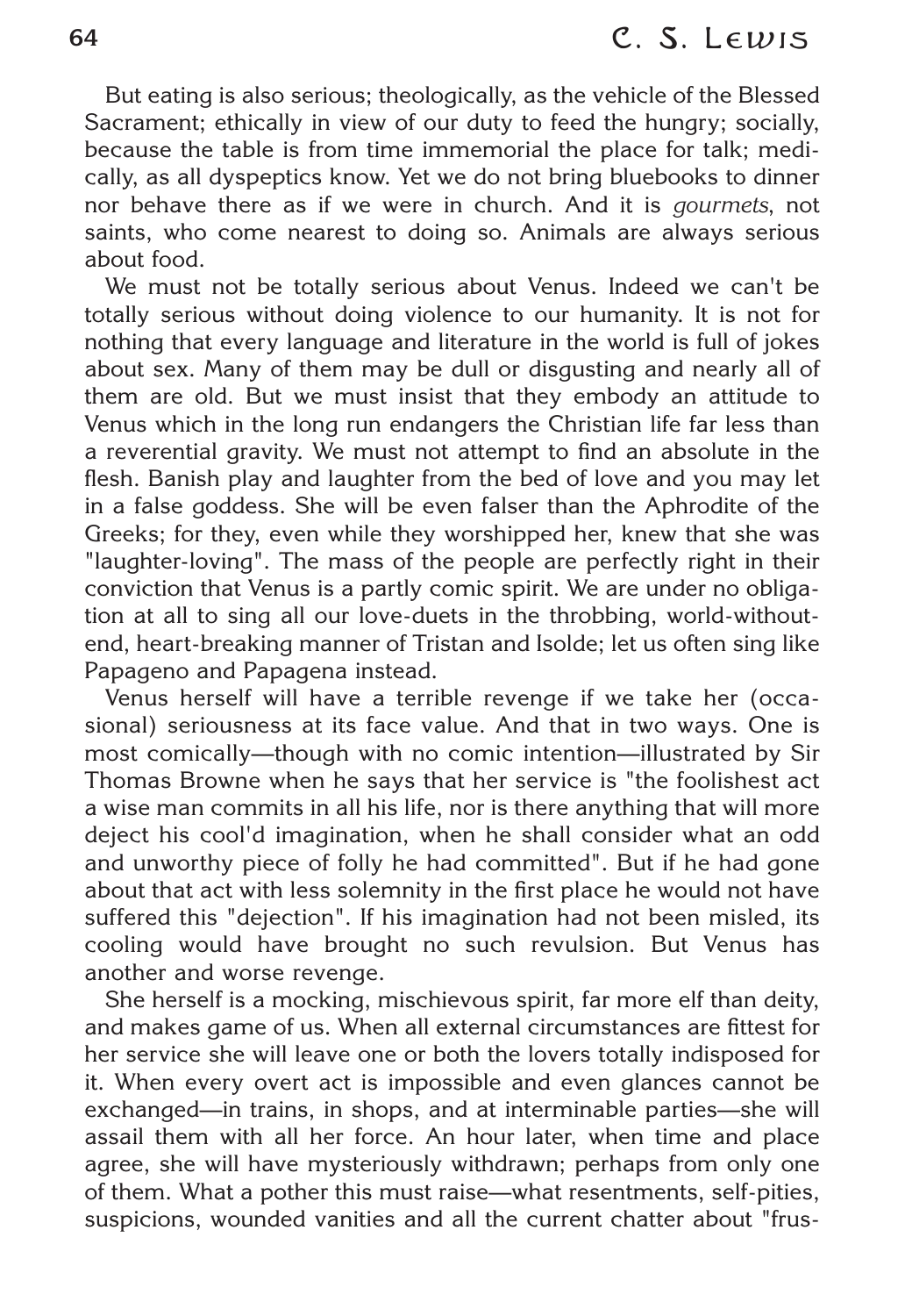tration"—in those who have deified her! But sensible lovers laugh. It is all part of the game; a game of catch-as-catch-can, and the escapes and tumbles and head-on collisions are to be treated as a romp.

For I can hardly help regarding it as one of God's jokes that a passion so soaring, so apparently transcendent, as Eros, should thus be linked in incongruous symbiosis with a bodily appetite which, like any other appetite, tactlessly reveals its connections with such mundane factors as weather, health, diet, circulation, and digestion. In Eros at times we seem to be flying; Venus gives us the sudden twitch that reminds us we are really captive balloons. It is a continual demonstration of the truth that we are composite creatures, rational animals, akin on one side to the angels, on the other to tom-cats. It is a bad thing not to be able to take a joke. Worse, not to take a divine joke; made, I grant you, at our expense, but also (who doubts it?) for our endless benefit.

Man has held three views of his body. First there is that of those ascetic Pagans who called it the prison or the "tomb" of the soul, and of Christians like Fisher to whom it was a "sack of dung", food for worms, filthy, shameful, a source of nothing but temptation to bad men and humiliation to good ones. Then there are the Neo-Pagans (they seldom know Greek), the nudists and the sufferers from Dark Gods, to whom the body is glorious. But thirdly we have the view which St. Francis expressed by calling his body "Brother Ass". All three may be—I am not sure—defensible; but give me St. Francis for my money.

*Ass* is exquisitely right because no one in his senses can either revere or hate a donkey. It is a useful, sturdy, lazy, obstinate, patient, lovable and infuriating beast; deserving now the stick and now a carrot; both pathetically and absurdly beautiful. So the body. There's no living with it till we recognise that one of its functions in our lives is to play the part of buffoon. Until some theory has sophisticated them, every man, woman and child in the world knows this. The fact that we have bodies is the oldest joke there is. Eros (like death, figuredrawing, and the study of medicine) may at moments cause us to take it with total seriousness. The error consists in concluding that Eros should always do so and permanently abolish the joke. But this is not what happens. The very faces of all the happy lovers we know make it clear. Lovers, unless their love is very short-lived, again and again feel an element not only of comedy, not only of play, but even of buffoonery, in the body's expression of Eros. And the body would frustrate us if this were not so. It would be too clumsy an instrument to render love's music unless its very clumsiness could be felt as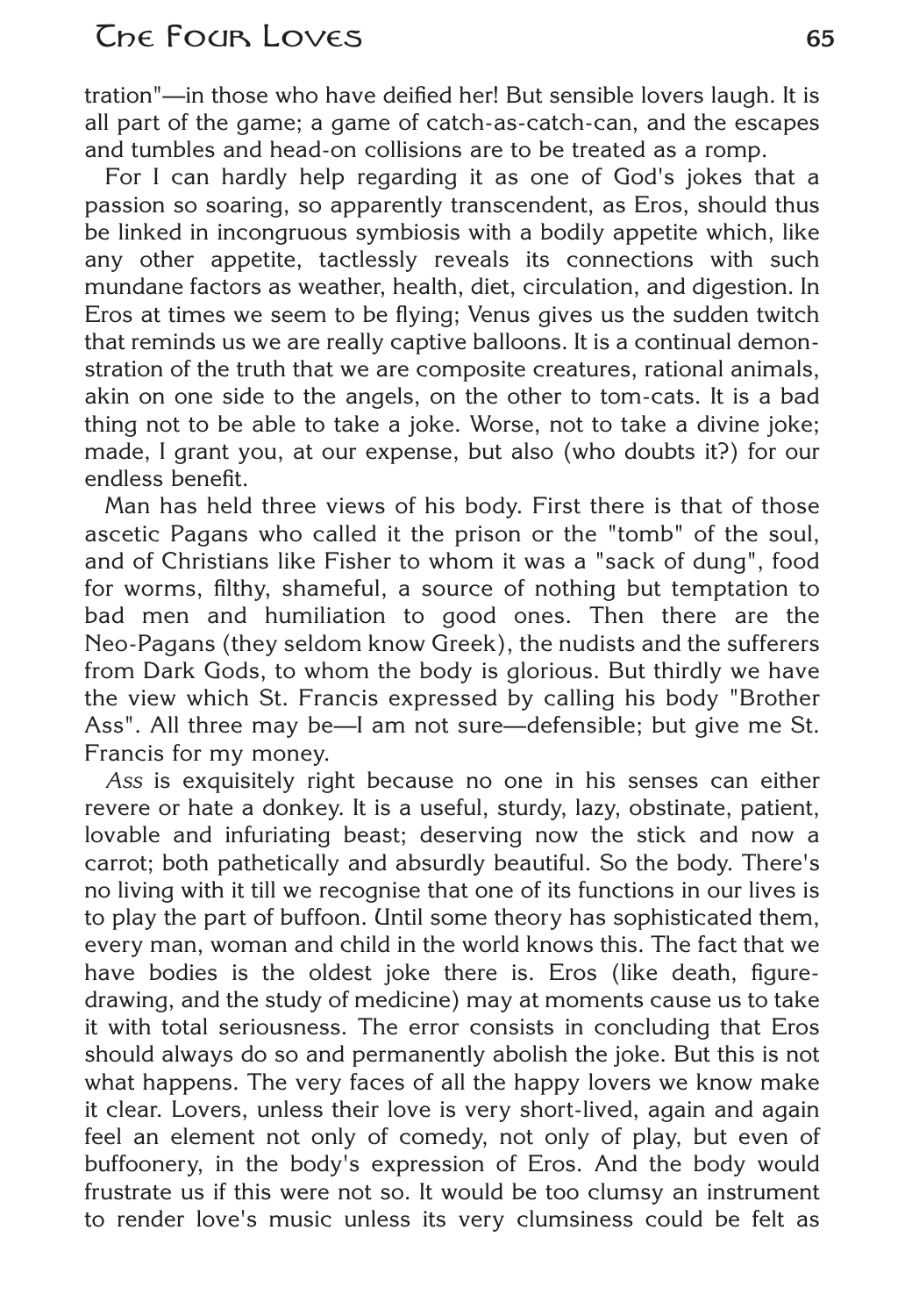adding to the total experience its own grotesque charm—a sub-plot or antimasque miming with its own hearty rough-and-tumble what the soul enacts in statelier fashion. (Thus in old comedies the lyric loves of the hero and heroine are at once parodied and corroborated by some much more earthy affair between a Touchstone and an Audrey or a valet and a chambermaid). The highest does not stand without the lowest. There is indeed at certain moments a high poetry in the flesh itself; but also, by your leave, an irreducible element of obstinate and ludicrous un-poetry. If it does not make itself felt on one occasion, it will on another. Far better plant it foresquare within the drama of Eros as comic relief than pretend you haven't noticed it.

For indeed we require this relief. The poetry is there as well as the un-poetry; the gravity of Venus as well as her levity, the *gravis ardor* or burning weight of desire. Pleasure, pushed to its extreme, shatters us like pain. The longing for a union which only the flesh can mediate while the flesh, our mutually excluding bodies, renders it forever unattainable, can have the grandeur of a metaphysical pursuit. Amorousness as well as grief can bring tears to the eyes. But Venus does not always come thus "entire, fastened to her prey", and the fact that she sometimes does so is the very reason for preserving always a hint of playfulness in our attitude to her. When natural things look most divine, the demoniac is just round the corner.

This refusal to be quite immersed—this recollection of the levity even when, for the moment, only the gravity is displayed—is especially relevant to a certain attitude which Venus, in her intensity, evokes from most (I believe, not all) pairs of lovers. This act can invite the man to an extreme, though short-lived, masterfulness, to the dominance of a conqueror or a captor, and the woman to a correspondingly extreme abjection and surrender. Hence the roughness, even fierceness, of some erotic play; the "lover's pinch which hurts and is desired". How should a sane couple think of this? or a Christian couple permit it?

I think it is harmless and wholesome on one condition. We must recognise that we have here to do with what I called "the Pagan sacrament" in sex. In Friendship, as we noticed, each participant stands for precisely himself—the contingent individual he is. But in the act of love we are not merely ourselves. We are also representatives. It is here no impoverishment but an enrichment to be aware that forces older and less personal than we work through us. In us all the masculinity and femininity of the world, all that is assailant and responsive, are momentarily focused. The man does play the Sky-Father and the woman the Earth-Mother; he does play Form, and she Matter. But we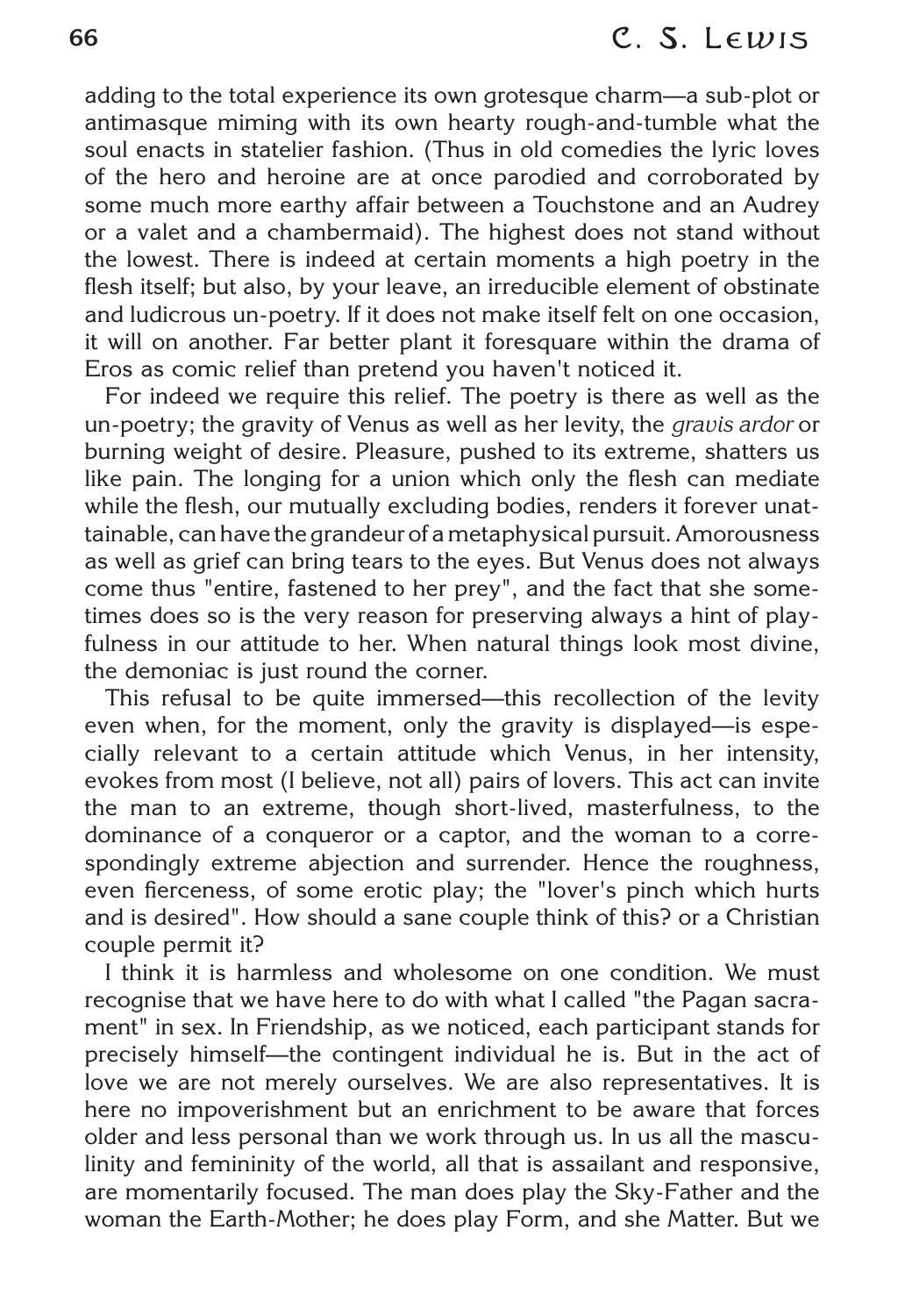must give full value to the word *play*. Of course neither "plays a part" in the sense of being a hypocrite. But each plays a part or role in well, in something which is comparable to a mystery-play or ritual (at one extreme) and to a masque or even a charade (at the other).

A woman who accepted as literally her own this extreme selfsurrender would be an idolatress offering to a man what belongs only to God. And a man would have to be the coxcomb of all coxcombs, and indeed a blasphemer, if he arrogated to himself, as the mere person he is, the sort of sovereignty to which Venus for a moment exalts him. But what cannot lawfully be yielded or claimed can be lawfully enacted. Outside this ritual or drama he and she are two immortal souls, two free-born adults, two citizens. We should be much mistaken if we supposed that those marriages where this mastery is most asserted and acknowledged in the act of Venus were those where the husband is most likely to be dominant in the married life as a whole; the reverse is perhaps more probable. But within the rite or drama they become a god and goddess between whom there is no equality—whose relations are asymmetrical.

Some will think it strange I should find an element of ritual or masquerade in that action which is often regarded as the most real, the most unmasked and sheerly genuine, we ever do. Are we not our true selves when naked? In a sense, no. The word *naked* was originally a past participle; the naked man was the man who had undergone a process of *naking*, that is, of stripping or peeling (you used the verb of nuts and fruit). Time out of mind the naked man has seemed to our ancestors not the natural but the abnormal man; not the man who has abstained from dressing but the man who has been for some reason undressed. And it is a simple fact—anyone can observe it at a men's bathing place—that nudity emphasises common humanity and softpedals what is individual. In that way we are "more ourselves" when clothed. By nudity the lovers cease to be solely John and Mary; the universal He and She are emphasised. You could almost say they *put on* nakedness as a ceremonial robe—or as the costume for a charade. For we must still beware—and never more than when we thus partake of the Pagan sacrament in our love-passages—of being serious in the wrong way. The Sky-Father himself is only a Pagan dream of One far greater than Zeus and far more masculine than the male. And a mortal man is not even the Sky-Father, and cannot really wear his crown. Only a copy of it, done in tinselled paper. I do not call it this in contempt. I like ritual; I like private theatricals; I even like charades. Paper crowns have their legitimate, and (in the proper context) their serious, uses. They are not in the last resort much flimsier ("if imagi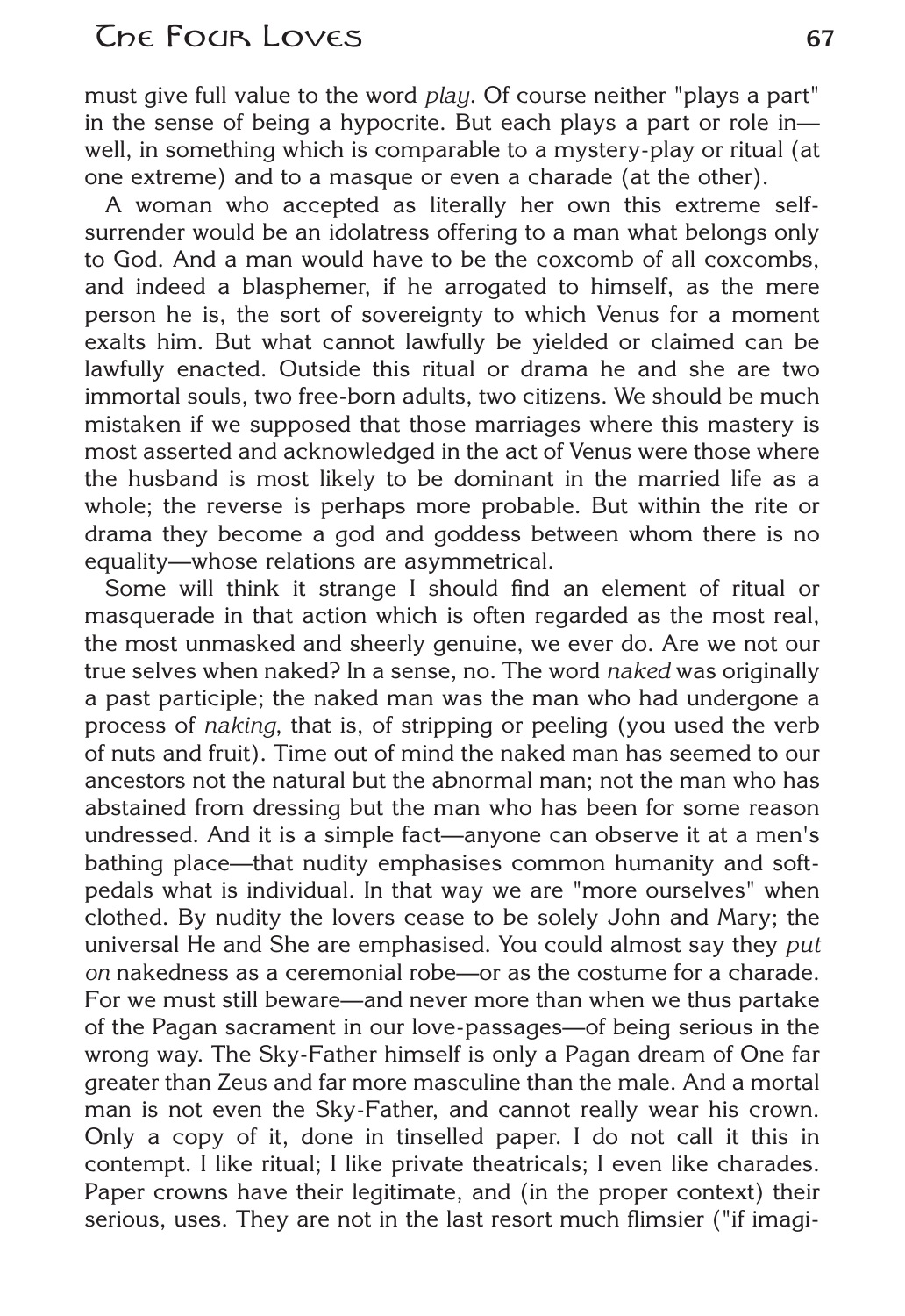nation mend them") than all earthly dignities.

But I dare not mention this Pagan sacrament without turning aside to guard against any danger of confusing it with an incomparably higher mystery. As nature crowns man in that brief action, so the Christian law has crowned him in the permanent relationship of marriage, bestowing—or should I say, inflicting?—a certain "headship" on him. This is a very different coronation. And as we could easily take the natural mystery too seriously, so we might take the Christian mystery not seriously enough. Christian writers (notably Milton) have sometimes spoken of the husband's headship with a complacency to make the blood run cold. We must go back to our Bibles. The husband is the head of the wife just in so far as he is to her what Christ is to the Church. He is to love her as Christ loved the Church—read on—*and gave his life for her* (*Eph*. V, 25). This headship, then, is most fully embodied not in the husband we should all wish to be but in him whose marriage is most like a crucifixion; whose wife receives most and gives least, is most unworthy of him, is—in her own mere nature—least lovable. For the Church has no beauty but what the Bridegroom gives her; he does not find, but makes her, lovely. The chrism of this terrible coronation is to be seen not in the joys of any man's marriage but in its sorrows, in the sickness and sufferings of a good wife or the faults of a bad one, in his unwearying (never paraded) care or his inexhaustible forgiveness: forgiveness, not acquiescence. As Christ sees in the flawed, proud, fanatical or lukewarm Church on earth that Bride who will one day be without spot or wrinkle, and labours to produce the latter, so the husband whose headship is Christ-like (and he is allowed no other sort) never despairs. He is a King Cophetua who after twenty years still hopes that the beggar-girl will one day learn to speak the truth and wash behind her ears.

To say this is not to say that there is any virtue or wisdom in making a marriage that involves such misery. There is no wisdom or virtue in seeking unnecessary martyrdom or deliberately courting persecution; yet it is, none the less, the persecuted or martyred Christian in whom the pattern of the Master is most unambiguously realised. So, in these terrible marriages, once they have come about, the "headship" of the husband, if only he can sustain it, is most Christ-like.

The sternest feminist need not grudge my sex the crown offered to it either in the Pagan or in the Christian mystery. For the one is of paper and the other of thorns. The real danger is not that husbands may grasp the latter too eagerly; but that they will allow or compel their wives to usurp it.

From Venus, the carnal ingredient within Eros, I now turn to Eros as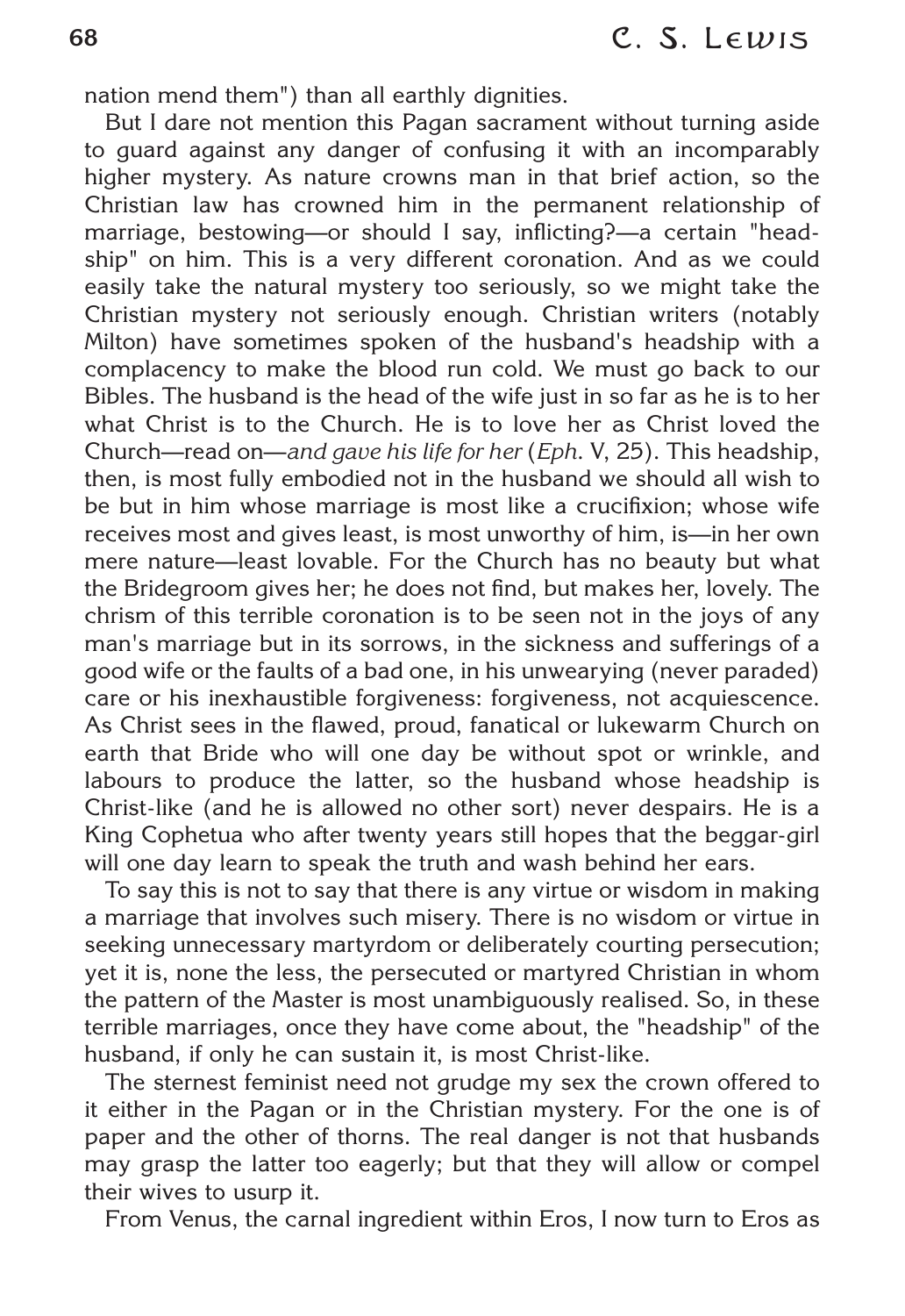a whole. Here we shall see the same pattern repeated. As Venus within Eros does not really aim at pleasure, so Eros does not aim at happiness. We may think he does, but when he is brought to the test it proves otherwise. Everyone knows that it is useless to try to separate lovers by proving to them that their marriage will be an unhappy one. This is not only because they will disbelieve you. They usually will, no doubt. But even if they believed, they would not be dissuaded. For it is the very mark of Eros that when he is in us we had rather share unhappiness with the Beloved than be happy on any other terms. Even if the two lovers are mature and experienced people who know that broken hearts heal in the end and can clearly foresee that, if they once steeled themselves to go through the present agony of parting, they would almost certainly be happier ten years hence than marriage is at all likely to make them—even then, they would not part. To Eros all these calculations are irrelevant—just as the coolly brutal judgment of Lucretius is irrelevant to Venus. Even when it becomes clear beyond all evasion that marriage with the Beloved cannot possibly lead to happiness—when it cannot even profess to offer any other life than that of tending an incurable invalid, of hopeless poverty, of exile, or of disgrace—Eros never hesitates to say, "Better this than parting. Better to be miserable with her than happy without her. Let our hearts break provided they break together." If the voice within us does not say this, it is not the voice of Eros.

This is the grandeur and terror of love. But notice, as before, side by side with this grandeur, the playfulness. Eros, as well as Venus, is the subject of countless jokes. And even when the circumstances of the two lovers are so tragic that no bystander could keep back his tears, they themselves—in want, in hospital wards, on visitors' days in jail will sometimes be surprised by a merriment which strikes the onlooker (but not them) as unbearably pathetic. Nothing is falser than the idea that mockery is necessarily hostile. Until they have a baby to laugh at, lovers are always laughing at each other.

It is in the grandeur of Eros that the seeds of danger are concealed. He has spoken like a god. His total commitment, his reckless disregard of happiness, his transcendence of self-regard, sound like a message from the eternal world.

And yet it cannot, just as it stands, be the voice of God Himself. For Eros, speaking with that very grandeur and displaying that very transcendence of self, may urge to evil as well as to good. Nothing is shallower than the belief that a love which leads to sin is always qualitatively lower—more animal or more trivial—than one which leads to faithful, fruitful and Christian marriage. The love which leads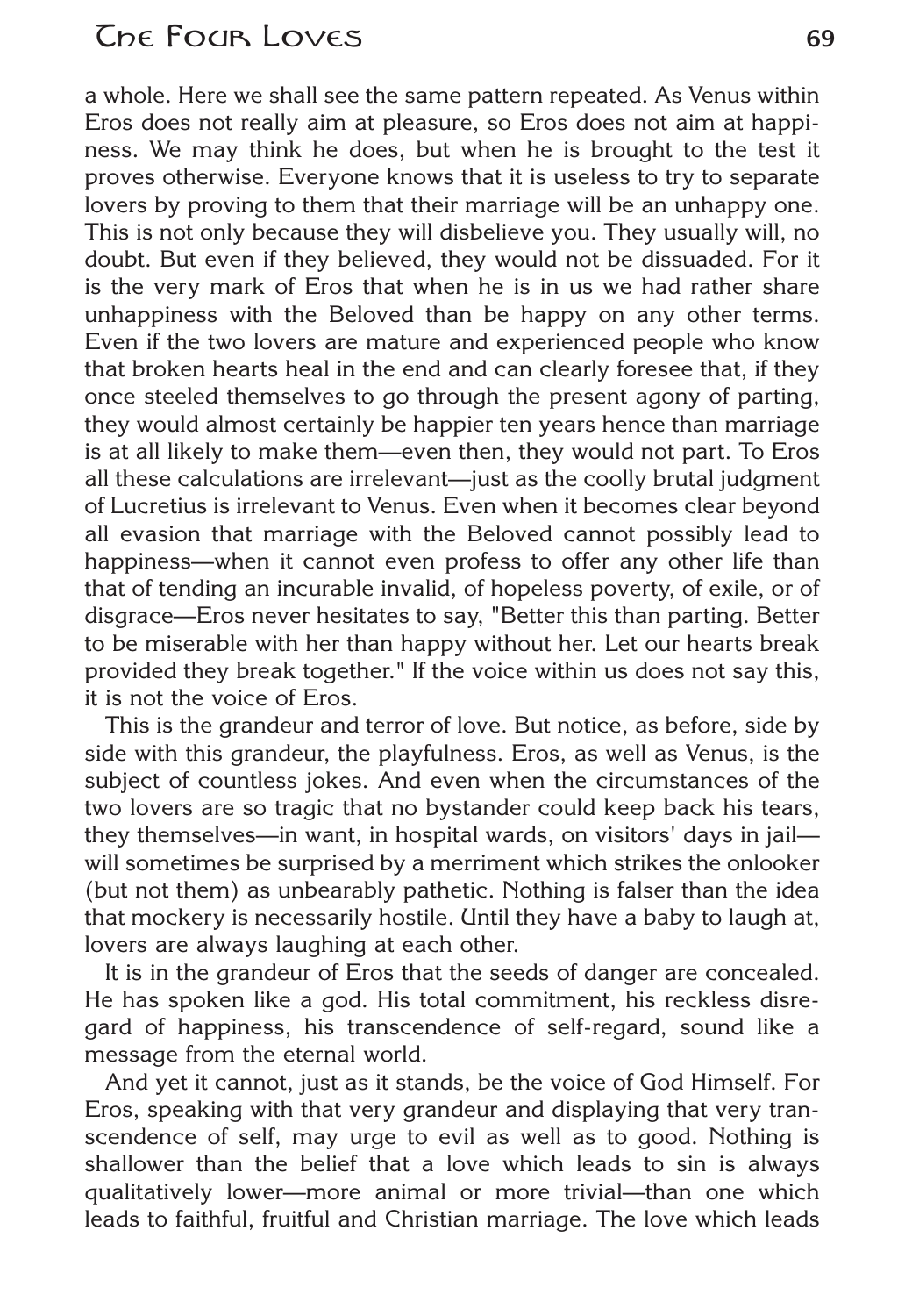to cruel and perjured unions, even to suicide-pacts and murder, is not likely to be wandering lust or idle sentiment. It may well be Eros in all his splendour; heartbreakingly sincere; ready for every sacrifice except renunciation.

There have been schools of thought which accepted the voice of Eros as something actually transcendent and tried to justify the absoluteness of his commands. Plato will have it that "falling in love" is the mutual recognition on earth of souls which have been singled out for one another in a previous and celestial existence. To meet the Beloved is to realise "We loved before we were born". As a myth to express what lovers feel this is admirable. But if one accepted it literally one would be faced by an embarrassing consequence. We should have to conclude that in that heavenly and forgotten life affairs were no better managed than here. For Eros may unite the most unsuitable yokefellows; many unhappy, and predictably unhappy, marriages were love-matches.

A theory more likely to be accepted in our own day is what we may call Shavian—Shaw himself might have said "metabiological"— Romanticism. According to Shavian Romanticism the voice of Eros is the voice of the *élan vital* or Life Force, the "evolutionary appetite". In overwhelming a particular couple it is seeking parents (or ancestors) for the superman. It is indifferent both to their personal happiness and to the rules of morality because it aims at something which Shaw thinks very much more important: the future perfection of our species. But if all this were true it hardly makes clear whether—and if so, why we should obey it. All pictures yet offered us of the superman are so unattractive that one might well vow celibacy at once to avoid the risk of begetting him. And secondly, this theory surely leads to the conclusion that the Life Force does not very well understand its (or her? or his?) own business. So far as we can see the existence or intensity of Eros between two people is no warrant that their offspring will be especially satisfactory, or even that they will have offspring at all. Two good "strains" (in the stockbreeders' sense), not two good lovers, is the recipe for fine children. And what on earth was the Life Force doing through all those countless generations when the begetting of children depended very little on mutual Eros and very much on arranged marriages, slavery, and rape? Has it only just thought of this bright idea for improving the species?

Neither the Platonic nor the Shavian type of erotic transcendentalism can help a Christian. We are not worshippers of the Life Force and we know nothing of previous existences. We must not give unconditional obedience to the voice of Eros when he speaks most like a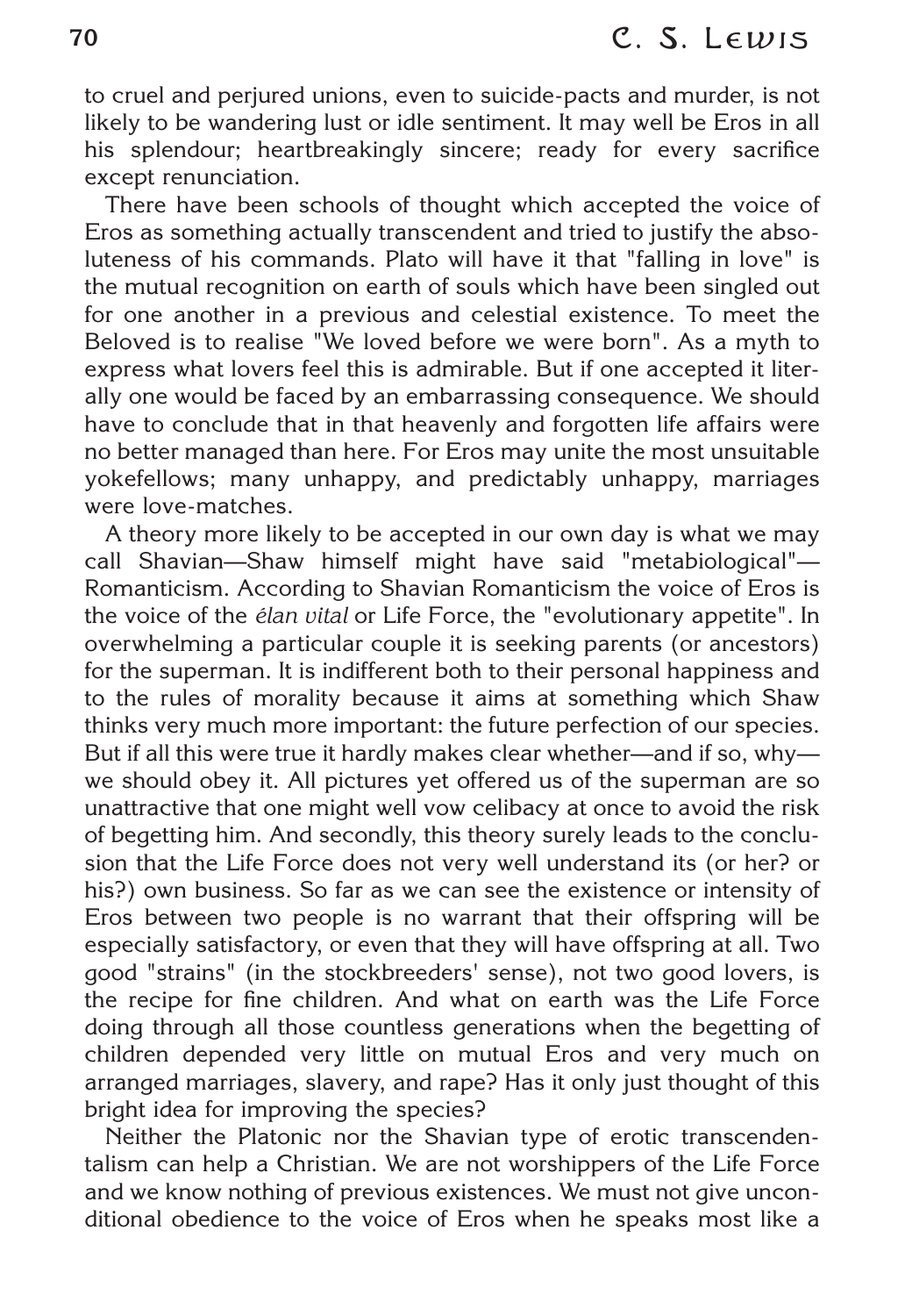god. Neither must we ignore or attempt to deny the god-like quality. This love is really and truly like Love Himself. In it there is a real nearness to God (by Resemblance); but not, therefore and necessarily, a nearness of Approach. Eros, honoured so far as love of God and charity to our fellows will allow, may become for us a means of Approach. His total commitment is a paradigm or example, built into our natures, of the love we ought to exercise towards God and Man. As Nature, for the Nature lover, gives a content to the word *glory*, so this gives a content to the word *Charity*. It is as if Christ said to us through Eros, "Thus—just like this—with this prodigality—not counting the cost—you are to love me and the least of my brethren." Our conditional honour to Eros will of course vary with our circumstances. Of some a total renunciation (but not a contempt) is required. Others, with Eros as their fuel and also as their model, can embark on the married life. Within which Eros, of himself, will never be enough—will indeed survive only in so far as he is continually chastened and corroborated by higher principles.

But Eros, honoured without reservation and obeyed unconditionally, becomes a demon. And this is just how he claims to be honoured and obeyed. Divinely indifferent to our selfishness, he is also demoniacally rebellious to every claim of God or Man that would oppose him. Hence as the poet says:

People in love cannot be moved by kindness, And opposition makes them feel like martyrs.

*Martyrs* is exactly right. Years ago when I wrote about medieval love-poetry and described its strange, half make-believe, "religion of love," I was blind enough to treat this as an almost purely literary phenomenon. I know better now. Eros by his nature invites it. Of all loves he is, at his height, most god-like; therefore most prone to demand our worship. Of himself he always tends to turn "being in love" into a sort of religion.

Theologians have often feared, in this love, a danger of idolatry. I think they meant by this that the lovers might idolise one another. That does not seem to me to be the real danger; certainly not in marriage. The deliciously plain prose and business-like intimacy of married life render it absurd. So does the Affection in which Eros is almost invariably clothed. Even in courtship I question whether anyone who has felt the thirst for the Uncreated, or even dreamed of feeling it, ever supposed that the Beloved could satisfy it. As a fellow-pilgrim pierced with the very same desire, that is, as a Friend, the Beloved may be gloriously and helpfully relevant; but as an object for it—well (I would not be rude), ridiculous. The real danger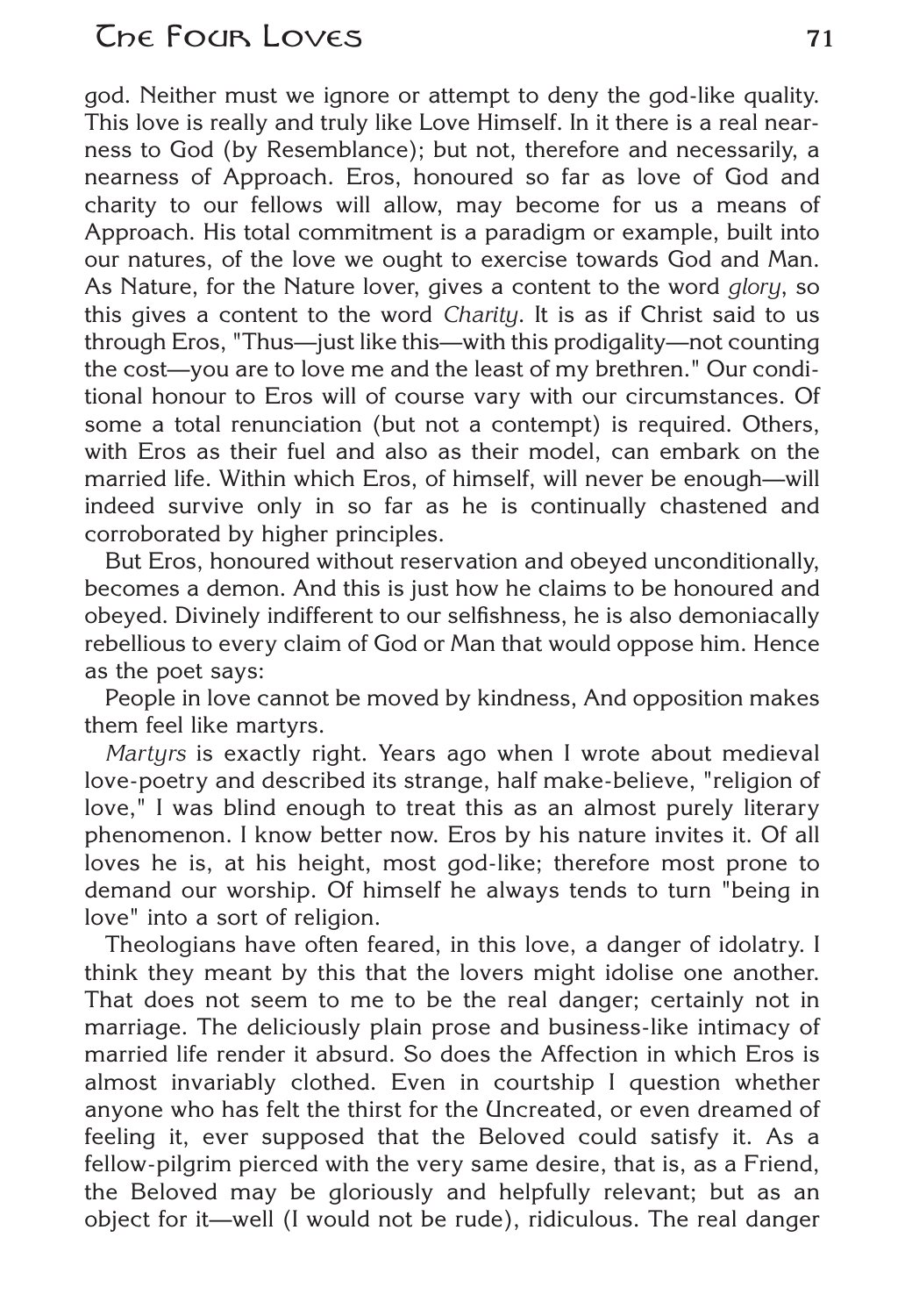seems to me not that the lovers will idolise each other but that they will idolise Eros himself.

I do not of course mean that they will build altars or say prayers to him. The idolatry I speak of can be seen in the popular misinterpretation of Our Lord's words "Her sins, which are many, are forgiven her, for she loved much" (*Luke* VII, 47). From the context, and especially from the preceding parable of the debtors, it is clear that this must mean: "The greatness of her love for Me is evidence of the greatness of the sins I have forgiven her." (The *for* here is like the *for* in "He can't have gone out, *for* his hat is still hanging in the hall"; the presence of the hat is not the cause of his being in the house but a probable proof that he is). But thousands of people take it quite differently. They first assume, with no evidence, that her sins were sins against chastity, though, for all we know, they may have been usury, dishonest shopkeeping, or cruelty to children. And they then take Our Lord to be saying, "I forgive her unchastity because she was so much in love." The implication is that a great Eros extenuates—almost sanctions almost sanctifies—any actions it leads to.

When lovers say of some act that we might blame, "Love made us do it," notice the tone. A man saying, "I did it because I was frightened," or "I did it because I was angry", speaks quite differently. He is putting forward an excuse for what he feels to require excusing. But the lovers are seldom doing quite that. Notice how tremulously, almost how devoutly, they say the word *love*, not so much pleading an "extenuating circumstance" as appealing to an authority. The confession can be almost a boast. There can be a shade of defiance in it. They "feel like martyrs." In extreme cases what their words really express is a demure yet unshakable allegiance to the god of love.

"These reasons in love's law have passed for good," says Milton's Dalila. That is the point; *in love's law*. "In love," we have our own "law", a religion of our own, our own god. Where a true Eros is present resistance to his commands feels like apostasy, and what are really (by the Christian standard) temptations speak with the voice of duties—quasi-religious duties, acts of pious zeal to Love. He builds his own religion round the lovers. Benjamin Constant has noticed how he creates for them, in a few weeks or months, a joint past which seems to them immemorial. They recur to it continually with wonder and reverence, as the Psalmists recur to the history of Israel. It is in fact the Old Testament of Love's religion; the record of love's judgments and mercies towards his chosen pair up to the moment when they first knew they were lovers. After that, its New Testament begins. They are now under a new law, under what corresponds (in this religion) to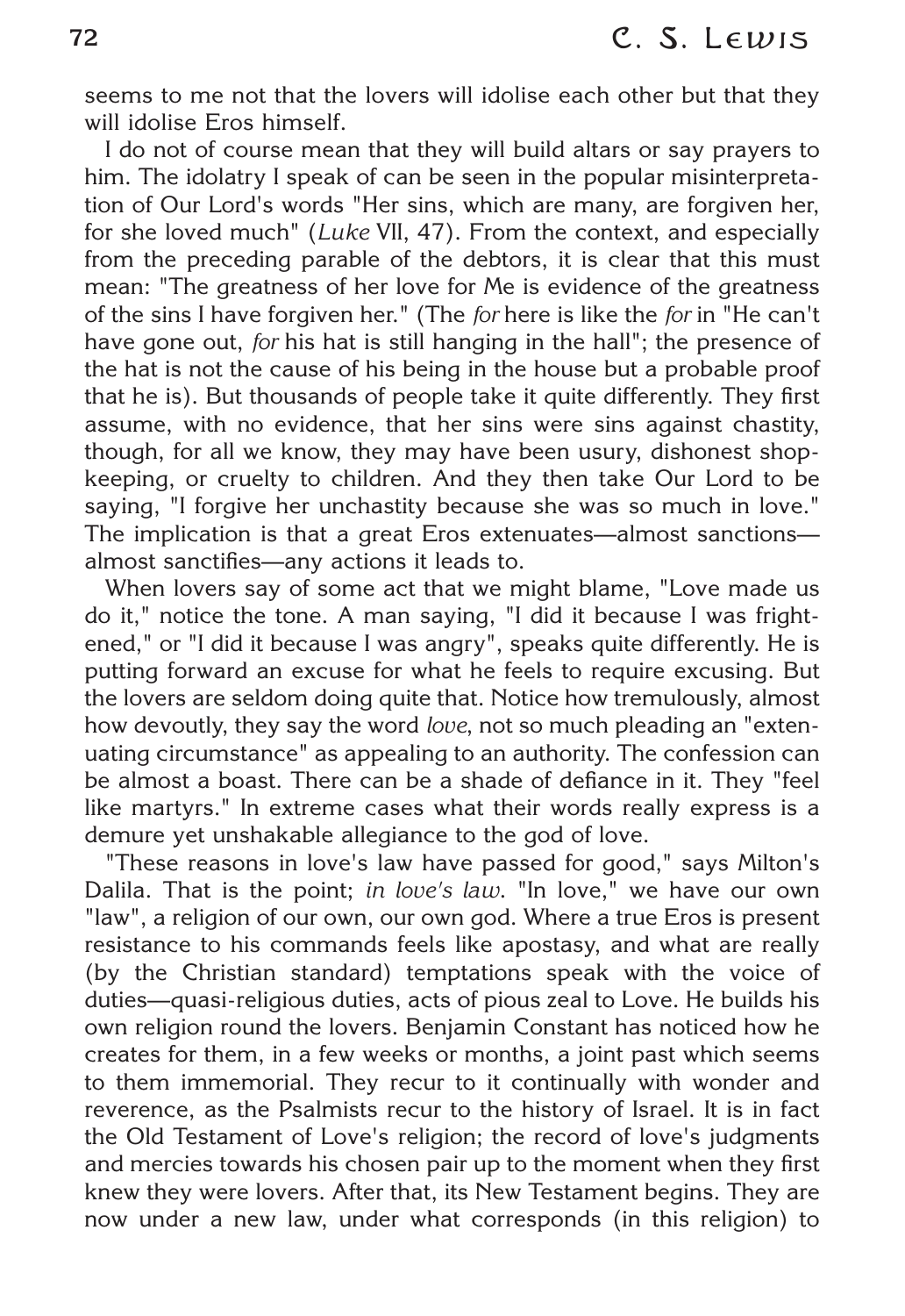Grace. They are new creatures. The "spirit" of Eros supersedes all laws, and they must not "grieve" it.

It seems to sanction all sorts of actions they would not otherwise have dared. I do not mean solely, or chiefly, acts that violate chastity. They are just as likely to be acts of injustice or uncharity against the outer world. They will seem like proofs of piety and zeal towards Eros. The pair can say to one another in an almost sacrificial spirit, "It is for love's sake that I have neglected my parents—left my children cheated my partner—failed my friend at his greatest need." These reasons in love's law have passed for good. The votaries may even come to feel a particular merit in such sacrifices; what costlier offering can be laid on love's altar than one's conscience?

And all the time the grim joke is that this Eros whose voice seems to speak from the eternal realm is not himself necessarily even permanent. He is notoriously the most mortal of our loves. The world rings with complaints of his fickleness. What is baffling is the combination of this fickleness with his protestations of permanency. To be in love is both to intend and to promise lifelong fidelity. Love makes vows unasked; can't be deterred from making them. "I will be ever true," are almost the first words he utters. Not hypocritically but sincerely. No experience will cure him of the delusion. We have all heard of people who are in love again every few years; each time sincerely convinced that "*this* time it's the real thing", that their wanderings are over, that they have found their true love and will themselves be true till death.

And yet Eros is in a sense right to make this promise. The event of falling in love is of such a nature that we are right to reject as intolerable the idea that it should be transitory. In one high bound it has overleaped the massive wall of our selfhood; it has made appetite itself altruistic, tossed personal happiness aside as a triviality and planted the interests of another in the centre of our being. Spontaneously and without effort we have fulfilled the law (towards one person) by loving our neighbour as ourselves. It is an image, a foretaste, of what we must become to all if Love Himself rules in us without a rival. It is even (well used) a preparation for that. Simply to relapse from it, merely to "fall out of" love again, is—if I may coin the ugly word—a sort of *disredemption*. Eros is driven to promise what Eros of himself cannot perform.

Can we be in this selfless liberation for a lifetime? Hardly for a week. Between the best possible lovers this high condition is intermittent. The old self soon turns out to be not so dead as he pretended—as after a religious conversion. In either he may be momentarily knocked flat; he will soon be up again; if not on his feet, at least on his elbow, if not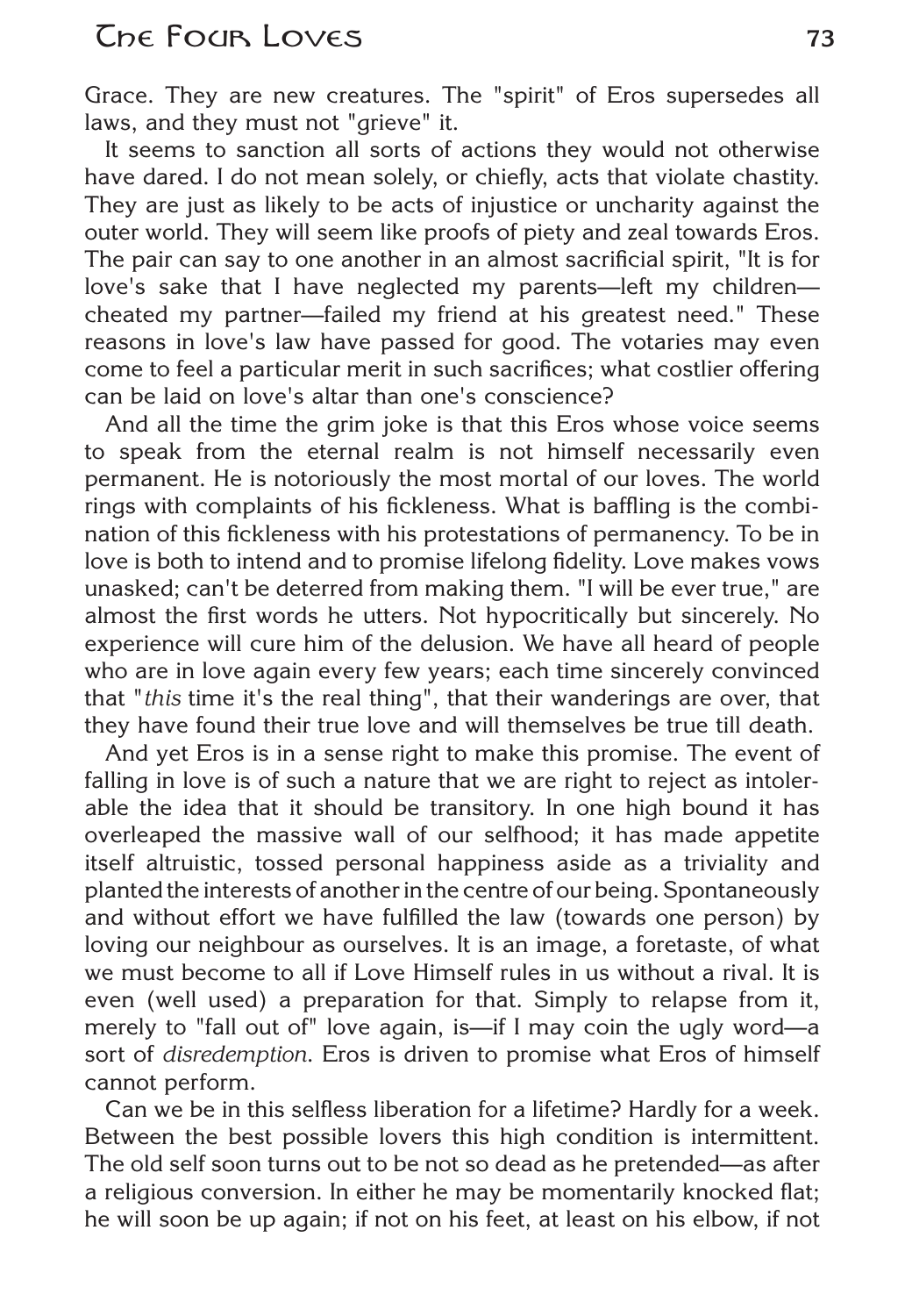roaring, at least back to his surly grumbling or his mendicant whine. And Venus will often slip back into mere sexuality.

But these lapses will not destroy a marriage between two "decent and sensible" people. The couple whose marriage will certainly be endangered by them, and possibly ruined, are those who have idolised Eros. They thought he had the power and truthfulness of a god. They expected that mere feeling would do for them, and permanently, all that was necessary. When this expectation is disappointed they throw the blame on Eros or, more usually, on their partners. In reality, however, Eros, having made his gigantic promise and shown you in glimpses what its performance would be like, has "done his stuff". He, like a godparent, makes the vows; it is we who must keep them. It is we who must labour to bring our daily life into even closer accordance with what the glimpses have revealed. We must do the works of Eros when Eros is not present. This all good lovers know, though those who are not reflective or articulate will be able to express it only in a few conventional phrases about "taking the rough along with the smooth", not "expecting too much", having "a little common sense", and the like. And all good Christian lovers know that this programme, modest as it sounds, will not be carried out except by humility, charity and divine grace; that it is indeed the whole Christian life seen from one particular angle.

Thus Eros, like the other loves, but more strikingly because of his strength, sweetness, terror and high port, reveals his true status. He cannot of himself be what, nevertheless, he must be if he is to remain Eros. He needs help; therefore needs to be ruled. The god dies or becomes a demon unless he obeys God. It would be well if, in such case, he always died. But he may live on, mercilessly chaining together two mutual tormentors, each raw all over with the poison of hate-in-love, each ravenous to receive and implacably refusing to give, jealous, suspicious, resentful, struggling for the upper hand, determined to be free and to allow no freedom, living on "scenes". Read *Anna Karenina*, and do not fancy that such things happen only in Russia. The lovers' old hyperbole of "eating" each other can come horribly near to the truth.

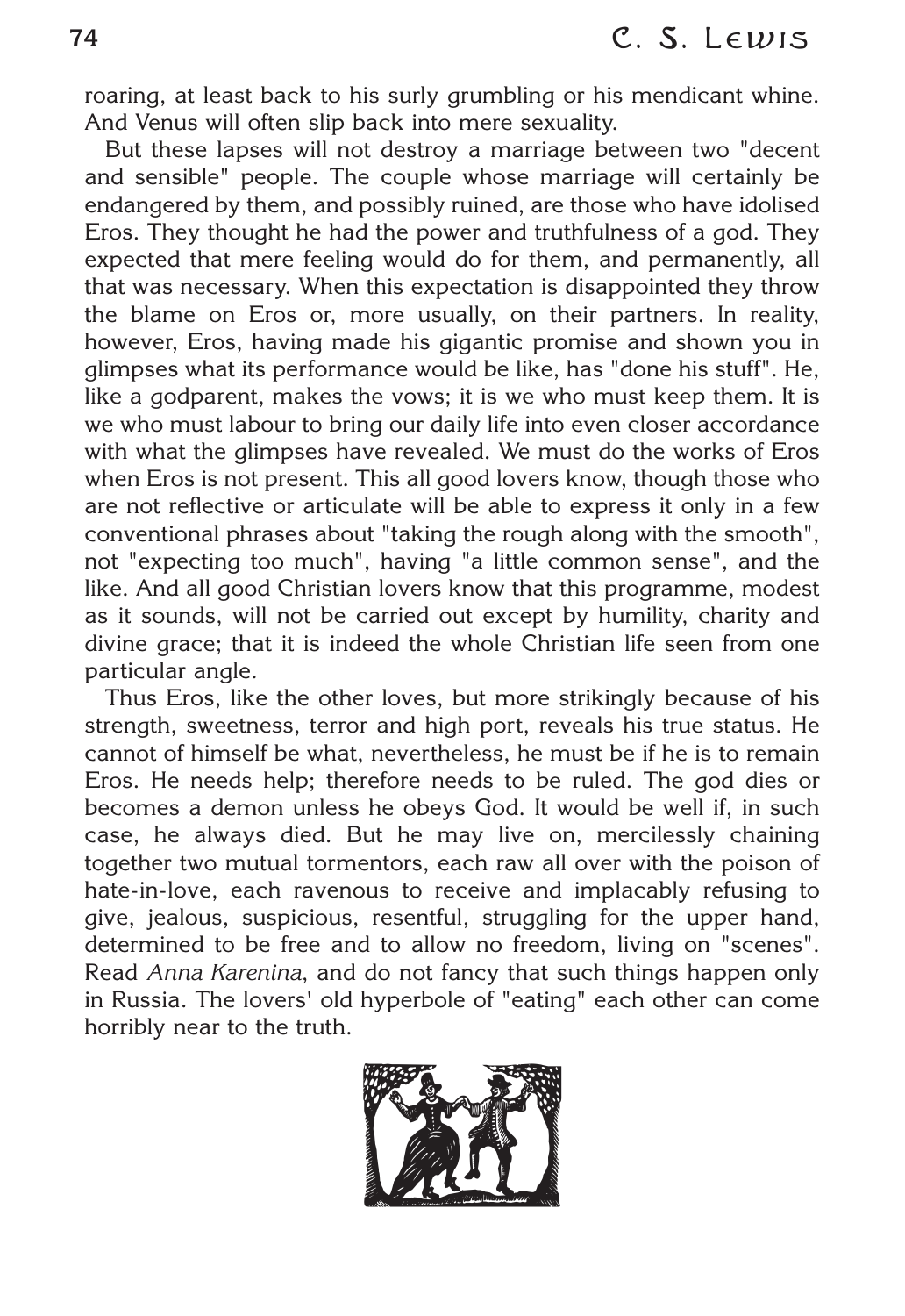# CHAPTER VI

#### Charity



WEXCON Silliam Morris wrote a poem called *Love is Enough* and Someone is said to have reviewed it briefly in the words "It isn't". Such has been the burden of this book. The natural loves are not self-sufficient. Somethin someone is said to have reviewed it briefly in the words "It isn't". Such has been the burden of this book. The natural loves are not self-sufficient. Something else, at first vaguely described as "decency and common sense",

but later revealed as goodness, and finally as the whole Christian life in one particular relation, must come to the help of the mere feeling if the feeling is to be kept sweet.

To say this is not to belittle the natural loves but to indicate where their real glory lies. It is no disparagement to a garden to say that it will not fence and weed itself, nor prune its own fruit trees, nor roll and cut its own lawns. A garden is a good thing but that is not the sort of goodness it has. It will remain a garden, as distinct from a wilderness, only if someone does all these things to it. Its real glory is of quite a different kind. The very fact that it needs constant weeding and pruning bears witness to that glory. It teems with life. It glows with colour and smells like heaven and puts forward at every hour of a summer day beauties which man could never have created and could not even, on his own resources, have imagined. If you want to see the difference between its contribution and the gardener's, put the commonest weed it grows side by side with his hoes, rakes, shears, and packet of weed killer; you have put beauty, energy and fecundity beside dead, sterile things. Just so, our "decency and common sense" show grey and deathlike beside the geniality of love. And when the garden is in its full glory the gardener's contributions to that glory will still have been in a sense paltry compared with those of nature. Without life springing from the earth, without rain, light and heat descending from the sky, he could do nothing. When he has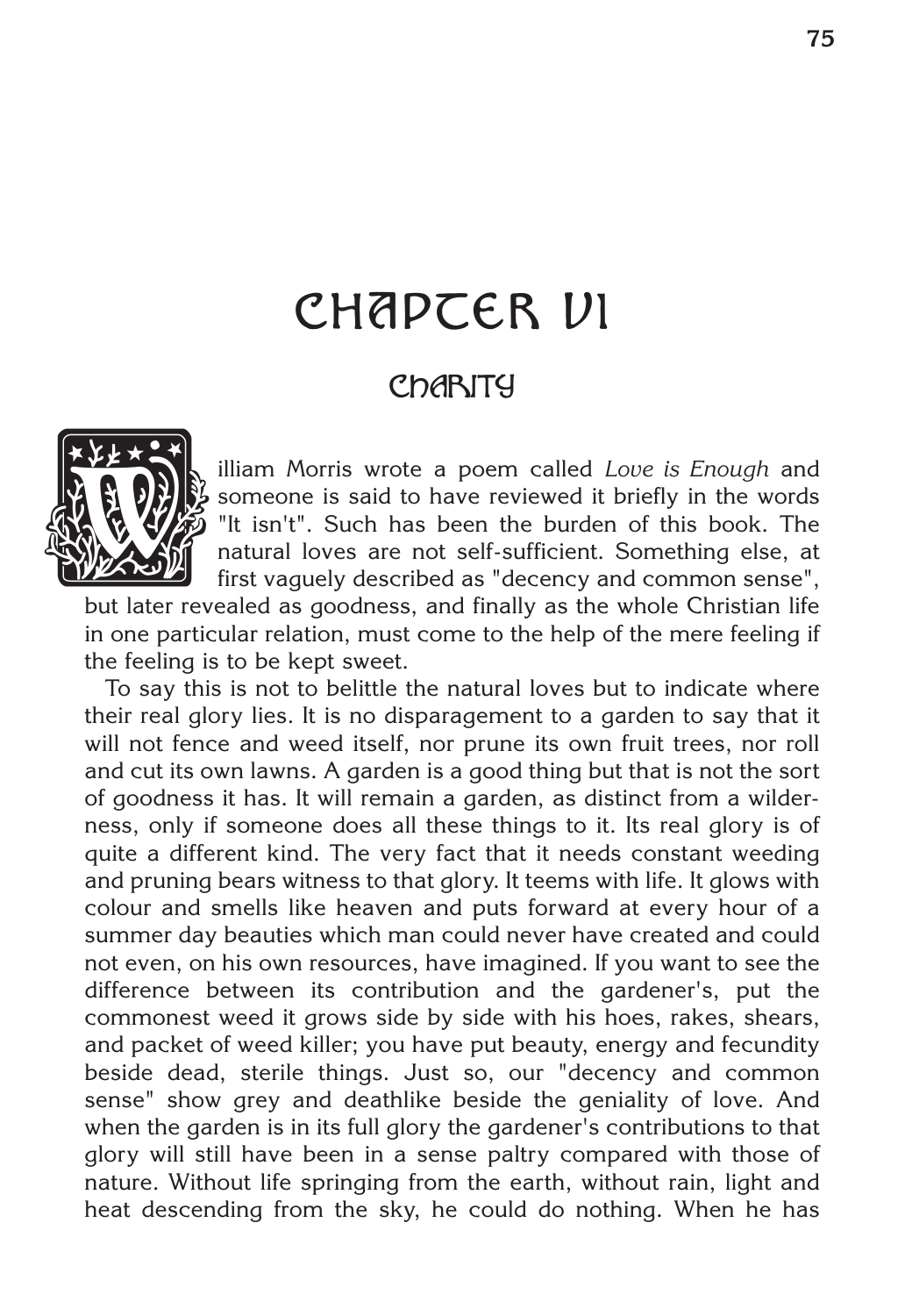done all, he has merely encouraged here and discouraged there, powers and beauties that have a different source. But his share, though small, is indispensable and laborious. When God planted a garden He set a man over it and set the man under Himself. When He planted the garden of our nature and caused the flowering, fruiting loves to grow there, He set our will to "dress" them. Compared with them it is dry and cold. And unless His grace comes down, like the rain and the sunshine, we shall use this tool to little purpose. But its laborious—and largely negative—services are indispensable. If they were needed when the garden was still Paradisal, how much more now when the soil has gone sour and the worst weeds seem to thrive on it best? But heaven forbid we should work in the spirit of prigs and Stoics. While we hack and prune we know very well that what we are hacking and pruning is big with a splendour and vitality which our rational will could never of itself have supplied. To liberate that splendour, to let it become fully what it is trying to be, to have tall trees instead of scrubby tangles, and sweet apples instead of crabs, is part of our purpose.

But only part. For now we must face a topic that I have long postponed. Hitherto hardly anything has been said in this book about our natural loves as rivals to the love of God. Now the question can no longer be avoided. There were two reasons for my delay.

One—already hinted—is that this question is not the place at which most of us need begin. It is seldom, at the outset, "addressed to our condition." For most of us the true rivalry lies between the self and the human Other, not yet between the human Other and God. It is dangerous to press upon a man the duty of getting beyond earthly love when his real difficulty lies in getting so far. And it is no doubt easy enough to love the fellow-creature less and to imagine that this is happening because we are learning to love God more, when the real reason may be quite different. We may be only "mistaking the decays of nature for the increase of Grace". Many people do not find it really difficult to hate their wives or mothers. M. Mauriac, in a fine scene, pictures the other disciples stunned and bewildered by this strange command, but not Judas. He laps it up easily.

But to have stressed the rivalry earlier in this book would have been premature in another way also. The claim to divinity which our loves so easily make can be refuted without going so far as that. The loves prove that they are unworthy to take the place of God by the fact that they cannot even remain themselves and do what they promise to do without God's help. Why prove that some petty princeling is not the lawful Emperor when without the Emperor's support he cannot even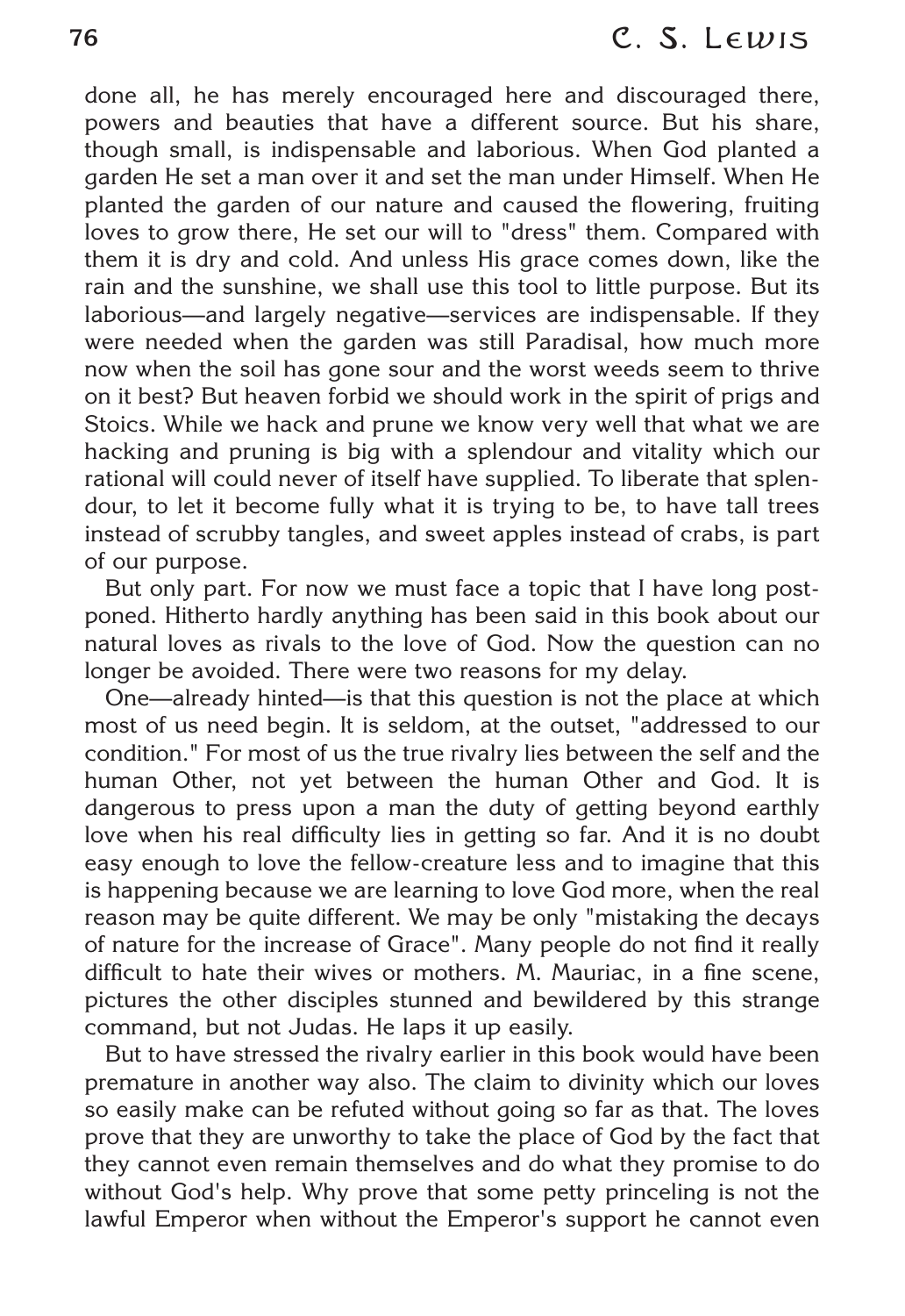keep his subordinate throne and make peace in his little province for half a year? Even for their own sakes the loves must submit to be second things if they are to remain the things they want to be. In this yoke lies their true freedom; they "are taller when they bow". For when God rules in a human heart, though He may sometimes have to remove certain of its native authorities altogether, He often continues others in their offices and, by subjecting their authority to His, gives it for the first time a firm basis. Emerson has said, "When half-gods go, the gods arrive." That is a very doubtful maxim. Better say, "When God arrives (and only then) the half-gods can remain." Left to themselves they either vanish or become demons. Only in His name can they with beauty and security "wield their little tridents". The rebellious slogan "All for love" is really love's death warrant (date of execution, for the moment, left blank).

But the question of the Rivalry, for these reasons long postponed, must now be treated. In any earlier period, except the Nineteenth Century, it would have loomed large throughout a book on this subject. If the Victorians needed the reminder that love is not enough, older theologians were always saying very loudly that (natural) love is likely to be a great deal too much. The danger of loving our fellow creatures too little was less present to their minds than that of loving them idolatrously. In every wife, mother, child and friend they saw a possible rival to God. So of course does Our Lord (*Luke* XIV, 26).

There is one method of dissuading us from inordinate love of the fellow-creature which I find myself forced to reject at the very outset. I do so with trembling, for it met me in the pages of a great saint and a great thinker to whom my own glad debts are incalculable.

In words which can still bring tears to the eyes, St. Augustine describes the desolation in which the death of his friend Nebridius plunged him (*Confessions* IV, 10). Then he draws a moral. This is what comes, he says, of giving one's heart to anything but God. All human beings pass away. Do not let your happiness depend on something you may lose. If love is to be a blessing, not a misery, it must be for the only Beloved who will never pass away.

Of course this is excellent sense. Don't put your goods in a leaky vessel. Don't spend too much on a house you may be turned out of. And there is no man alive who responds more naturally than I to such canny maxims. I am a safety-first creature. Of all arguments against love none makes so strong an appeal to my nature as "Careful! This might lead you to suffering".

To my nature, my temperament, yes. Not to my conscience. When I respond to that appeal I seem to myself to be a thousand miles away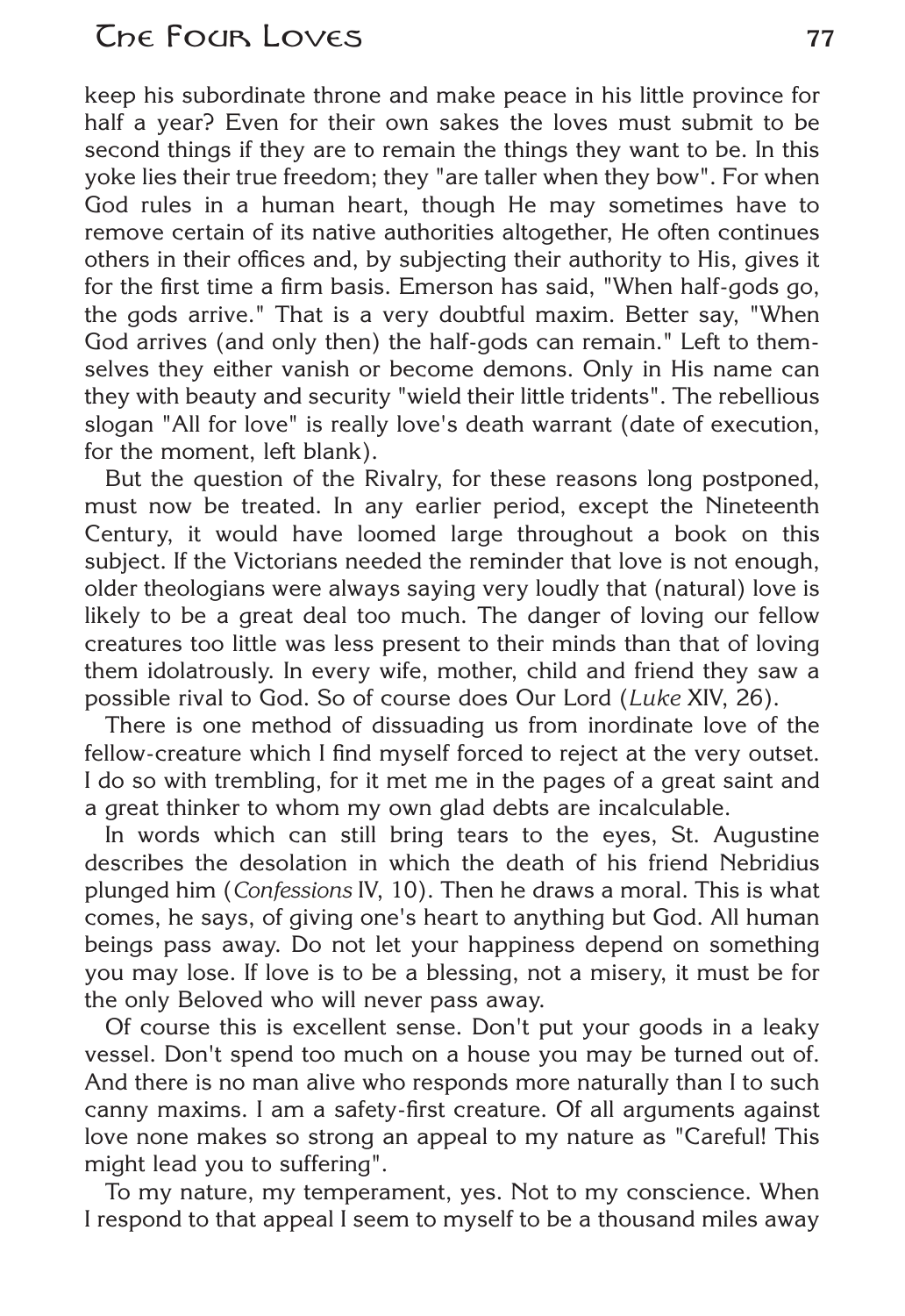from Christ. If I am sure of anything I am sure that His teaching was never meant to confirm my congenital preference for safe investments and limited liabilities. I doubt whether there is anything in me that pleases Him less. And who could conceivably begin to love God on such a prudential ground—because the security (so to speak) is better? Who could even include it among the grounds for loving? Would you choose a wife or a Friend—if it comes to that, would you choose a dog—in this spirit? One must be outside the world of love, of all loves, before one thus calculates. Eros, lawless Eros, preferring the Beloved to happiness, is more like Love Himself than this.

I think that this passage in the *Confessions* is less a part of St. Augustine's Christendom than a hangover from the high-minded Pagan philosophies in which he grew up. It is closer to Stoic "apathy" or neo-Platonic mysticism than to charity. We follow One who wept over Jerusalem and at the grave of Lazarus, and, loving all, yet had one disciple whom, in a special sense, he "loved". St. Paul has a higher authority with us than St. Augustine—St. Paul who shows no sign that he would not have suffered like a man, and no feeling that he ought not so to have suffered, if Epaphroditus had died. (*Philem*. II, 27).

Even if it were granted that insurances against heartbreak were our highest wisdom, does God Himself offer them? Apparently not. Christ comes at last to say "Why hast thou forsaken me?"

There is no escape along the lines St. Augustine suggests. Nor along any other lines. There is no safe investment. To love at all is to be vulnerable. Love anything, and your heart will certainly be wrung and possibly be broken. If you want to make sure of keeping it intact, you must give your heart to no one, not even to an animal. Wrap it carefully round with hobbies and little luxuries; avoid all entanglements; lock it up safe in the casket or coffin of your selfishness. But in that casket—safe, dark, motionless, airless—it will change. It will not be broken; it will become unbreakable, impenetrable, irredeemable. The alternative to tragedy, or at least to the risk of tragedy, is damnation. The only place outside Heaven where you can be perfectly safe from all the dangers and perturbations of love is Hell.

I believe that the most lawless and inordinate loves are less contrary to God's will than a self-invited and self-protective lovelessness. It is like hiding the talent in a napkin and for much the same reason. "I knew thee that thou wert a hard man." Christ did not teach and suffer that we might become, even in the natural loves, more careful of our own happiness. If a man is not uncalculating towards the earthly beloveds whom he has seen, he is none the more likely to be so towards God whom he has not. We shall draw nearer to God, not by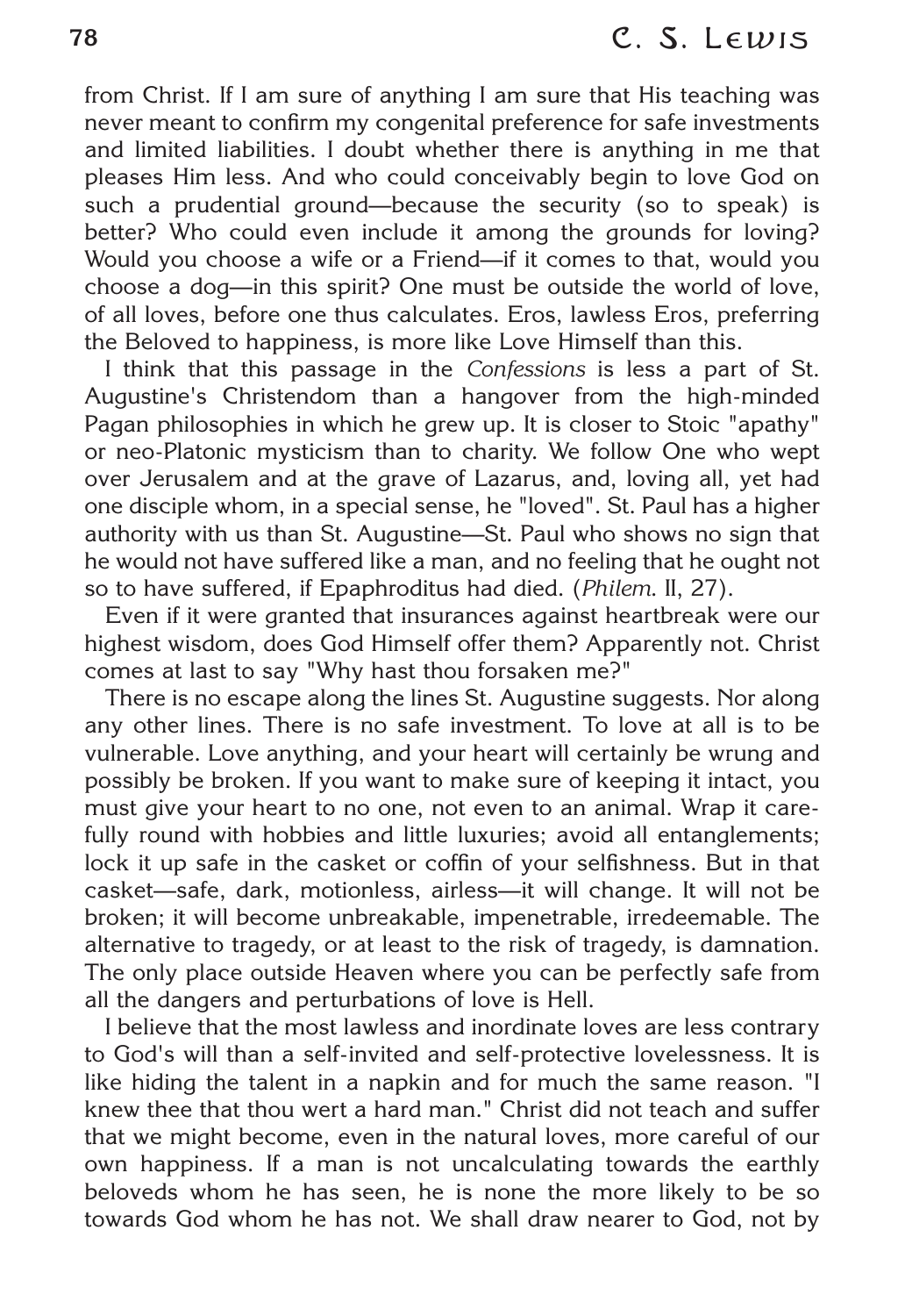trying to avoid the sufferings inherent in all loves, but by accepting them and offering them to Him; throwing away all defensive armour. If our hearts need to be broken, and if He chooses this as the way in which they should break, so be it.

It remains certainly true that all natural loves can be inordinate. *Inordinate* does not mean "insufficiently cautious". Nor does it mean "too big". It is not a quantitative term. It is probably impossible to love any human being simply "too much". We may love him too much *in proportion to* our love for God; but it is the smallness of our love for God, not the greatness of our love for the man, that constitutes the inordinacy. But even this must be refined upon. Otherwise we shall trouble some who are very much on the right road but alarmed because they cannot feel towards God so warm a sensible emotion as they feel for the earthly Beloved. It is much to be wished at least I think so—that we all, at all times, could. We must pray that this gift should be given us. But the question whether we are loving God or the earthly Beloved "more" is not, so far as concerns our Christian duty, a question about the comparative intensity of two feelings. The real question is, which (when the alternative comes) do you serve, or choose, or put first? To which claim does your will, in the last resort, yield?

As so often, Our Lord's own words are both far fiercer and far more tolerable than those of the theologians. He says nothing about guarding against earthly loves for fear we might be hurt; He says something that cracks like a whip about trampling them all under foot the moment they hold us back from following Him. "If any man come to me and hate not his father and mother and wife ... and his own life also, he cannot be my disciple" (*Luke* XIV, 26).

But how are we to understand the word *hate*? That Love Himself should be commanding what we ordinarily mean by hatred commanding us to cherish resentment, to gloat over another's misery, to delight in injuring him—is almost a contradiction in terms. I think Our Lord, in the sense here intended, "hated" St. Peter when he said, "Get thee behind me." To hate is to reject, to set one's face against, to make no concession to, the Beloved when the Beloved utters, however sweetly and however pitiably, the suggestions of the Devil. A man, said Jesus, who tries to serve two masters, will "hate" the one and "love" the other. It is not, surely, mere feelings of aversion and liking that are here in question. He will adhere to, consent to, work for, the one and not for the other. Consider again, "I loved Jacob and I *hated* Esau" (*Malachi* I, 2-3). How is the thing called God's "hatred" of Esau displayed in the actual story? Not at all as we might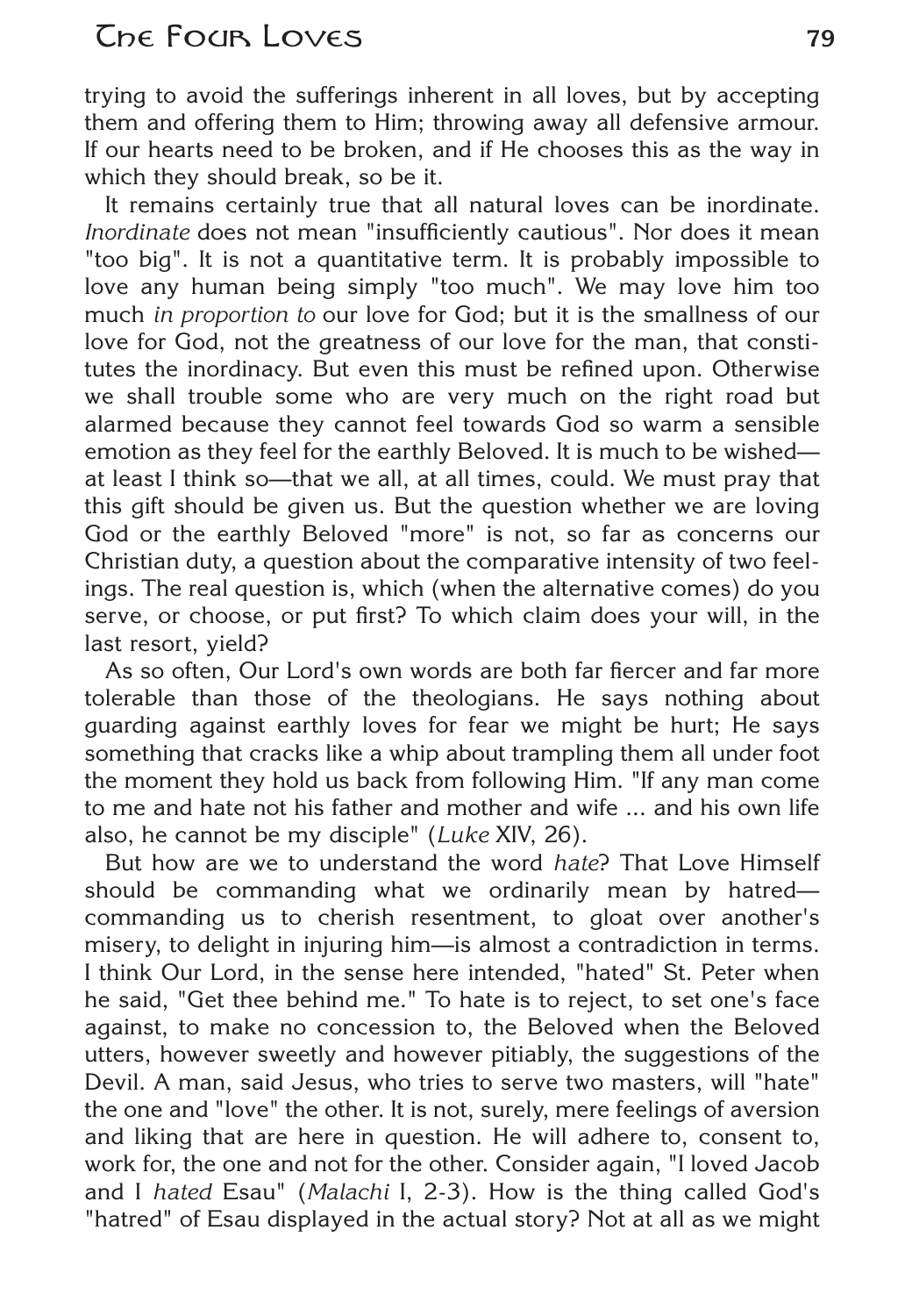expect. There is of course no ground for assuming that Esau made a bad end and was a lost soul; the Old Testament, here as elsewhere, has nothing to say about such matters. And, from all we are told, Esau's earthly life was, in every ordinary sense, a good deal more blessed than Jacob's. It is Jacob who has all the disappointments, humiliations, terrors, and bereavements. But he has something which Esau has not. He is a patriarch. He hands on the Hebraic tradition, transmits the vocation and the blessing, becomes an ancestor of Our Lord. The "loving" of Jacob seems to mean the acceptance of Jacob for a high (and painful) vocation; the "hating" of Esau, his rejection. He is "turned down", fails to "make the grade", is found useless for the purpose. So, in the last resort, we must turn down or disqualify our nearest and dearest when they come between us and our obedience to God. Heaven knows, it will seem to them sufficiently like hatred. We must not act on the pity we feel; we must be blind to tears and deaf to pleadings.

I will not say that this duty is hard; some find it too easy; some, hard almost beyond endurance. What is hard for all is to know when the occasion for such "hating" has arisen. Our temperaments deceive us. The meek and tender—uxorious husbands, submissive wives, doting parents, dutiful children—will not easily believe that it has ever arrived. Self-assertive people, with a dash of the bully in them, will believe it too soon. That is why it is of such extreme importance so to order our loves that it is unlikely to arrive at all.

How this could come about we may see on a far lower level when the Cavalier poet, going to the wars, says to his mistress:

I could not love thee, dear, so much Loved I not honour more.

There are women to whom the plea would be meaningless. *Honour* would be just one of those silly things that Men talk about; a verbal excuse for, therefore an aggravation of, the offence against "love's law" which the poet is about to commit. Lovelace can use it with confidence because his lady is a Cavalier lady who already admits, as he does, the claims of Honour. He does not need to "hate" her, to set his face against her, because he and she acknowledge the same law. They have agreed and understood each other on this matter long before. The task of converting her to a belief in Honour is not now—now, when the decision is upon them—to be undertaken. It is this prior agreement which is so necessary when a far greater claim than that of Honour is at stake. It is too late, when the crisis comes, to begin telling a wife or husband or mother or friend, that your love all along had a secret reservation—"under God" or "so far as a higher Love permits". They ought to have been warned; not, to be sure, explicitly, but by the impli-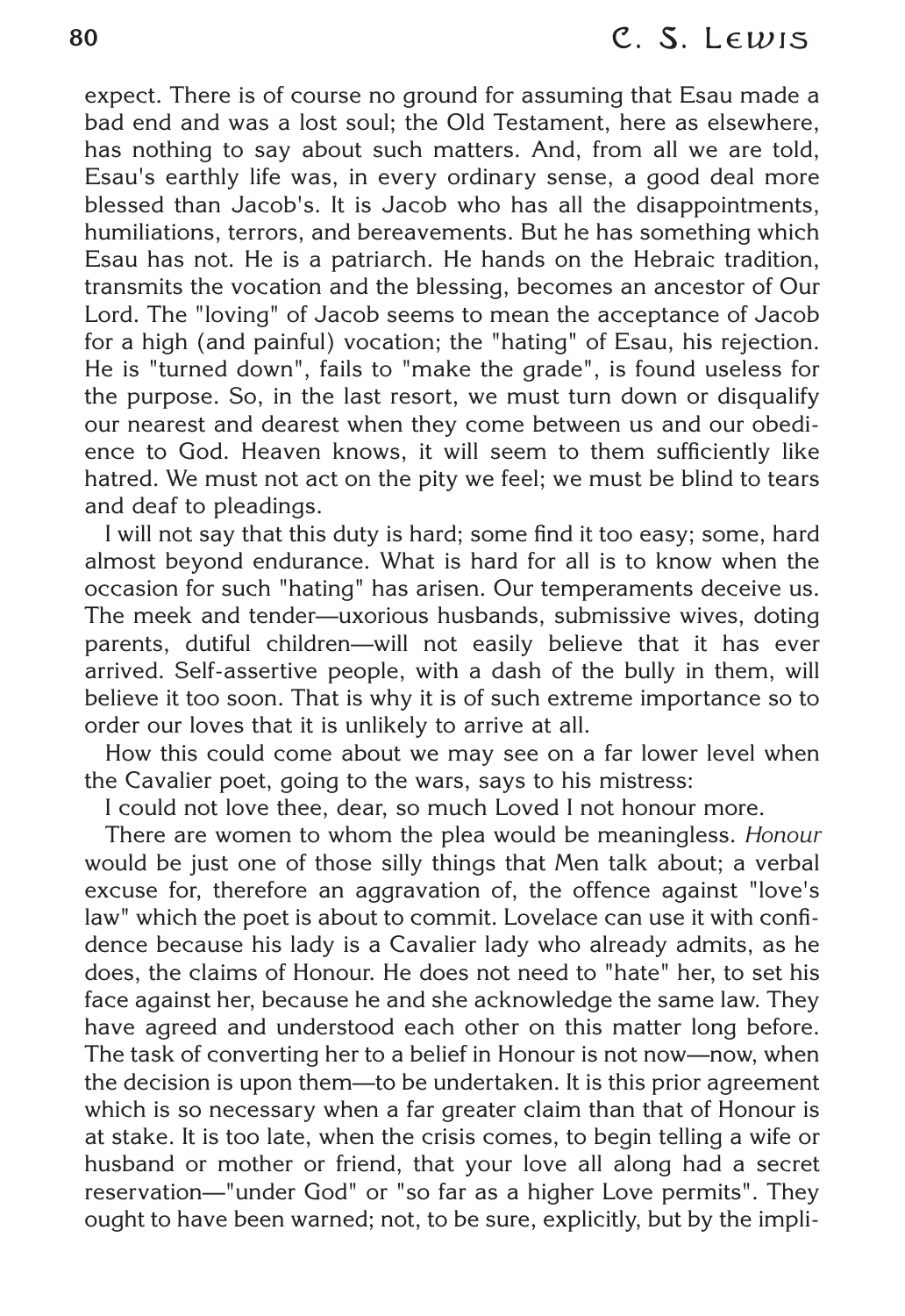cation of a thousand talks, by the principle revealed in a hundred decisions upon small matters. Indeed, a real disagreement on this issue should make itself felt early enough to prevent a marriage or a Friendship from existing at all. The best love of either sort is not blind. Oliver Elton, speaking of Carlyle and Mill, said that they differed about justice, and that such a difference was naturally fatal "to any friendship worthy of the name". If "All"—quite seriously all—"for love" is implicit in the Beloved's attitude, his or her love is not worth having. It is not related in the right way to Love Himself.

And this brings me to the foot of the last steep ascent this book must try to make. We must try to relate the human activities called "loves" to that Love which is God a little more precisely than we have yet done. The precision can, of course, be only that of a model or a symbol, certain to fail us in the long run and, even while we use it, requiring correction from other models. The humblest of us, in a state of Grace, can have some "knowledge-by-acquaintance" (*connaître*), some "tasting", of Love Himself; but man even at his highest sanctity and intelligence has no direct "knowledge about" (*savoir*) the ultimate Being—only analogies. We cannot see light, though by light we can see things. Statements about God are extrapolations from the knowledge of other things which the divine illumination enables us to know. I labour these deprecations because, in what follows, my efforts to be clear (and not intolerably lengthy) may suggest a confidence which I by no means feel. I should be mad if I did. Take it as one man's reverie, almost one man's myth. If anything in it is useful to you, use it; if anything is not, never give it a second thought.

God is love. Again, "Herein is love, not that we loved God but that He loved us" (*I John* IV, 10). We must not begin with mysticism, with the creature's love for God, or with the wonderful forestates of the fruition of God vouchsafed to some in their earthly life. We begin at the real beginning, with love as the Divine energy. This primal love is Giftlove. In God there is no hunger that needs to be filled, only plenteousness that desires to give. The doctrine that God was under no necessity to create is not a piece of dry scholastic speculation. It is essential. Without it we can hardly avoid the conception of what I can only call a "managerial" God; a Being whose function or nature is to "run" the universe, who stands to it as a headmaster to a school or a hotelier to a hotel. But to be sovereign of the universe is no great matter to God, In Himself, at home in "the land of the Trinity", he is Sovereign of a far greater realm. We must keep always before our eyes that vision of Lady Julian's in which God carried in His hand a little object like a nut, and that nut was "all that is made". God, who needs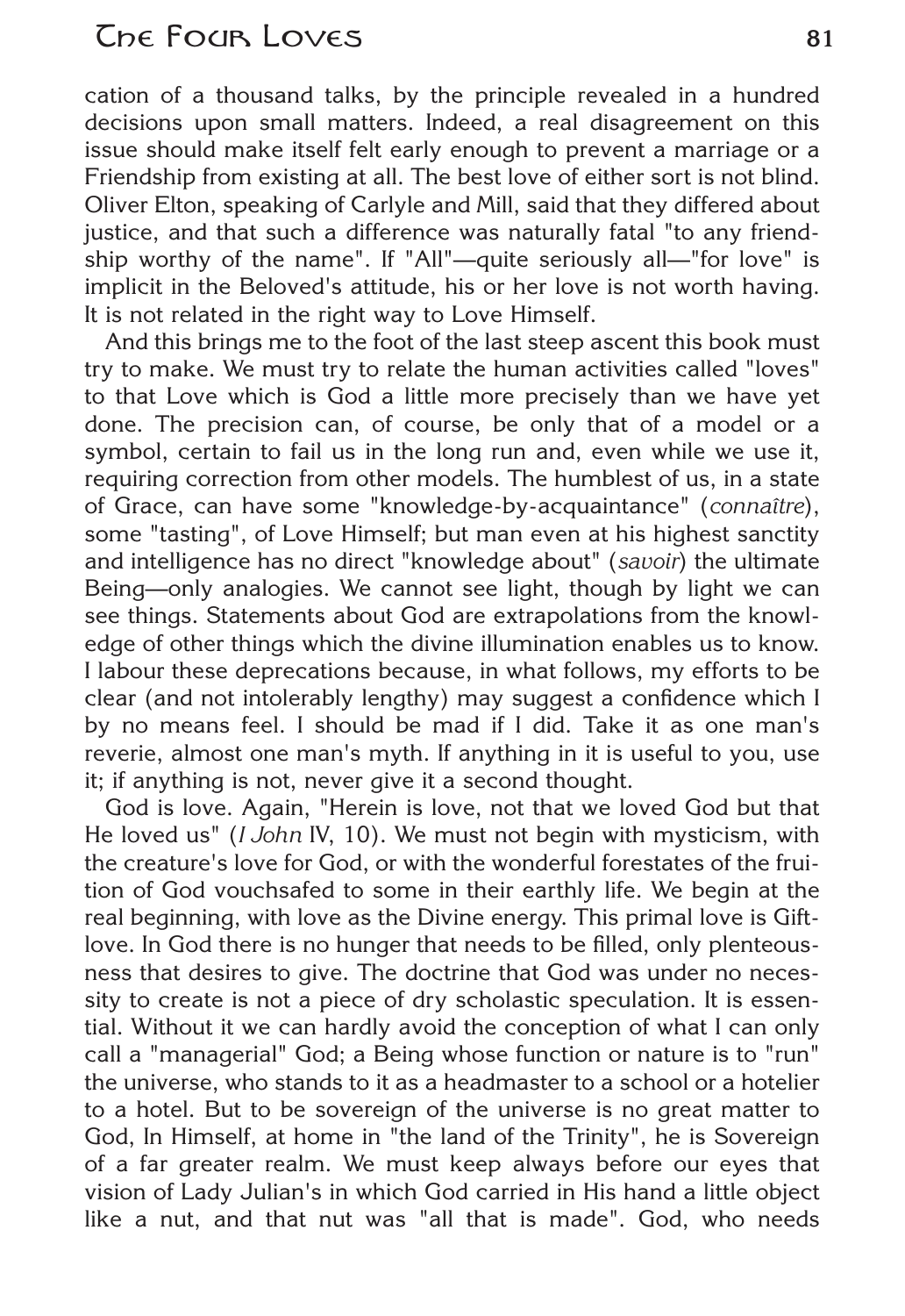nothing, loves into existence wholly superfluous creatures in order that He may love and perfect them. He creates the universe, already foreseeing—or should we say "seeing"? there are no tenses in God—the buzzing cloud of flies about the cross, the flayed back pressed against the uneven stake, the nails driven through the mesial nerves, the repeated incipient suffocation as the body droops, the repeated torture of back and arms as it is time after time, for breath's sake, hitched up. If I may dare the biological image, God is a "host" who deliberately creates His own parasites; causes us to be that we may exploit and "take advantage of" Him. Herein is love. This is the diagram of Love Himself, the inventor of all loves.

God, as Creator of nature, implants in us both Gift-loves and Needloves. The Gift-loves are natural images of Himself; proximities to Him by resemblance which are not necessarily and in all men proximities of approach. A devoted mother, a beneficent ruler or teacher, may give and give, continually exhibiting the likeness, without making the approach. The Need-loves, so far as I have been able to see, have no resemblance to the Love which God is. They are rather correlatives, opposites; not as evil is the opposite of good, of course, but as the form of the blancmange is an opposite to the form of the mould.

But in addition to these natural loves God can bestow a far better gift; or rather, since our minds must divide and pigeon-hole, two gifts.

He communicates to men a share of His own Gift-love. This is different from the Gift-loves He has built into their nature. These never quite seek simply the good of the loved object for the object's own sake. They are biased in favour of those goods they can themselves bestow, or those which they would like best themselves, or those which fit in with a pre-conceived picture of the life they want the object to lead. But Divine Gift-love—Love Himself working in a man—is wholly disinterested and desires what is simply best for the beloved. Again, natural Gift-love is always directed to objects which the lover finds in some way intrinsically lovable—objects to which Affection or Eros or a shared point of view attracts him, or, failing that, to the grateful and the deserving, or perhaps to those whose helplessness is of a winning and appealing kind. But Divine Gift-love in the man enables him to love what is not naturally lovable; lepers, criminals, enemies, morons, the sulky, the superior and the sneering. Finally, by a high paradox, God enables men to have a Gift-love towards Himself. There is of course a sense in which no one can give to God anything which is not already His; and if it is already His, what have you given? But since it is only too obvious that we can withhold ourselves, our wills and hearts, from God, we can, in that sense, also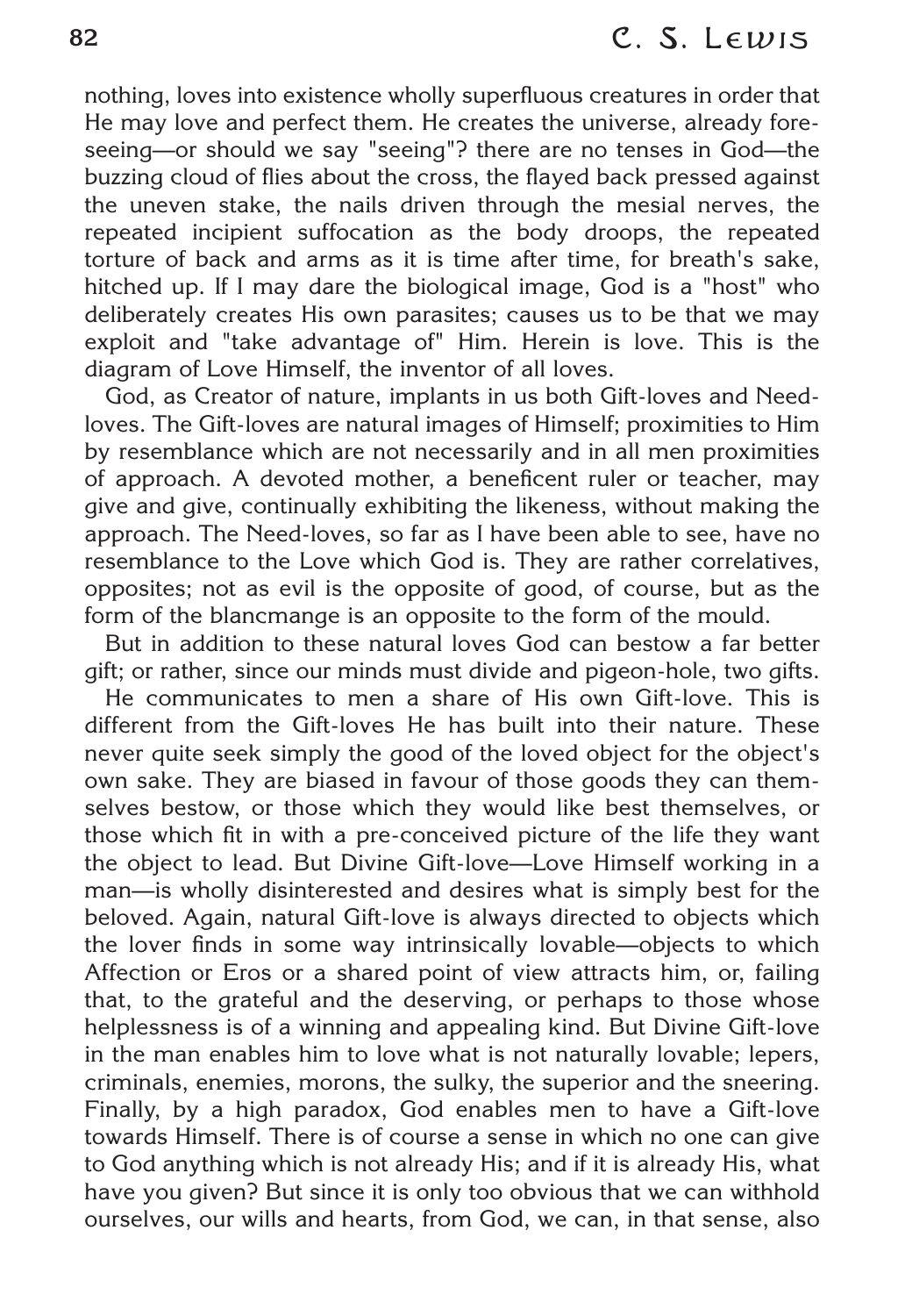give them. What is His by right and would not exist for a moment if it ceased to be His (as the song is the singer's), He has nevertheless made ours in such a way that we can freely offer it back to Him. "Our wills are ours to make them Thine." And as all Christians know there is another way of giving to God; every stranger whom we feed or clothe is Christ. And this apparently is Gift-love to God whether we know it or not. Love Himself can work in those who know nothing of Him. The "sheep" in the parable had no idea either of the God hidden in the prisoner whom they visited or of the God hidden in themselves when they made the visit. (I take the whole parable to be about the judgment of the heathen. For it begins by saying, in the Greek, that the Lord will summon all "the nations" before Him—presumably, the Gentiles, the *Goyim*).

That such a Gift-love comes by Grace and should be called Charity, everyone will agree. But I have to add something which will not perhaps be so easily admitted. God, as it seems to me, bestows two other gifts; a supernatural Need-love of Himself and a supernatural Need-love of one another. By the first I do not mean the Appreciative love of Himself, the gift of adoration. What little I have to say on that higher—that highest—subject will come later. I mean a love which does not dream of disinterestedness, a bottomless indigence. Like a river making its own channel, like a magic wine which in being poured out should simultaneously create the glass that was to hold it, God turns our need of Him into Need-love of Him. What is stranger still is that he creates in us a more than natural receptivity of Charity from our fellow men. Need is so near greed and we are so greedy already that it seems a strange grace. But I cannot get it out of my head that this is what happens.

Let us consider first this supernatural Need-love of Himself, bestowed by Grace. Of course the Grace does not create the need. That is there already; "given" (as the mathematicians say) in the mere fact of our being creatures, and incalculably increased by our being fallen creatures. What the Grace gives is the full recognition, the sensible awareness, the complete acceptance—even, with certain reservations, the glad acceptance—of this Need. For, without Grace, our wishes and our necessities are in conflict.

All those expressions of unworthiness which Christian practice puts into the believer's mouth seem to the outer world like the degraded and insincere grovellings of a sycophant before a tyrant, or at best a *façon de parler* like the self-depreciation of a Chinese gentleman when he calls himself "this coarse and illiterate person". In reality, however, they express the continually renewed, because continually necessary,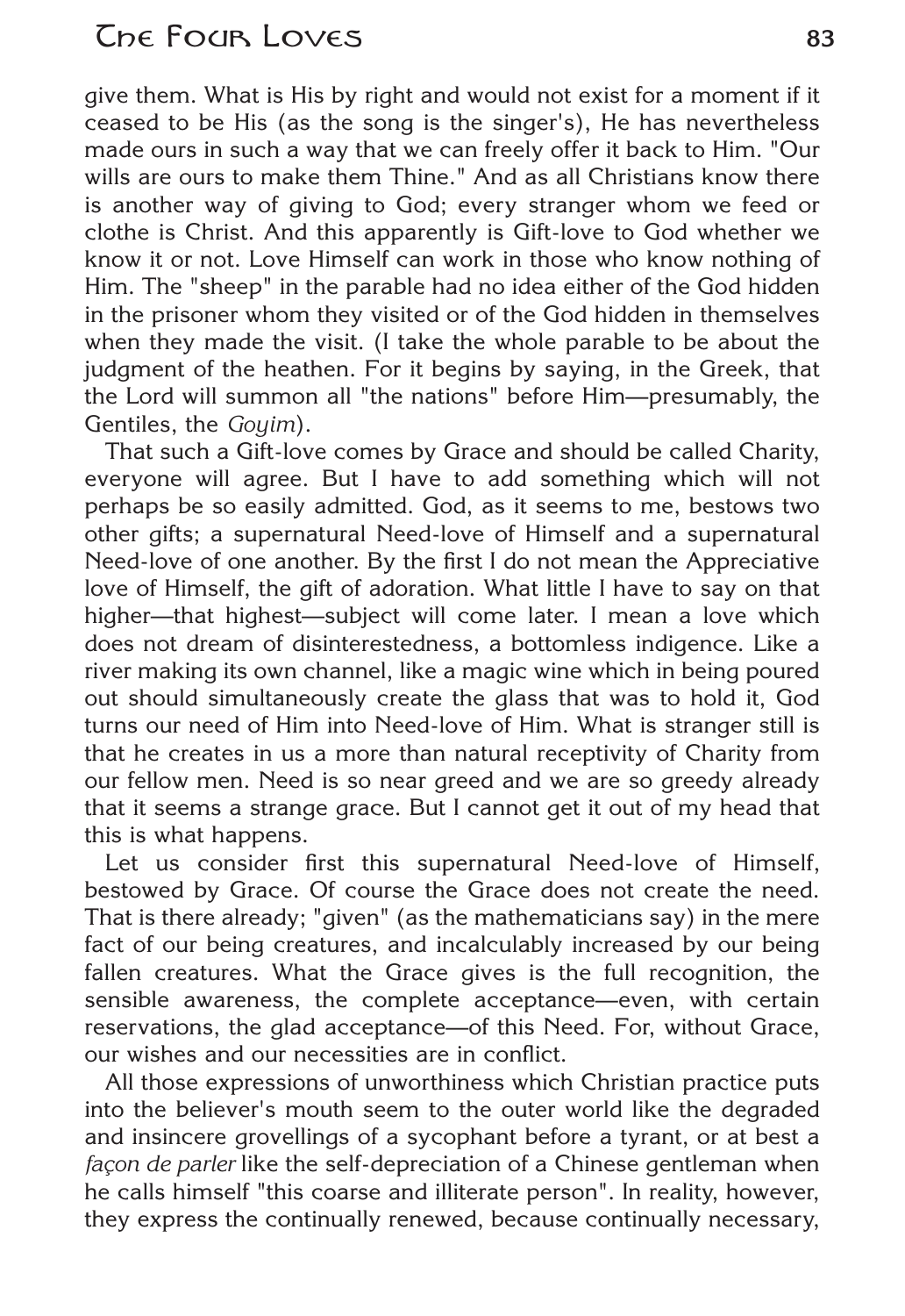attempt to negate that misconception of ourselves and of our relation to God which nature, even while we pray, is always recommending to us. No sooner do we believe that God loves us than there is an impulse to believe that He does so, not because He is Love, but because we are intrinsically lovable. The Pagans obeyed this impulse unabashed; a good man was "dear to the gods" because he was good. We, being better taught, resort to subterfuge. Far be it from us to think that we have virtues for which God could love us. But then, how magnificently we have repented! As Bunyan says, describing his first and illusory conversion, "I thought there was no man in England that pleased God better than I." Beaten out of this, we next offer our own humility to God's admiration. Surely He'll like *that*? Or if not that, our clearsighted and humble recognition that we still lack humility. Thus, depth beneath depth and subtlety within subtlety, there remains some lingering idea of our own, our very own, attractiveness. It is easy to acknowledge, but almost impossible to realise for long, that we are mirrors whose brightness, if we are bright, is wholly derived from the sun that shines upon us. Surely we must have a little—however little native luminosity? Surely we can't be *quite* creatures?

For this tangled absurdity of a Need, even a Need-love, which never fully acknowledges its own neediness, Grace substitutes a full, childlike and delighted acceptance of our Need, a joy in total dependence. We become "jolly beggars". The good man is sorry for the sins which have increased his Need. He is not entirely sorry for the fresh Need they have produced. And he is not sorry at all for the innocent Need that is inherent in his creaturely condition. For all the time this illusion to which nature clings as her last treasure, this pretence that we have anything of our own or could for one hour retain by our own strength any goodness that God may pour into us, has kept us from being happy. We have been like bathers who want to keep their feet—or one foot—or one toe—on the bottom, when to lose that foothold would be to surrender themselves to a glorious tumble in the surf. The consequences of parting with our last claim to intrinsic freedom, power, or worth, are real freedom, power and worth, really ours just because God gives them and because we know them to be (in another sense) not "ours". Anodos has got rid of his shadow.

But God also transforms our Need-love for one another, and it requires equal transformation. In reality we all need at times, some of us at most times, that Charity from others which, being Love Himself in them, loves the unlovable. But this, though a sort of love we need, is not the sort we want. We want to be loved for our cleverness, beauty, generosity, fairness, usefulness. The first hint that anyone is offering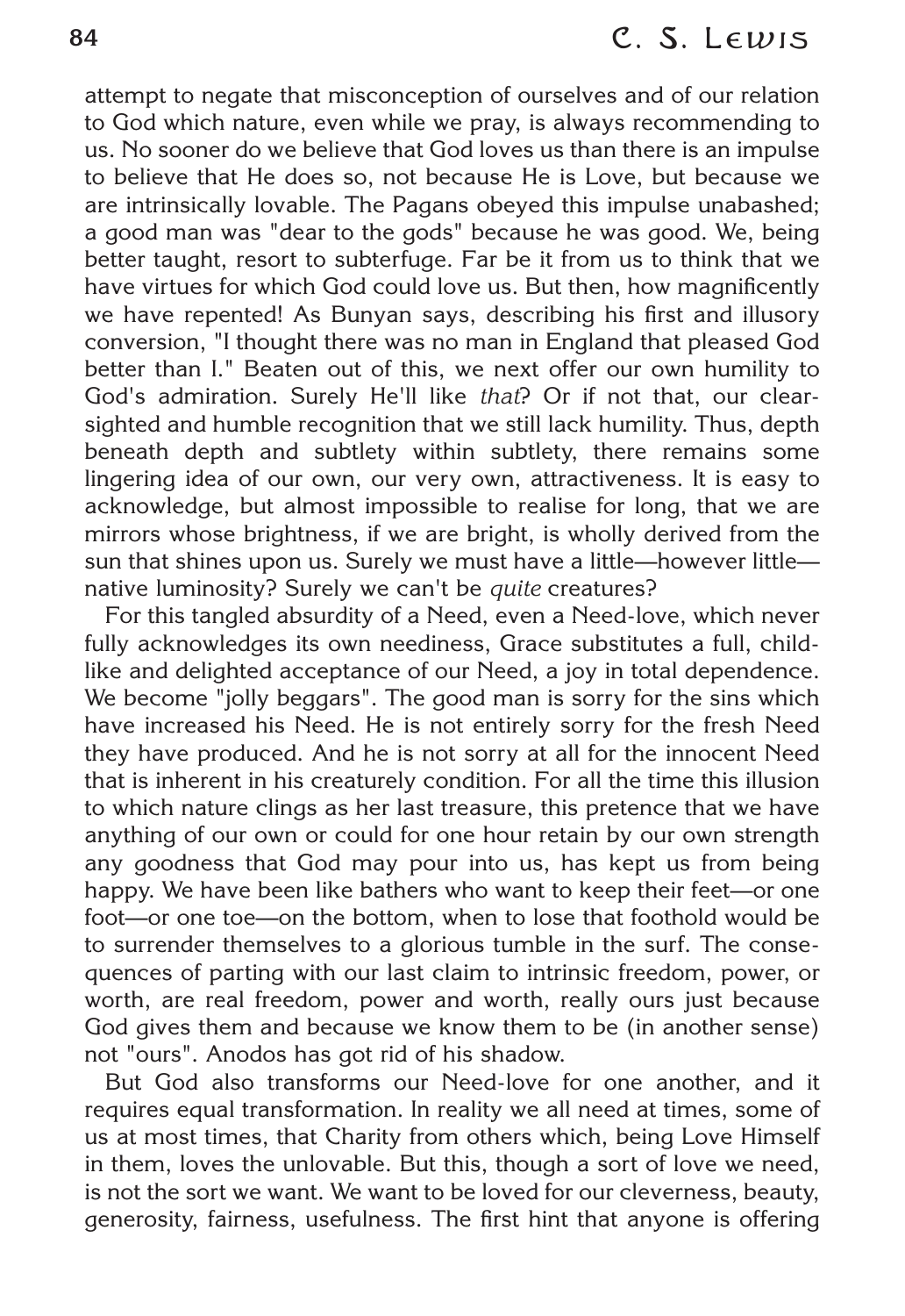us the highest love of all is a terrible shock. This is so well recognised that spiteful people will pretend to be loving us with Charity precisely because they know that it will wound us. To say to one who expects a renewal of Affection, Friendship, or Eros, "I forgive you as a Christian" is merely a way of continuing the quarrel. Those who say it are of course lying. But the thing would not be falsely said in order to wound unless, if it were true, it would be wounding.

How difficult it is to receive, and to go on receiving, from others a love that does not depend on our own attraction, can be seen from an extreme case. Suppose yourself a man struck down shortly after marriage by an incurable disease which may not kill you for many years; useless, impotent, hideous, disgusting; dependent on your wife's earnings; impoverishing where you hoped to enrich; impaired even in intellect and shaken by gusts of uncontrollable temper, full of unavoidable demands. And suppose your wife's care and pity to be inexhaustible. The man who can take this sweetly, who can receive all and give nothing without resentment, who can abstain even from those tiresome self-depreciations which are really only a demand for petting and reassurance, is doing something which Need-love in its merely natural condition could not attain. (No doubt such a wife will also be doing something beyond the reach of a natural Gift-love, but that is not the point at present.) In such a case to receive is harder and perhaps more blessed than to give. But what the extreme example illustrates is universal. We are all receiving Charity. There is something in each of us that cannot be naturally loved. It is no one's fault if they do not so love it. Only the lovable can be naturally loved. You might as well ask people to like the taste of rotten bread or the sound of a mechanical drill. We can be forgiven, and pitied, and loved in spite of it, with Charity; no other way. All who have good parents, wives, husbands, or children, may be sure that at some times—and perhaps at all times in respect of some one particular trait or habit—they are receiving charity, are loved not because they are lovable but because Love Himself is in those who love them.

Thus God, admitted to the human heart, transforms not only Giftlove but Need-love; not only our Need-love of Him, but our Need-love of one another. This is of course not the only thing that can happen. He may come on what seems to us a more dreadful mission and demand that a natural love be totally renounced. A high and terrible vocation, like Abraham's, may constrain a man to turn his back on his own people and his father's house. Eros, directed to a forbidden object, may have to be sacrificed. In such instances, the process, though hard to endure, is easy to understand. What we are more likely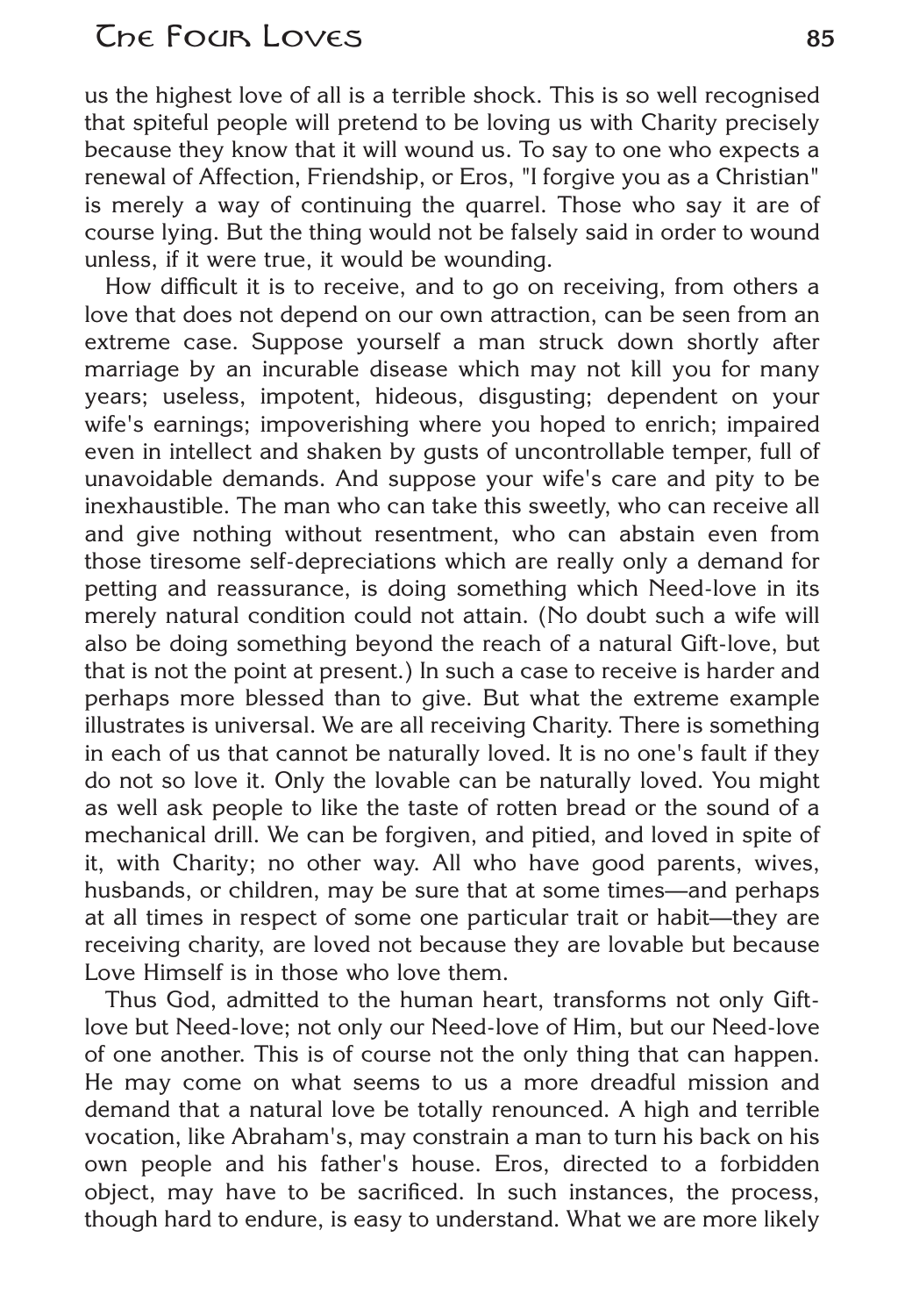to overlook is the necessity for a transformation even when the natural love is allowed to continue.

In such a case the Divine Love does not *substitute* itself for the natural—as if we had to throw away our silver to make room for the gold. The natural loves are summoned to become modes of Charity while also remaining the natural loves they were.

One sees here at once a sort of echo or rhyme or corollary to the Incarnation itself. And this need not surprise us, for the Author of both is the same. As Christ is perfect God and perfect Man, the natural loves are called to become perfect Charity and also perfect natural loves. As God becomes Man "Not by conversion of the Godhead into flesh, but by taking of the Manhood into God", so here; Charity does not dwindle into merely natural love but natural love is taken up into, made the tuned and obedient instrument of, Love Himself.

How this can happen, most Christians know. All the activities (sins only excepted) of the natural loves can in a favoured hour become works of the glad and shameless and grateful Need-love or of the selfless, unofficious Gift-love, which are both Charity. Nothing is either too trivial or too animal to be thus transformed. A game, a joke, a drink together, idle chat, a walk, the act of Venus—all these can be modes in which we forgive or accept forgiveness, in which we console or are reconciled, in which we "seek not our own". Thus in our very instincts, appetites and recreations, Love has prepared for Himself "a body".

But I said "in a favoured hour". Hours soon pass. The total and secure transformation of a natural love into a mode of Charity is a work so difficult that perhaps no fallen man has ever come within sight of doing it perfectly. Yet the law that loves must be so transformed is, I suppose, inexorable.

One difficulty is that here, as usual, we can take a wrong turn. A Christian—a somewhat too vocally Christian—circle or family, having grasped this principle, can make a show, in their overt behaviour and especially in their words, of having achieved the thing itself—an elaborate, fussy, embarrassing and intolerable show. Such people make every trifle a matter of explicitly spiritual importance—out loud and to one another (to God, on their knees, behind a closed door, it would be another matter). They are always unnecessarily asking, or insufferably offering, forgiveness. Who would not rather live with those ordinary people who get over their tantrums (and ours) unemphatically, letting a meal, a night's sleep, or a joke mend all? The real work must be, of all our works, the most secret. Even as far as possible secret from ourselves. Our right hand must not know what our left is doing. We have not got far enough if we play a game of cards with the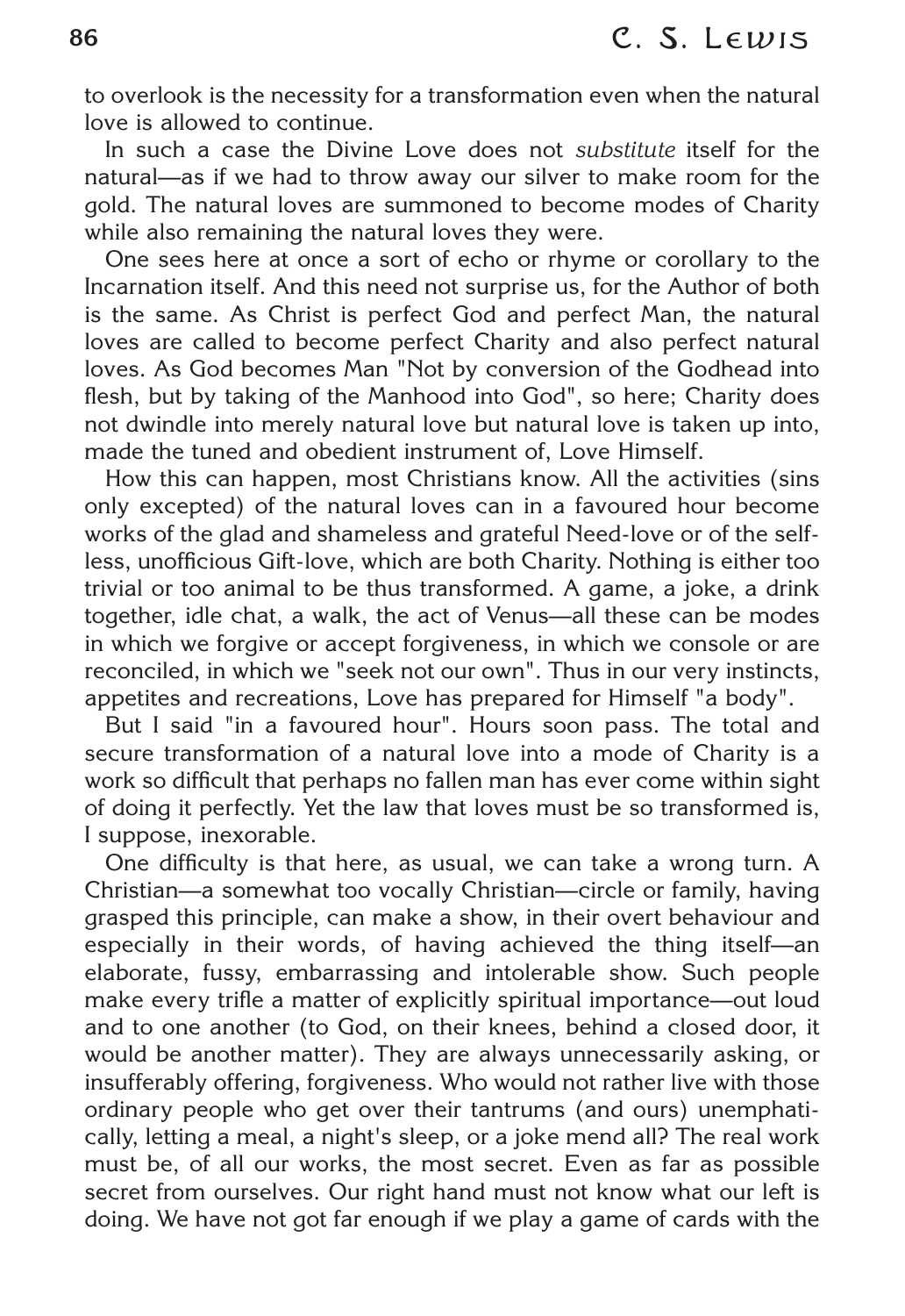children "merely" to amuse them or to show that they are forgiven. If this is the best we can do we are right to do it. But it would be better if a deeper, less conscious, Charity threw us into a frame of mind in which a little fun with the children was the thing we should at that moment like best.

We are, however, much helped in this necessary work by that very feature of our experience at which we most repine. The invitation to turn our natural loves into Charity is never lacking. It is provided by those frictions and frustrations that meet us in all of them; unmistakable evidence that (natural) love is not going to be "enough"—unmistakable, unless we are blinded by egotism. When we are, we use them absurdly. "If only I had been more fortunate in my children (that boy gets more like his father every day) I could have loved them perfectly." But every child is sometimes infuriating; most children are not infrequently odious. "If only my husband were more considerate, less lazy, less extravagant"... "If only my wife had fewer moods and more sense, and were less extravagant"... "If my father wasn't so infernally prosy and close-fisted." But in everyone, and of course in ourselves, there is that which requires forbearance, tolerance, forgiveness. The necessity of practising these virtues first sets us, forces us, upon the attempt to turn—more strictly, to let God turn—our love into Charity. These frets and rubs are beneficial. It may even be that where there are fewest of them the conversion of natural love is most difficult. When they are plentiful the necessity of rising above it is obvious. To rise above it when it is as fully satisfied and as little impeded as earthly conditions allow—to see that we must rise when all seems so well already—this may require a subtler conversion and a more delicate insight. In this way also it may be hard for "the rich" to enter the Kingdom.

And yet, I believe, the necessity for the conversion is inexorable; at least, if our natural loves are to enter the heavenly life. That they can enter it most of us in fact believe. We may hope that the resurrection of the body means also the resurrection of what may be called our "greater body"; the general fabric of our earthly life with its affections and relationships. But only on a condition; not a condition arbitrarily laid down by God, but one necessarily inherent in the character of Heaven: nothing can enter there which cannot become heavenly. "Flesh and blood," mere nature, cannot inherit that Kingdom. Man can ascend to Heaven only because the Christ, who died and ascended to Heaven, is "formed in him". Must we not suppose that the same is true of a man's loves? Only those into which Love Himself has entered will ascend to Love Himself. And these can be raised with Him only if they have, in some degree and fashion, shared His death; if the natural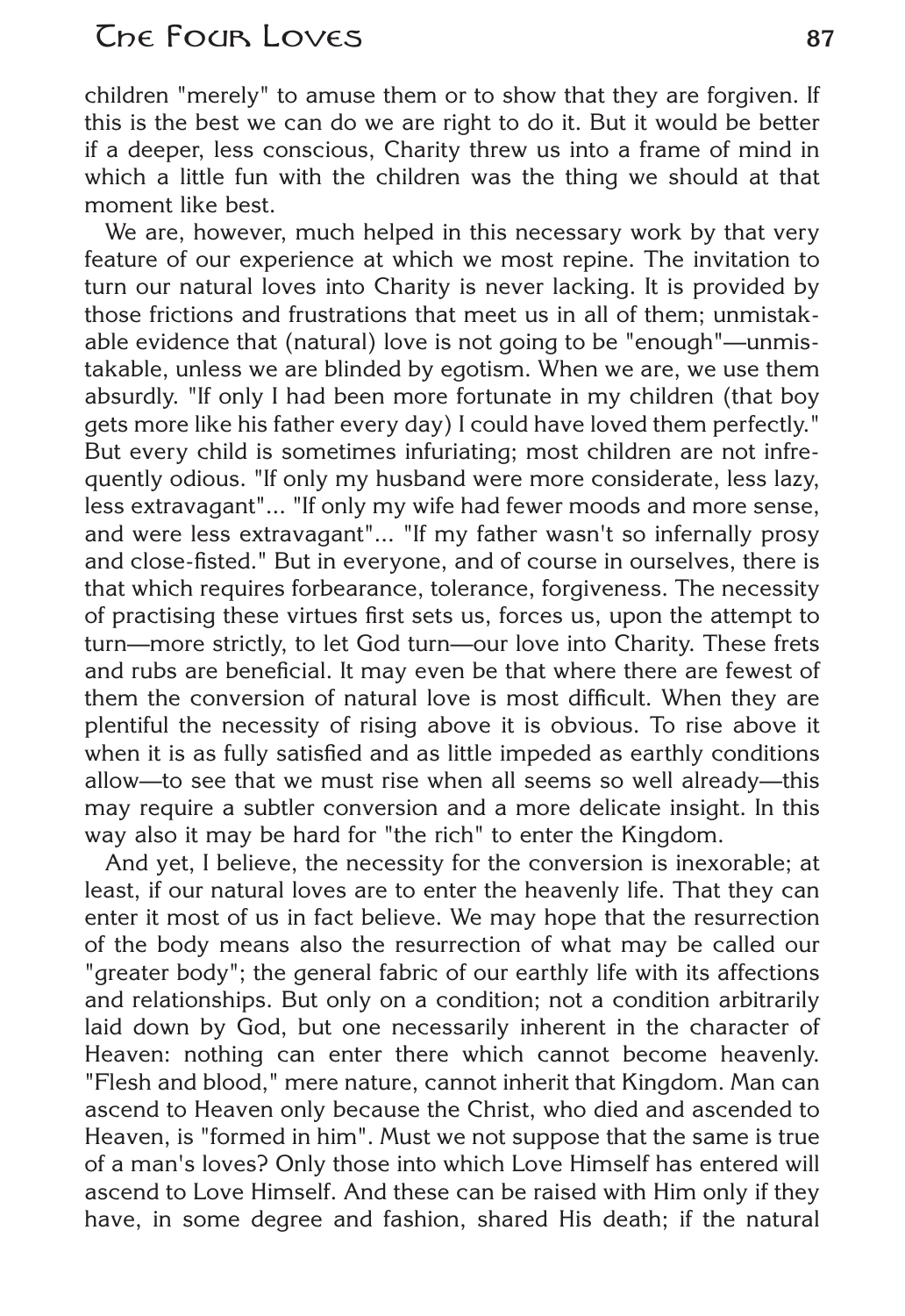element in them has submitted—year after year, or in some sudden agony—to transmutation. The fashion of this world passes away. The very name of nature implies the transitory. Natural loves can hope for eternity only in so far as they have allowed themselves to be taken into the eternity of Charity; have at least allowed the process to begin here on earth, before the night comes when no man can work. And the process will always involve a kind of death. There is no escape. In my love for wife or friend the only eternal element is the transforming presence of Love Himself. By that presence, if at all, the other elements may hope, as our physical bodies hope, to be raised from the dead. For this only is holy in them, this only is the Lord.

Theologians have sometimes asked whether we shall "know one another" in Heaven, and whether the particular love-relations worked out on earth would then continue to have any significance. It seems reasonable to reply: "It may depend what kind of love it had become, or was becoming, on earth." For, surely, to meet in the eternal world someone for whom your love in this, however strong, had been merely natural, would not be (on that ground) even interesting. Would it not be like meeting in adult life someone who had seemed to be a great friend at your preparatory school solely because of common interests and occupations? If there was nothing more, if he was not a kindred soul, he will now be a total stranger. Neither of you now plays conkers. You no longer want to swop your help with his French exercise for his help with your arithmetic. In Heaven, I suspect, a love that had never embodied Love Himself would be equally irrelevant. For Nature has passed away. All that is not eternal is eternally out of date.

But I must not end on this note, I dare not—and all the less because longings and terrors of my own prompt me to do so—leave any bereaved and desolate reader confirmed in the widespread illusion that reunion with the loved dead is the goal of the Christian life. The denial of this may sound harsh and unreal in the ears of the broken hearted, but it must be denied.

"Thou hast made us for thyself," said St. Augustine, "and our heart has no rest till it comes to Thee." This, so easy to believe for a brief moment before the altar or, perhaps, half-praying, half-meditating in an April wood, sounds like mockery beside a deathbed. But we shall be far more truly mocked if, casting this way, we pin our comfort on the hope—perhaps even with the aid of *séance* and necromancy—of some day, this time forever, enjoying the earthly Beloved again, and no more. It is hard not to imagine that such an endless prolongation of earthly happiness would be completely satisfying.

But, if I may trust my own experience, we get at once a sharp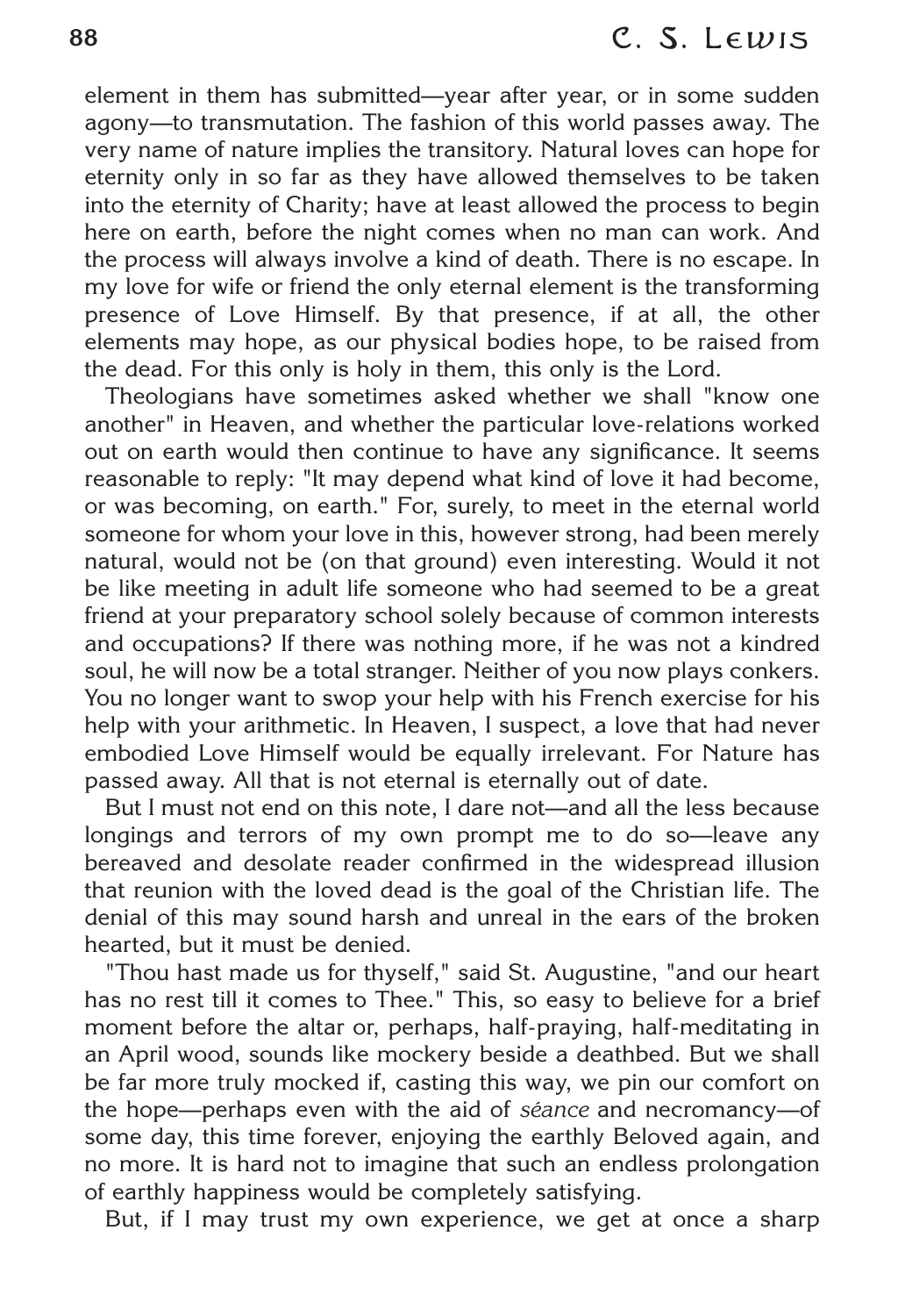warning that there is something wrong. The moment we attempt to use our faith in the other world for this purpose, that faith weakens. The moments in my life when it was really strong have all been moments when God Himself was central in my thoughts. Believing in Him, I could then believe in Heaven as a corollary. But the reverse process—believing first in reunion with the Beloved, and then, for the sake of that reunion, believing in Heaven, and finally, for the sake of Heaven, believing in God—this will not work. One can of course imagine things. But a self-critical person will soon be increasingly aware that the imagination at work is his own; he knows he is only weaving a fantasy. And simpler souls will find the phantoms they try to feed on void of all comfort and nourishment, only to be stimulated into some semblance of reality by pitiful efforts of self-hypnotism, and perhaps by the aid of ignoble pictures and hymns and (what is worse) witches.

We find thus by experience that there is no good applying to Heaven for earthly comfort. Heaven can give heavenly comfort; no other kind. And earth cannot give earthly comfort either. There is no earthly comfort in the long run.

For the dream of finding our end, the thing we were made for, in a Heaven of purely human love could not be true unless our whole Faith were wrong. We were made for God. Only by being in some respect like Him, only by being a manifestation of His beauty, lovingkindness, wisdom or goodness, has any earthly Beloved excited our love. It is not that we have loved them too much, but that we did not quite understand what we were loving. It is not that we shall be asked to turn from them, so dearly familiar, to a Stranger. When we see the face of God we shall know that we have always known it. He has been a party to, has made, sustained and moved moment by moment within, all our earthly experiences of innocent love. All that was true love in them was, even on earth, far more His than ours, and ours only because His. In Heaven there will be no anguish and no duty of turning away from our earthly Beloveds. First, because we shall have turned already; from the portraits to the Original, from the rivulets to the Fountain, from the creatures He made lovable to Love Himself. But secondly, because we shall find them all in Him. By loving Him more than them we shall love them more than we now do.

But all that is far away in "the land of the Trinity", not here in exile, in the weeping valley. Down here it is all loss and renunciation. The very purpose of the bereavement (so far as it affects ourselves) may have been to force this upon us. We are then compelled to try to believe, what we cannot yet feel, that God is our true Beloved. That is